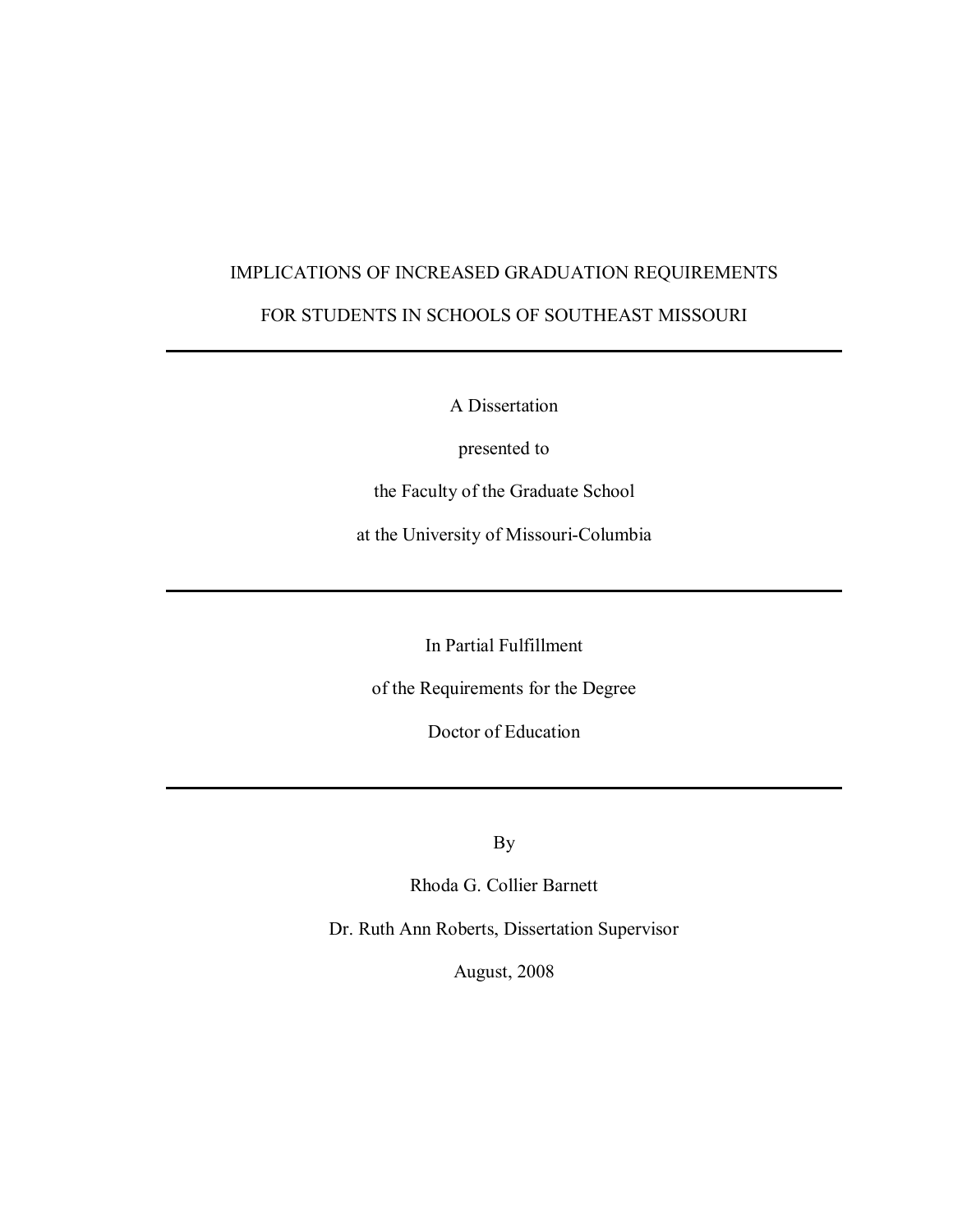© Copyright by Rhoda G. Collier Barnett 2008

All Rights Reserved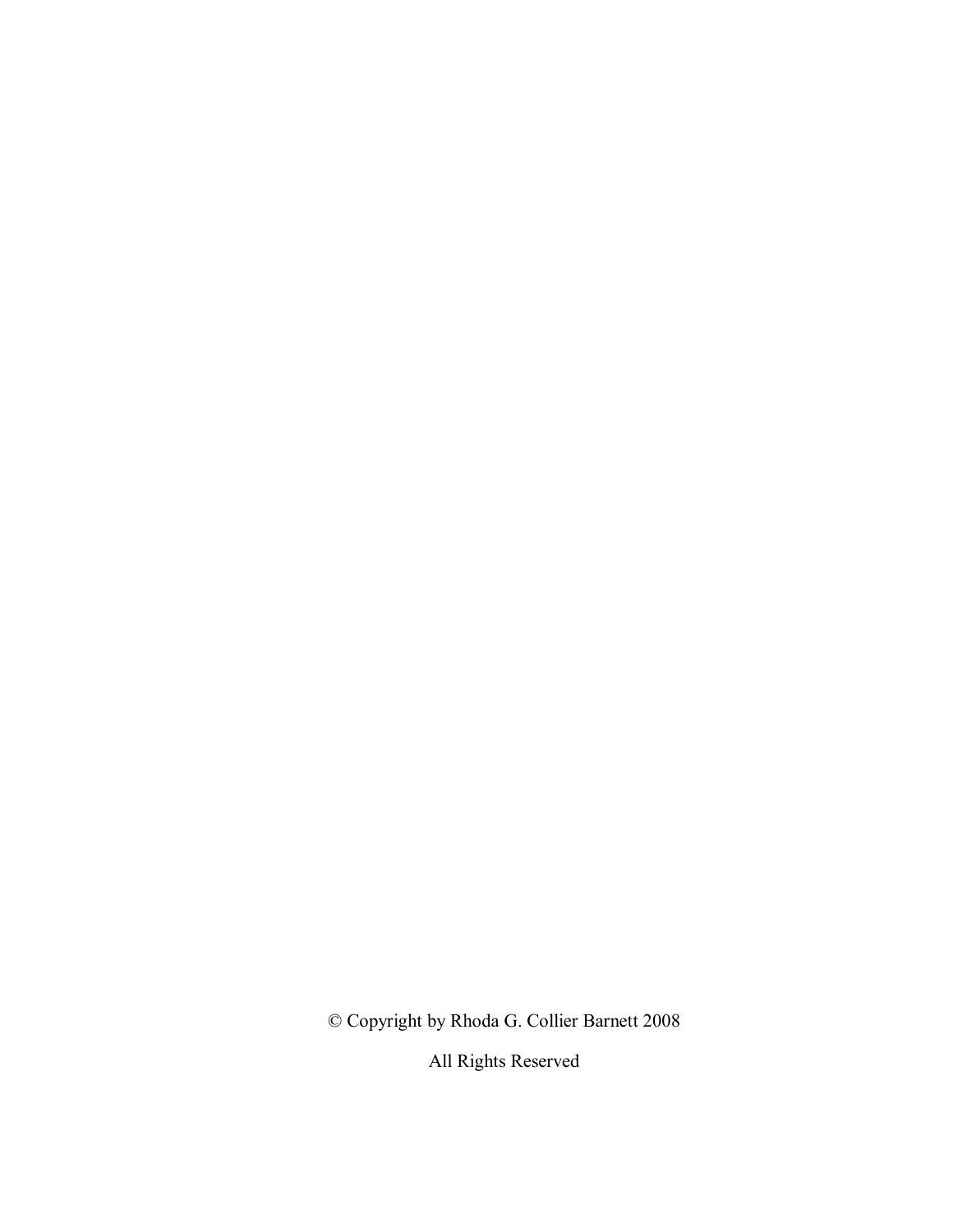The undersigned, appointed by the Dean of the Graduate School, have examined the dissertation entitled

## IMPLICATIONS OF INCREASED GRADUATION REQUIREMENTS

## FOR STUDENTS IN SCHOOLS OF SOUTHEAST MISSOURI

Presented by Rhoda G. Collier Barnett

a candidate for the degree of Doctor of Education

and hereby certify that in their opinion it is worthy of acceptance.

 $\mathcal{L}_\text{max} = \frac{1}{2} \sum_{i=1}^{n} \frac{1}{2} \sum_{i=1}^{n} \frac{1}{2} \sum_{i=1}^{n} \frac{1}{2} \sum_{i=1}^{n} \frac{1}{2} \sum_{i=1}^{n} \frac{1}{2} \sum_{i=1}^{n} \frac{1}{2} \sum_{i=1}^{n} \frac{1}{2} \sum_{i=1}^{n} \frac{1}{2} \sum_{i=1}^{n} \frac{1}{2} \sum_{i=1}^{n} \frac{1}{2} \sum_{i=1}^{n} \frac{1}{2} \sum_{i=1}^{n} \frac{1$ 

 $\mathcal{L}_\text{max} = \frac{1}{2} \sum_{i=1}^{n} \frac{1}{2} \sum_{i=1}^{n} \frac{1}{2} \sum_{i=1}^{n} \frac{1}{2} \sum_{i=1}^{n} \frac{1}{2} \sum_{i=1}^{n} \frac{1}{2} \sum_{i=1}^{n} \frac{1}{2} \sum_{i=1}^{n} \frac{1}{2} \sum_{i=1}^{n} \frac{1}{2} \sum_{i=1}^{n} \frac{1}{2} \sum_{i=1}^{n} \frac{1}{2} \sum_{i=1}^{n} \frac{1}{2} \sum_{i=1}^{n} \frac{1$ 

 $\mathcal{L}_\text{max} = \frac{1}{2} \sum_{i=1}^{n} \frac{1}{2} \sum_{i=1}^{n} \frac{1}{2} \sum_{i=1}^{n} \frac{1}{2} \sum_{i=1}^{n} \frac{1}{2} \sum_{i=1}^{n} \frac{1}{2} \sum_{i=1}^{n} \frac{1}{2} \sum_{i=1}^{n} \frac{1}{2} \sum_{i=1}^{n} \frac{1}{2} \sum_{i=1}^{n} \frac{1}{2} \sum_{i=1}^{n} \frac{1}{2} \sum_{i=1}^{n} \frac{1}{2} \sum_{i=1}^{n} \frac{1$ 

 $\mathcal{L}_\text{max} = \frac{1}{2} \sum_{i=1}^{n} \frac{1}{2} \sum_{i=1}^{n} \frac{1}{2} \sum_{i=1}^{n} \frac{1}{2} \sum_{i=1}^{n} \frac{1}{2} \sum_{i=1}^{n} \frac{1}{2} \sum_{i=1}^{n} \frac{1}{2} \sum_{i=1}^{n} \frac{1}{2} \sum_{i=1}^{n} \frac{1}{2} \sum_{i=1}^{n} \frac{1}{2} \sum_{i=1}^{n} \frac{1}{2} \sum_{i=1}^{n} \frac{1}{2} \sum_{i=1}^{n} \frac{1$ 

 $\mathcal{L}_\text{max}$  and the contract of the contract of the contract of the contract of the contract of the contract of the contract of the contract of the contract of the contract of the contract of the contract of the contrac Dr. Ruth Ann Roberts

Dr. Paul Watkins

Dr. Robert Buchanan

Dr. Lisa Bertrand

Dr. Verl Pope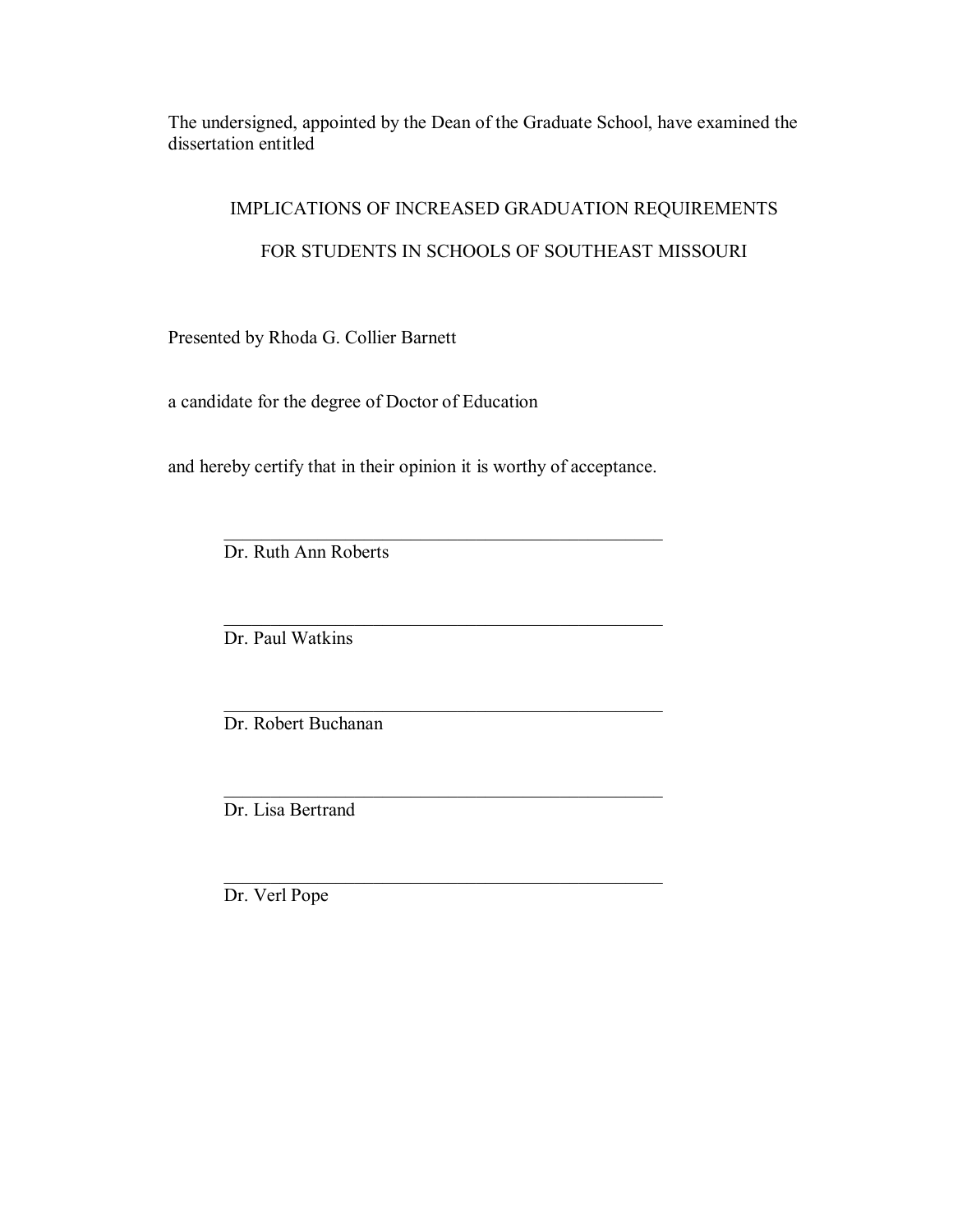This work is dedicated to my awesome family whom I love dearly; my daughter Jackie Rae, pre-K teacher, who has always believed in and encouraged her mother; to my son John Thomas, serving in the US Air Force, who set high standards for me and never allowed me to look back; and to my daughter Brooke Danielle, who was only 5 years old when the process began and who can finally see the light of the end. Also, to my longest, dearest friend, Shirley Bradshaw who believed in me long before I knew myself. Finally, to my stalwart cheerleader husband, Bobby. His tireless coaching and endless patience kept me on course. To all, I am eternally grateful, from the bottom of my heart, for without this joint effort my pursuit and completion of this doctorate degree would not have been possible.

 Most of all, I thank God for my health and strength throughout this process. Without Him I would be nothing.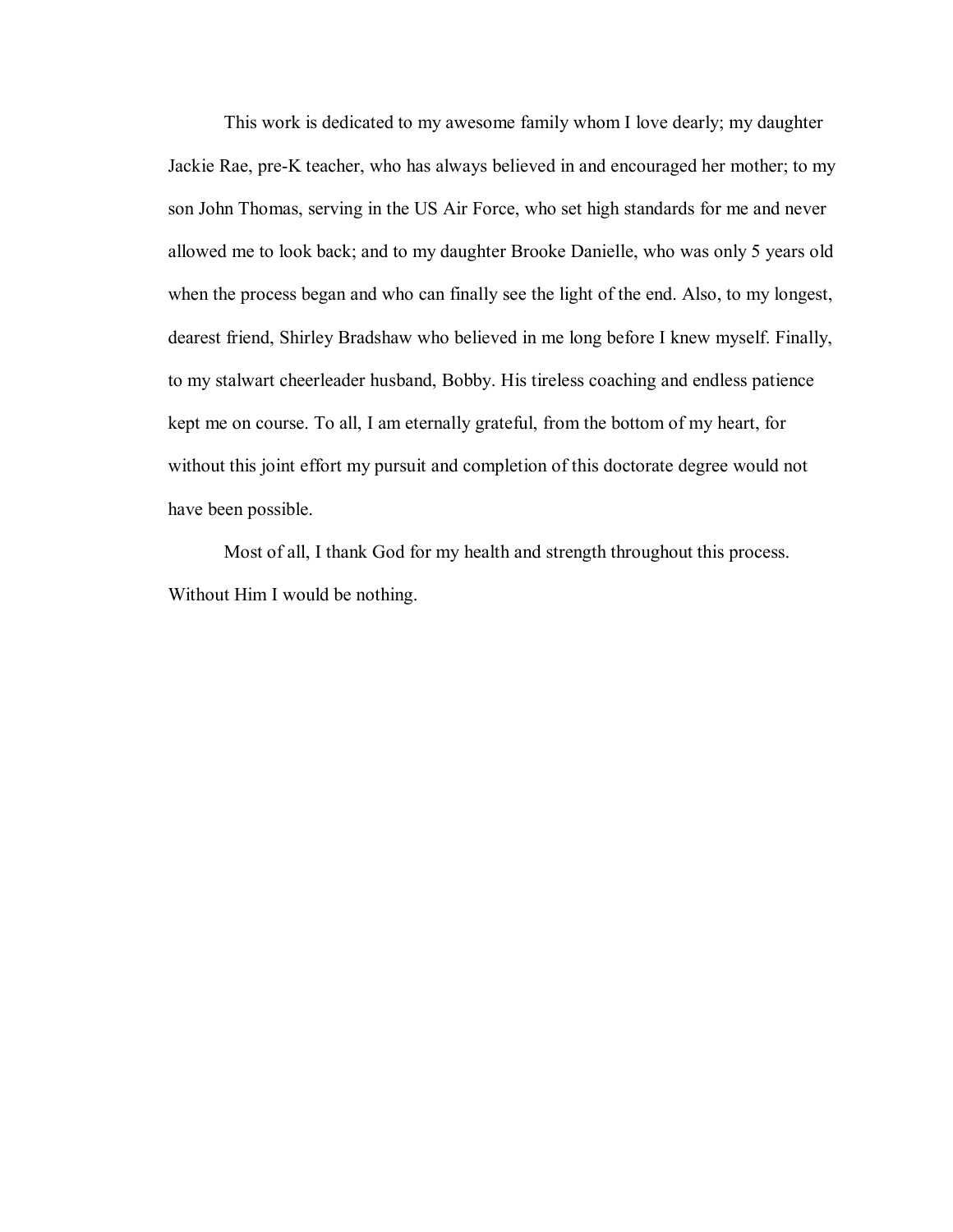#### ACKNOWLEDGMENTS

 To Dr. Ruth Ann Roberts who served as my advisor and Dr. Jerry Waddle who worked tirelessly throughout the process of my proposal. Thank you both for providing guidance, support, and expertise throughout the dissertation process.

 To Wayne Hoover, thank you for your patience and guidance with the statistics of this study. Your insight and expertise was invaluable and greatly appreciated.

 Appreciation is also extended to Dr. Robert Buchanan, Dr. Paul Watkins, Dr. Verl Pope, and Dr. Lisa Bertrand for serving on the dissertation committee. A special note of thanks goes to Dr. Buchanan, Dr. Waddle, and the late Dr. Wayne Gould for believing in me and for providing me the courage to see through the pursuit for a doctorate degree.

 Thank you to my friend and mentor, Teresa Lee, for encouragement and expertise in editing.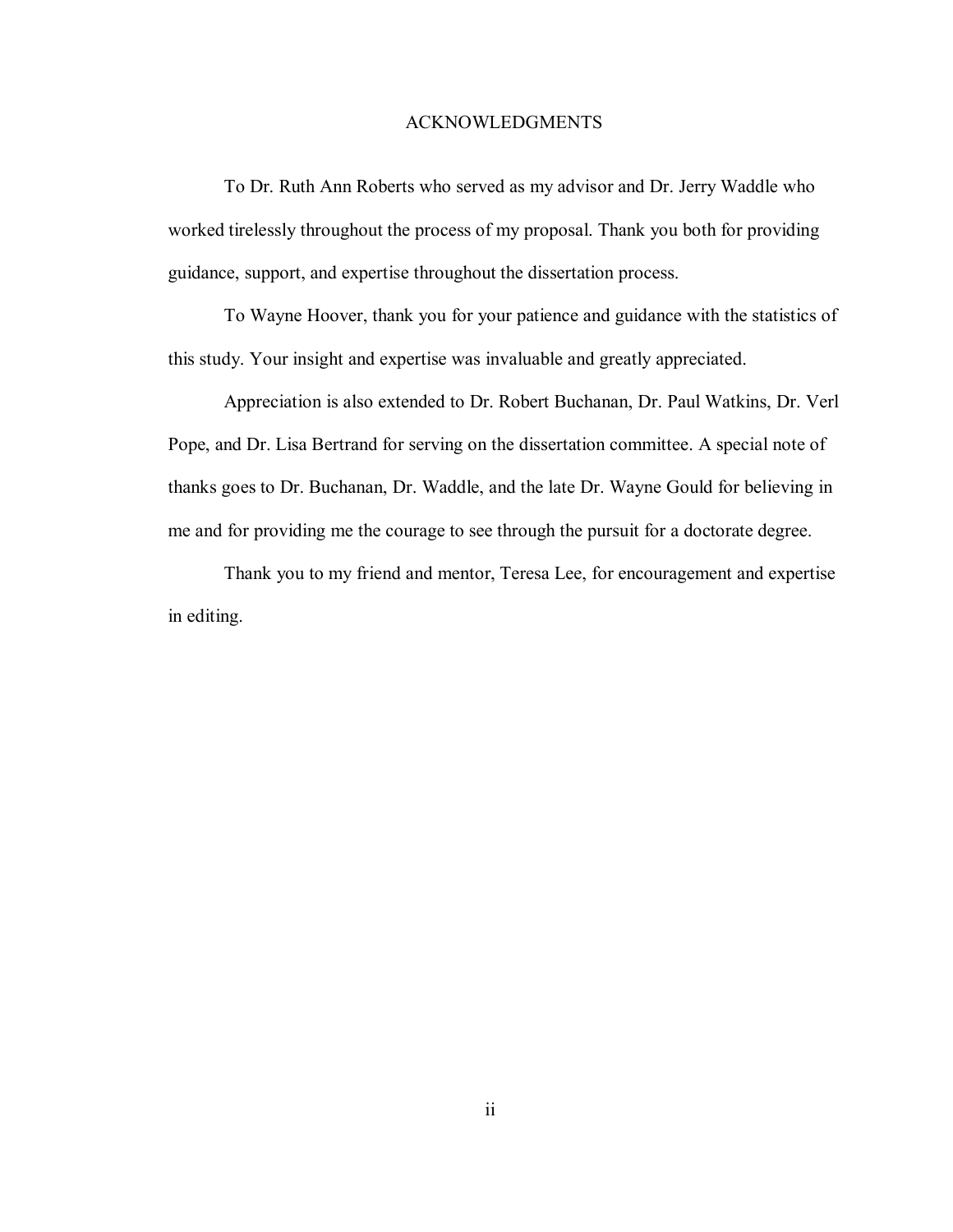## TABLE OF CONTENTS

| Chapter                                             |  |
|-----------------------------------------------------|--|
|                                                     |  |
|                                                     |  |
|                                                     |  |
|                                                     |  |
|                                                     |  |
|                                                     |  |
|                                                     |  |
|                                                     |  |
|                                                     |  |
|                                                     |  |
| Background on High School Graduation Requirements22 |  |
|                                                     |  |
|                                                     |  |
|                                                     |  |
|                                                     |  |
|                                                     |  |
|                                                     |  |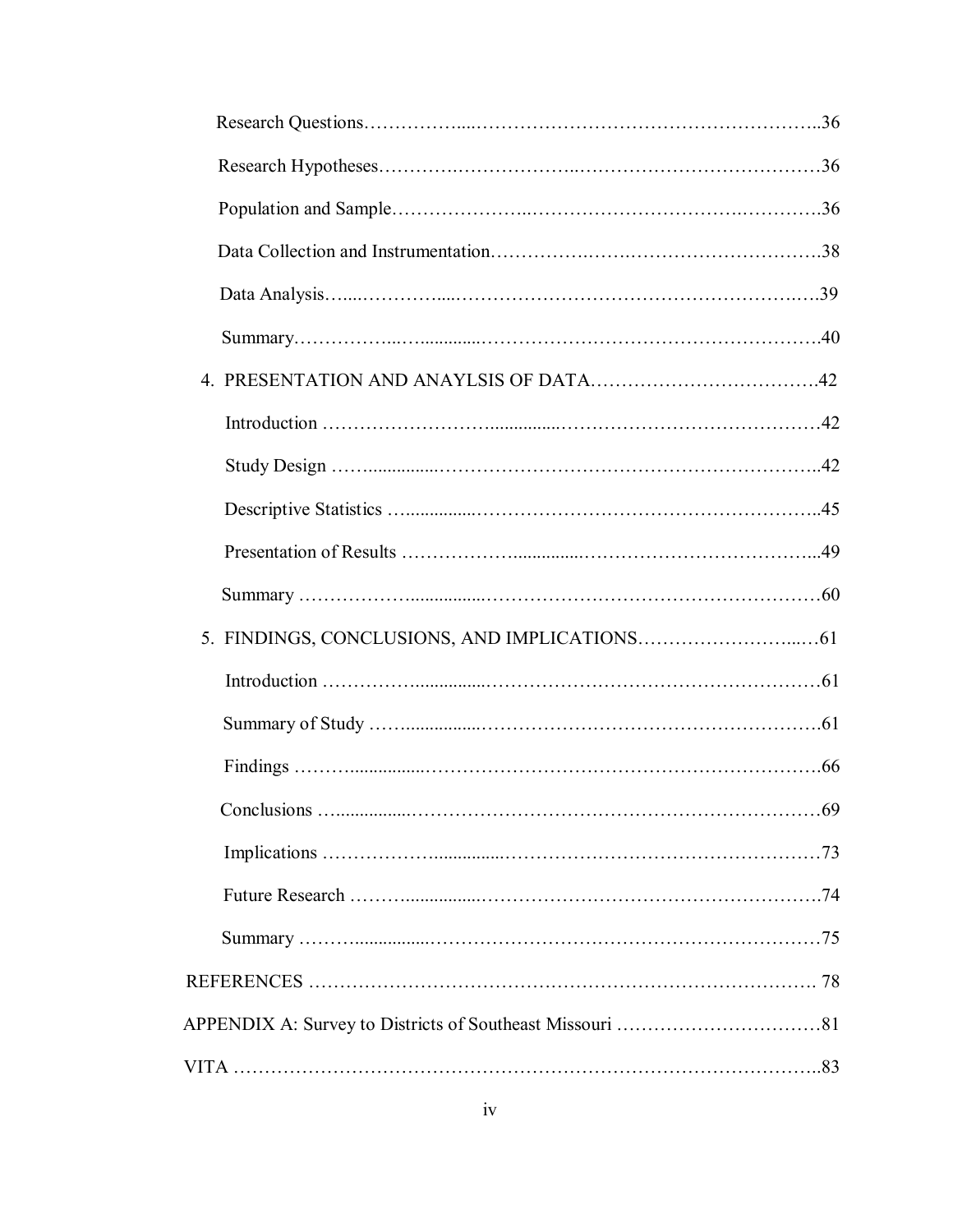## TABLES

| Table          |                                                                                               |
|----------------|-----------------------------------------------------------------------------------------------|
| $\mathbf{1}$   |                                                                                               |
| $\overline{2}$ | College Enrollment, and Core Class Requirements                                               |
| 3              | <b>Total Graduation Credits</b>                                                               |
| $\overline{4}$ |                                                                                               |
| 5              |                                                                                               |
| 6              |                                                                                               |
| 7              | Graduation Rates of Schools by Credits Examined over Time Periods55                           |
| 8              |                                                                                               |
| 9              | Percentage of College Enrollment of Schools by Credits Examined over59<br><b>Time Periods</b> |
| 10             |                                                                                               |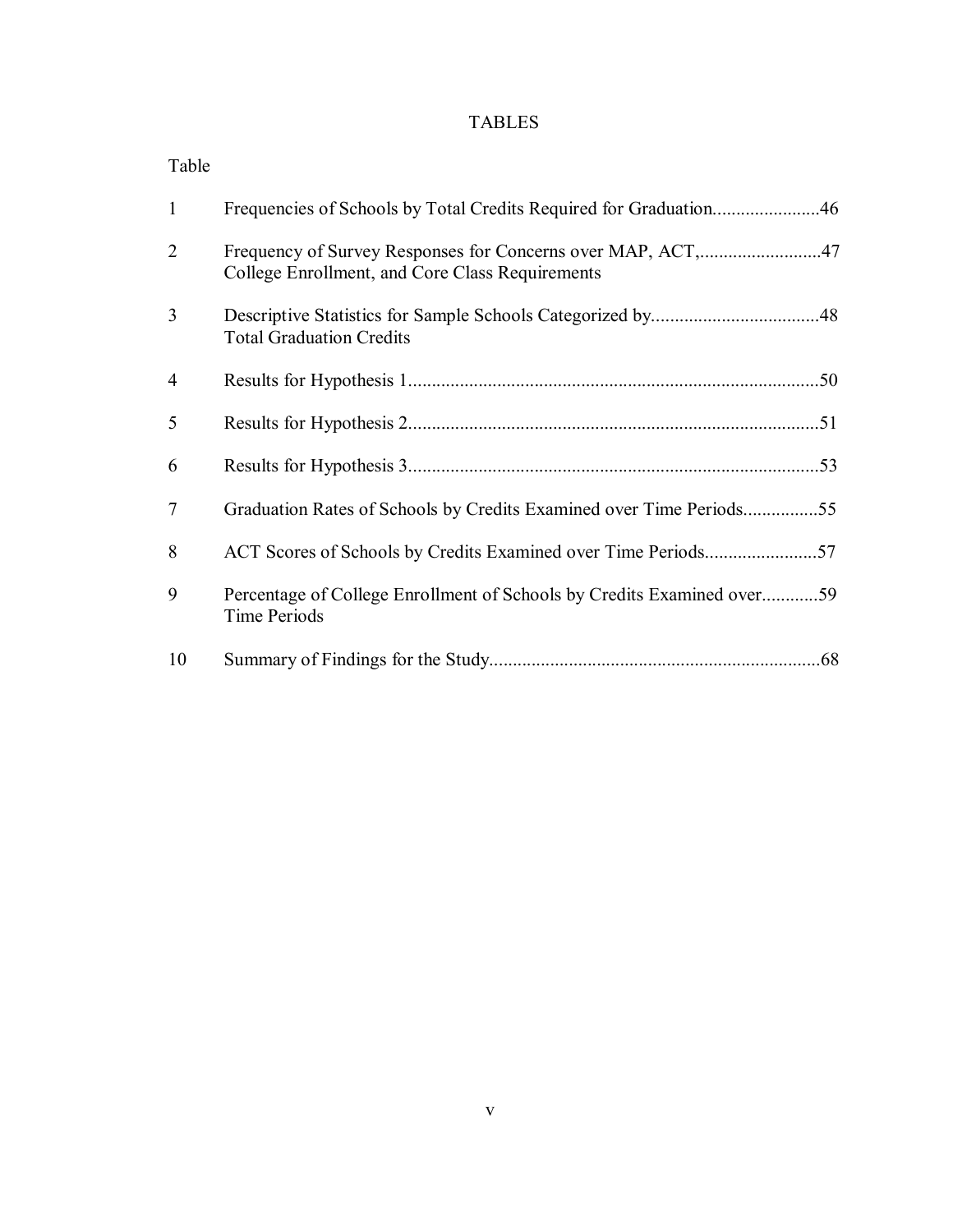# IMPLICATIONS OF INCREASED GRADUATION REQUIREMENTS FOR STUDENTS IN SCHOOLS OF SOUTHEAST MISSOURI

Rhoda G. Collier Barnett

Dr. Ruth Ann Roberts, Dissertation Supervisor

#### ABSTRACT

 This study examined the relationship between graduation requirements of Southeast Missouri schools and graduation rates, percent of students scoring at or above the national average on the ACT, and percent of students enrolled in 2- or 4-yr colleges or post-secondary, non-university intuitions. The study identified schools of the Southeast Region of Missouri by the counties of the Southeast Missouri Association of Secondary Principals. Seventy-eight schools of the 20-county region were surveyed to collect information that was used to link existing data provided by the Missouri Department of Elementary and Secondary Education. Data collected encompassed a 17-year period of time marked by the impact Missouri School Improvement Legislation of 1983. Sixty-one of the 78 schools surveyed responded providing a reliable working sample of schools for the study.

 The survey provided information regarding the number of credits each of the sample schools required when Missouri's minimum was 22 credits for graduation. The survey also collected information on whether schools altered their curriculum based on concerns for improved student performance in areas such as MAP testing, ACT scores, and college preparation.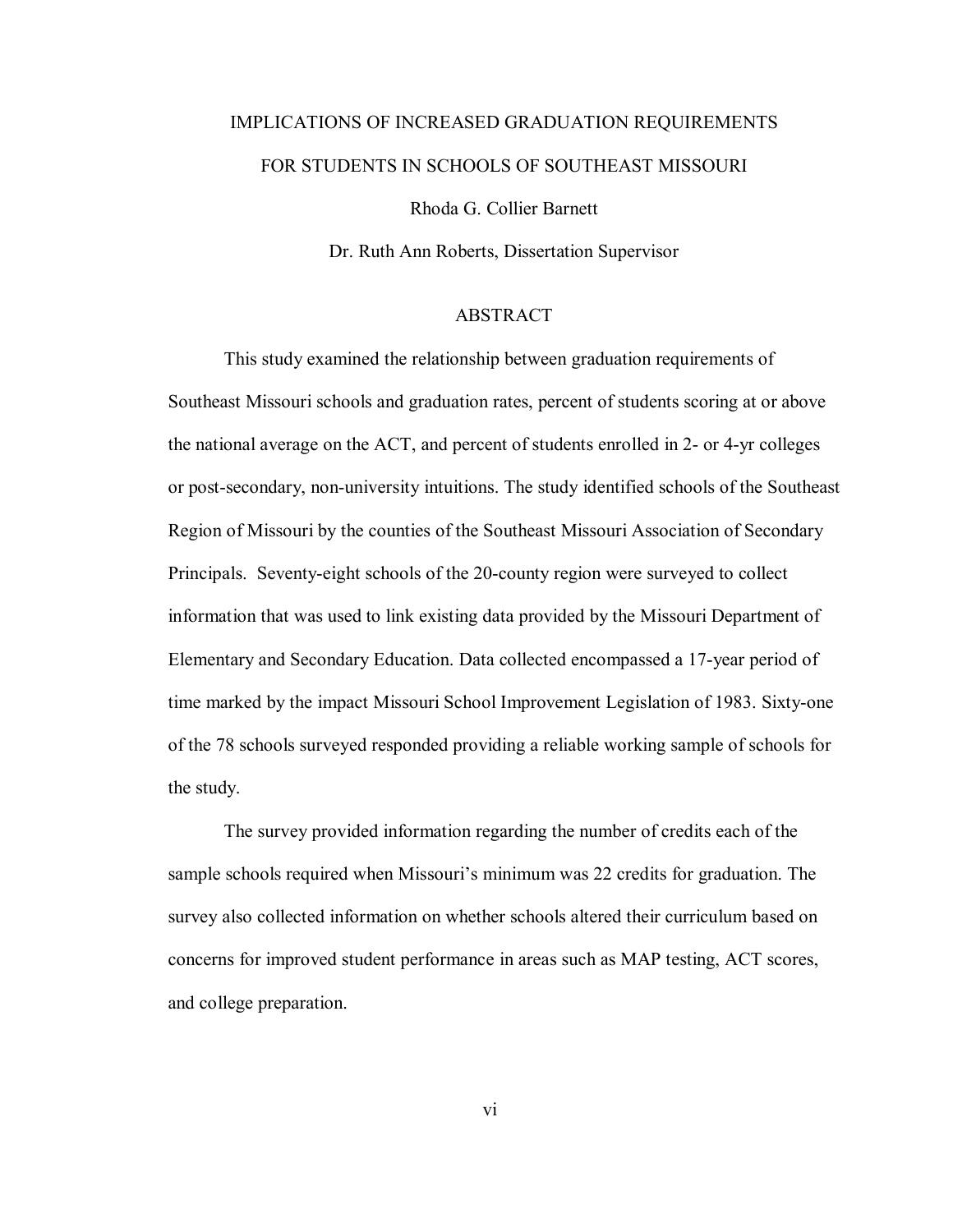An analysis of variance (ANOVA) was used to evaluate data. No significant correlations between increased graduation requirements and graduation rates, ACT scores, or college enrollment were found. However, theoretical concepts and research reviewed for this study suggest state expectations for student performance produce slight increases in graduation rates and percent of students enrolled in colleges over periods of time. These tendencies are the same whether schools operated at the state's minimum requirement for graduation or whether schools operated with higher credit requirements. Further research is necessary, however, due to the potential impact on students who may be at-risk for graduation of higher expectations without adequate preparation.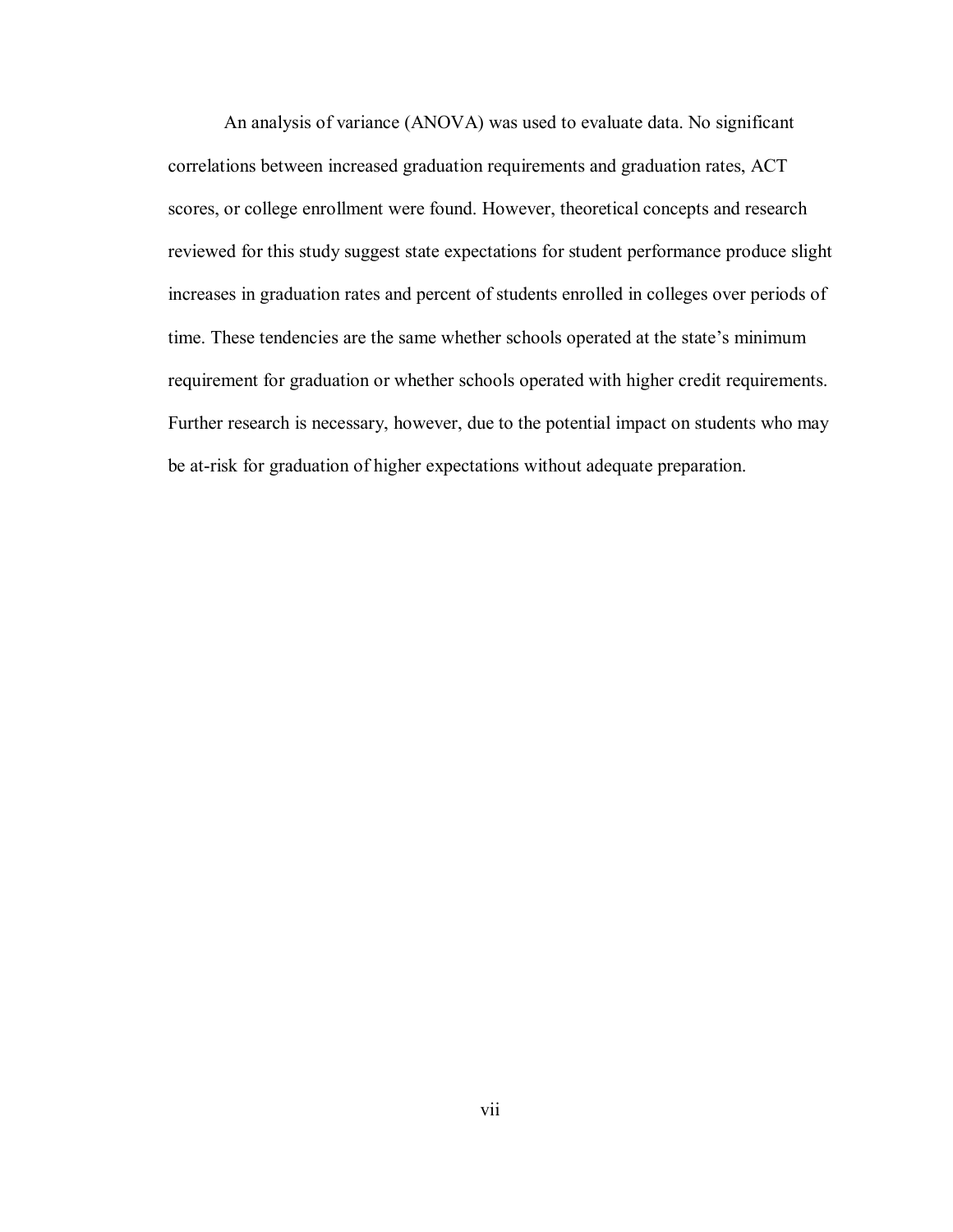#### CHAPTER 1

#### Introduction to the Study

#### *Background*

For the past two decades, this nation felt the demands of improving the outcomes of education. Competitive pressure of national and international test comparisons produced educational reform ranging from providing more specific curriculum criterion to establishing accountability assessment for both students and educators (Levin & Wiens, 2003). Discussions on the substance of education for the public and the exertion of national pressures to pursue the best course are not new phenomena. The history of expectations for the public education of children is aptly summarized by the ancient style of Aristotle as quoted by Ozmon and Craver (2003):

That education should be regulated by law and should be an affair of state is not to be denied, but what should be the character of this public education, and how young persons should be educated, are questions which remain to be considered. For mankind are by no means agreed about the things to be taught, whether we look to virtue or the best of life. Neither is it clear whether education is more concerned with intellectual or moral virtue (p. 83).

Historically, the substance and the levels of proficiency evolved according to the demands of the times and the perception of need. The interest in pursuing education beyond the elementary level and the necessity of meeting requirements for college enrollment defined the needs for high school, an advanced level of education introduced in the 19<sup>th</sup> century. American high schools evolved to provide a secondary level of education, connecting elementary schools to colleges and universities (Shaw & Walker, 1981).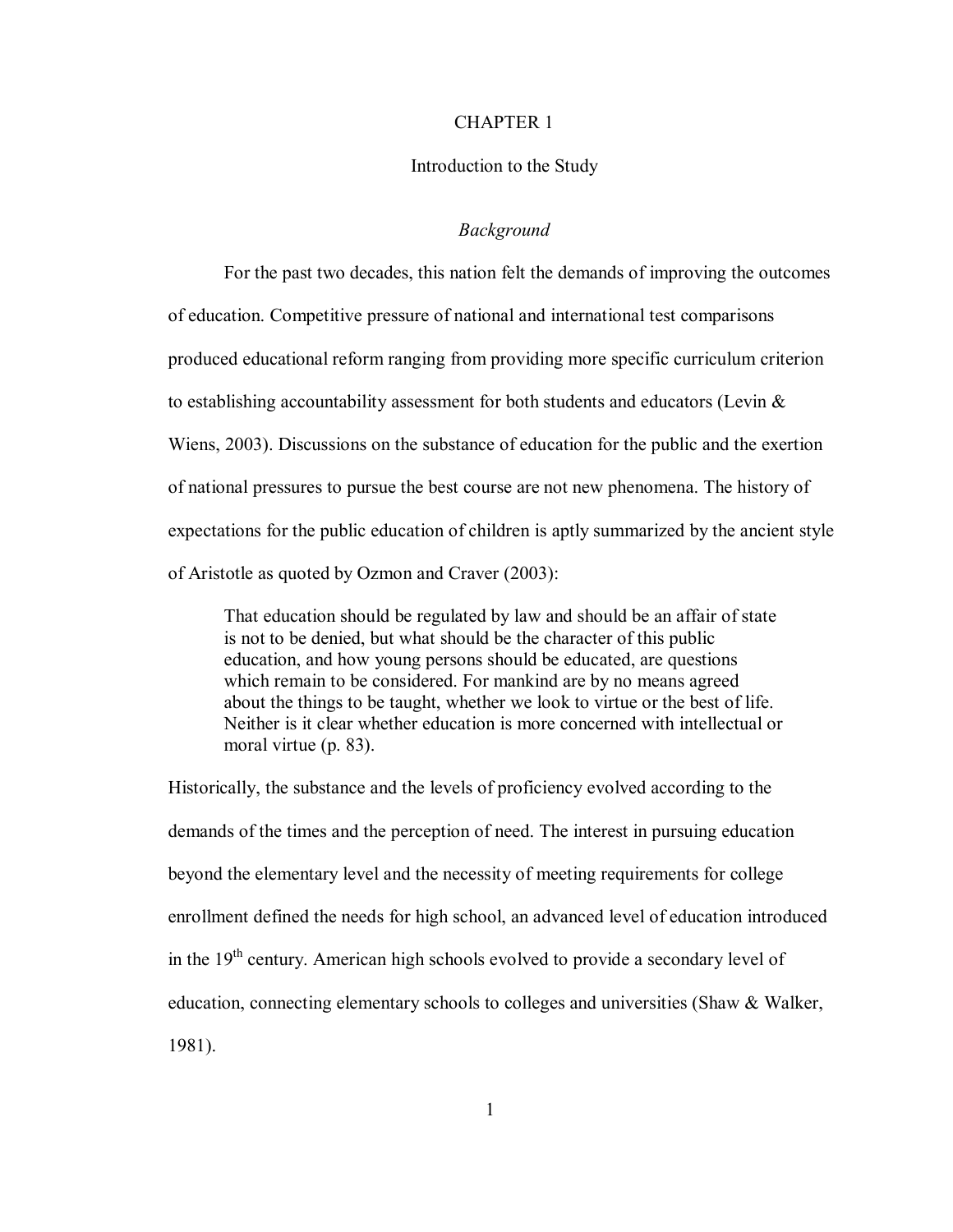While a necessary link for preparing students for higher education, high schools in America were not in great demand prior to the 1900s. In 1890, less than four percent of all American 17 year olds graduated from high schools with even fewer attending college (Glore, 1984). In addition, few measurable standards existed for American high schools. The lack of a standard unit for measuring course work created inconsistencies in high school performance and outcomes. Initially, colleges were not overly concerned because most had their own entrance requirements with little regard for standardized levels of performance or abilities. Some colleges offered their own high school programs within their educational departments in order to bring students to a level of performance needed to meet the expectations of their respective programs. Other colleges admitted students with little or no high school education. Very few colleges actually adhered to their own published requirements allowing student admissions based on enrollment numbers or demand for college graduates. As a result, American high schools of the  $19<sup>th</sup>$  century provided a wide array of coursework with often sporadic offerings and little uniformity in output or graduates.

 In 1905, Andrew Carnegie established the Carnegie Foundation to promote education and effective research on much needed consistency in secondary educational settings. The Foundation provided a clear definition of high school, separated coursework from college curricula, and established common acceptance to a four-year study program in high school (Shaw & Walker, 1981). A major accomplishment of the Foundation was to create a standard unit of credit. A minimum of 14 units was also established as a requirement to enter college. By 1909, the Carnegie unit and standards had been adopted by many high schools and colleges (Glore, 1984).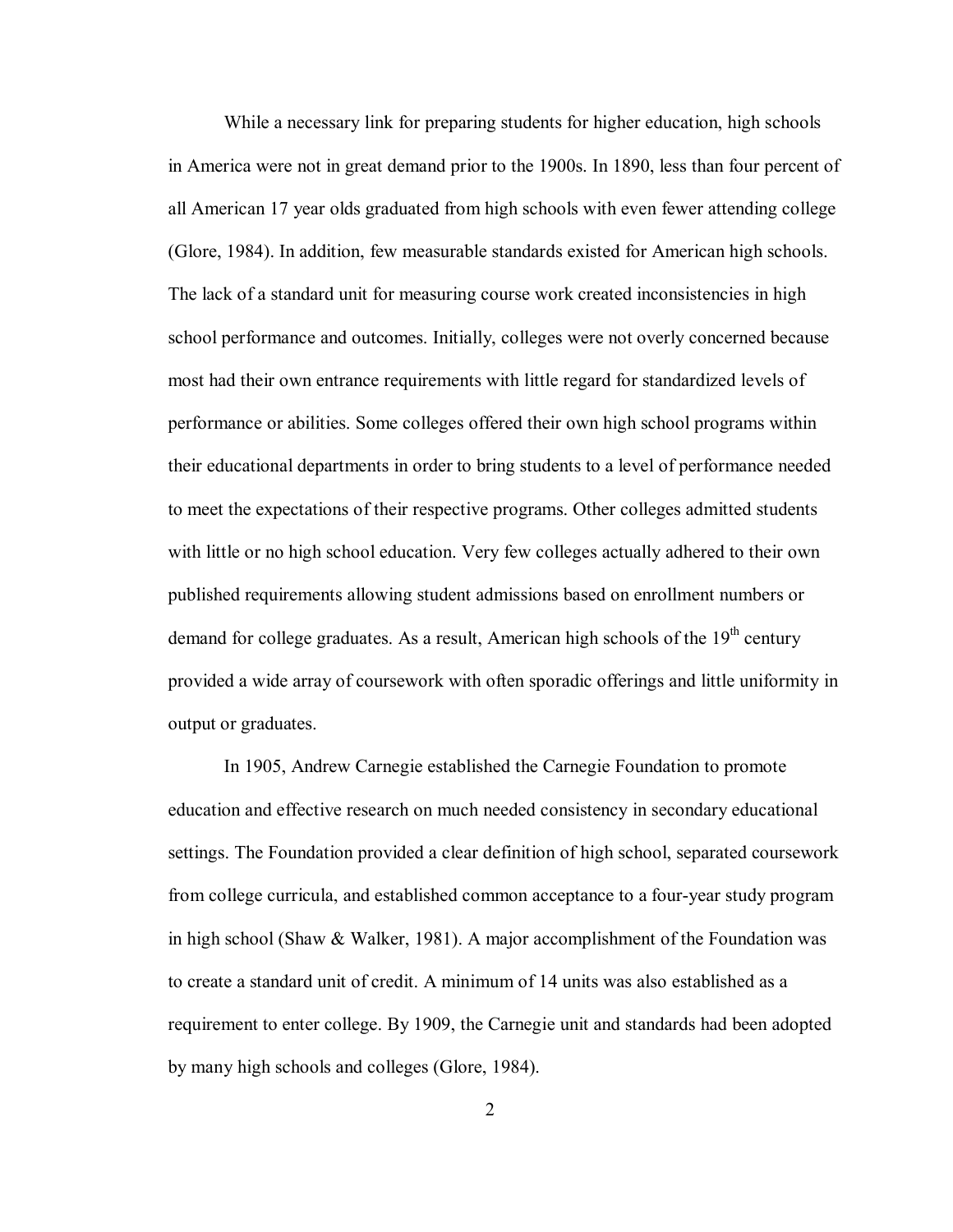As movement toward the standardization of American high schools continued, expectations for performance emerged. The Committee of Ten, chaired by Harvard University President, Charles William Elliot provided the first major national report on high schools (James & Tyack 1983). The primary focus of the Committee of Ten was to update and standardize academic curriculum of secondary education in order to prepare students for college.

Not all the new national reports emphasized college attendance. In 1918, a group focusing on the needs of students not going to college was in direct contrast to the focus of the Committee of Ten. This committee, known as the Cardinal Principles of Secondary Education, reflected the teachings of John Dewey. Sponsored by the National Education Association, the "... committee stressed activities, democracy, character, and efficiency over the traditional academic curriculum" (Glore, 1984, p. 9).

The Great Depression of 1929 initiated a renewed examination of high schools. National issues such as unemployment and despair promoted vocational and guidance programs for youth. In spite of the apathy and unrest that permeated the population, high school remained important and resilient throughout the depression (Glore, 1984).

With the launching of Sputnik in 1957, a new element of concern emerged. Schools were being examined once again on the basis of academics. Harsh criticisms included concerns over watered-down curriculum lacking emphasis on mathematics and science (Glore, 1984). Increased spending by the federal government called for higher standards at the high school level and amplified demands for improved student performance.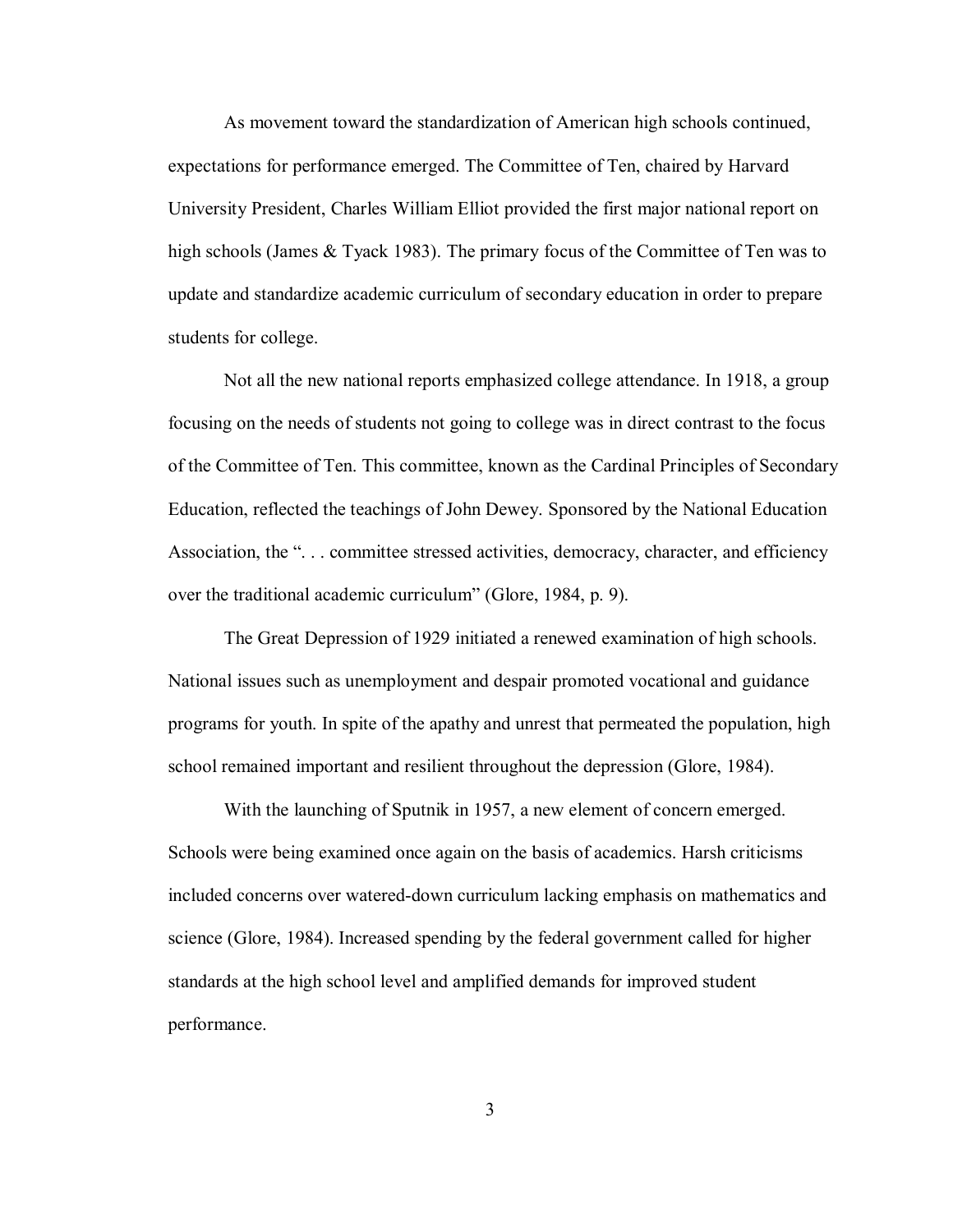By the 1970s, the political tone shifted as a result of the effects of the Vietnam War. Public sentiment embraced ideas of humanism and flexibility. Educational emphasis edged toward meeting the needs of all with accentuated interest on minorities, handicapped, and poor (Glore, 1984). The atmosphere of humanism and acceptance that infused American high schools led to colleges lowering their entrance requirements. A cycle of the reevaluation of requirements ensued with high schools reducing or eliminating formerly required units of math, science, and foreign languages. The negative aspect: 70s innovations brought about lowered SAT scores and another cycle of reexamination resulting in a back-to-basics approach in education (Lillard & DeCicca, 2001).

In 1983, a report to the Secretary of Education titled "A Nation at Risk," warned our nation of the erosion of our educational foundations due to the mediocre educational practices of our nation's schools (U.S. Department of Education, 1983). Recent school reform law reflects the attempt to address the demands for remaining economically superior by ensuring the success for all children. The No Child Left Behind Act of 2001 (NCLB) requires public schools to raise achievement levels of all students especially the socio-economically disadvantaged students, by means of standards and testing (U.S. Congress, 2001).

National reform recommendations have received widespread approval and prompted action for raising state standards across the nation. At least 40 states have adopted standards that meet or exceed NCLB criterion. In the state of Missouri, the Missouri School Improvement Program (MSIP) is an accreditation system that was implemented in 1989. It has policies that are similar to those of NCLB. Approximately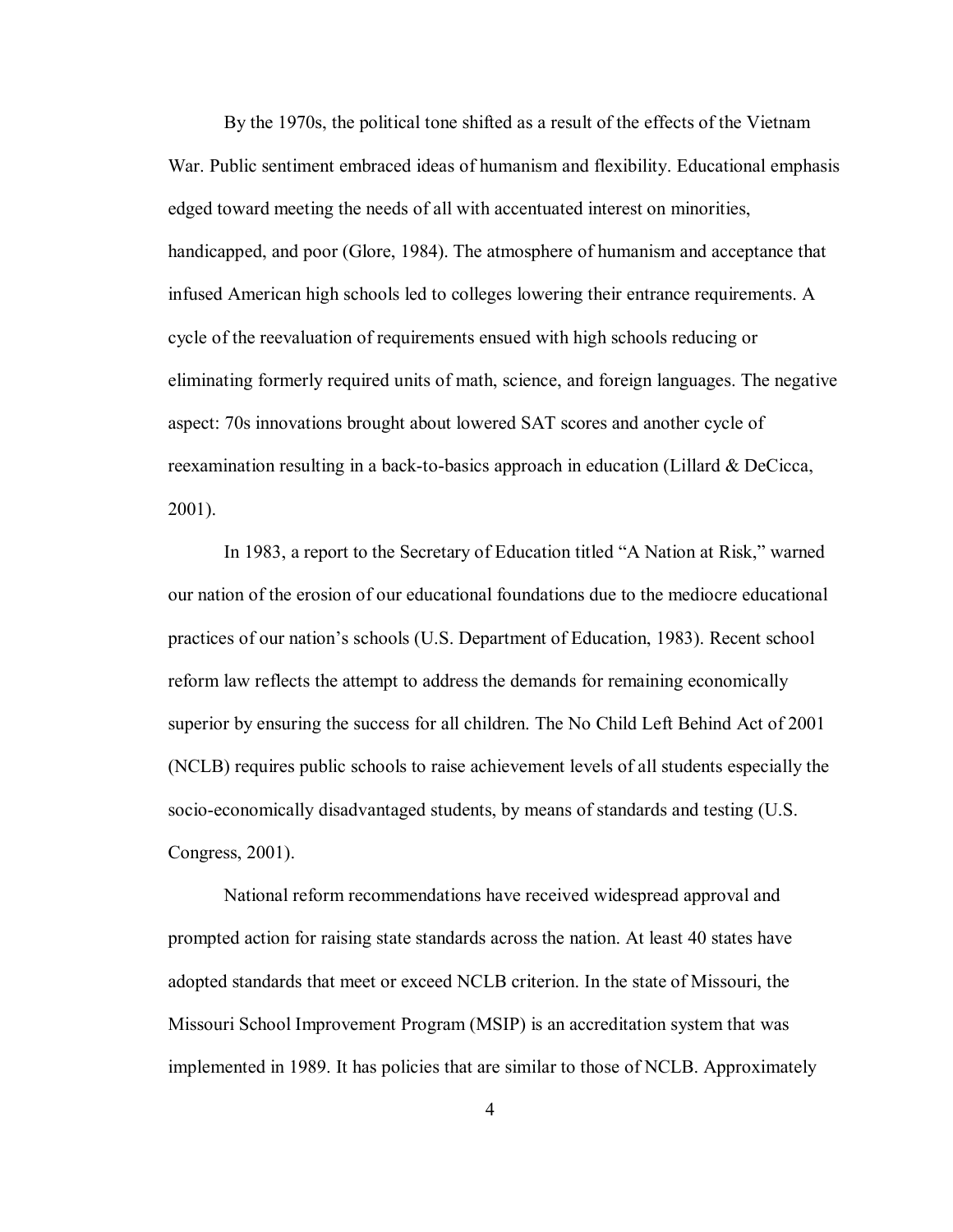every four years, Missouri revises accountability and measurement criteria of MSIP and begins new cycles of improvement programs for schools. Missouri is currently in the 4<sup>th</sup> cycle of MSIP. Revisions include tougher achievement levels for students taking mandated state testing through the Missouri Assessment Program (MAP).

One reactive response to the national trend for public school reform is that of raising gradation requirements for high school students. The premise of increased graduation requirements is that greater expectations result in depth of curriculum and improved achievement (Chaney, Burgdorf & Atash, 1997). Response to Missouri's expanded requirements for state accreditation often result in high schools increasing graduation requirements, especially in core classes of math, communication arts, science, and social studies, the areas tested by MAP. Pressures to ensure accreditation result in curricular changes and completion requirements imposed by Missouri's local school boards. Such decisions are often made without sufficient evidence of the potential impact on students.

While the burden of responsibility for quality school reform is emphasized at the elementary and middle school levels by NCLB, what high schools can and actually should do is implied. NCLB requires states to institute annual performance targets for all students to attain the proficient level in scoring on the state's assessment by 2014 (MODESE, 2006). In order to receive federal government funds, schools must make adequate yearly progress (AYP) in specific areas of performance that include achievement in core subject areas, attendance, and graduation rates. The state of Missouri bases public school accreditation on the Annual Performance Report (APR), an accountability report of adequate yearly progress. Of the thirteen standards reported by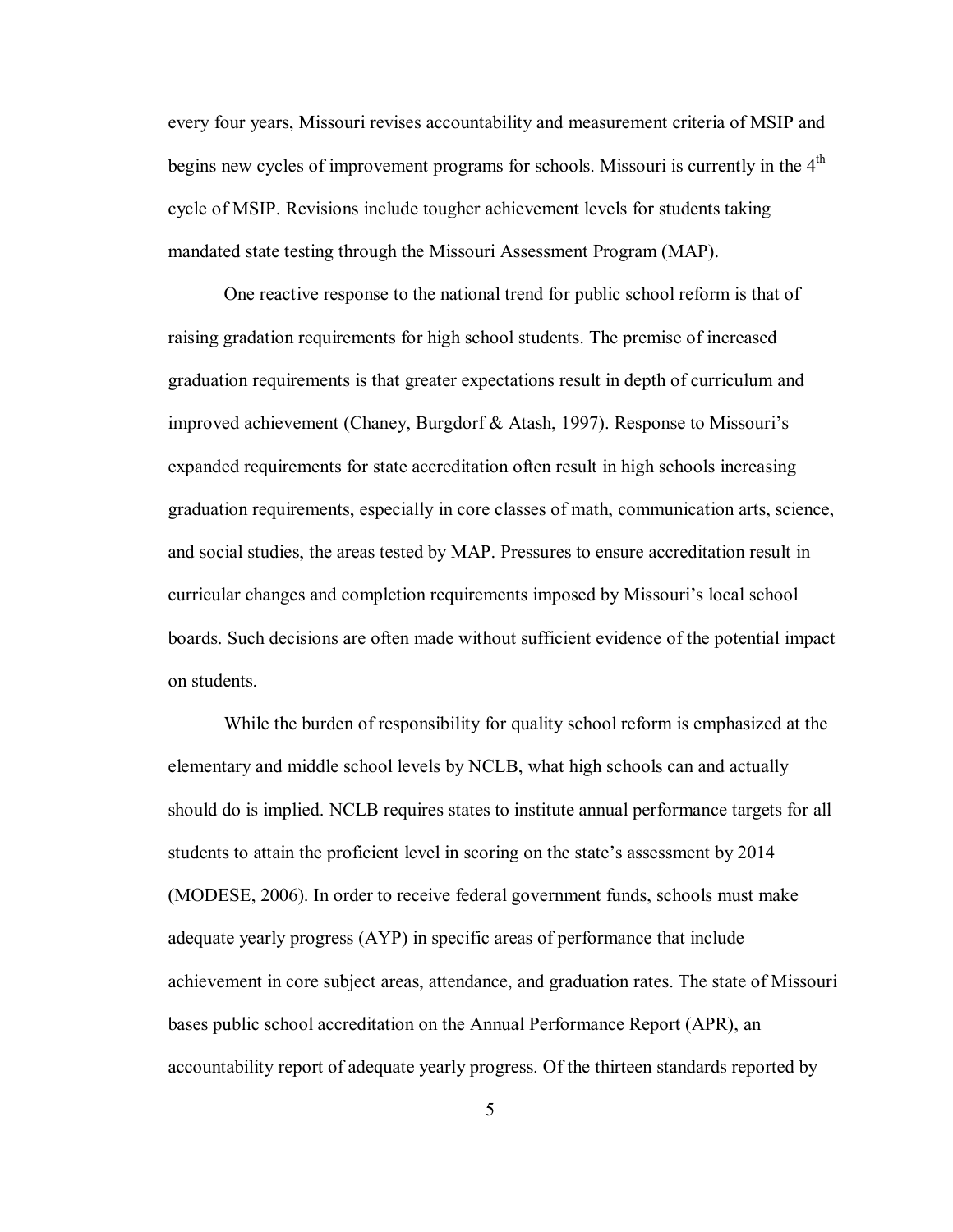the APR, eight are the sole responsibility of high schools within each K-12 district. A ninth standard, based on attendance, is shared by all buildings in the district. The APR includes a category for the number of high school students who complete course requirements for graduation. School completion, as evidenced by receiving a high school diploma, culminates the expectations of NCLB. Regardless of the educational efforts and results of the elementary and middle school settings, if a student reaches high school and then drops out, the implication may be that the high school has fallen short in meeting the educational needs of the child. Crucial high school reform joins the focus in ensuring the educational success of all students.

 Studies such as Breaking Ranks II: Strategies for leading high school reform states, "Public high schools in the United States are at a crossroads. Federal and state legislation has established benchmarks intended to improve achievement for all students—including those who in the past were accepted as part of the 'normal' failure curve" (NASSP, 2004, p. xiv). The National Commission of Excellence in Education report specifically called for a dramatic increase in graduation requirements with approximately fifty-five percent of the required Carnegie units being mandatory core classes such as English, mathematics, science, and social studies (National Commission of Excellence in Education, 1983). In 2004, The High School Task Force for Missouri was appointed by the Missouri Commissioner of Education, D. Kent King. The commission was appointed to examine current state graduation requirements and to recommend possible changes. King stated:

It has been 20 years since we revised the minimum high school graduation requirements in the state of Missouri. The world has changed dramatically in that time. I think it is time to raise state standards and increase the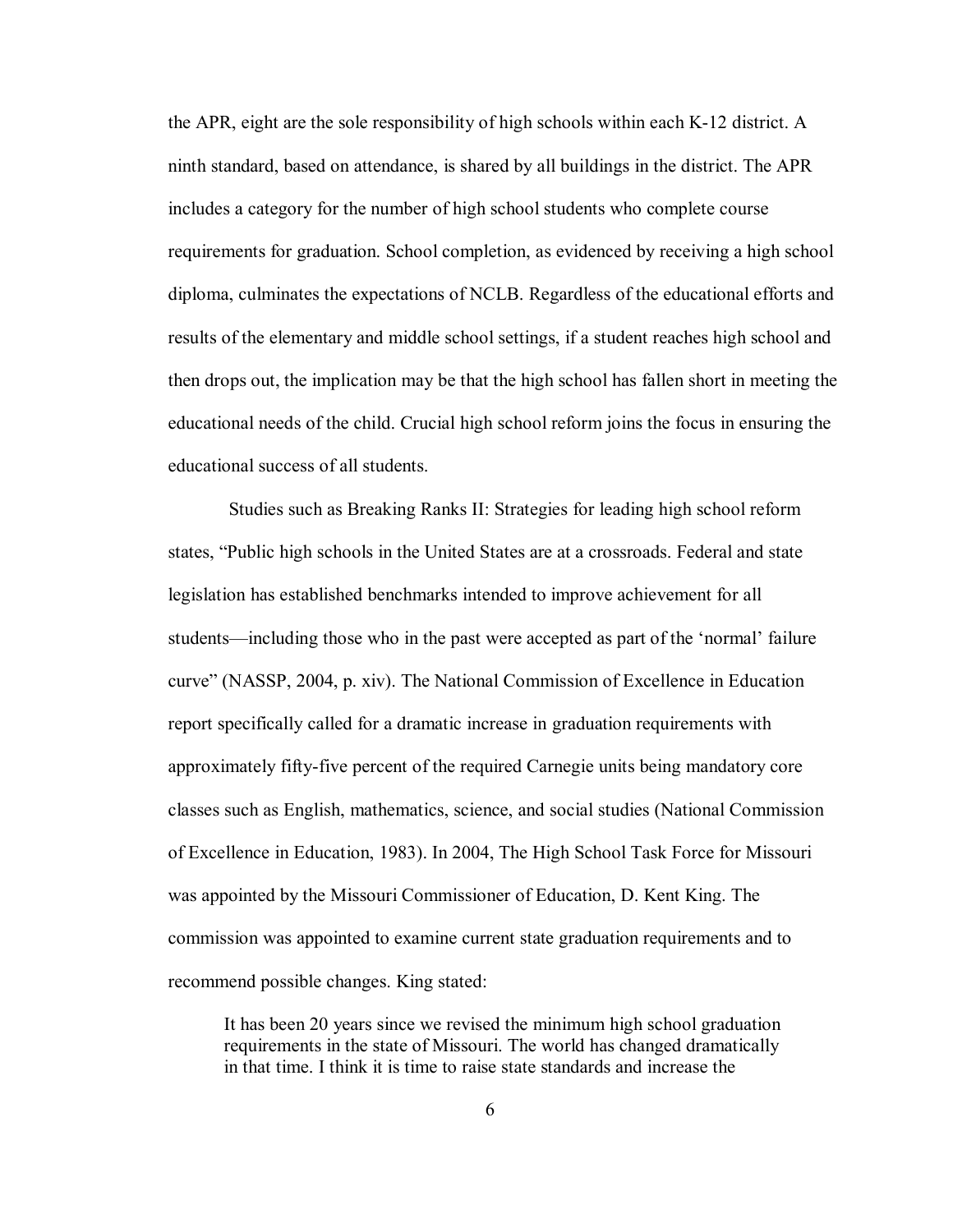academic rigor of the high school experience for all young people (Missouri Department of Elementary and Secondary Education, 2005, p. 1).

Increasing graduation requirements with specific curriculum areas targeted is one response to the concerns regarding student achievement in public high schools. Mathematics is the subject that has received the most attention. The National Science Board (as cited in Hoffer, 1997) reported the number of high school students completing the minimum of a first-year algebra course rose from approximately 68 percent to 79 percent from 1982 to 1992. The number of high school students completing geometry and second-year algebra rose from 48 to 70 percent and from 37 to 56 percent respectively during the same time period. According to the National Assessment of Educational Progress (as cited in Hoffer, 1997), the average math proficiency of high school students increased significantly during 1982 to 1992, the same time period of increased requirement for math coursework.

Increasing graduation requirements to address national concerns over achievement is compelling. During his announcement of the High School Task Force panel of educators and representatives of businesses and labor groups, King stated, "the issue of reforming high schools is becoming a big issue across the nation, and there are a lot of ideas about changes that could lead to more highly qualified graduates" (Johnston, 2004, p. 30). However, some studies point to higher dropout rates with increased graduation requirements at a time when higher standards and levels of achievement are in great demand (Alspaugh, 1997). Lillard and DeCicca (2001) argue in their findings ". . . that state mandated minimum course requirements cause students to drop out of high school" (p. 459). The aggregate data in the Lillard and DeCicca (2001) study of the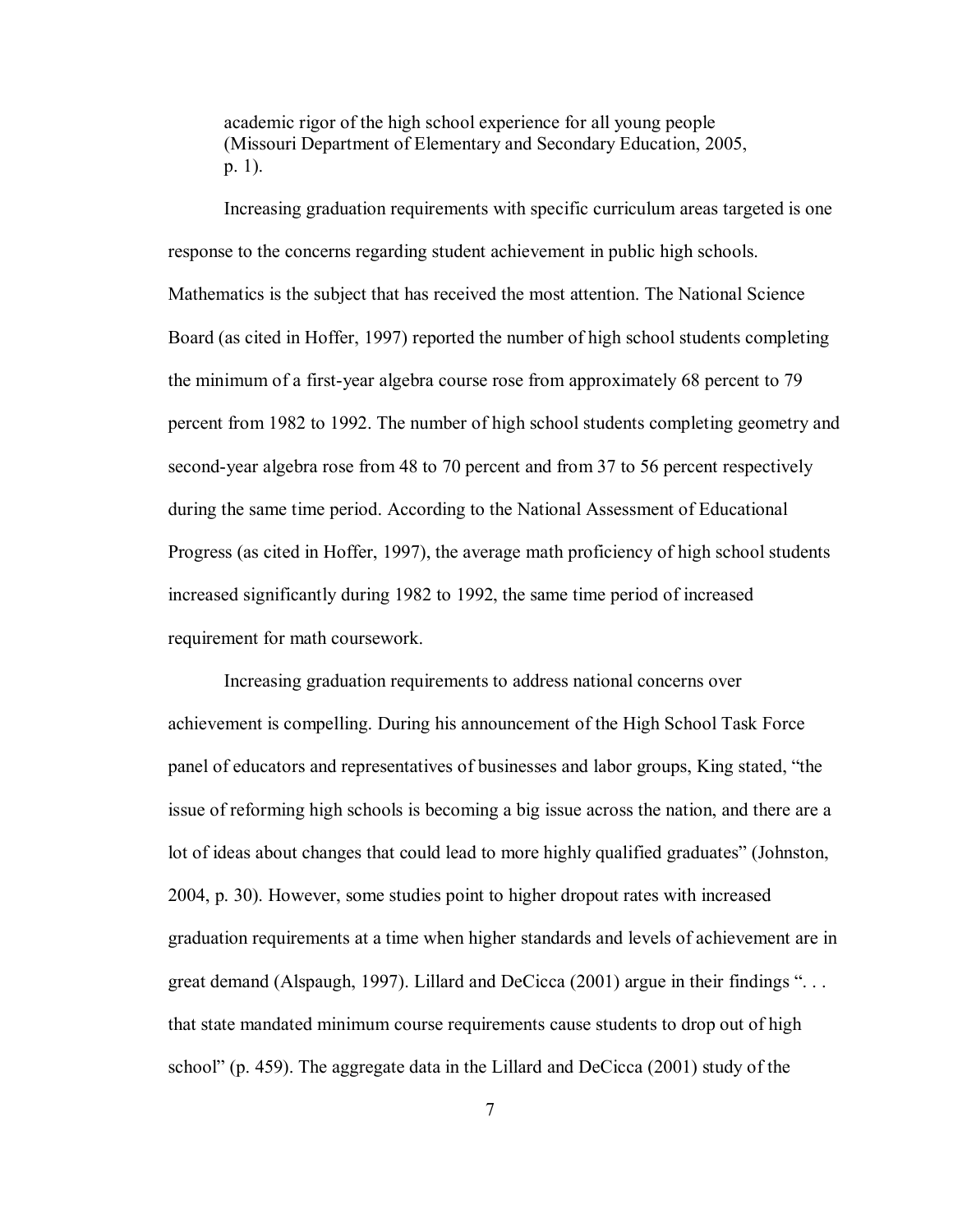impact of higher standards on dropout rates reveal an increase in the dropout population of 3.0 percent in 1980 to 7.4 percent in 1990.

Increased graduation requirements may very well increase the dropout rates resulting in schools hesitating to require more from their students (McDill, et al., 1986). Increasing graduation requirements may increase access to academic content, but only for some students and for some content (Hoffer, 1997; Wilson & Rossman, 1993). With strong pressures to increase requirements for graduation, it is imperative that educational leaders be fully aware of potential hazards as well as anticipated outcomes (Lillard and DeCicca, 2001).

#### *Conceptual Underpinnings for the Study*

 Reactive responses to political pressures or social problems are often the basis for changes within an organization or system. Fowler (2000) states that social or government problems are legitimately addressed through policy issues. Often, however, policymakers step up to address the demands for change without giving full consideration to research and the potential impact of select policy formation. The result can be a careless reaction to a problem or situation with little or no foundation with which to build a solid solution in the form of public policy to address the issues at hand. In order to provide basic support for this study, the classical stage model of the policy process will be the under girding for the topic discussed and will provide the conceptual framework for the study (Fowler, 2000).

 Fowler (2000) states that, "The policy process is the sequence of events that occurs when a political system considers different approaches to public problems, adopts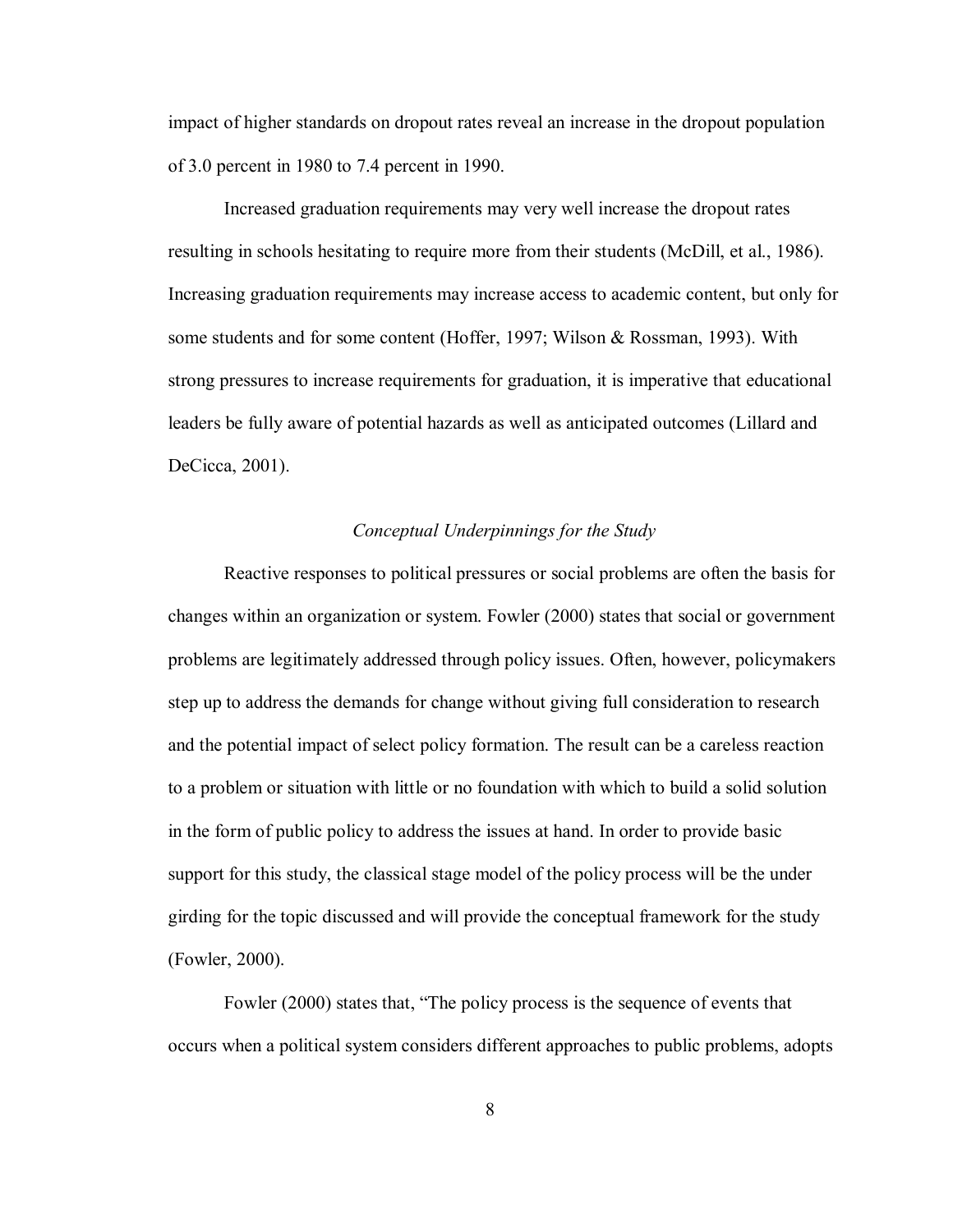one of them, tries it out, and evaluates it" (p.13). Problems with public education were brought to light by events such as Sputnik and reports such as "A Nation at Risk." Fowler (2000) defines public policy as "... the dynamic and value-laden process through which a political system handles a public problem. It includes a government's expressed intentions and official enactments as well as its consistent patterns of activity and inactivity" (p. 9). The No Child Left Behind Act of 2001 is an example of government policy created to address public education problems. Policy issues were identified with the process completed in the form of official enactment or public law.

 The identification of a policy issue is only the beginning of the policy process. From there, the "... issue must be placed on the policy agenda, or list of subjects or problems to which governmental officials, and people outside government closely associated with those officials, are paying some serious attention at any given time" (Kingdon as cited in Fowler, 2000, p. 16). Powerful politicians usually set the policy agenda. Special interest groups with the ability to draw attention to an issue through lobbying can also bring a policy issue to the agenda stage. Power groups seem to have a clear advantage over the disempowered in bringing an issue to the table. Cobb and Elder (as cited in Fowler, 2000) stated ". . . where agenda setting is involved, all citizens are definitely not equal: the powerful have more influence on policy agendas than do the disempowered" (p.184). Public school systems might well be considered the disempowered with little influence on policy issues that are actually brought to the agenda stage.

 Policy agendas must appear in written form which is required for policy formulation. The written text moves through the policy formulation stage where it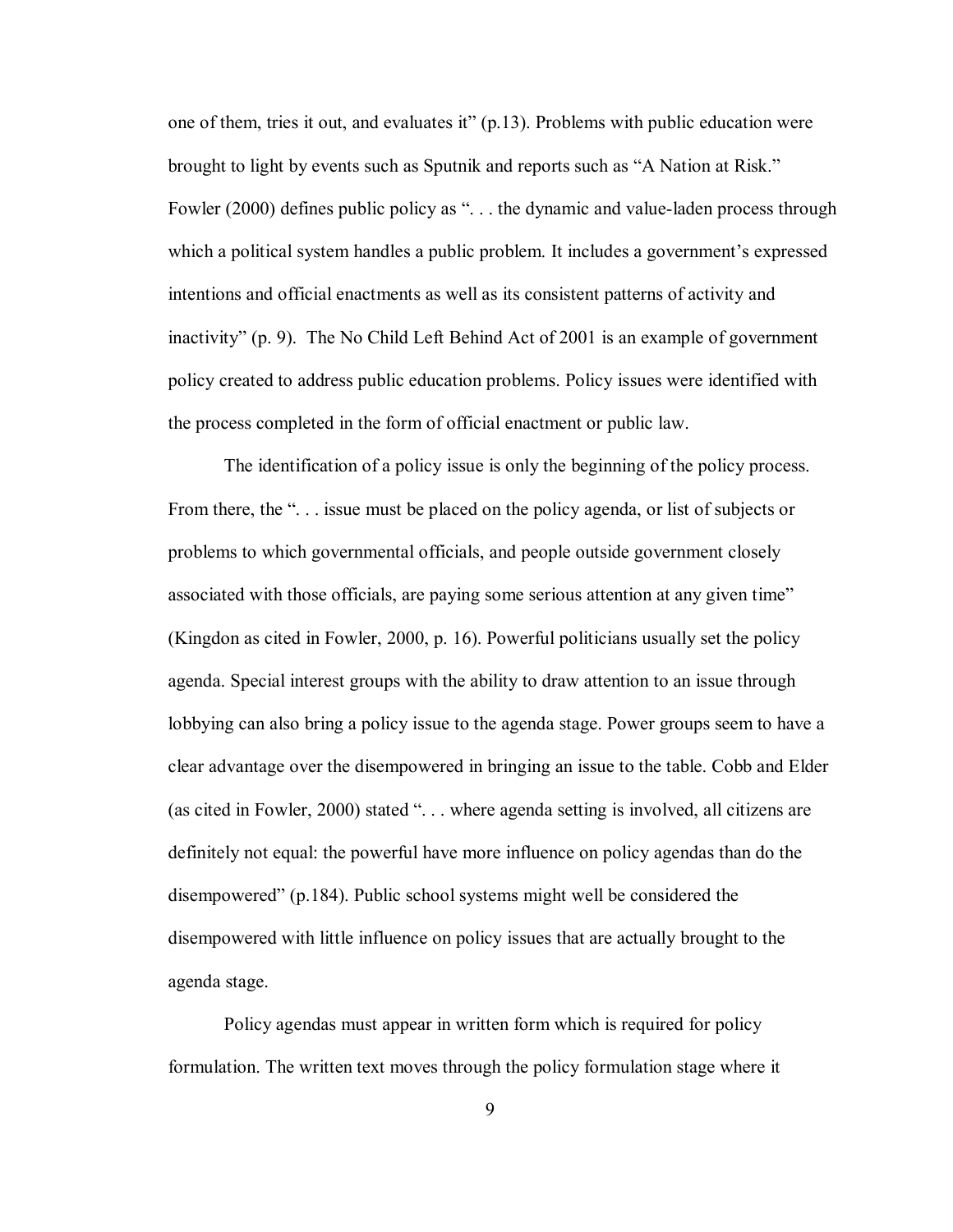becomes the draft of a statute and through policy adoption where it becomes law (Fowler, 2000). Wording is critical for passage and future interpretation of the statute as well as the resulting implications. Statutes are interpreted in many ways resulting in successive policies and practices which may stray from the original intent. In Missouri, local school board efforts to meet state and federal expectations produce diverse local policies and consequently produce varied results.

 Not all policy issues, however, end up in the form of public law. Many result in official practices supported by statutes (Fowler, 2000). Policy issues can result in policy formation at the local or institutional level as the result of statutes or mandatory regulation. Regardless, policies are often formulated at the top of a political entity while ". . . put into practice close to the grass roots" (Fowler, 2000, p. 11). Fowler (2000) states, "Education policies must be implemented at the grass-roots level by district administrators, principals, and classroom teachers" (p.17). If not, the desired outcomes of policy formation and successive adoption may not reach intended potential and may produce subsequent problems upon implementation. In Hoffer's (1997) study, implementation efforts can result in watered-down effects. Requiring all students to take more mathematics may occur, but less knowledge may be gained. Hoffer (1997) also cites lack of resources to support policy may have the effect of rendering it ineffective. Kohn (1999) calls school reform the "Tougher Standards" movement:

This remarkable consensus around Tougher Standards is closely connected to the perpetuation of Old School styles of teaching . . . . Holding schools 'accountable' for meeting 'standards' usually means requiring them to live up to conventional measures of student performance, and traditional kinds of instruction are most closely geared to—and thus perpetuated by—these measures. The dominant philosophy of fixing schools consists of saying,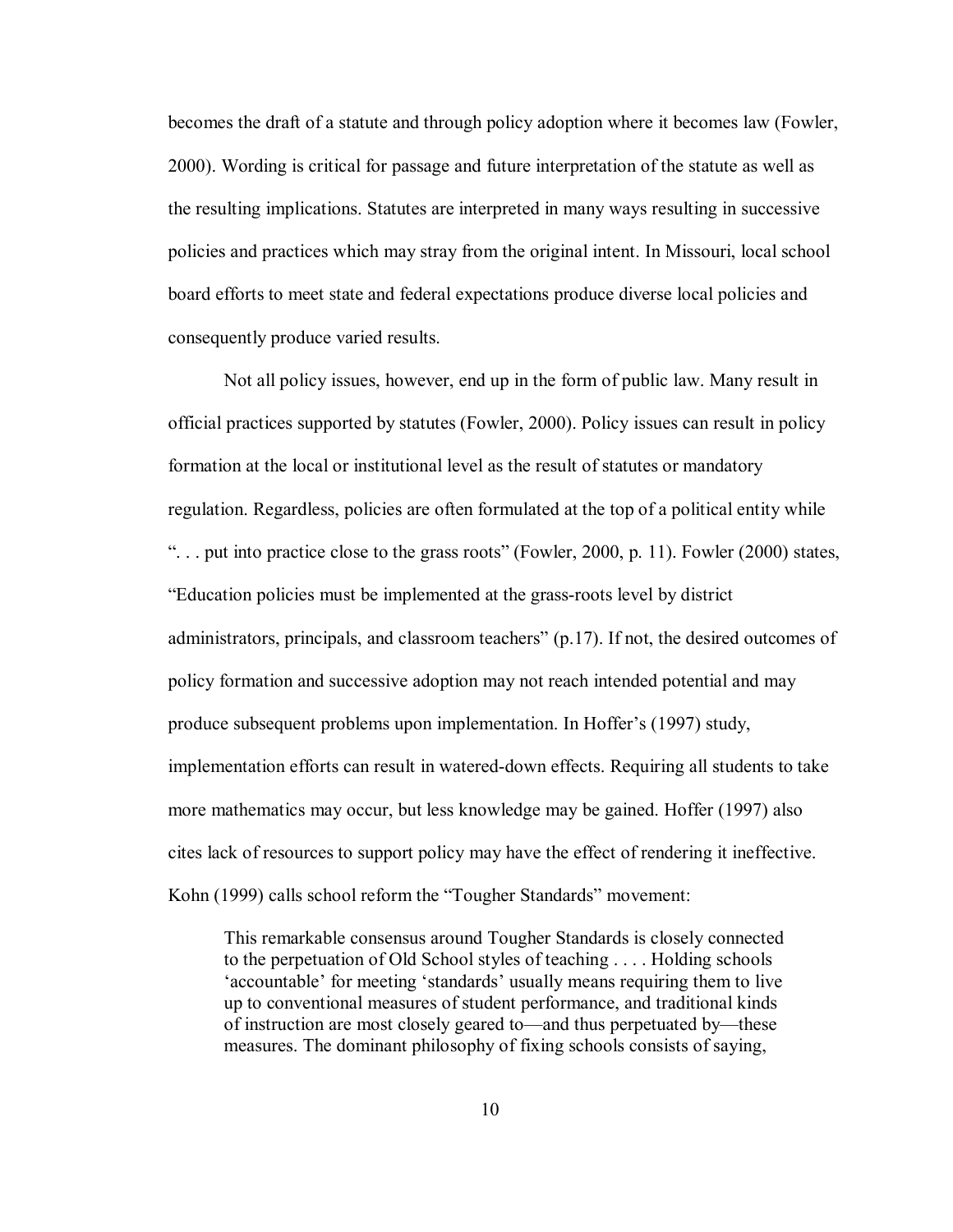in effect, that 'what we're doing is OK, we just need to do it harder, longer, stronger, louder, meaner, and we'll have a better country' (p. 16).

Kohn (1999) and Lillard and DeCicca (2001) suggested that state mandates to increase graduation requirements based on the philosophy of tougher standards cause more students to drop out. The Lillard and DeCicca (2001) study stated, "Existing evidence from unpublished studies suggests that students are more likely to drop out when they face higher standards" (p. 459). The study further pointed out the lack of empirical evidence regarding the relationship between increased high school graduation requirements and dropout behavior. Lillard and DeCicca (2001) recommended further research is vital before policy has further detrimental effects on students.

#### *Statement of the Problem*

 As schools increase graduation requirements in attempts to improve performance, interest in research related to increased high school graduation requirements spiked due to concerns over how such increases affect high school dropout rates (Lillard & DeCicca, 2001). Yet little empirical research exists on the true impact of increased graduation requirements on student performance and decisions to remain in school. As a result, inadequate research suggests inept policy structuring and decision-making. McDill, Natriello, and Pallas (1985) contend that raising standards may have a positive impact on at-risk students by encouraging greater effort by such students thus raising achievement levels. However, concerns over the potential negative impact of increased graduation requirements remain. On reform commission report findings, McDill, et al. (1985) explained, "Although the reports of the reform commission have been acclaimed by both the lay public and educators, there is concern from several sources about their alleged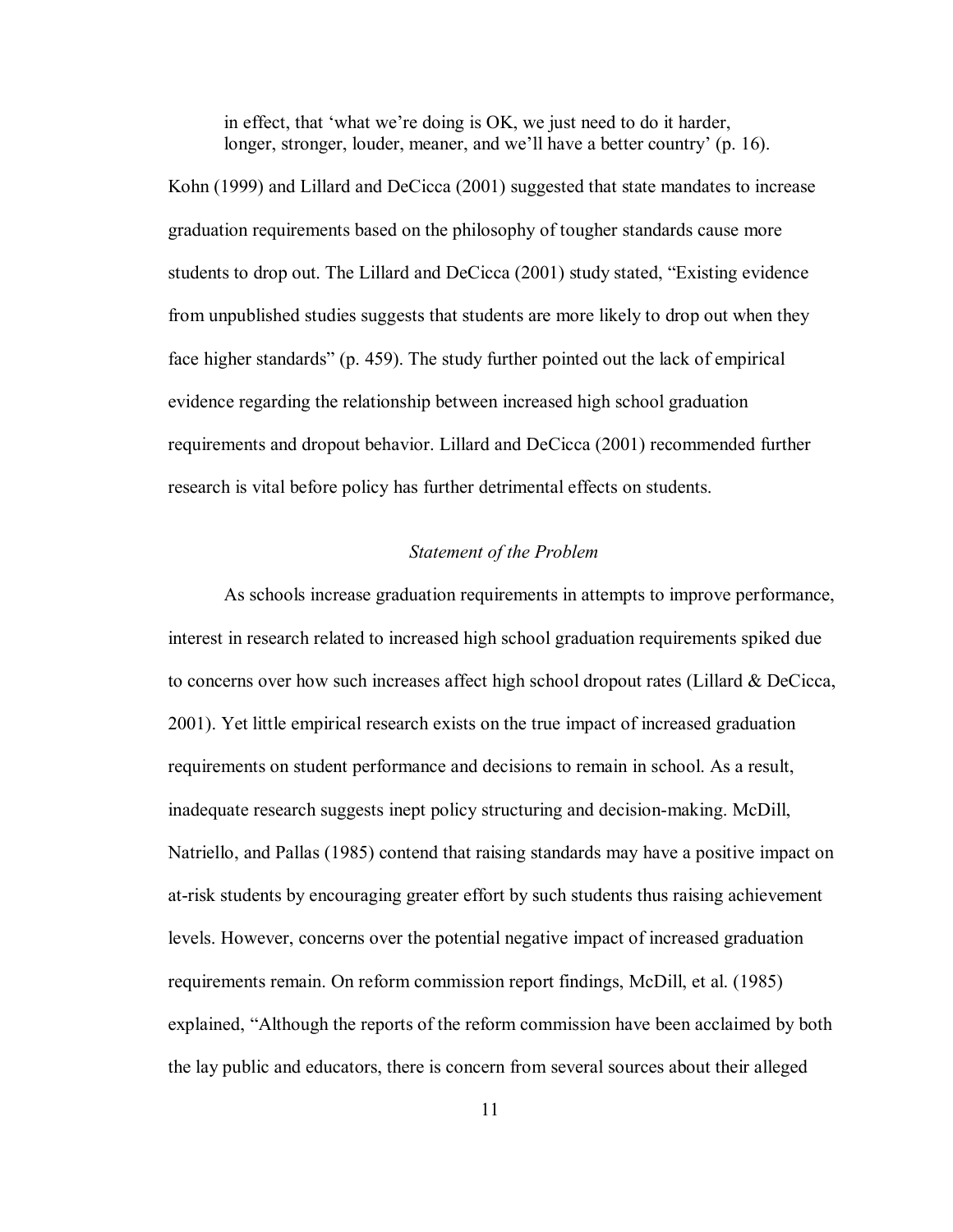failure to give balanced emphasis to the ideas of quality and equality of education.  $\ldots$ ." (p. 416).

 Empirical studies on the impact of increased graduation requirements on at-risk students are limited in focus (Lillard  $&$  DeCicca, 2001). The study conducted by Lillard and DeCicca (2001) speaks of the dangers of creating policy without adequate examination of the evidence that does exist. "Given the magnitude of the dropout problem in terms of personal, social, and economic costs, it is important to investigate the likely consequences for potential dropouts of raising academic standards. . ." (p. 416). Limited research on the impact of increased graduation requirements offers little toward making good judgment calls on doing what is best for students. In addition, results of the studies that exist are a bit clouded as indicated by the Lillard and DeCicca (2001) study.

The Lillard and DeCicca (2001) study found students are more likely to drop out of school when faced with higher graduation requirements. However, the study lacked clarity on the actual impact of student decisions to drop out of school and whether those decisions were directly related to the increased graduation requirements. In addition to potentially negative effects on students from arbitrarily raising requirements, Lillard and DeCicca (2001) stated that issues of apathy, poor socio-economic backgrounds and school relationships must not be ruled out as even greater causes for student dropout. While school related factors are reported to be the most prominent reasons for droppingout of high school, other factors include students' family conditions and economic situations (McDill, et al., 1985). Roderick and Engel (2001) presented findings that warn of assuming low-achieving students not meeting raised expectations, but pointed out that policies on raised graduation requirements are moot compared to such issues as teacher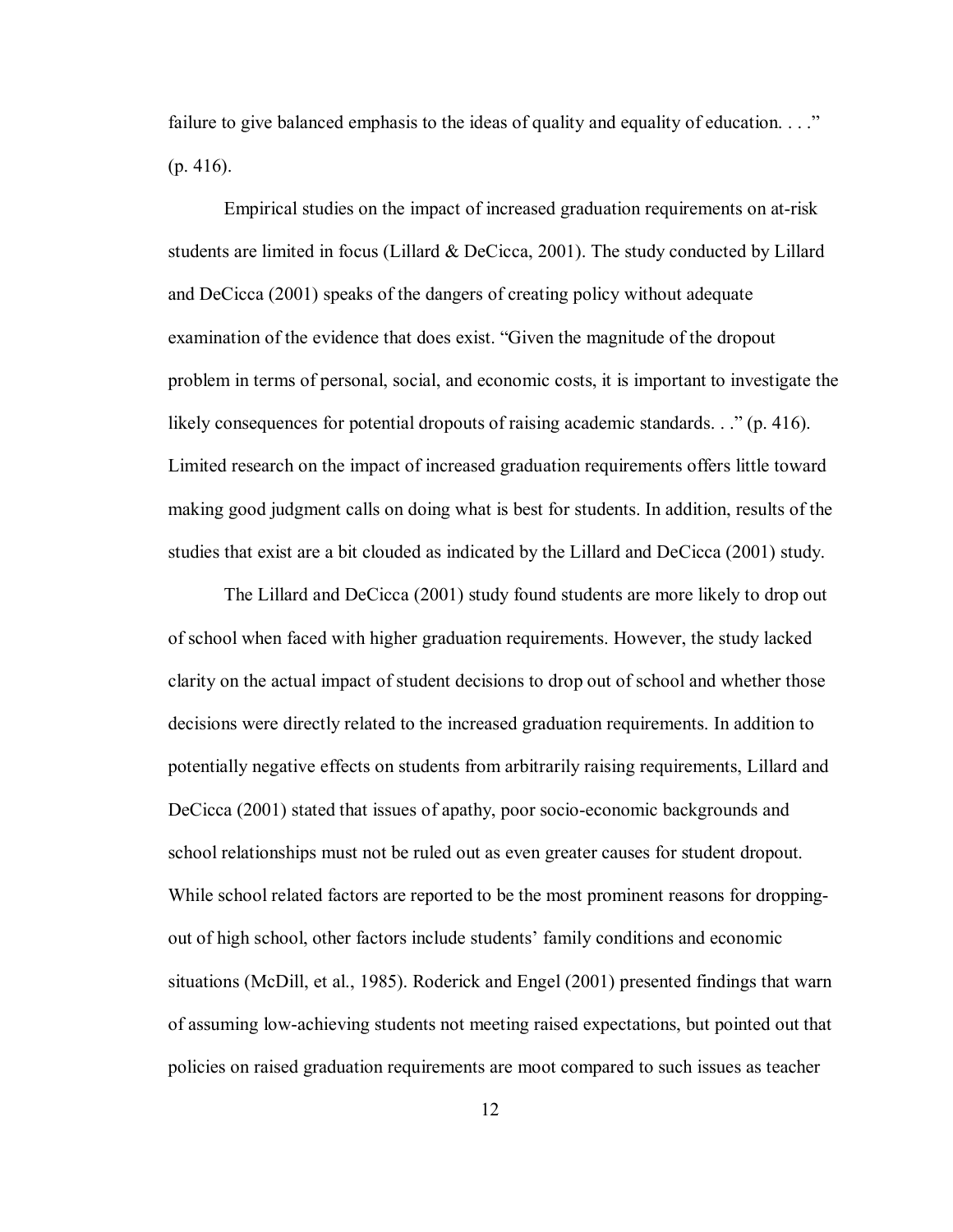guidance, work habits, and educational support. Other studies reflect unclear connections between increased graduation requirements and achievement levels of students. Increased graduation requirements have little effect on those college-bound students who already participate in a challenging curricular program. The greatest impact of increased graduation requirements is on the students who are not motivated to take higher level classes and are not considered to be high achievers (Lillard & DeCicca, 2001; McDill, et al., 1986).

 Existing studies conducted throughout various parts of the country that examine increased graduation requirements and possible correlation to dropout rates may not be reflective of policy and subsequent effects on students in the state of Missouri. Missouri has not increased its state-wide graduation requirements in twenty years and only recently formulated policy for graduation requirement increases in 2006 beginning with students who will be graduates of 2010. Students entering their ninth grade year in the fall of 2006 were faced with increased graduation requirements that included an extra credit in each of the four core areas, math, communication arts, science, and social studies along with  $\frac{1}{2}$ credit each of health and personal finance. Students in the state of Missouri will now have to complete a total of 24 credits, up from the previous required 22 credits (MODESE, 2005). To accommodate this graduation requirement increase within the normal four year, eight semester high school program, the number of elective credits has been decreased. To students, Missouri's most recent graduation requirement increase means fewer options for elective credit choices. For at-risk students, any failure of more than two credits throughout their high school career puts them at a loss to complete career center or other programs of high interest. With little or no access to high interest elective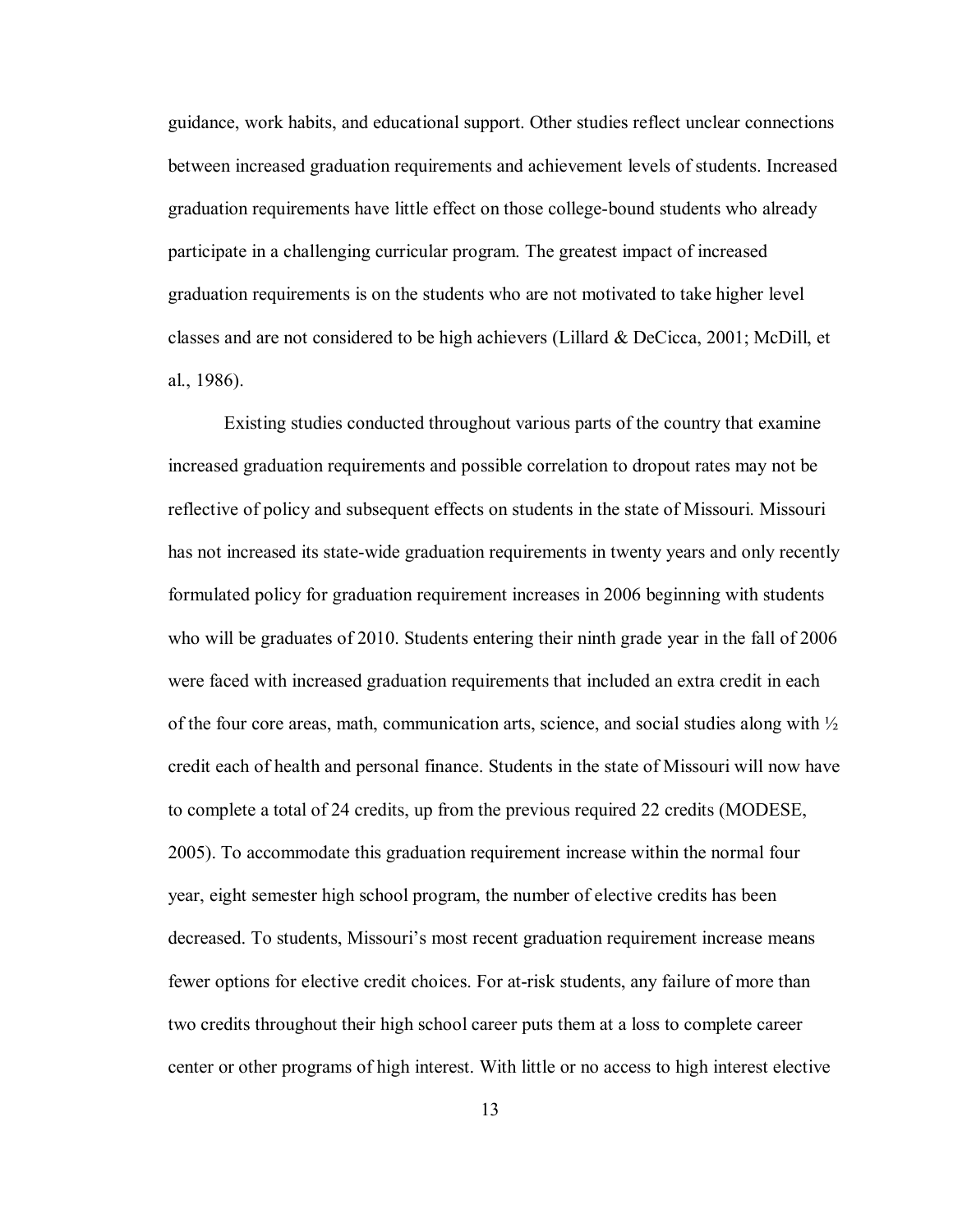courses, and with the prospect of attending high school for an additional semester, the probable negative impact on at-risk students is great. Local and perhaps sporadic core requirement increases by Missouri school districts have occurred largely in response to Missouri's accreditation requirements with little or no research existing on the impact on students' persistence to graduation.

#### *Purpose of the Study*

 Schools in the process of meeting the mandates for increased graduation requirements in the state of Missouri need valid information to prepare for potential effects of the increased requirements on students already prone to drop out. An applicable study pertinent to the state of Missouri is needed to examine such effects. This study examined past graduation requirement increases and any possible correlations with dropout rates. The study also included the examination of local school policy formation, specifically increased graduation requirements and the evaluation of implementation and effectiveness.

#### *Research Questions*

- 1. What is the relationship between increased graduation requirements as the result of federal and state legislation since 1983 and the persistence to graduation?
- 2. What is the relationship between increased graduation requirements and ACT scores?
- 3. What is the relationship between increased graduation requirements and the number of students attending college?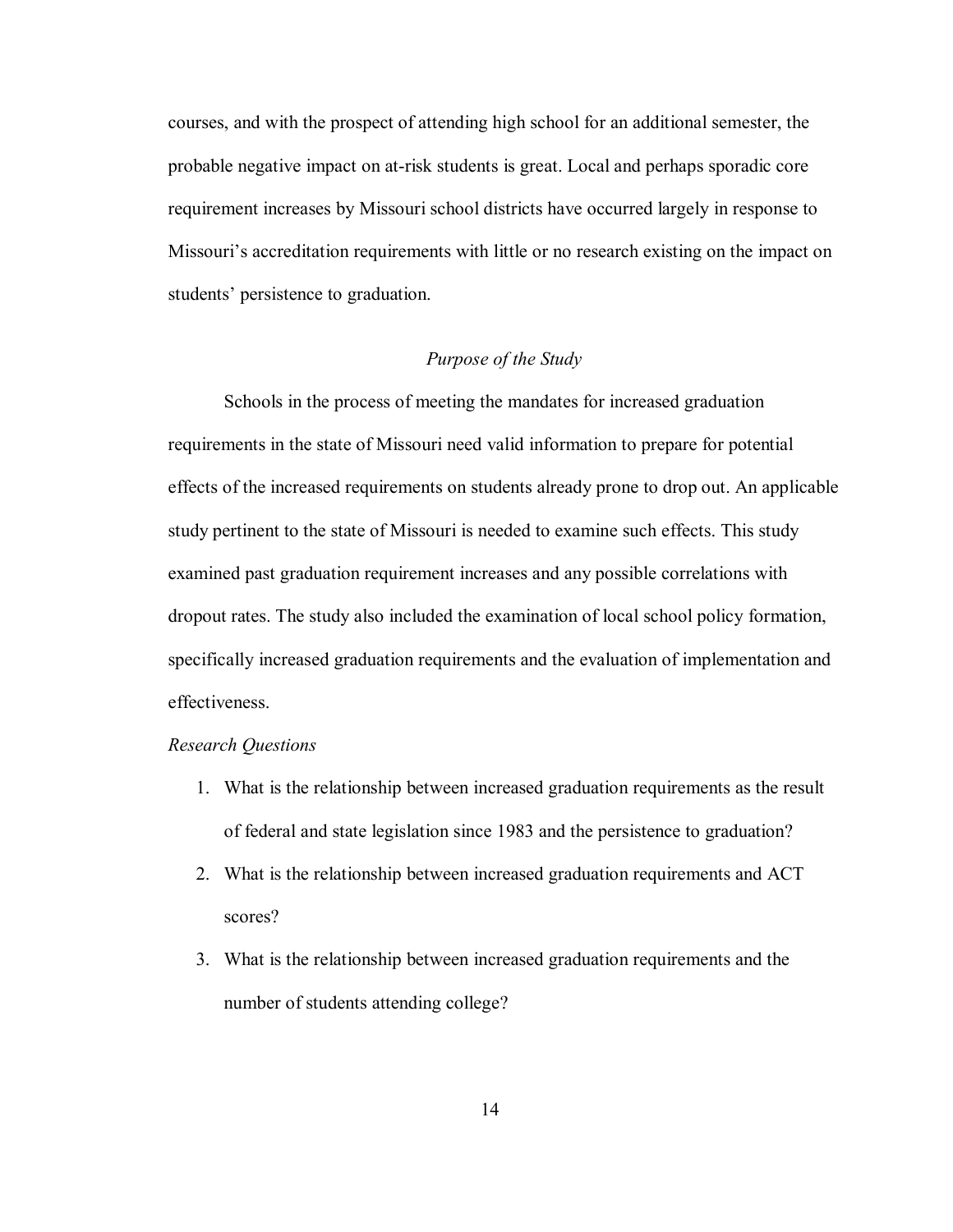#### *Hypotheses*

The following hypotheses were tested in this study:

- 1. There is no relationship between increasing graduation requirements as the result of federal and state legislation since 1983 and the persistence to graduation.
- 2. There is no relationship between increased graduation requirements and ACT scores.
- 3. There is no relationship between increased graduation requirements and the number of students attending college.

#### *Limitations, Assumptions, and Design Controls*

The findings of the study were subject to the same limitations as other studies utilizing existing data. The findings were limited to the availability of existing data and the validity and reliability of the interpretation of the data used. One limitation was the accuracy of the dropout data. The data may not be an accurate reflection of students who are high-school age and no longer attending school, or an accurate, up-to-date reflection of drop-out recovery due to GED or reenrollment in private or home-school settings. A limitation of research question number three was the difficulty in identifying and tracking those students who actually attend college. Tracking students who actually enroll in college is difficult. Many schools utilize senior exit interviews which collect student intention to attend college and not actual attendance. Other schools base their college attendance data by transcript request information.

 Statistical procedures and the analyzing process used in examining the data determined a correlation between increased graduation requirements, the independent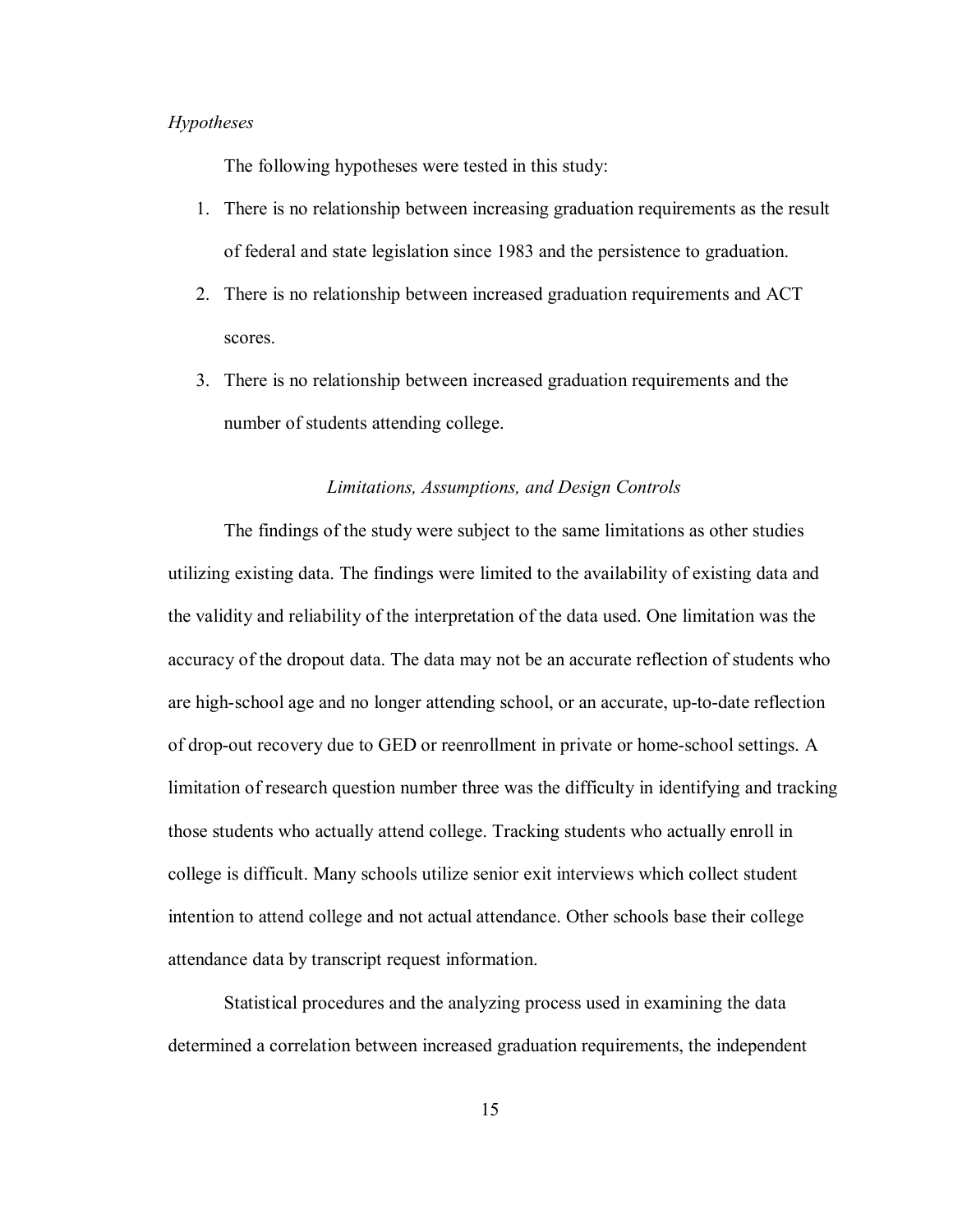variable, and student graduation rates, ACT scores, number of students attending college, the dependent variables. Historical data was a vital component of the findings and offered a considerable level of validity. Still, subjective interpretation is an aspect of the findings and was taken into consideration.

Every attempt was made to access relevant data. Educational performance data from the School Data and Statistics link of the Missouri Department of Elementary and Secondary Education website was analyzed. From the MODESE website, data pertaining to graduation rates, composite ACT scores, and college placement rates from the Annual Performance Report (APR) was gathered and analyzed. The study focused on schools considered the Southeast Region of Missouri as defined by the Southeast Missouri Association of Secondary Principals. A questionnaire was utilized to ascertain those schools that have increased graduation requirements as a result of the Missouri School Improvement Act of 1993. The Wiersma (1995) text was referenced as a resource for insuring successful questionnaire construction and completion.

The general format of the questionnaire or survey was selected-response. Selected-response was chosen over open-ended items to provide consistency of respondent answers and to offer ease in data tabulation (Wiersma, 1995).

Obtaining sufficient return on the survey instrument was a concern. The initial contact was to deliver the instrument and solicit response via U.S. postal service mail. Postal service mail was chosen as first choice due to the nature of work of the intended respondents and to provide a tangible, simplified request for information. The questions were short, quick answer and called for information relative to the work environment of the intended recipient (Wiersma, 1995). Target respondents were high school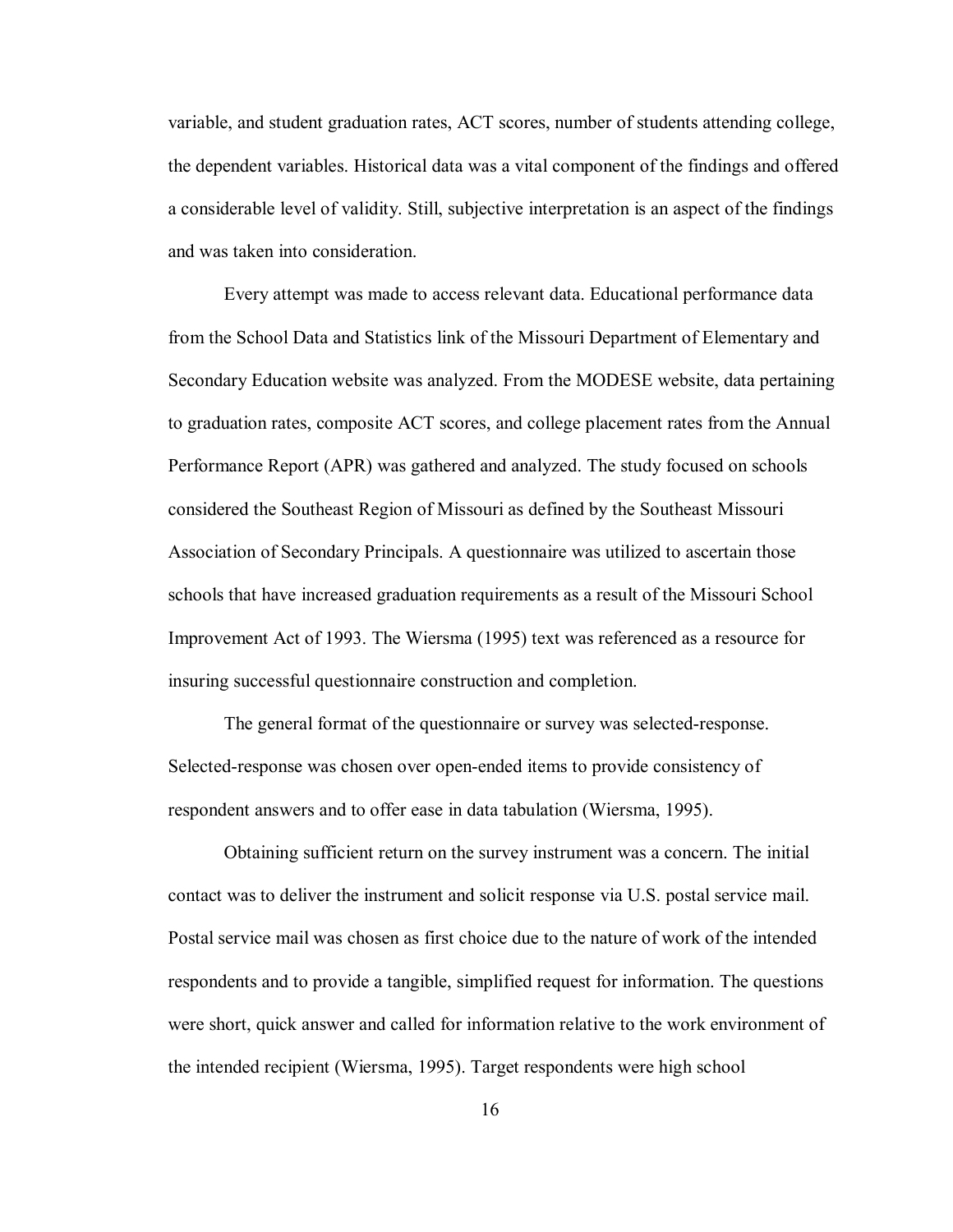administrators. Backup respondents for each district were central office administration and high school counselors. Updated information on school contact information is provided annually by the Missouri Department of Elementary and Secondary Education via their Missouri School Directory publication. In each survey mailing was included a self-addressed, pre-stamped envelope for the survey to be returned with minimal effort for and no cost to the respondent.

A final, notable concern was the overall number of schools fitting the criteria for data collection from the Southeast Region of Missouri. Increased graduation requirements were not mandated by the Missouri School Improvement Legislation of 1993. The focus of school accountability was tied to state assessment via the Missouri Assessment Program (MAP). Schools may have been slow to respond with making any changes in graduation requirements, and any such changes lacked consistency. Many schools responded to the demands for improved assessment scores by quickly raising the requirements for corresponding core subject areas. For these schools, the additional requirements either replaced existing electives and had no effect on the total credits required for graduation, or the additional requirements did not replace electives thereby raising the overall total. Other schools may have had additional credits to cover core areas in place or may have chosen to make no changes at all in response to assessment demands.

The study examined two benchmark periods established by the author of the study. These benchmarks were based on the projected implementation of increased graduation requirements of Missouri School Improvement Legislation of 1993 by allowing approximately four years from the time MSIP reviews began, fall of 1994, and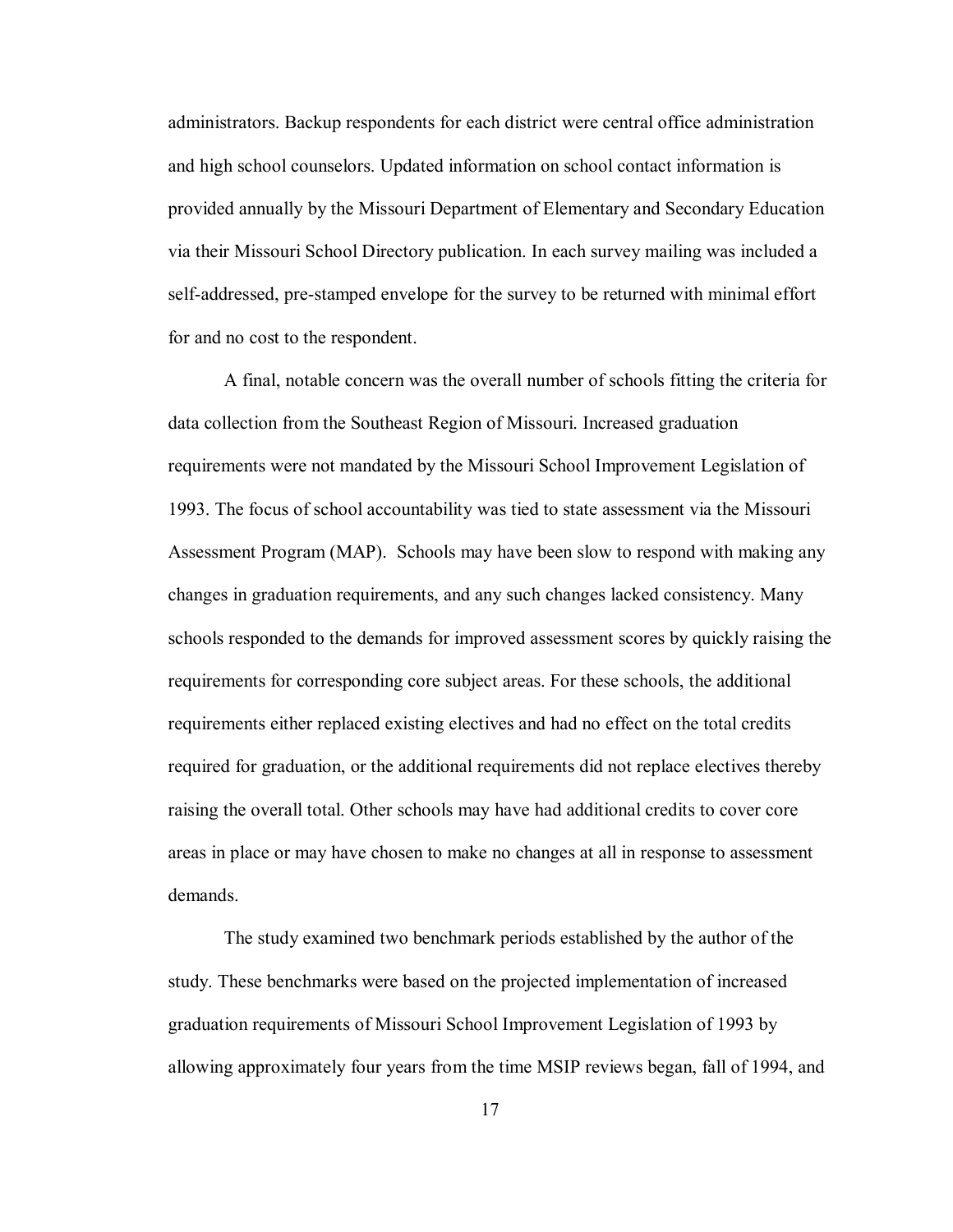the first cohort of graduates of increased graduation requirement policies, the graduates of 1998. The second benchmark falls as MSIP review stakes increased pressures of Adequate Yearly Progress (AYP) and as evidenced by district Annual Performance Reports (APR) or for those schools initially slow to respond by increasing graduation requirements. This year 2002 benchmark was also selected as it was about mid-range of MSIP review cycles to date.

#### *Definition of Key Terms*

*At-risk students.* Students identified to be in danger of not completing traditional high school programs (Lillard & DeCicca, 2001).

*Carnegie Units.* The measurement of the amount of time that a student spends studying a subject at the high school level. The measurement was developed in 1906 by the Carnegie Foundation as an internal standard for reporting to colleges and universities the amount of time a student had spent studying respective high school subjects (Shaw & Walker, 1981).

*Cohort.* A group of students entering and progressing toward completion as identified by their respective graduation date. A cohort in Missouri schools is those students together upon enrollment in high school their freshman year continuing together for four years through their graduation year (Missouri Department of Elementary and Secondary Education, 2006)

*Drop-out.* Identification of a student who has quit school in the traditional educational setting (The American Heritage College Dictionary, 2002). A student who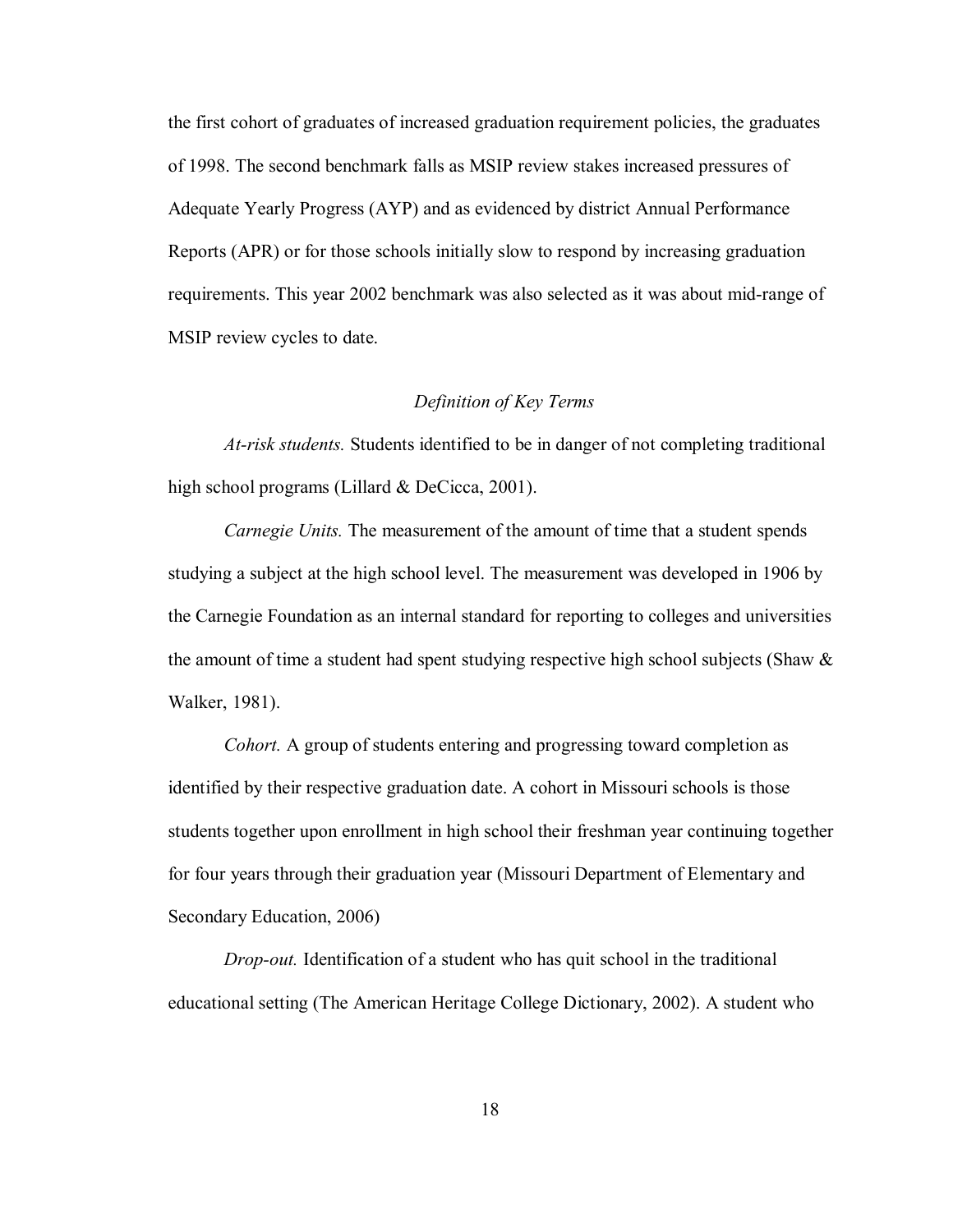has left his/her respective cohort and does not re-enroll to complete high school graduation (Missouri Department of Elementary and Secondary Education, 2006).

*Functional Illiteracy.* The inability of adults to read, write, and comprehend information deemed necessary for everyday functioning (Schultz, 2001).

*Graduation Rate.* The percent of students graduating each year with that particular year's intact, original cohort of students (Missouri Department of Elementary and Secondary Education, 2006).

*Persistence to Graduation.* A student's determination to complete requirements in order to obtain a high school diploma from a traditional school organization (McDill, et al., 1986).

*Policy.* "Public policy is the dynamic and value-laden process through which a political system handles a public problem. It includes a government's expressed intentions and official enactments as well as its consistent patterns of activity and inactivity" (Fowler, 2000, p. 9).

*Socioeconomically disadvantaged*. Students with personal, financial, and structural barriers that hinder full access to the educational process (Lillard & DeCicca, 2001).

#### *Summary*

Demands placed on public schools to increase student achievement have resulted in high schools and states perceiving the need to examine and possibly increase high school graduation requirements. Federal legislation such as the No Child Left Behind Act of 2001 (NCLB) have prompted state action to insure compliance with the demands for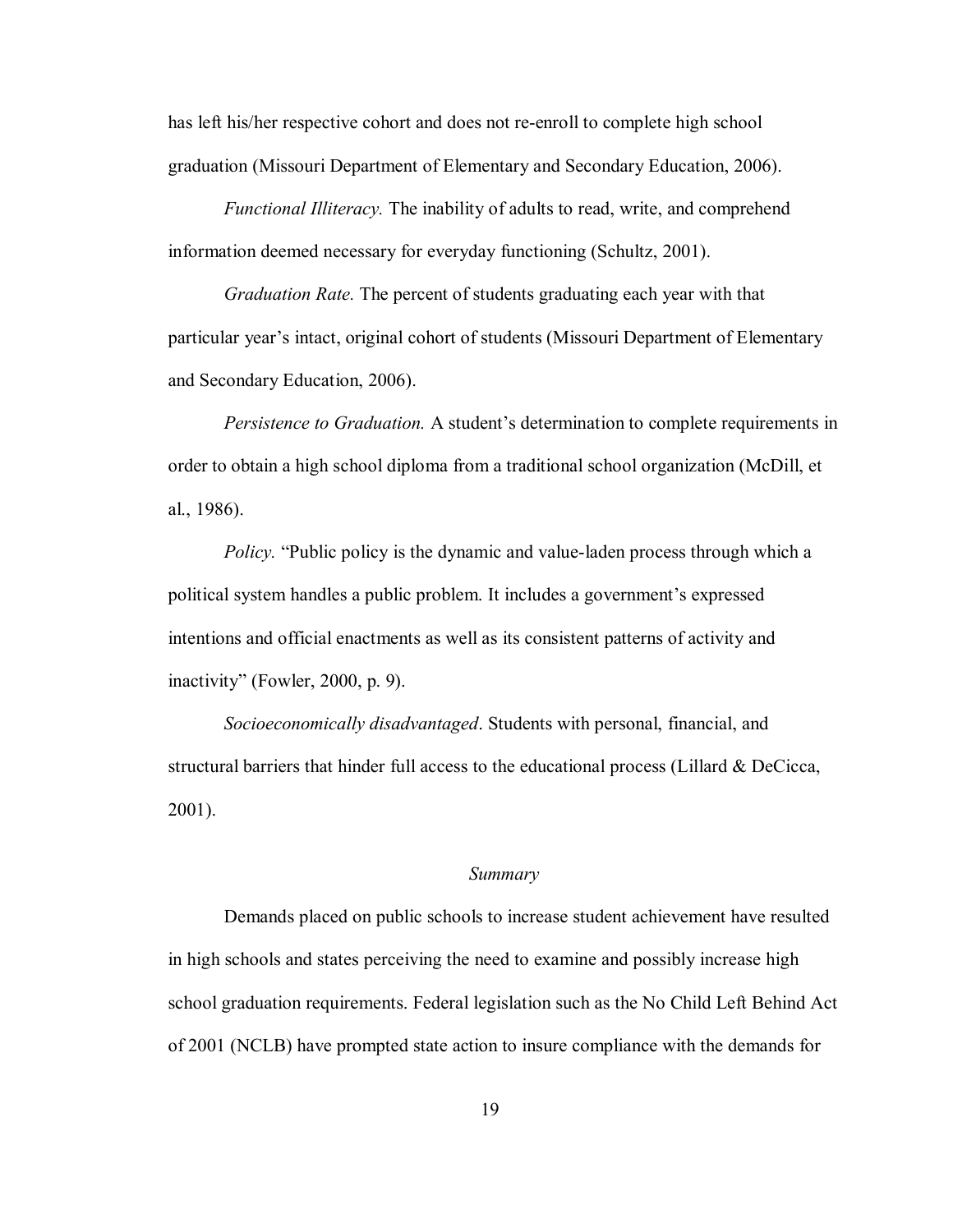educating all children. In the state of Missouri, the Missouri School Improvement Program (MSIP), the state's accreditation system, is policy that establishes schoolimprovement closely aligned with NCLB policies. In an effort to meet the " $4<sup>th</sup>$  Cycle" MSIP standards, some Missouri schools have increased core class requirements.

 The Missouri High School Task Force reported findings and made a recommendation to the State Board of Education that graduation requirements be increased. Stricter graduation standards were approved requiring increased requirements for students beginning as soon as the 2006-07 school year. Since Missouri had not experienced mandated state-wide graduation requirement increases for 20 years, data on the impact of such increases on students' persistence to graduation may not exist.

 Few empirical studies provide information on the implications of increased pressures of graduation requirements affecting dropout rates. With states such as Missouri aggressively addressing student performance and achievement concerns, understanding potential impact on students' persistence to graduation should be considered critical.

 A review of literature in Chapter 2 examined the historical trends of increasing graduation requirements and existing research on correlation with student persistence to graduation. The historical trends of increasing graduation requirements on student performance will also be examined. The current findings on students enrolling in college and increasing graduation course unit requirements were examined as well.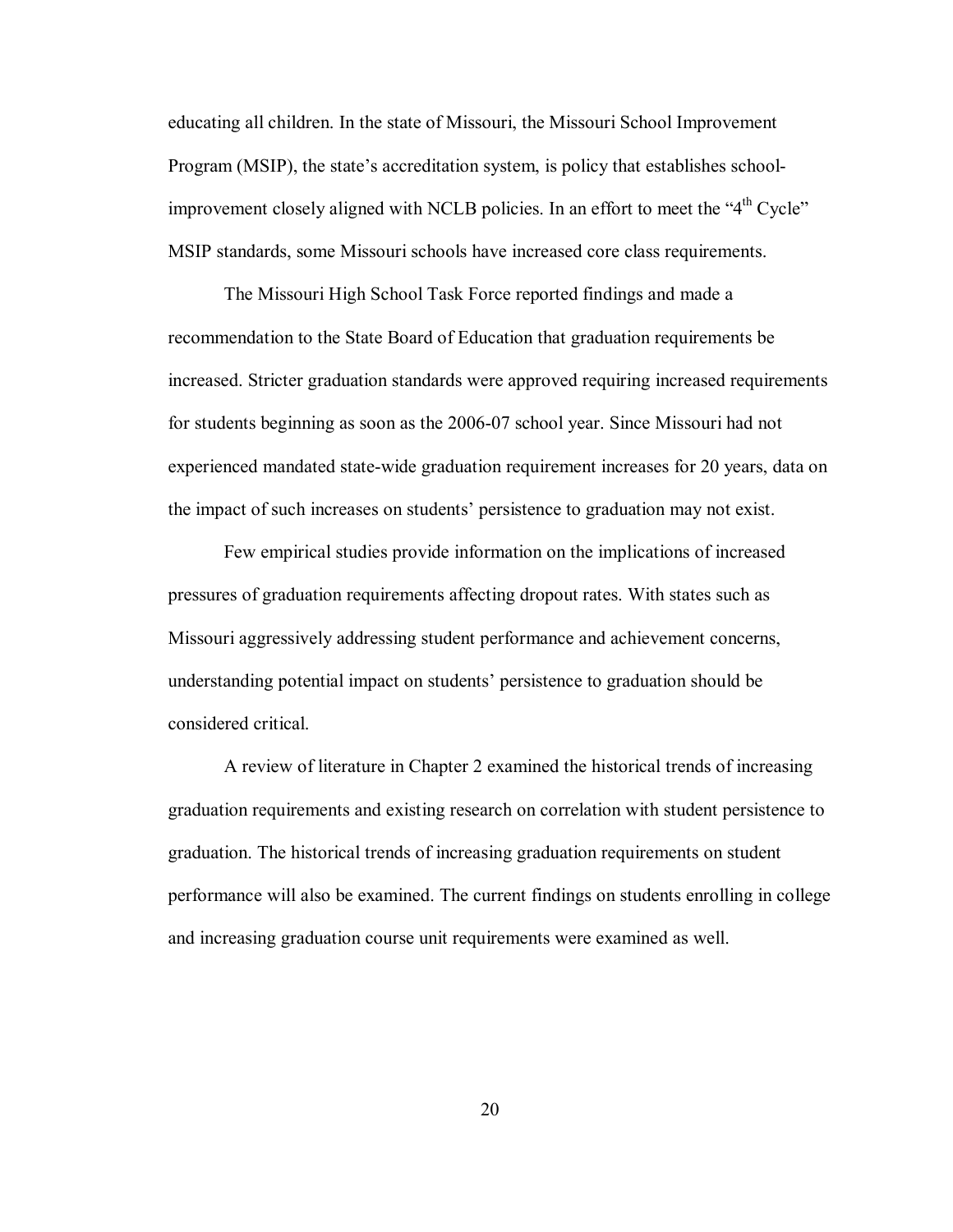#### CHAPTER 2

#### Review of Related Literature

#### *Introduction*

Pressures to improve public education have set forth challenges throughout the past few decades. Inadequacies in American education have been noted as the result of studies such as 1983 National Commission on Excellence in Education, the National Science Board Commission on Precollege Education in Mathematics, Science, and Technology 1983, and the 1984 Study Group on the Conditions of Excellence in Higher Education. These studies offer ideas for change in the organization, content, and operation of public schools (McDill, et al., 1986).

 National reports and data collection called for public school reform, especially at the high school level. Many states responded by implementing higher or stricter graduation requirements and some local districts increased their graduation requirements beyond the state requirements. Some states and local districts justified their sometimes controversial policy changes on the basis of the various national and state reports and increased accountability. However, studies on the impact of such programs are limited. In some available studies, findings suggest that higher standards result in higher dropout rates. "Existing evidence from unpublished studies suggests that students are more likely to drop out when they face higher standards" (Lillard, & DeCicca, 2001, p. 459). The McDill et al. (1986) study suggests that ". . . required higher levels of

achievement may lead to more student experience with failure . . ." (p. 150).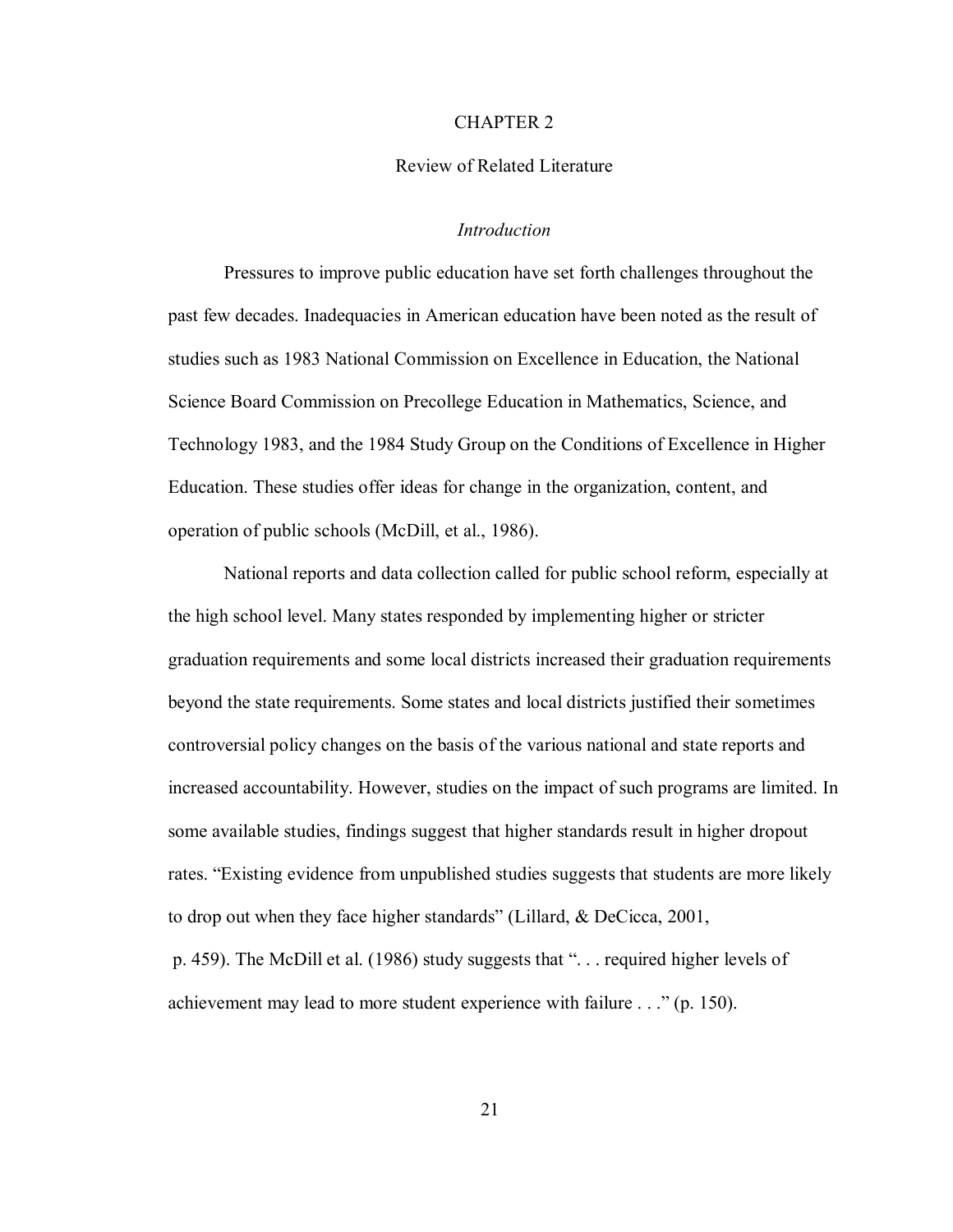This chapter analyzes the historical perspectives and the national findings that prompted American public high schools to begin the process of increasing their graduation requirements. Public Law 107-110, the Federal "No Child Left Behind" Act is the platform for more recent program changes. This chapter continues with findings from existing studies regarding the impact of increased graduation requirements or standards and ends with studies that identify the importance of increased quality versus increased quantity of programs.

#### *Background on High School Graduation Requirements*

 The Carnegie Unit, developed in 1906, was designed to provide a standardized measurement of "seat time" required for graduation. The design was an attempt to provide a functional, consistent level of measurement to meet the demand of college entrance requirements. Such measurement reflected college expectations and not those of the workforce (Lillard & DeCicca, 2001).

 Across the nation and for several decades, graduation requirements changed very little. "From 1946 through 1983 the average state graduation requirements rose only 1 Carnegie unit, from an average of 16.73 units in 1946 to an average of 17.78 units in 1983 (Lillard & DeCicca, 2001, p. 460). Then, from 1983 through 1990, the average graduation requirement for states became 20.20. The increase in required Carnegie Units for this seven year period was more than twice as high as compared to the previous thirtyseven years (Lillard & DeCicca, 2001).

 The National Commission on Excellence in Education (1983) called for all high school students to take four years of English, three years each of mathematics, science,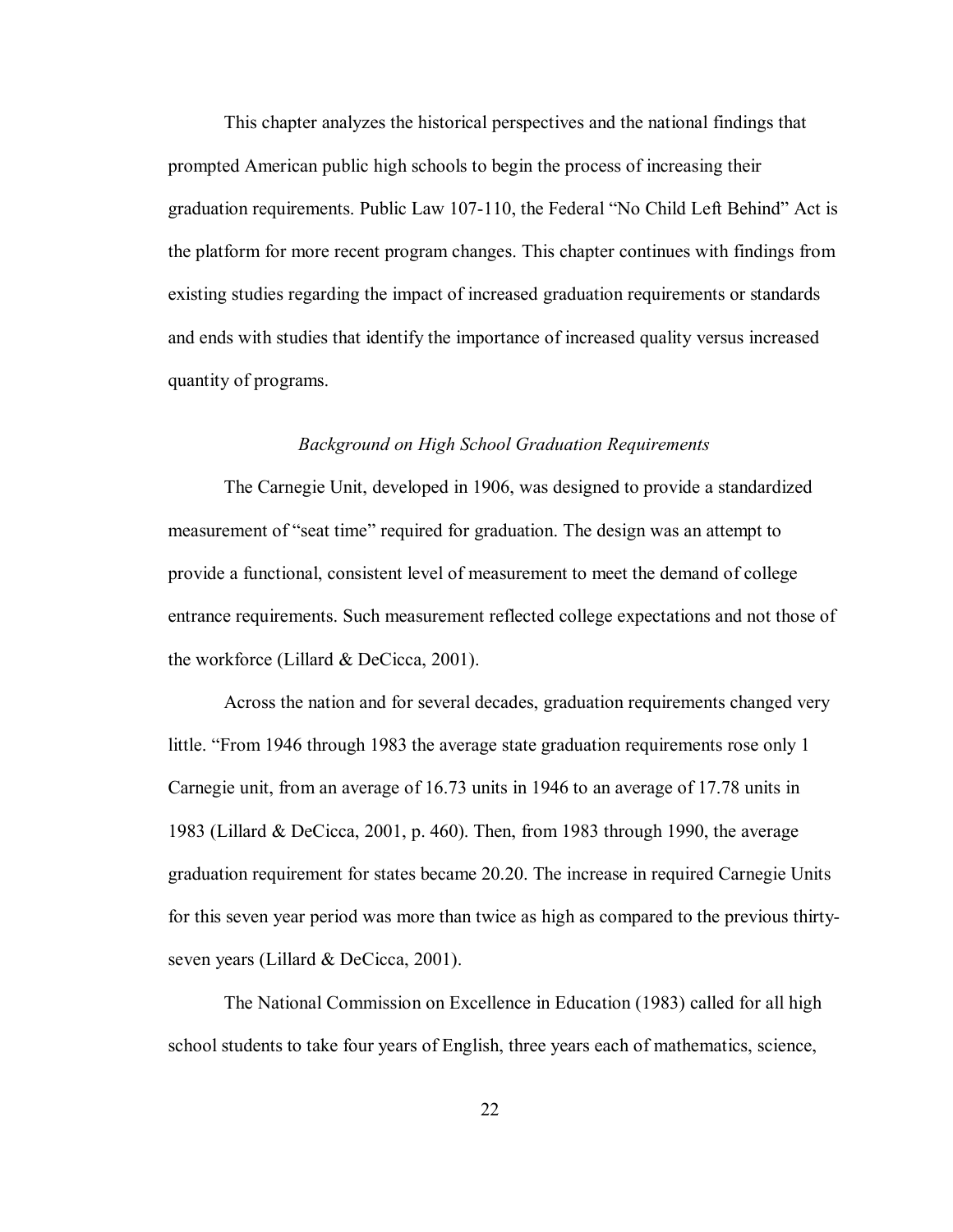and social studies, and one-half year of computer science. The Task Force on Education for Economic Growth (1983) recommended the elimination of what was considered soft electives or nonessential coursework. The general message to schools as a result of the reform trends of the 1980s was that students should be required to take more demanding coursework with greater emphasis on success in the core areas of English, math, science and social studies (McDill et al., 1986).

#### *National and State Reports*

 Reports on the status and implications of public school performance began to emerge at both the national and state levels. These various reports were the result of commissions and studies that occurred over the next two decades.

*National Commission on Excellence in Education (1983).* In April, 1983, a national report titled *A Nation at Risk* was published and presented to the American public based on the findings of the National Commission on Excellence in Education appointed by the Secretary of Education under President Ronald Reagan's direction. The report was thorough and powerfully conveyed concerns over American public schools falling behind other countries. The report called for the American public to take a proactive stand on the education of their children. *A Nation At Risk* was, ". . . as much an open letter to the American people as it was a report the Secretary of Education. We are confident that the American people, properly informed, will do what is right for their children and for the generations to come" (National Commission on Excellence in Education, 1983, p.1).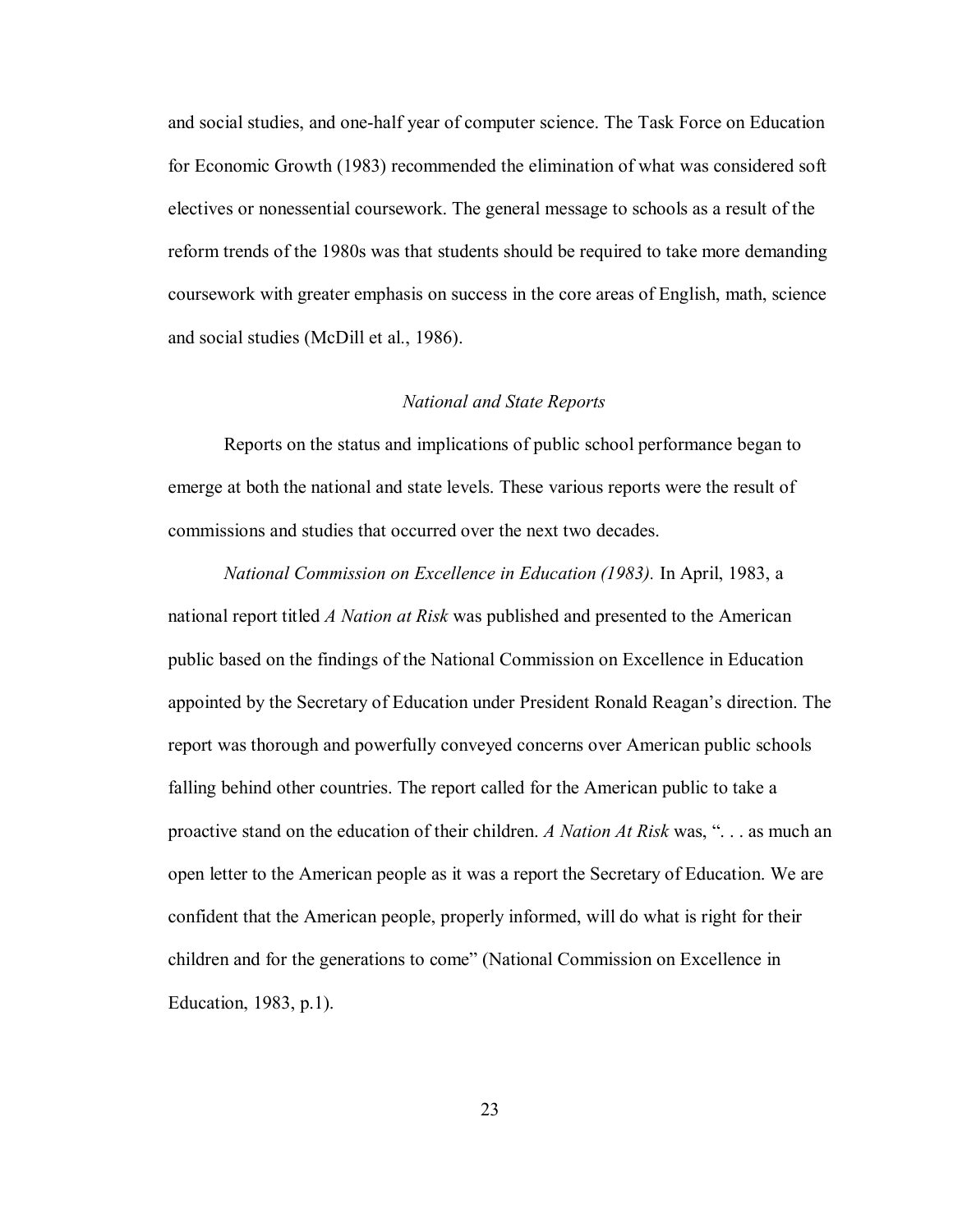Eighteen months of study honed in on the outcomes of public education with many of the concerns directly related to high school performance. Specific data revealed 23 million American adults as being functionally illiterate with functional illiteracy among 17-year olds considered to be at 13% and minority youth estimated to be as high as 40%. The military and business world reported millions of dollars spent to provide remedial education such as basic reading and writing skills to their enlistees and new employs. The report identified a decrease in science achievement scores, SAT scores, and achievement in physics and English. The lack of higher order thinking skills among 17 year olds was pointed out with concerns over the ability to draw inferences, to write persuasive essays, and to solve multi-step mathematical problems (National Commission on Excellence in Education, 1983). Gifted students were found to have fallen short in school achievement based on their tested ability to perform. While the report recognized the average citizen of the day to be better educated with more exposure to mathematics, literature, and science than the previous generation, the report stated that the *average graduate* was ". . . not as well-educated as the average graduate of 25 or 35 years ago . . ." (National Commission on Excellence in Education 1983, p.4).

Underlying frustrations were revealed with implications for the future. The *A Nation at Risk* report identified frustrations among students, parents, teachers, and citizens in general (National Commission on Excellence in Education, 1983):

On the personal level the student, the parent, and the caring teacher all perceive that a basic promise is not being kept. More and more young people emerge from high school neither ready for college nor for work. On a broader scale, we sense that this undertone of frustration has significant political implications, for it cuts across ages, generations, races and political and economic groups. We have come to understand that the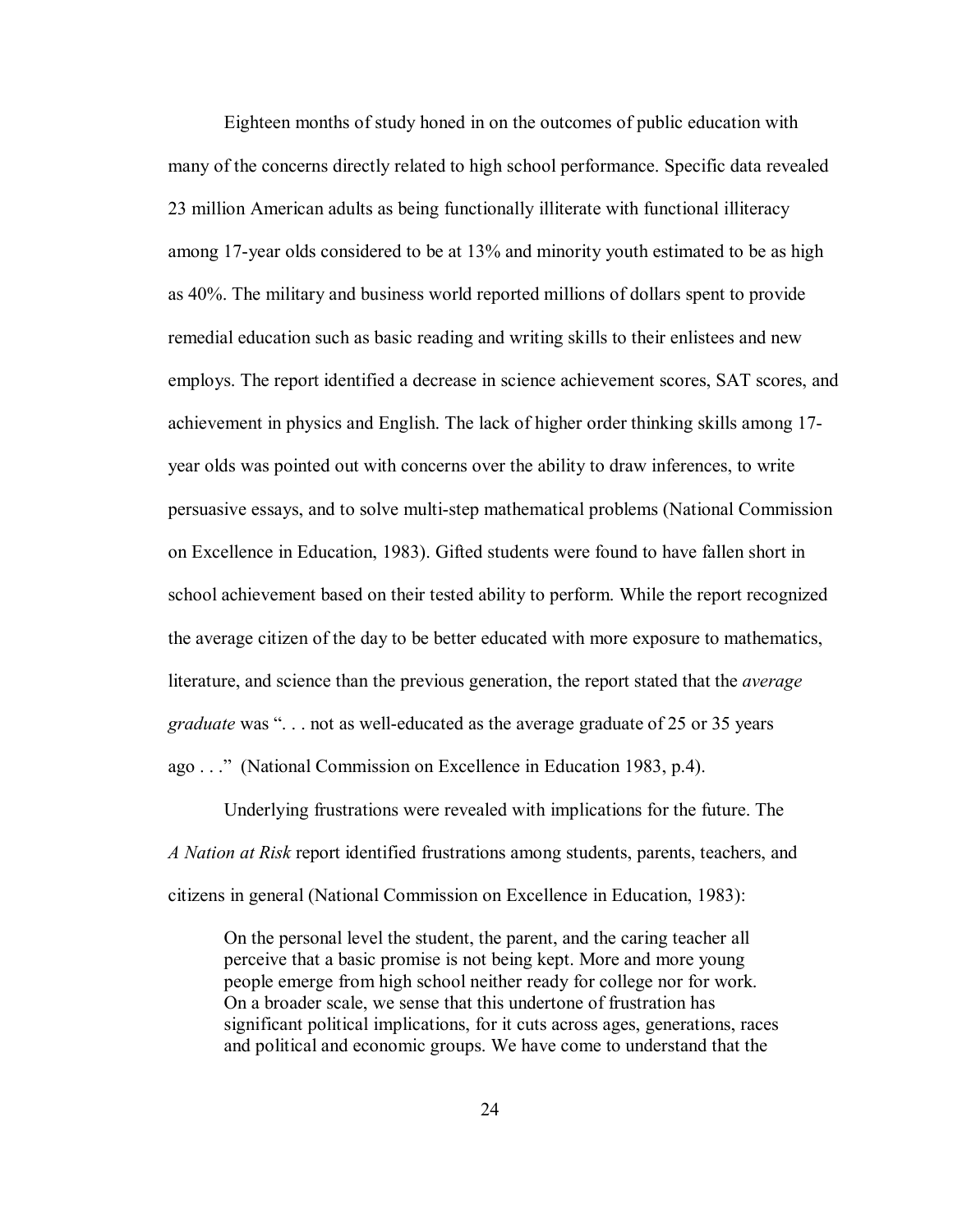public will demand that educational and political leaders act forcefully and effectively on these issues (p. 4).

The report gave a summary of the 1982 Gallup Poll of the *Public's Attitudes* 

*Toward Public Schools* stating that individuals' beliefs in education as the foundation for

the strength of the country were steadfast and vital to a person's success (as cited in

National Commission on Excellence in Education, 1983). The impact of the report on

pressures to increase high school graduation requirements are revealed in the following

statement (National Commission on Excellence in Education*,* 1983):

At the same time, the public has no patience with undemanding and superfluous high school offerings. In another survey, more than 75 percent of all those questioned believed every student planning to go to college should take 4 years of mathematics, English, history/U.S. government, and science with more than 50 percent adding 2 years each of a foreign language and economics or business. The public even supports requiring much of this curriculum for students who do not plan to go to college. These standards far exceed the strictest high school graduation requirements of any State today, and they also exceed the admission standards of all but a handful of our most selective colleges and universities (p. 7).

While the impact of the *A Nation At Risk* (National Commission on Excellence in

Education, 1983) report spawned movements across the country resulting in state mandated increases of graduation requirements for public high schools, many states had already proposed dramatic changes in their high school programs. School officials in the District of Columbia recognized that while the commission's recommendations were ". . . impractical to implement fully. . ." (Muscatine, 1983, p. 1), the political attention provided an impetus for the proposed changes. Virginia had proposed and was now able to approve ". . . a controversial 'advanced studies' diploma for students planning to attend college" (Muscatine, 1983, p.2). Maryland's Board of Education approved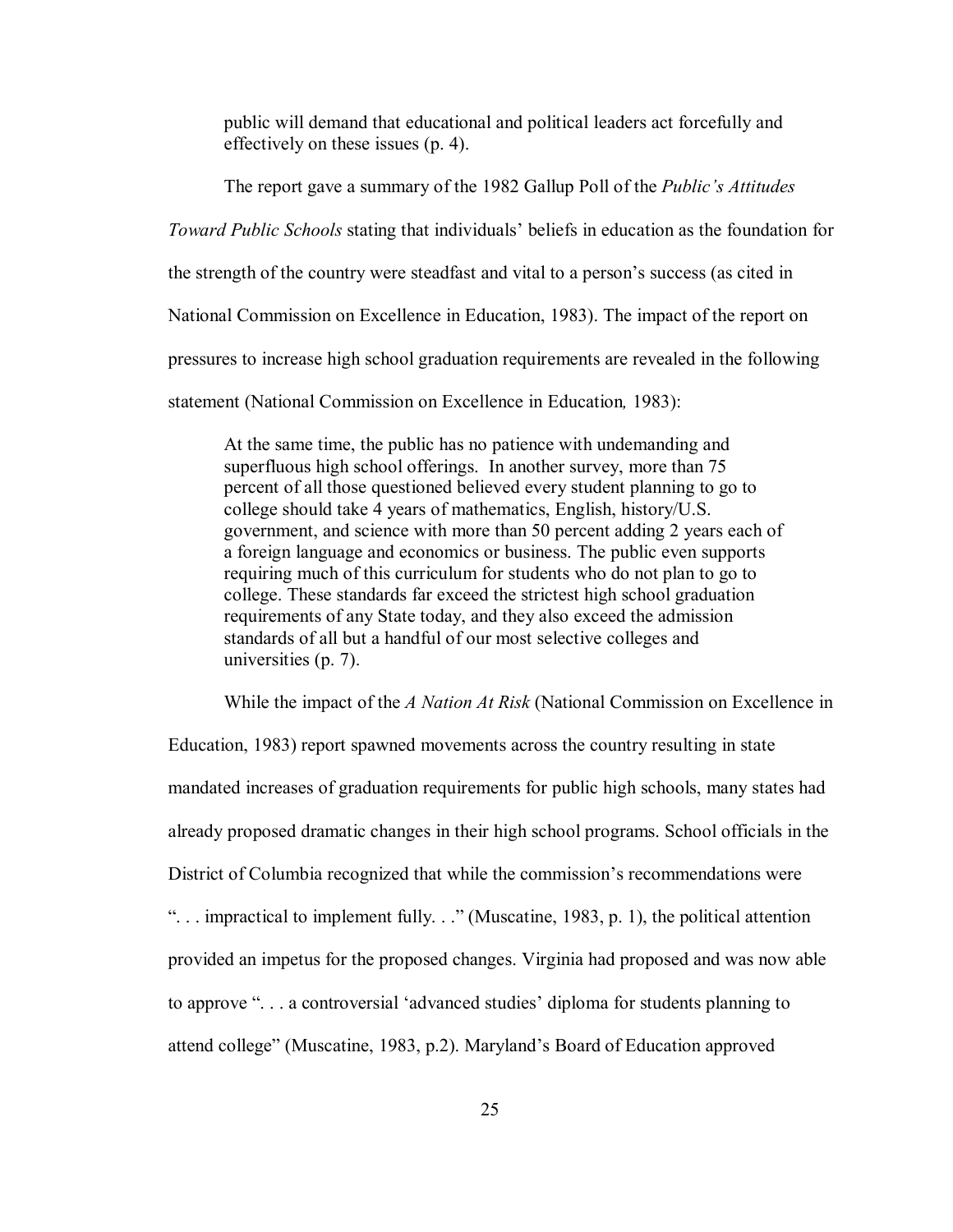"Project Basic," a program which required freshman to pass competency tests in basic areas of citizenship, reading, writing, and math (Muscatine, 1983).

 In 1983, the year of the *A Nation At Risk* (National Commission on Excellence in Education ,1983) report, the state of Missouri increased graduation requirements from 20 to 22 (Missouri Department of Elementary and Secondary Education [MODESE], 1983). Missouri's minimum graduation requirements had changed little from 1916 when the state, through the Department of Elementary and Secondary Education, began specifying the number of units required to receive a high school diploma. In 1973, the State Board of Education in Missouri increased graduation requirements from 17 to 20 units while reducing specific courses from 11 to 9 units to provide flexibility for students' high school planning. The Missouri State Board of Education received a great deal of criticism while the new standards were in effect (MODESE, 1983). Concerns were raised over not insuring competency upon graduation by not requiring sufficient credits in mathematics and science, and over lack of systematic implementation of the plan across the state.

The 1983 revision, from 20 to 22 units of credit, was based on the study of national reports, specifically *A Nation At Risk* (National Commission on Excellence in Education, 1983) and other national data and by Missouri Department of Elementary and Secondary Education (MODESE) staff members and the solicited input of some 4,000 Missourians who attended the 1983 Regional Educational Conferences. Beginning with the class of 1988, 10 elective credits along with increased credits in areas such as science, English, and social studies, totaling 12 required credits completed the minimum graduation requirements of 22 for the state of Missouri (MODESE, 1983).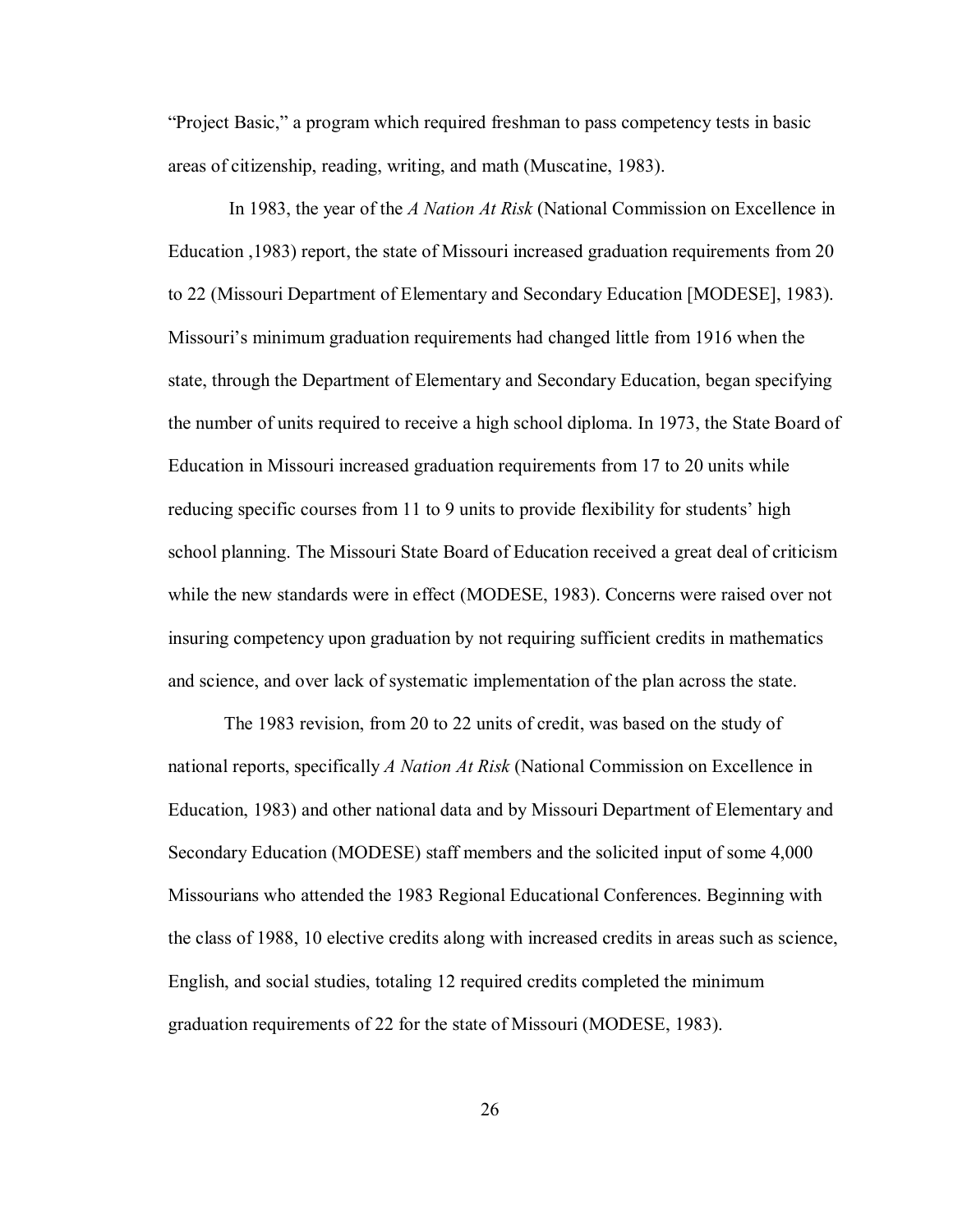*Public Law 107-110-Jan. 8, 2002.* Known as the "No Child Left Behind (NCLB)

Act of 2001," the law was designed, "To close the achievement gap with accountability,

flexibility, and choice, so that no child is left behind" (United States Congress [USC]

107-110, 2001). Representative John Boehner (2001) provides a summary of the NCLB:

- (1) yearly testing and assessments of student performance;
- (2) state standards for and assessments of Adequate Yearly Progress  $(AYP)$ ;
- (3) local educational agency (LEA) identification of schools for improvement and corrective actions;
- (4) reporting to parents and the public on school performance and teacher quality;
- (5) eligibility requirements for school-wide programs; and
- (6) increased qualifications of teachers and paraprofessionals (p.1).

The law provided options for students attending schools that fail to meet AYP. Those options included public school transfer options and supplemental services for lowincome students who chose to remain at schools that did not meet AYP standards (Boehner, 2001). NCLB requires each state to implement an accountability system statewide. While the law does not specifically require a state to examine and subsequently increase graduation requirements, the implications of the mandates require action at the high school level. Common reaction to increased accountability demands often result in schools increasing their graduation requirements (Lillard & DeCicca, 2001). NCLB requires attention to issues that are attractive to the public albeit a challenge to educational providers.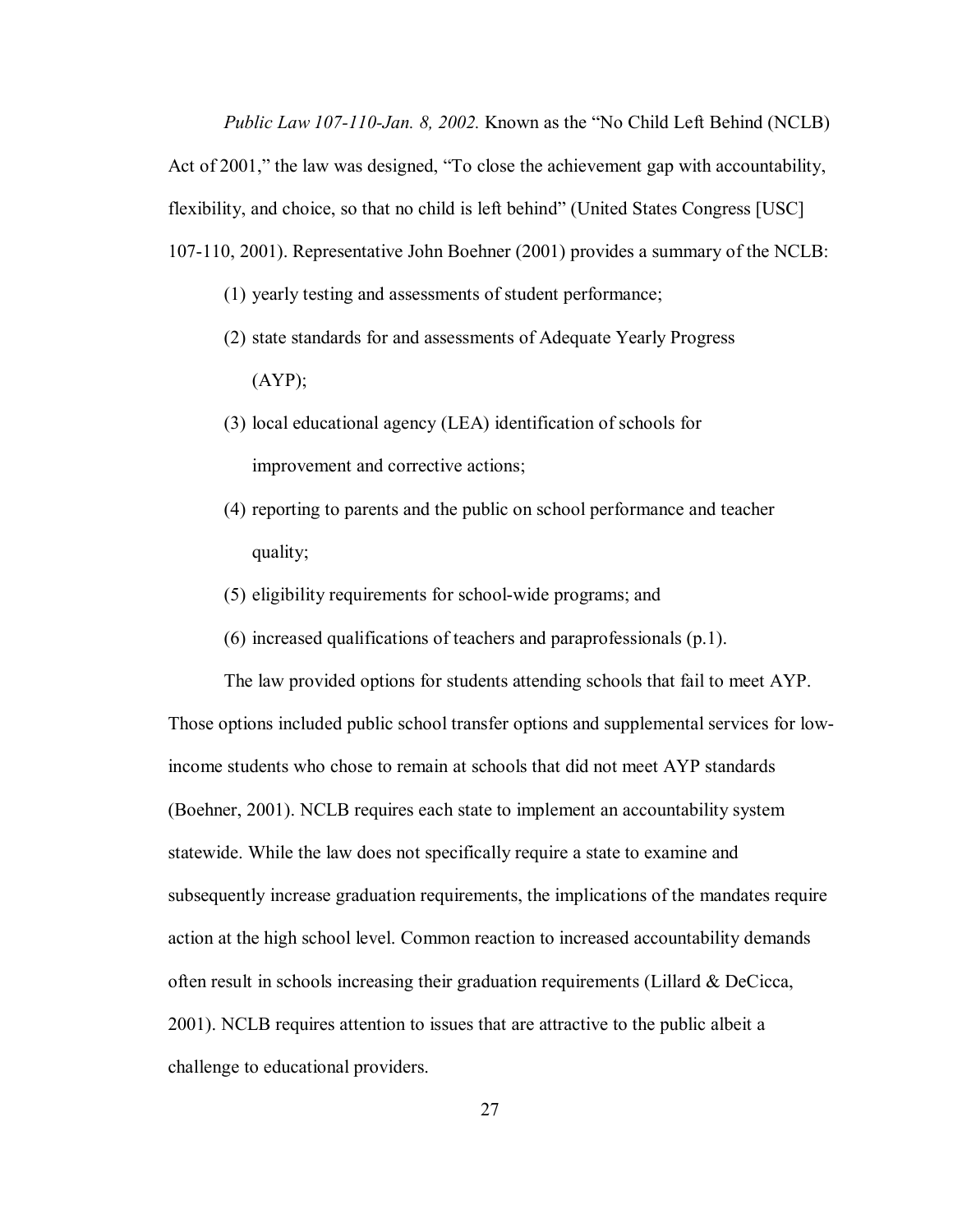*National Education Summit on High Schools (2005).* An action agenda of the

National Education Summit on High Schools (2005) that was formulated and hosted by the Governors Association and Achieve Inc, a bipartisan, non-profit organization to help states raise academic standards. The results were 10 specific recommendations for redesigning and improving America's high schools. Those recommendations are:

1) Create a permanent Education Roundtable or Commission to foster coordination between early childhood, K-12 and higher education; 2) define a rigorous college and work preparatory curriculum for high school graduation; 3) challenge business, education, parent, community and faithbased organizations to support initiatives that improve college awareness; 4) give college and work-readiness assessments in high school; 5) create statewide common course agreements so that college-level work in high school counts towards a post-secondary credential; 6) provide financial incentives for disadvantaged students to take rigorous AP exams and college-preparatory and college-level courses; 7) expand college-level learning opportunities in high school to minorities, English language learners, low-income students, and youth with disabilities; 8) help get lowperforming students back on track by designing literacy and math recovery programs; 9) develop and fund supports to help students pass the high school exit exam; and 10) develop statewide pathways to industry certification (National Education Summit on High Schools, 2005, p. 1).

While the recommendations of the National Education Summit on High Schools

outline strategies for student achievement, the committee's chairman, Governor Mark R. Warner, noted, "Whether a young adult is going on to college or beginning a career, he or she must leave high school with a foundation for success. Too often, that is not the case—too many of our public schools are failing our students" (National Education Summit on High Schools, 2005, p. 2). His statement suggests the need for increased program effectiveness and accountability. "It is time for a new approach to high school, one that challenges students and gives them new opportunities to transition to college or careers" (National Education Summit on High Schools, 2005, p. 2).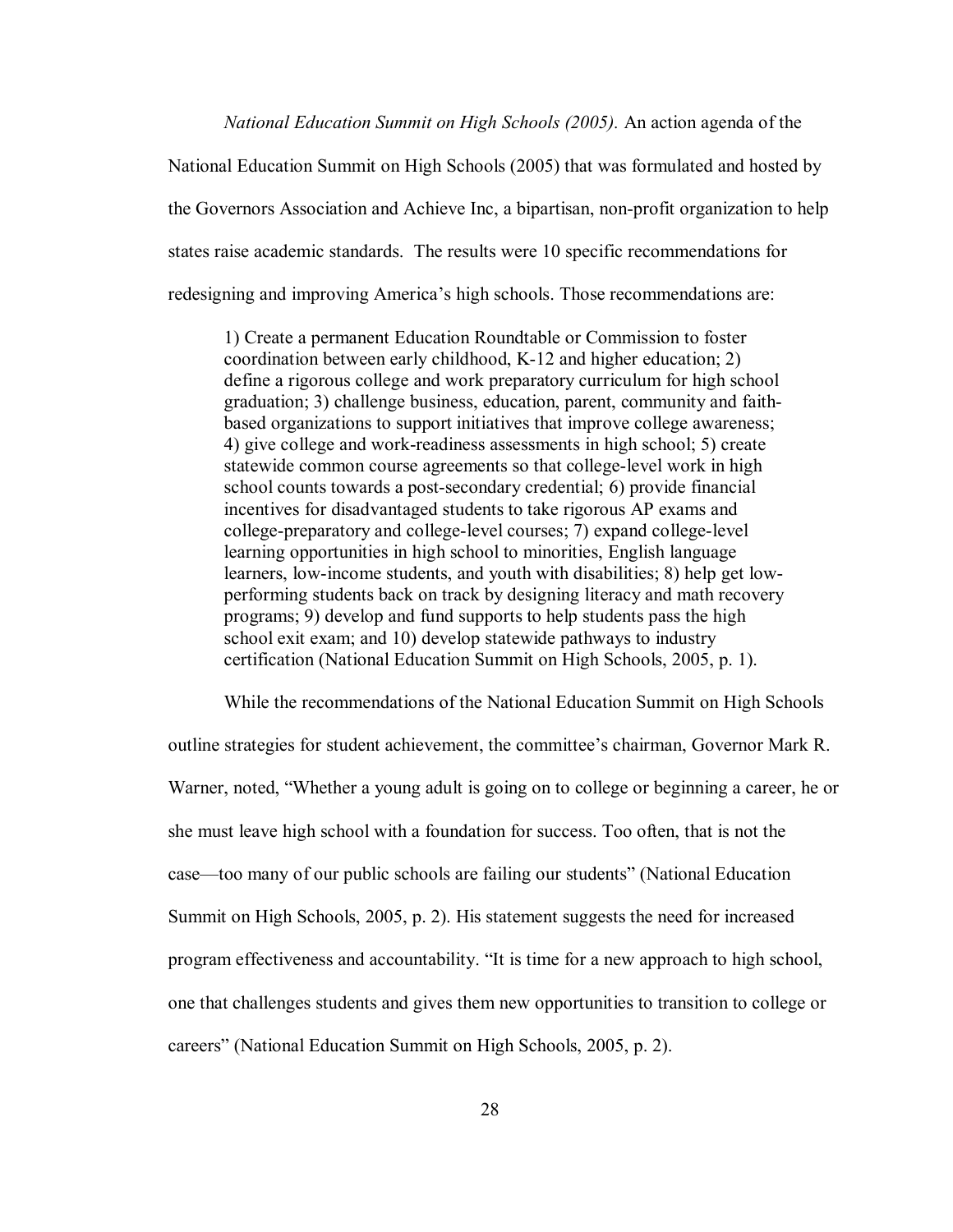*Missouri High School Task Force Report (2005).* The report of this committee consisting of 23 members from educational, industrial, and business groups was presented to the Missouri State Board of Education. As a result, statewide graduation requirements for the class of 2010 went into effect on October 6, 2005.

The task force report recommended increasing minimum graduation requirements for Missouri high school students from 22 to 24 units of credits. Specific course requirements within the increases included raising English from three to four credits, math, science, and social studies each from two credits to a total of three credits each. Health education would be required as a one-half credit, and schools would be required to demonstrate that students had a minimum of one-half credit in the area of personal finance. Other recommendations of the task force include the development of end-of-course exams to replace the current Missouri Assessment Program (MAP) tests to be implemented in 2008-09 school year, and the adoption of a two-tier diploma program for public high school students (MODESE, 2005).

 The impact of national and state reports brought about numerous policy examinations and changes. In Missouri, state began the process of setting standards of desired outcomes with schools responding with policy changes and implementation.

29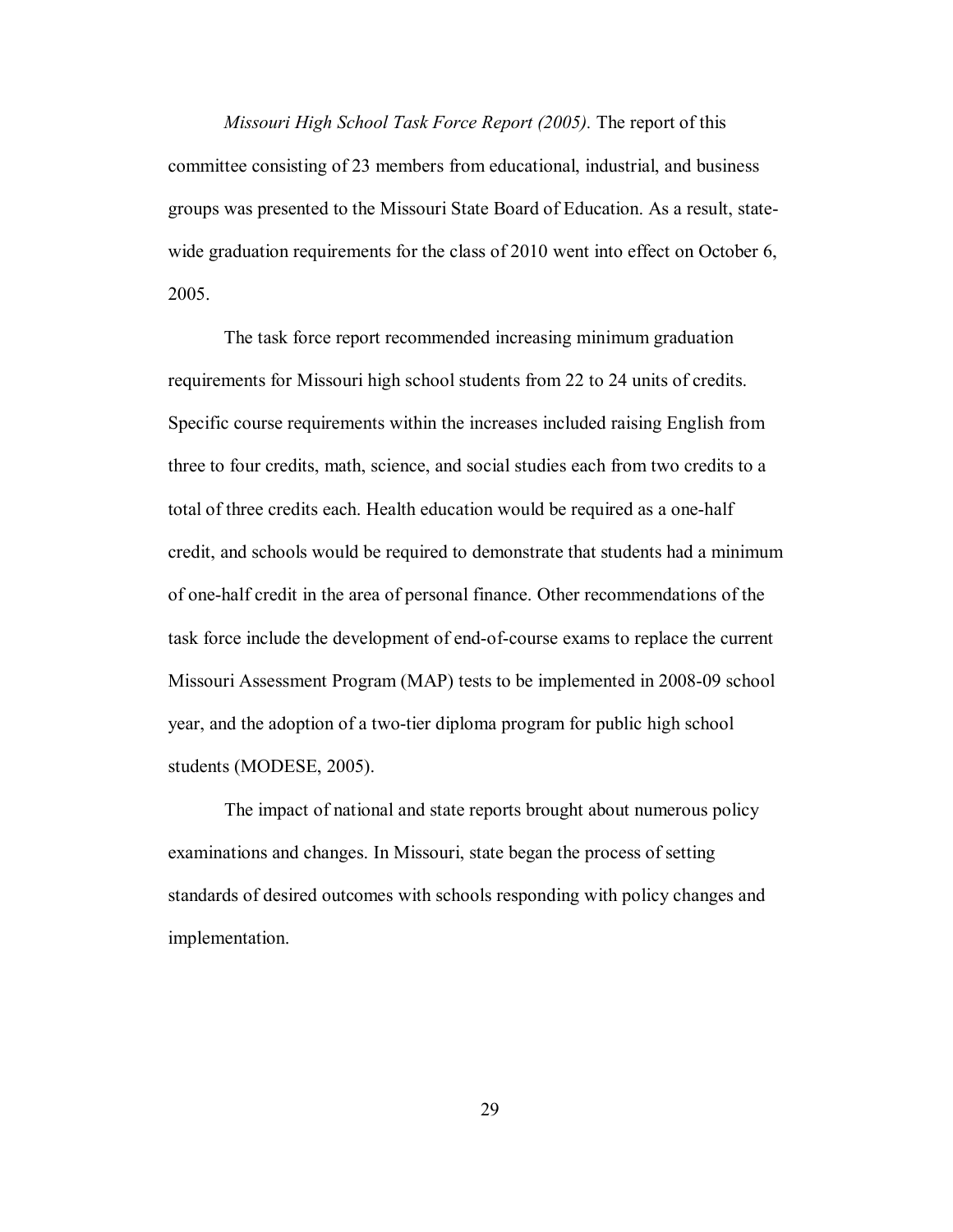#### *Desired Outcomes and Resulting Policies*

Overall, reports and policies concerning educational standards and the move toward increasing graduation requirements resulted in the call for higher standards in three somewhat broad areas: the academic content of courses, the use of time for school work, and student achievement (McDill, et al., 1986). As a result, a policy agenda or issues that required serious attention called for changes in the expectations of public schools. Those responsible for policy formulation at various levels begin to take note of pressures, in this case, to address higher standards and move toward implementation of perceived solutions (Fowler, 2000).

Concerns arise from policymakers responding to external pressures with little or no understanding of potential impact. Fowler (2000) defines policymakers as actors, all with some level of power, who act on the policy agenda usually determined by powerful politicians. In their report on the National Longitudinal Study of Schools, 1980-1993, Stevenson and Schillar (1999) commented:

Schools operate in a complex policy environment with numerous policy actors creating policies at different levels of governance. The large number of policy actors and the lack of coordination in policy-making decisions generates a policy environment for schools that is highly fractured, often inconsistent, and lacks coherence around a shared vision of instruction and learning (p. 262).

Merely raising requirements without specific focus on content serves little to meet demands for quality (McDill, et al., 1986). Longer hours, more time spent in school will become necessary in order to fulfill credit requirements. Quality instruction, higher expectations, raising the bar for excellence all seek to improve student achievement. National and state reports provide the findings, policymakers provide the remedy.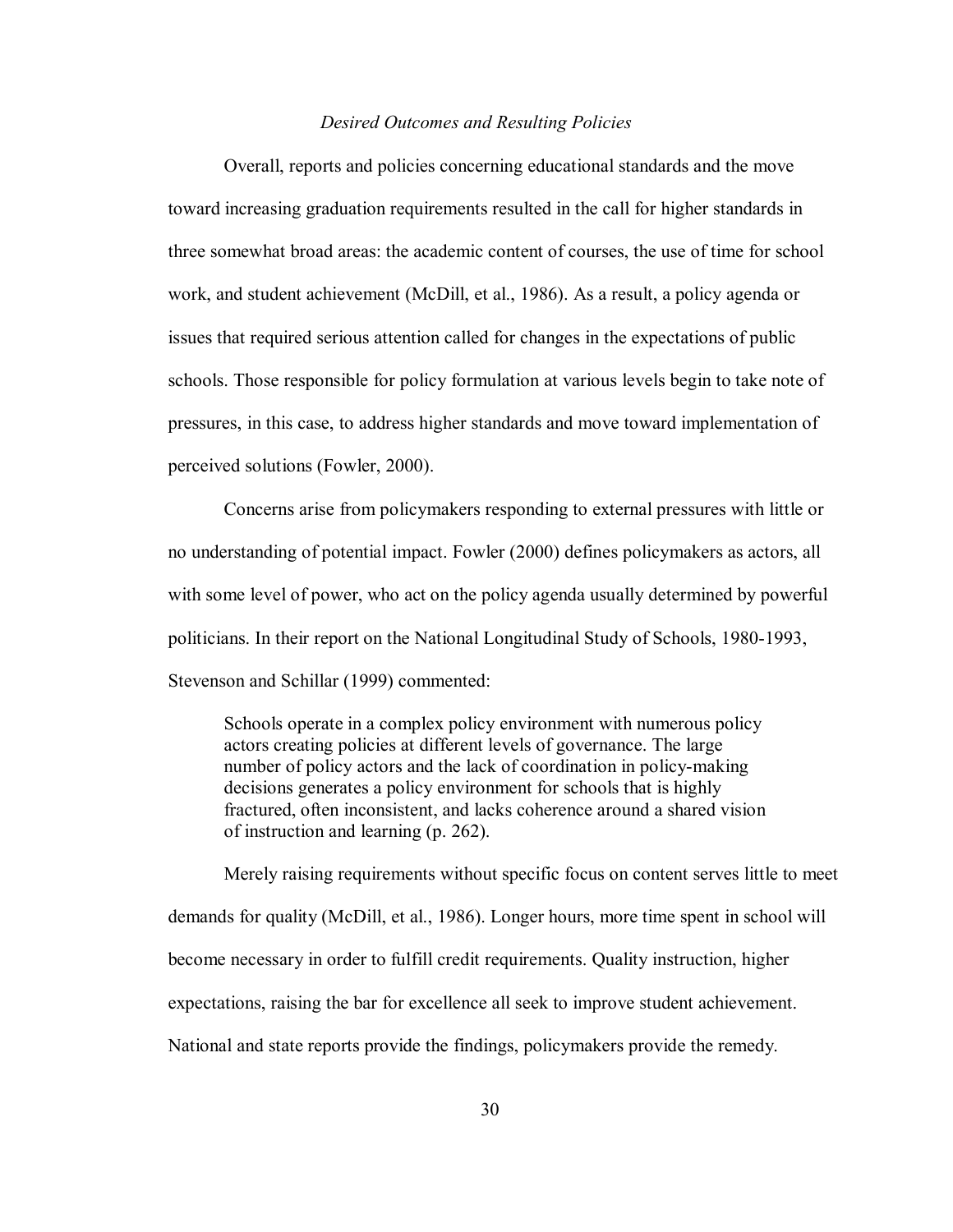Reports and subsequent policymaking are often conducted without adequate consideration given to differences in student background and increased potential for dropping out (McDill, et al., 1986, Alexander, Natriello, & Pallas, 1985). In the effort to increase academic standards, the high school graduate is redefined ". . . by changing the number of required courses in a subject" (Stevenson & Schillar, 1999, p. 264).

# *Conceptual Issues*

 In their study on the impact of increasing standards on dropouts, Lillard and DeCicca (2001) note that the net effect of increasing graduation requirements should be examined based on the benefit versus cost. The drive behind increasing graduation requirements is the perception that positive benefits will ensue. The productivity of individual students will increase thus increasing the potential for future success in either continuing educational situations or employment or both. Direct and indirect costs of increasing graduation requirements include increased dropout rates and time spent to complete increased coursework (Lillard & DeCicca, 2001):

. . . as students are required to take more courses in specific subject areas, they pay directly in terms of time spent in courses they would not have freely chosen. If the extra courses are more challenging, students will also have to expend more effort to pass them. Consequently, they forego earnings and thus indirect costs arise (p. 461).

 Benefits realized from increasing standards such as requiring more credits to graduate may be the result of the increased efforts by students for reasons other than merely meeting extra requirements. Natural competition among students in reaction to increased standards may result in extra effort when the standard is raised (Beck  $\&$  Rosen, 1992). Such increases in effort may result in higher educational achievement and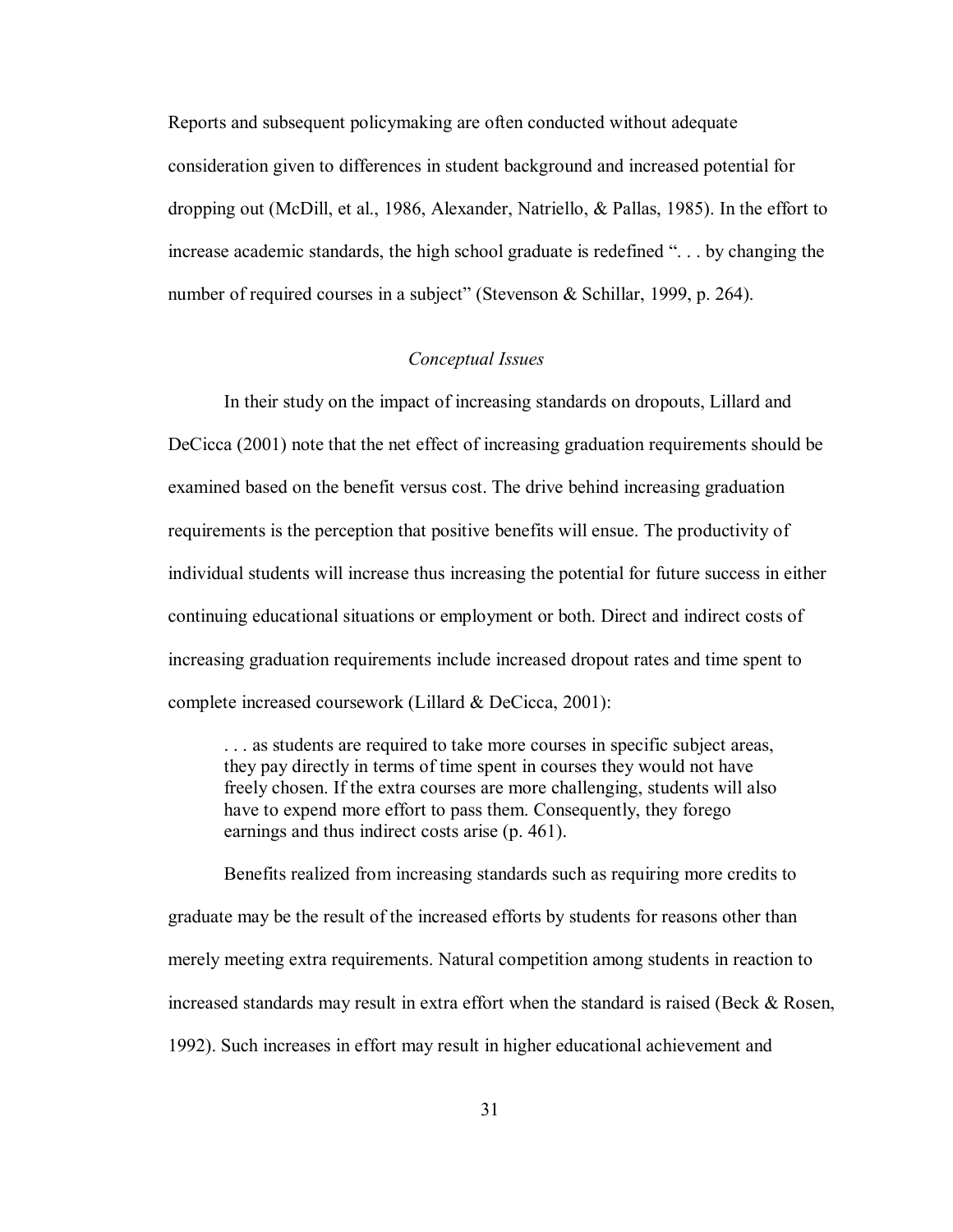increased employment opportunities, but expectations for such outcomes are limited to students' desires to excel. "Regardless of the assumption one imposes in developing theoretical models, it is important to remember that all students were free to exceed existing requirements prior to any increase" (Lillard & DeCicca, 2001, p. 461).

 In general, policymakers of increased graduation requirements seek to produce greater levels of achievement of high school students, regardless of socioeconomic backgrounds. In fact, the general hypotheses related to the studies of the impact of increased graduation requirements on students is that the negative impact of lower socioeconomic backgrounds will be diminished. Hoffer (1997) states that by requiring all students to complete increased credits in courses of study, the result may be that students of lower socioeconomic backgrounds will take classes they would not have normally taken, thus reducing the differentiation of those students with respect to student achievement. However, the desired results may not materialize because higher standards may be ". . . an insurmountable hurdle for some students, leading them to drop out of high school" (Hoffer, 1997, p. 587).

 Chapter 3 provides the research design and methodology for the study of the potential impact of increased graduation requirements on specifically identified schools in the Southeast Region of the state of Missouri. The population will be defined as will the instrument chosen for surveying and data collection. Chapter 3 also provides the statistical analysis that was utilized to answer the research questions and to test the research hypotheses.

32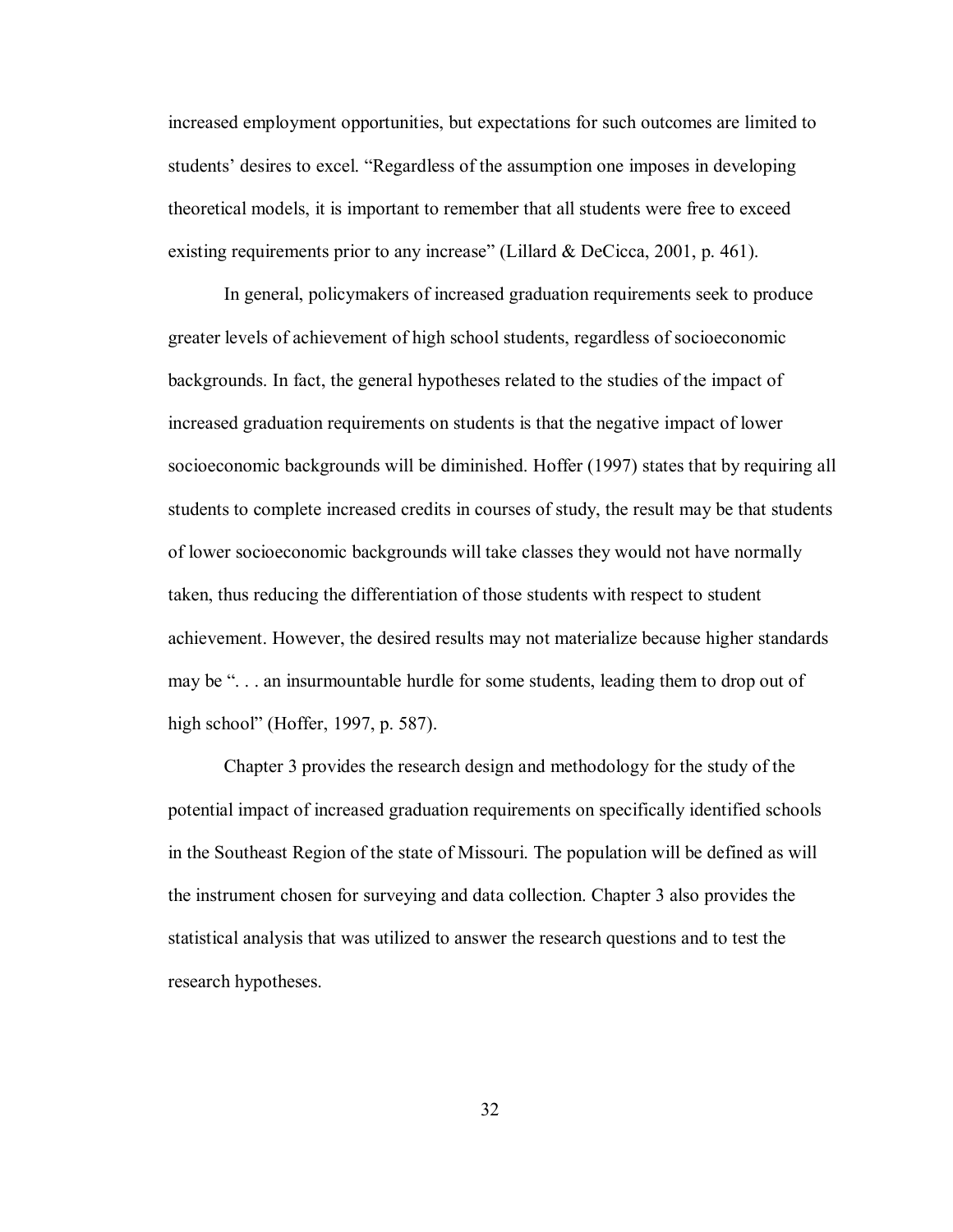## CHAPTER 3

#### Research Design and Methodology

### *Introduction*

 Research reflects cyclical tendencies throughout the history of public school education. In 1890, only 3.5 percent of school-aged children graduated from high school level programs with only a small fraction of these students going to college (Glore, 1984). The resulting trends of the time were high schools providing nominal transition programs from elementary education to a level of preparation for college entrance. Vocational or trade preparation became the new focus as the nation experienced economic hardships and competition within the workforce. With the occurrence of Sputnik in the 1950s, educational emphasis shifted to the back to basics approach (Glore, 1984). The "*A Nation at Risk*" report in the 1980s was another example of such trends to examine the status of American public education in comparison with other countries of the world and to generate public school reform in response. Fowler (2000) pointed out the ideological shift in education politics over the last 20 years. "In general, the focus of education politics has shifted from equality issues to issues relating to excellence, accountability, and choice" (Boyd & Kerchner as cited in Fowler, 2000, p.5). Public education concerns also stem from suspicions that students may not be adequately prepared for continued education or even employment after high school thus becoming economically disadvantaged (Lillard, 2001).

 Studying the potential impact on dropout rates as a result of increasing graduation requirements in the state of Missouri is important, especially in light of the new

33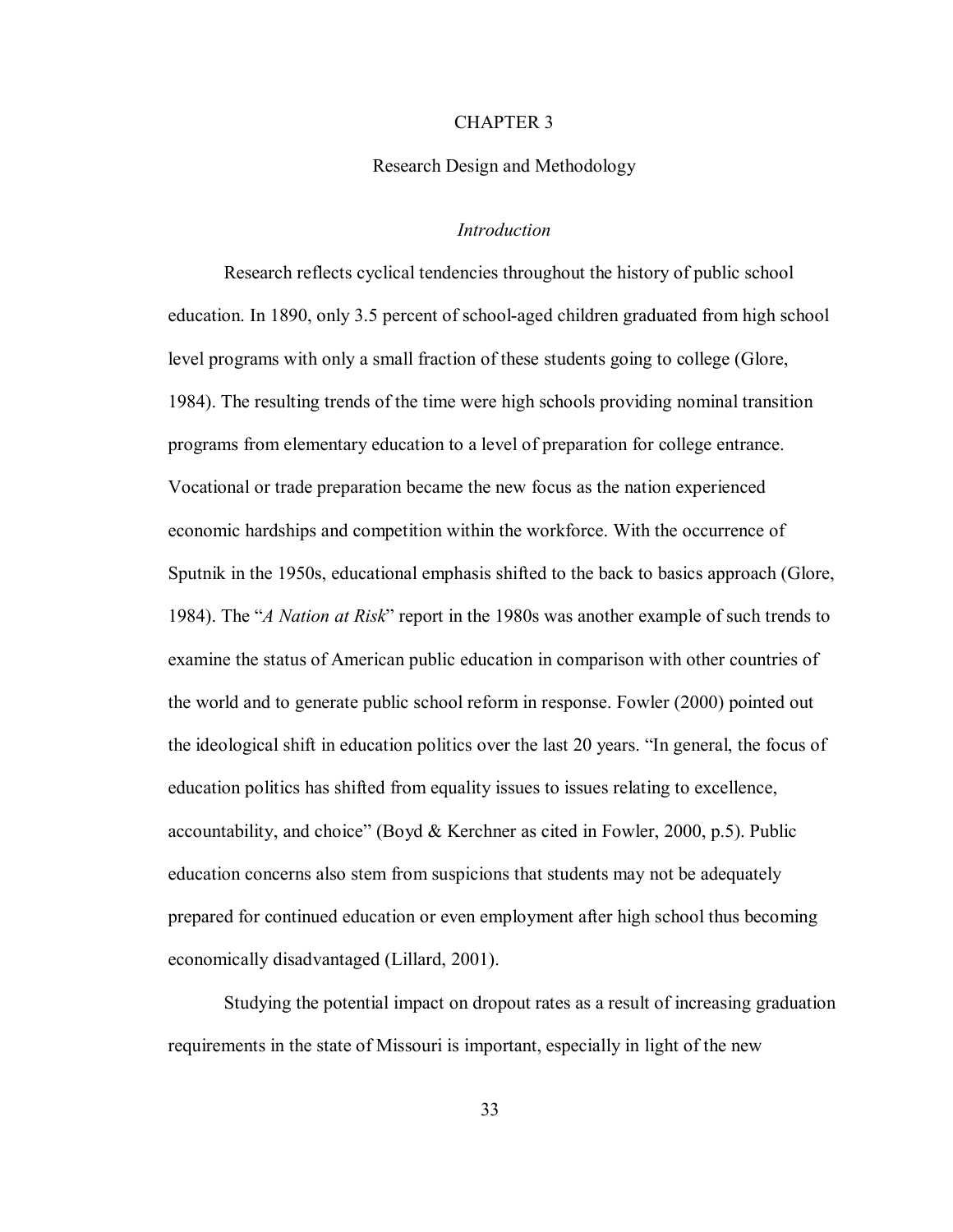graduation requirements for the class of 2010. Schools should not be caught off guard by the possible negative reactions to the increased work load by students who are already atrisk for completing school (Kohn, 1999). Many of these at-risk students are normally attracted to career education programs that often become the catalyst of their persistence to graduation. Career education programs are often in competition with other coursework students are required to complete. Missouri's increased requirements in areas of mathematics, science, communication arts, and the new personal finance and health requirements all imply greater difficulty for those at-risk students to be involved in career education. If schools are not given the latitude or do not possess the foresight to incorporate concepts such as imbedded credit for their students, the implications are that dropout rates will increase.

 On the surface, increased graduation requirements resulting in increased student achievement does not seem likely. Students who manage the increased requirements are students who would most likely have taken the extra coursework on their own (Chaney, Burgdork, & Atash, 1997). The true measurement of greater achievement as a result of increased graduation requirements would be if students make changes in their coursetaking from what would have been taken without the required increases. Also, students would have to learn more from their increased coursework, thus increasing achievement. According to Chaney, et al. (1997):

If students do not learn anything from their coursework, or if achievements tests actually measure intelligence or learning outside the classroom, then course-taking and achievement may not be related or they may be related only accidentally (e.g., bright students may take demanding courses, but they would do well on the tests in any case), and graduation requirements may again have no effect. If students are already operating at their potential and only take courses in which they are capable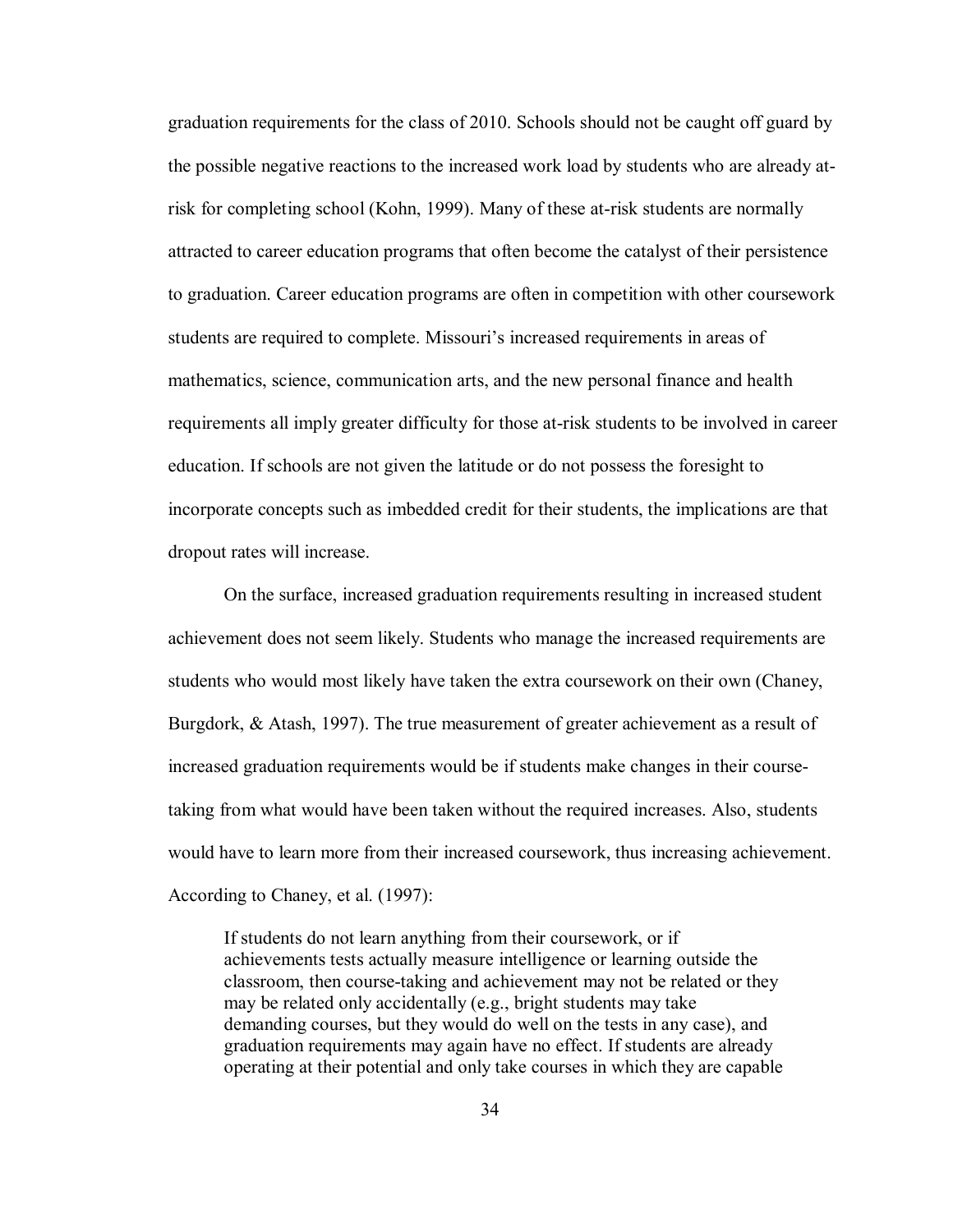of success, then pushing students to take more courses or different courses may have no benefit and might even cause harm (e.g., if the students fail) (p. 230).

Such students as those, whose course-taking choices are less affected, are those students who most likely had purposed to attend college regardless of increased requirements. The hypothesis is that the number of students attending college will not be affected by increased graduation requirements. However, students may have the potential to attain higher goals and aspirations with changes in course-taking that might not have otherwise occurred in their high school experience. Many students who do not choose to take subsequent advanced courses fear the coursework would be too difficult (Chaney, et al., 1997). Therefore students are introduced to coursework that might not have been attempted if it were not for the increased requirements and thereby are possibly presented with additional opportunities. Increased graduation requirements may not have an impact on the number of students attending college, but those increased requirements could provide opportunity for choices otherwise not considered.

### *Problem and Purposes Overview*

 With the new graduation requirements for the state of Missouri in place, schools must be proactive in their preparation for subsequent impact whether positive or negative. Schools have limited information on potential impact due to lack of research specific to graduation requirement increases, especially in Missouri.

Pressures by the state for maintaining accreditation and by the federal government for achieving adequate yearly progress create little room for error. Missouri schools must be well informed and equipped to provide solutions and programs for student success.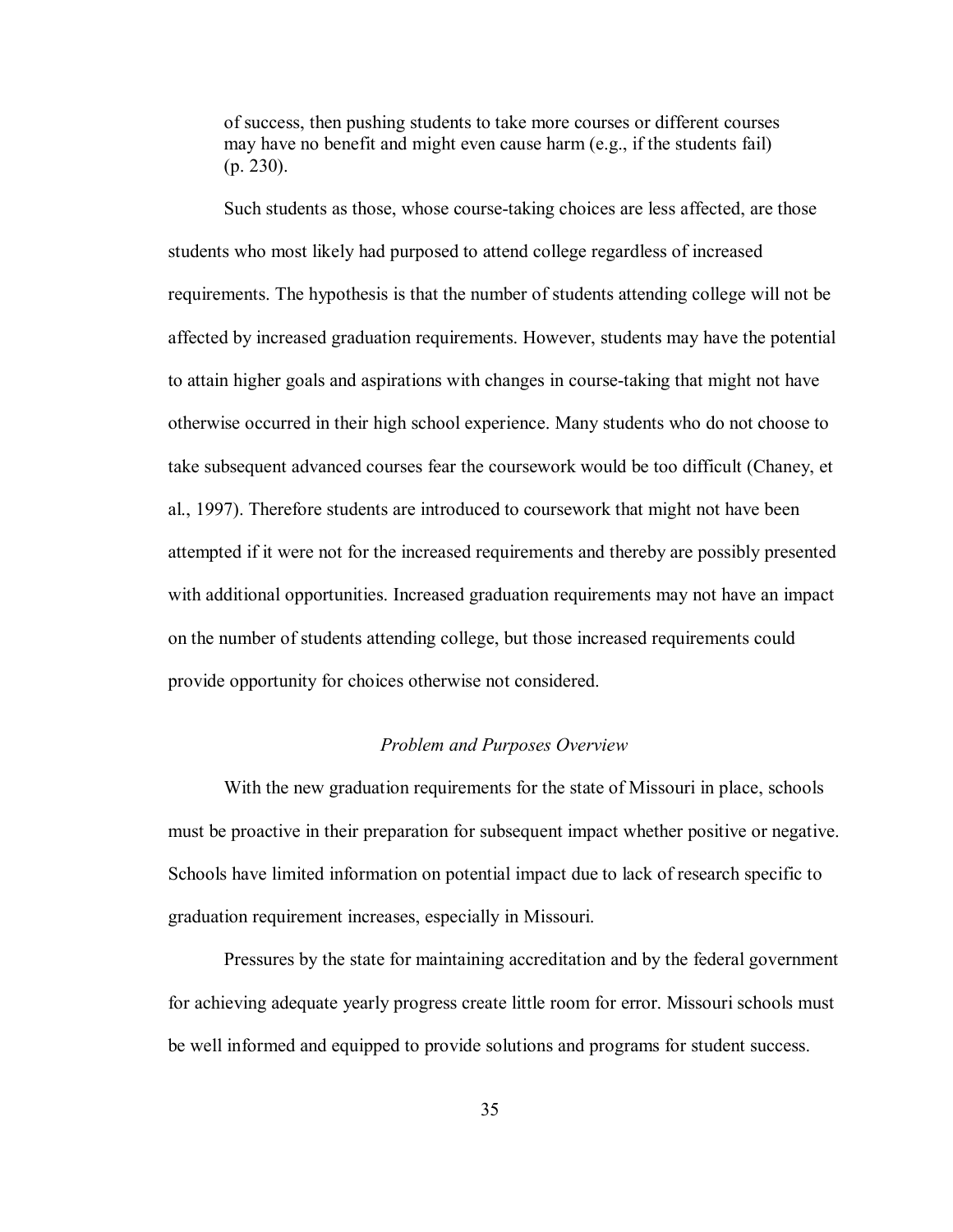This study provides applicable information and research for assistance in the incorporation of Missouri's graduation requirements and for successful implementation of supportive policies from the Southeast Region of the state of Missouri.

# *Research Questions*

The research questions proposed for this study are:

- 1. What is the relationship between increased graduation requirements as the result of federal and state legislation since 1983 and the persistence to graduation?
- 2. What is the relationship between increased graduation requirements and ACT scores?
- 3. What is the relationship between increased graduation requirements and the number of students attending college?

# *Hypotheses*

The following hypotheses were tested in this study:

- 1. There is no relationship between increasing graduation requirements as the result of federal and state legislation since 1983 and the persistence to graduation.
- 2. There is no relationship between increased graduation requirements and increased ACT scores.
- 3. There is no relationship between increased graduation requirements and the number of students attending college.

# *Population and Sample*

 The population represented by this research was high school students in what is considered by the Missouri Association of Secondary School Principals as the Southeast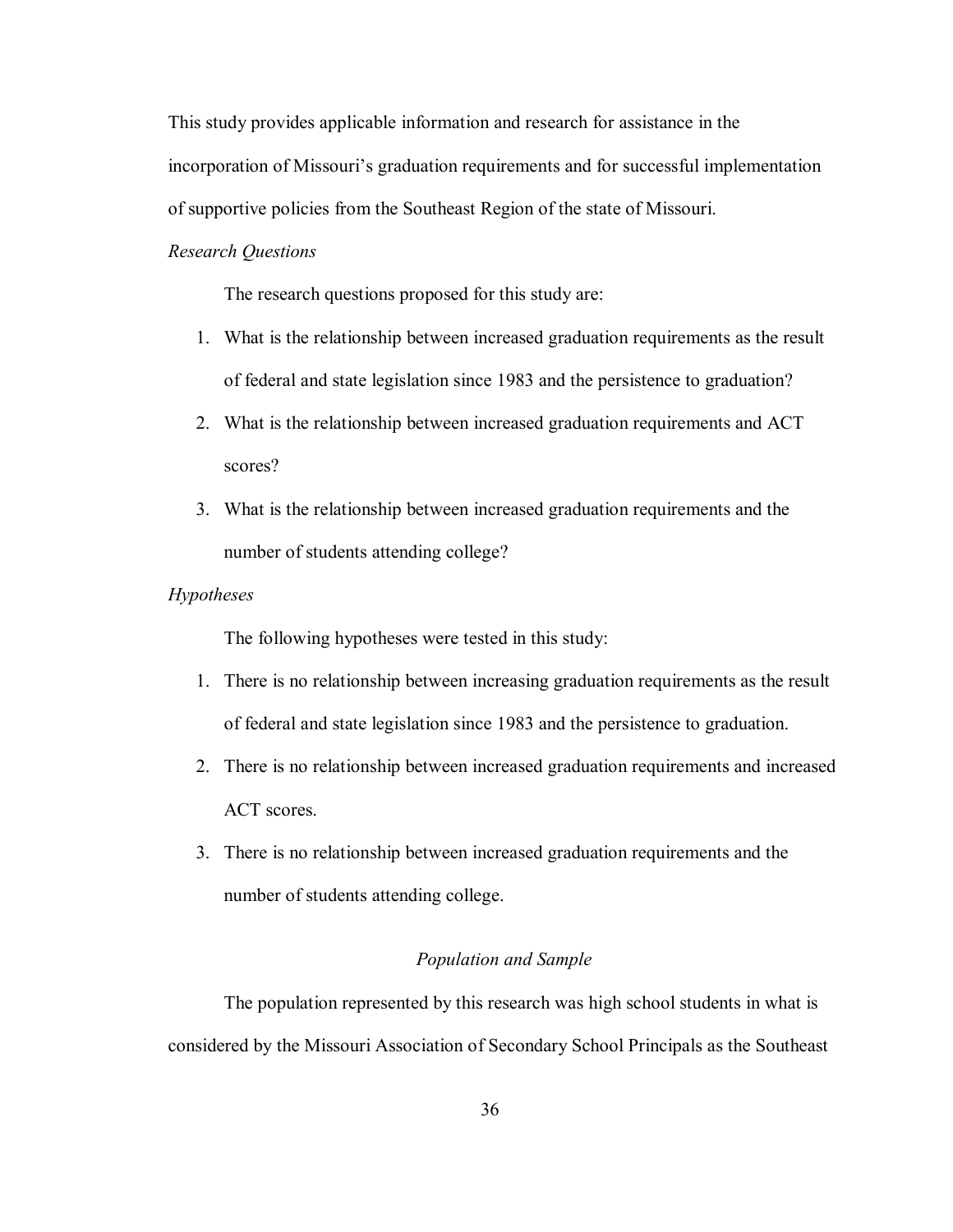Region of Missouri. The region consisted of 20 counties with a total of 78 high schools. Data collected from the 78 high schools were from the time periods encompassing state graduation requirement increases. This study focuses on three specific time periods. They began with the years, 1991-1997, prior years of full impact of the Missouri School Improvement Legislation of 1993. The second time period, 1998-2001, was identified by first likely effected groups of students, beginning with the graduating class of 1998. By this time period, many schools had begun to voluntarily increase their graduation requirements in order to meet the new Missouri School Improvement Program (MSIP) review cycles. The third time period, 2002-2007, was established in order to examine data from years of increased MSIP review pressures. A simple survey used to determine which schools voluntarily increased their requirements by 1998 above the 22 required minimum and to identify those who did not. The survey also attempted to determine those schools that increased graduation requirements by raising core class requirements or by increasing requirements due to concerns over MAP performance, ACT scores, and/or college attendance rates. The sample population was a convenience sampling of schools from the Southeast Region of Missouri and chosen to be a representative sample of Missouri students. Existing data regarding graduation rates, ACT scores, and continuing education reporting, specifically college attendance were attained from the Missouri Department of Elementary and Secondary Education. Other data on free and reduced lunch rates, per pupil expenditures, school size were provided to give additional information on the schools sampled. No personal student identification was be made, nor was any specific school district identified.

37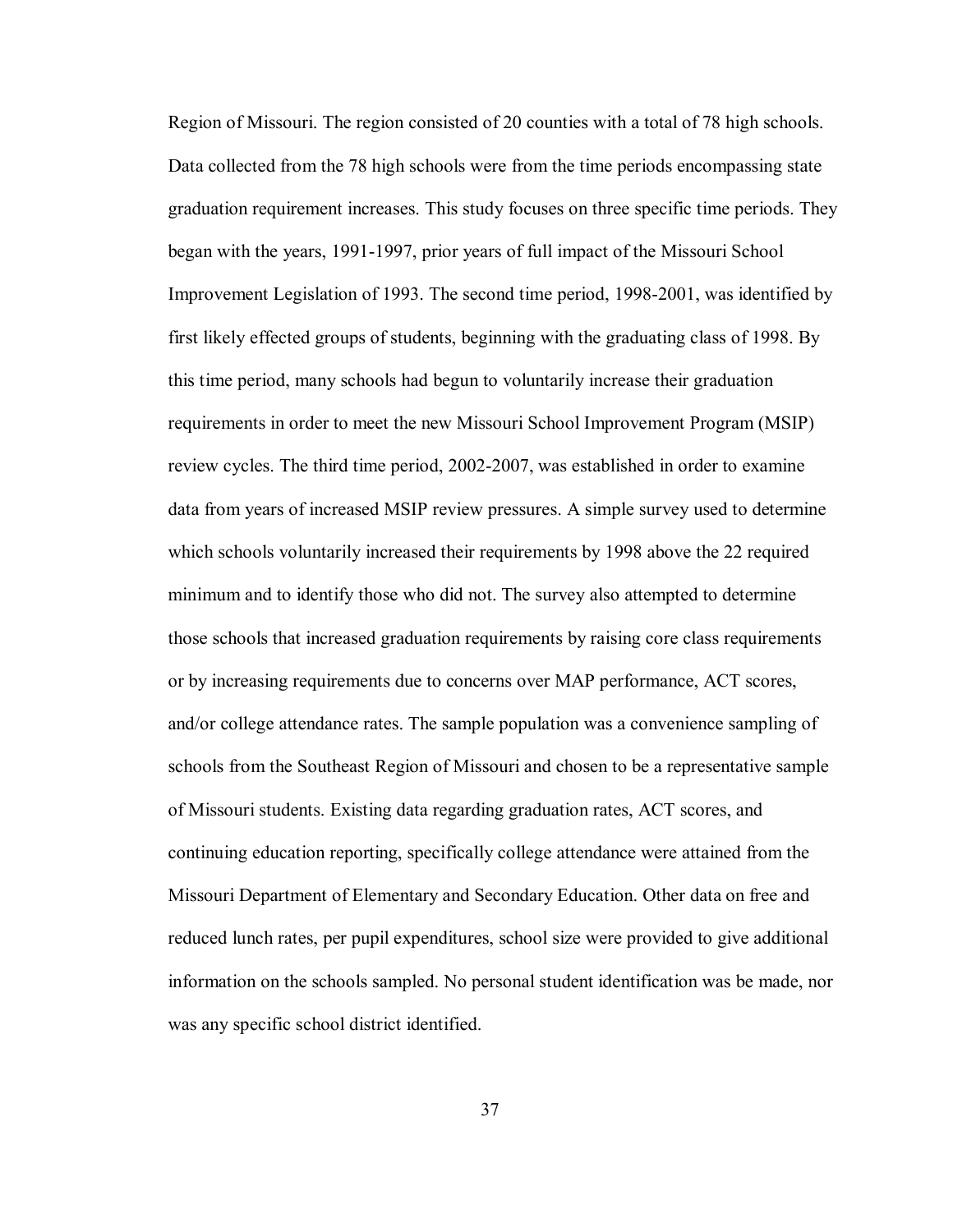## *Data Collection and Instrumentation*

 The existing data base provided by the Missouri Department of Elementary and Secondary Education (MODESE) was the primary source accessed. The validity and reliability of data gathered was considered high based on the integrity of the MODESE records and collection of information. The following sources of MODESE were used in gathering data:

 *MODESE Archives*. Data provided historical benchmarks for specific graduation requirement changes in the state of Missouri. The first benchmark was based on existing graduation requirements since 1983 legislation which required 22 credits for graduation. The 22 credits for graduation requirement was implemented with graduates of 1988. However, limited availability provided data beginning with graduates of 1991. Successive time periods were the result of Missouri school improvement legislation of 1993. Many schools voluntarily increased their graduation requirements locally in order to better prepare students for the new Missouri School Improvement Program (MSIP) standards. First effected graduates were estimated to begin with the class of 1998. MODESE archival data provided information on the time period of the impact of increased MSIP review demands and requirement, the years 2002-2007.

 *Annual Performance Report.* The sampling of school districts from the Southeast Region of the state of Missouri was examined utilizing their respective Annual Performance Report (APR). Specific data gathered included graduation rates, ACT performance, and college attendance. Data collected were compared to historical benchmarks and examined for possible correlation. Recent changes in APR called for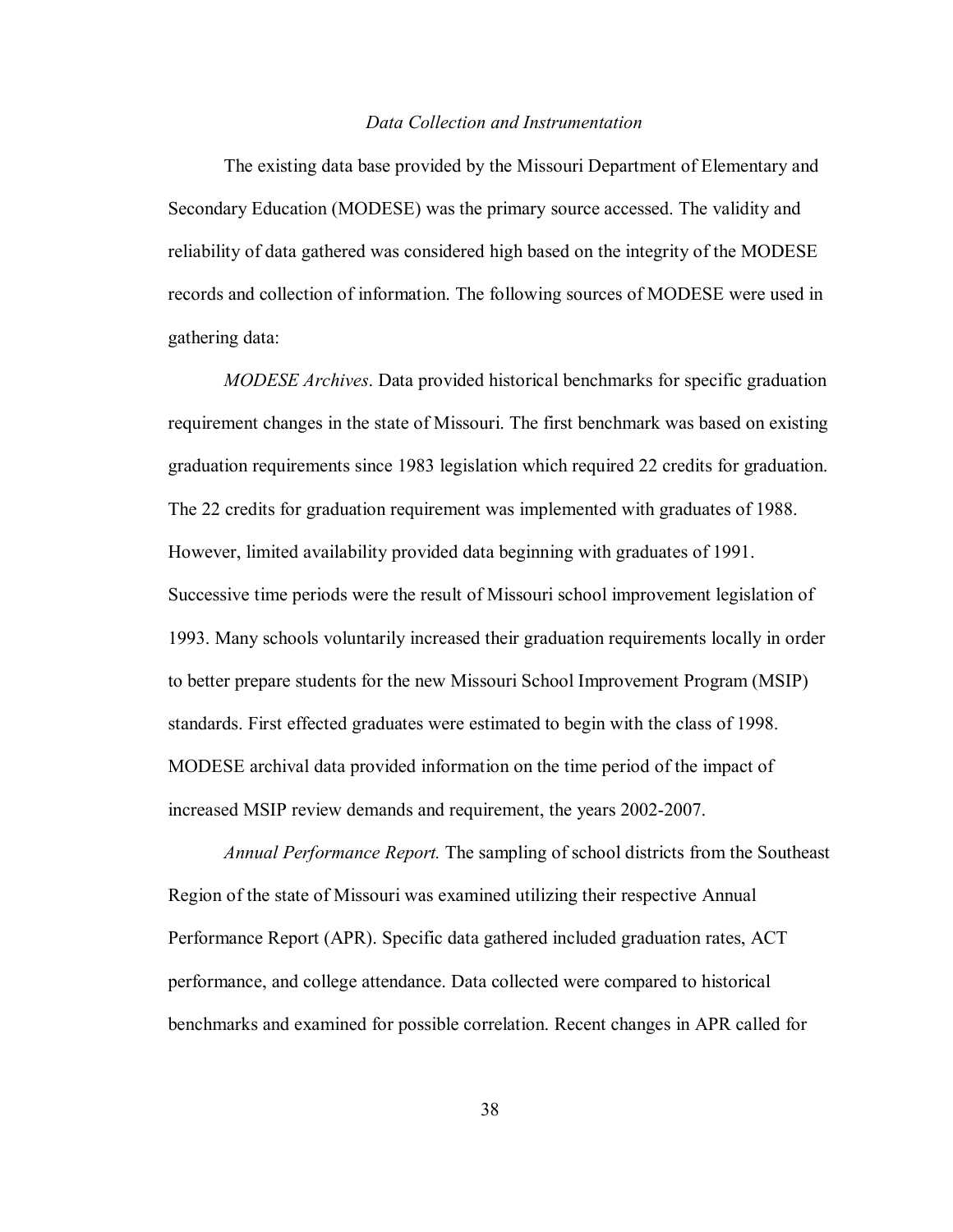adjustment in the data collection with regard to dropout rates. New APR data reflects percent of graduates versus dropout rates.

 *School Report Card.* Data collected were organized by information provided by the School Report Card for each district in the sample. Organization consisted of specific school demographics such as size, student population, socioeconomic status (percent of students on free or reduced lunches, and students in respective counties living below the average poverty level for the state of Missouri), and assessed valuation.

 *School Questionnaire.* A building-level administrator from each high school and the superintendent from each district was contacted via mail with an attached questionnaire. All mail addresses were provided by the Missouri School District Directory found on the MODESE website. The questionnaire (*see* Appendix A) was designed to collect historical data specific to each high school with regards to graduation requirement increases and other board action taken in response to increased state mandates for school improvement. The questionnaire was piloted by superintendents, high school principals, and counselors of two local districts for a total of seven completed pilot questionnaires. The purpose of the pilot was to check for vagueness, confusion, and poorly prepared items (Wiersma, 1995). Based on the pilot, the instrument was judged to be satisfactory.

## *Data Analysis*

 Utilizing a quantitative research design, correlations were established between the independent variable, increased graduation requirements, and the dependent variables of student graduation rates, the percentage of students scoring above the national average on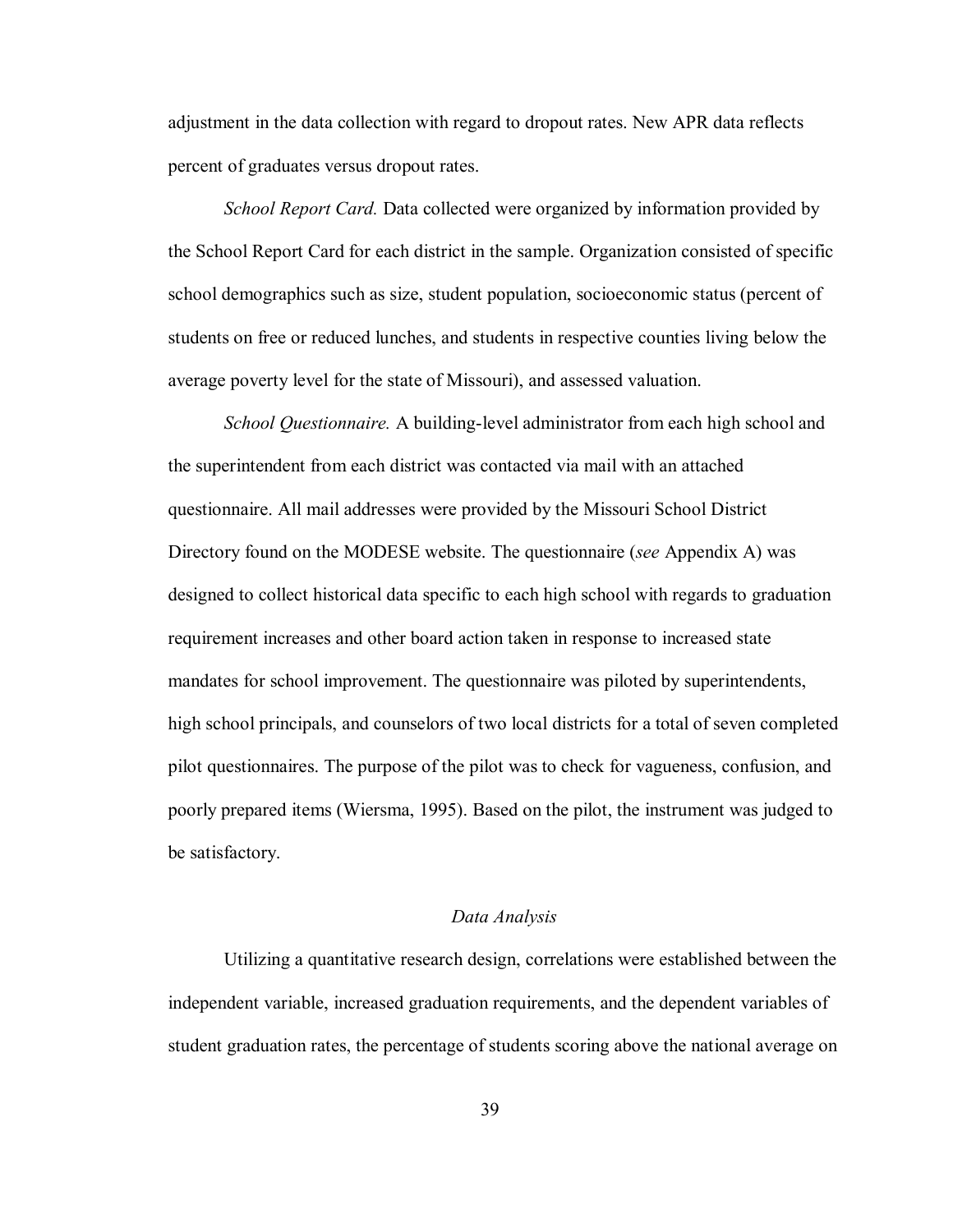the ACT, and the percentage of students enrolled in either 2- or 4-yr colleges, or postsecondary (non-college) institutions. The quantitative method of design was chosen to provide answers to the research questions. The researcher provides additional descriptive data pertaining to free and reduced lunch rates, percent of children living below poverty level in each school's respective county, and the size of the schools in this study. Data were collected from reports provided by MODESE for free and reduced lunch rates of students, the Office of Social and Economic Data Analysis (OSEDA) via the OSEDA website (OSEDA, 2007) for rates of poverty, and Missouri High School Activities Association (MSHSAA) website (MSHSAA, 2007) for the size classification of schools.

## *Summary*

 The population and samples of schools included in the data collection process provided a collective sampling of school sizes and backgrounds representing the Southeast Region of the state of Missouri. Interest and concern over the impact of increased graduation requirements on student populations enhanced data collection probabilities. Accessibility of historical data and school statistics from MODESE archives provided applicable, reliable information to provide answers to the research questions as outlined in Chapter 1. The school questionnaire collected information on schools that have either maintained their graduation requirements or have voluntarily increased their graduation requirements due to increased MSIP review pressures. The information collected was cross-referenced with the data on respective school statistics. Schools from the Southeast Region of Missouri that have maintained the minimum or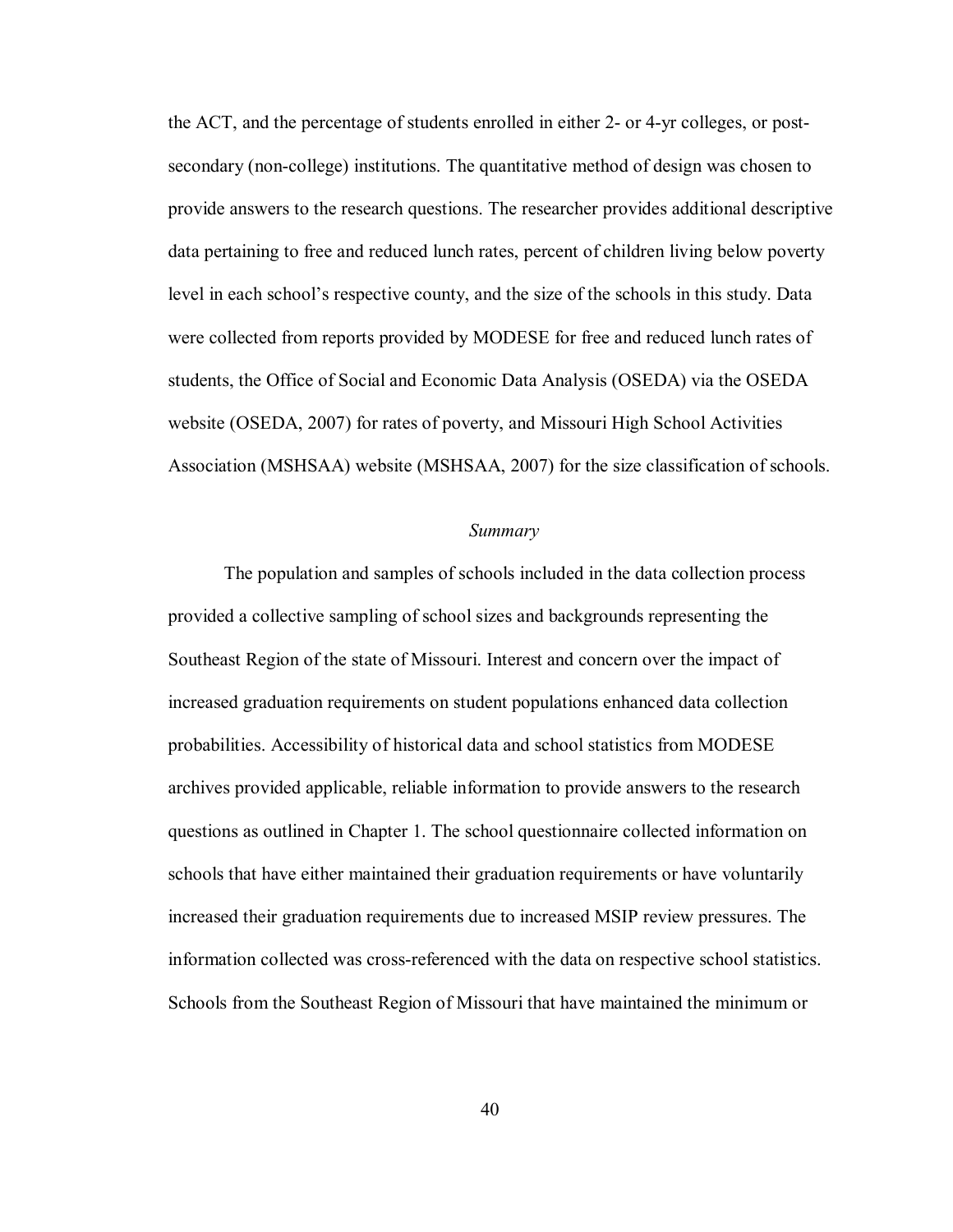voluntarily increased their graduation requirements and responded to the questionnaire provided for data collection on the era since school improvement legislation of 1993.

 Chapter 4 presents the analysis of data which includes the organization and descriptive characteristics of schools sampled. Research questions and associated hypothesis are addressed. A summary of the study containing findings and conclusions is provided in Chapter 5. Implications and suggestions for further research are also given.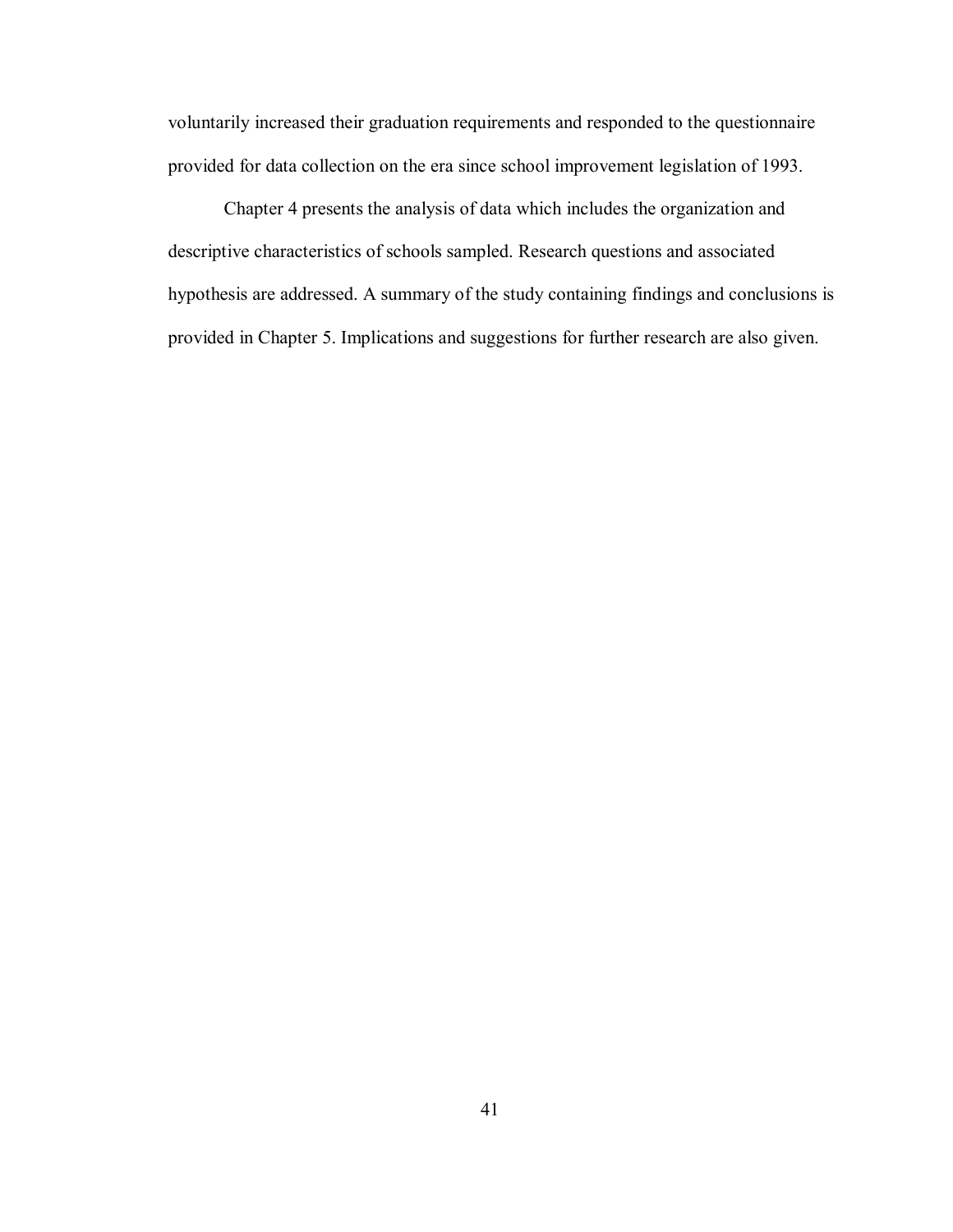## CHAPTER 4

#### Presentation and Analysis of Data

### *Introduction*

 The State of Missouri, as most states across the nation, has responded to reform recommendations to raise state standards for student achievement. Missouri has implemented school improvement programs and criteria that challenge Missouri schools to reexamine their course offerings and student performance expectations. While Missouri's mandated minimum credit requirement for graduation until just recently remained steady, many Missouri schools have voluntarily increased graduation requirements based on the desire to increase student performance. Now, with Missouri's minimum requirement for graduation increased from 22 to 24 total credits, those schools that have held the line in sync with the state minimum must implement graduation requirement increases over a short period of time with little empirical guidance on what to expect on the true impact on students. Increased graduation requirements may result in concerns over the impact on students and especially on those who have a propensity to drop out of school as required credits are raised and classes become more difficult. Schools must be knowledgeable of potential consequences and be ready to implement safeguards to ensure student success.

## *Study Design*

 For the purpose of investigating the impact of increased graduation requirements on student performance and persistence to graduation, data regarding school districts in the Southeast Region of Missouri were examined. The Southeast Region was chosen as a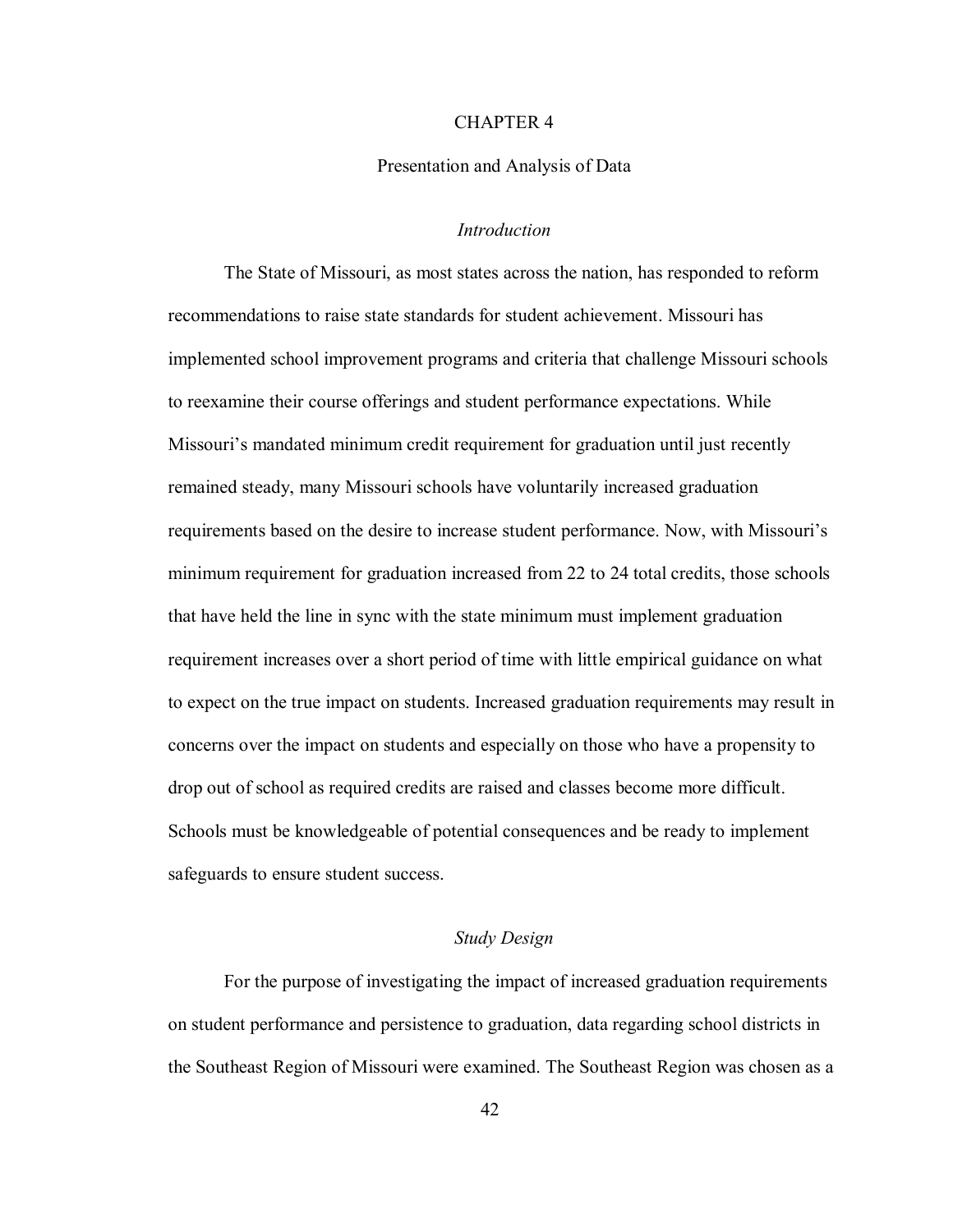manageable number of schools to survey with expectations for a valid rate of return while remaining representative of school district populations throughout the state. The region consisted of 20 counties with a total of 78 high schools. Questionnaires mailed to the 78 high schools were designed to obtain information regarding number of required credits each district put into place as the Missouri School Improvement Program (MSIP) was implemented. The questionnaire was piloted by superintendents, high school principals, and counselors of two local school districts for a total of seven respondents. The questionnaire was determined to be satisfactory for this study.

For the actual surveying of the sample population, a questionnaire was mailed to the superintendent and to the building administrator or counselor of each high school in each district for a total of 156 mailings. Eighty-one questionnaires or surveys were returned with 17 of the districts returning a survey from both the superintendent and a building representative from the respective high school. Seventy-nine of the returned surveys could be successfully linked via MODESE school codes to enable data collection and analysis. Two other returned surveys did not provided school identification, stating the desire to remain anonymous thereby making a successful link with MODESE data impossible. Those two surveys were eliminated from this study. The 61 successfully surveyed high schools provided information on total number of credits each school required when Missouri's minimum requirement for graduation was 22 credits. The returned surveys also supplied information on whether credit changes or increases were due to MAP testing performance, ACT performance, college enrollment, or core class participation concerns.

43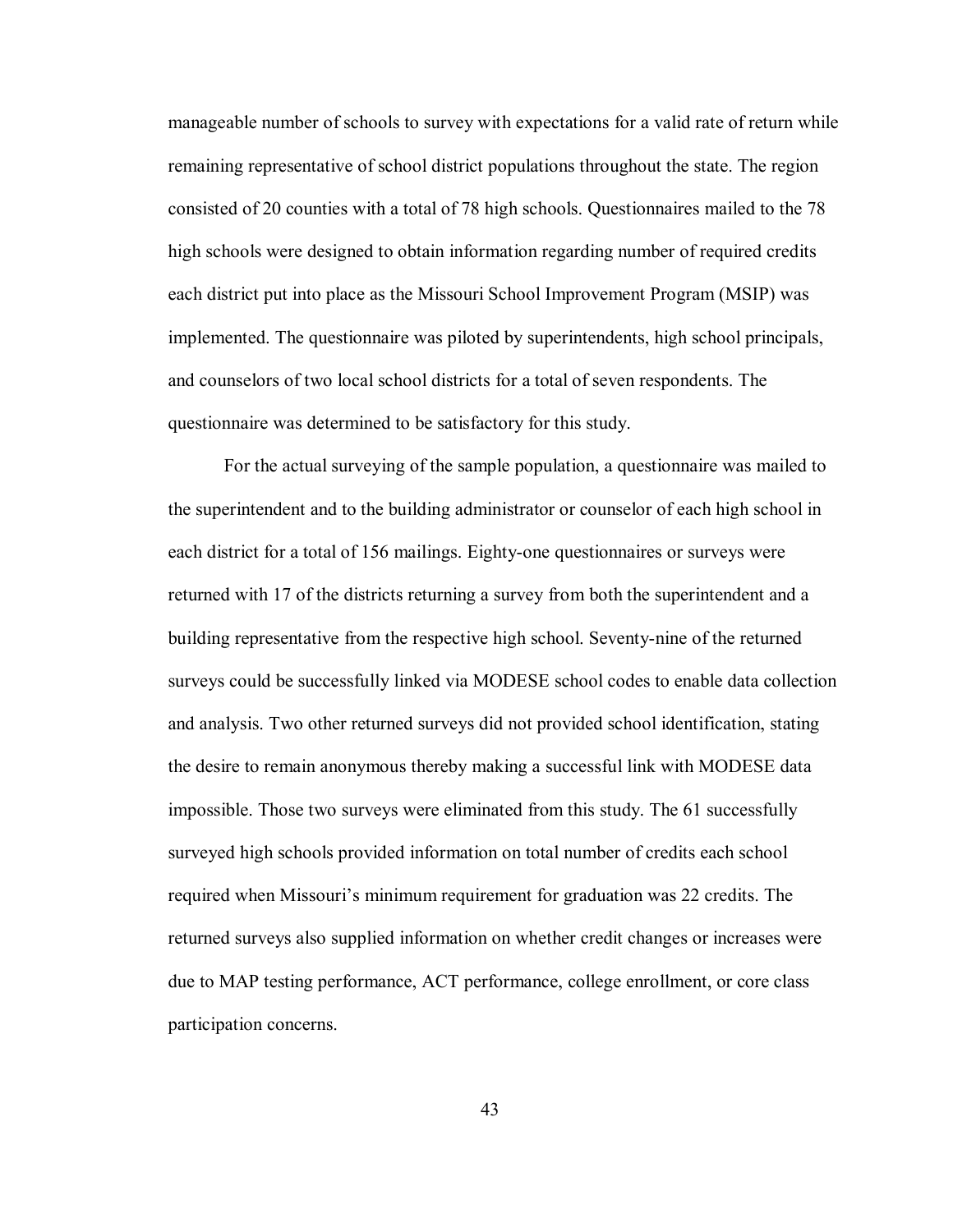Data collected from the 61 high schools were compared with data acquired from the Missouri Department of Elementary and Secondary Education (MODESE). Existing data utilizing school districts planning profiles from the MODESE website provided information on graduation rates, percent of students scoring above the national average on ACT, and percent of students enrolling in either two- or four-year college programs or post-secondary (non-college) institutions. Data from these three areas were available for the years 1991-2007 at the time the study was conducted. Other data collected from the MODESE website include each school's percentage of students eligible for free or reduced lunches, and total dollars spent per pupil by each district.

Two specific phases for potential impact on graduating classes were identified and examined. The first phase, beginning with graduating class of 1998 data, was identified by recognizing the first group of students most likely affected by the newly implemented Missouri School Improvement Program (MSIP), the product of the Missouri School Improvement Legislation of 1993. The second phase, beginning with 2002, was determined by identifying the first group of students most likely affected by the increased standards of cycles three and four of MSIP, the graduating class of 2002. In order to assess the phases, the data were divided into three time periods.

The first time period, noted as pre-MSIP, began with 1991 or the earliest year of data utilized in this study, through 1997. This first time period provided a benchmark with which to compare the time periods of MISP influence. Data on graduation rates, ACT performance, and college enrollment were examined from 1991, the first available year of data for this study, through 1997. The resulting information helped to establish pre-MSIP impact.

44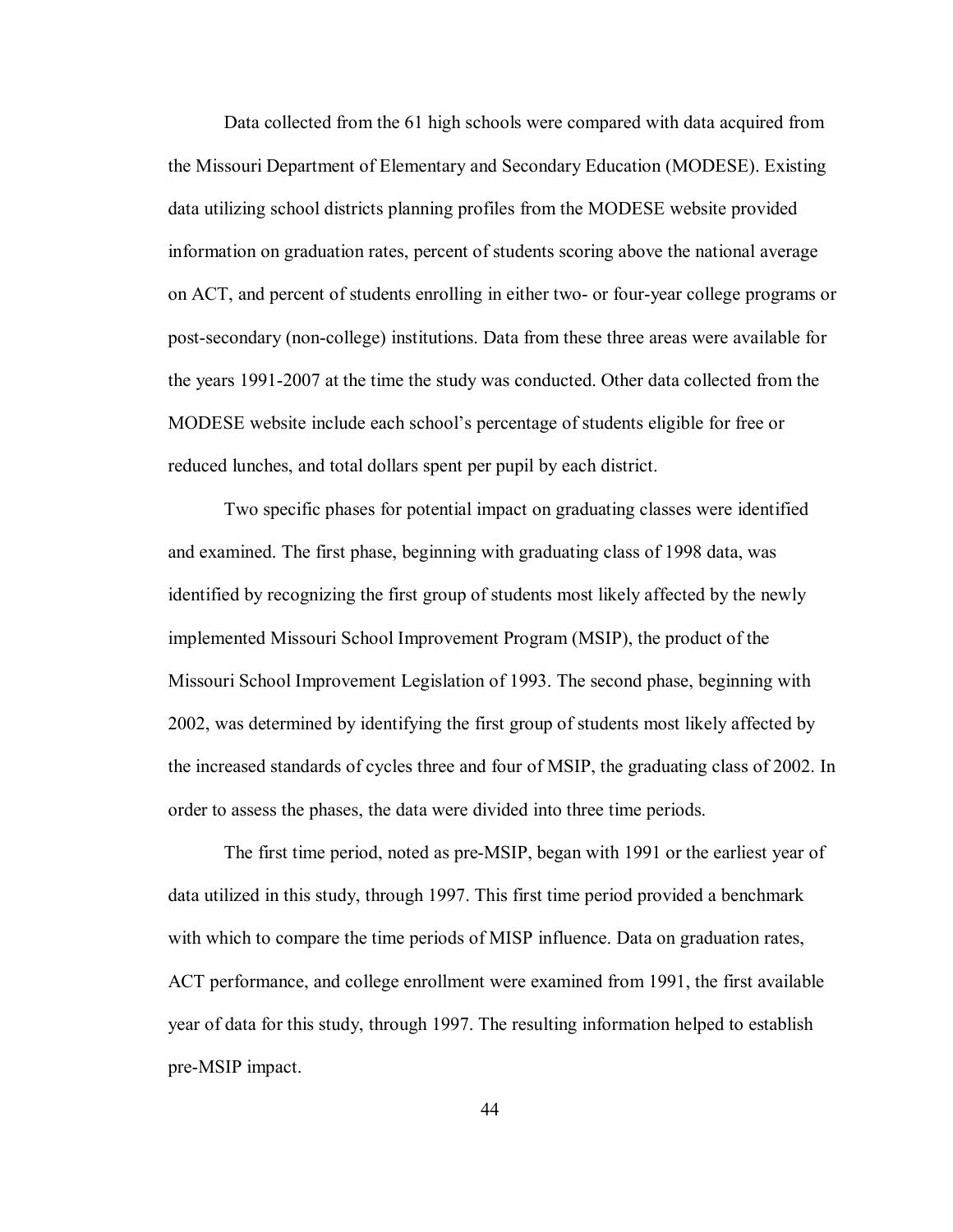The second time period, 1998-2001, was identified to be the years most likely affected by initial MSIP implementation. During this time period, the effect of schools that had begun voluntarily increasing their graduation requirements above the state's minimum of 22 was examined. Many of these schools also made changes in core curricular requirements, and advanced course work in order to better prepare students for college readiness and assessment.

 The final time period, portraying data from 2002 through current data of 2007, provided information on the ongoing effects of MSIP. This third time period marked the years most likely affected by increased MSIP pressures on student achievement such as graduation rates above state average, percent of students scoring above the national average on the ACT, and percent of students enrolled in college. MSIP standards were raised with each new cycle of school evaluations. Data from this time period provided information the effects of such changes on graduation rates, ACT scores, and college enrollment as schools moved through successive cycles of MSIP reviews.

### *Descriptive Statistics*

 According to the Missouri Association of Secondary School Principals website, 20 counties are identified as part of the Southeast Region of the State of Missouri. Sixtyone high schools from the 20 counties were successfully surveyed and included in this study. Population of the high schools ranged in size from 94 students to 3, 589 students. The high schools were grouped by the number of credits they required for graduation during the period when the state of Missouri's minimum requirement for graduation was 22 credits. The frequencies of four different total credits requirements from the sample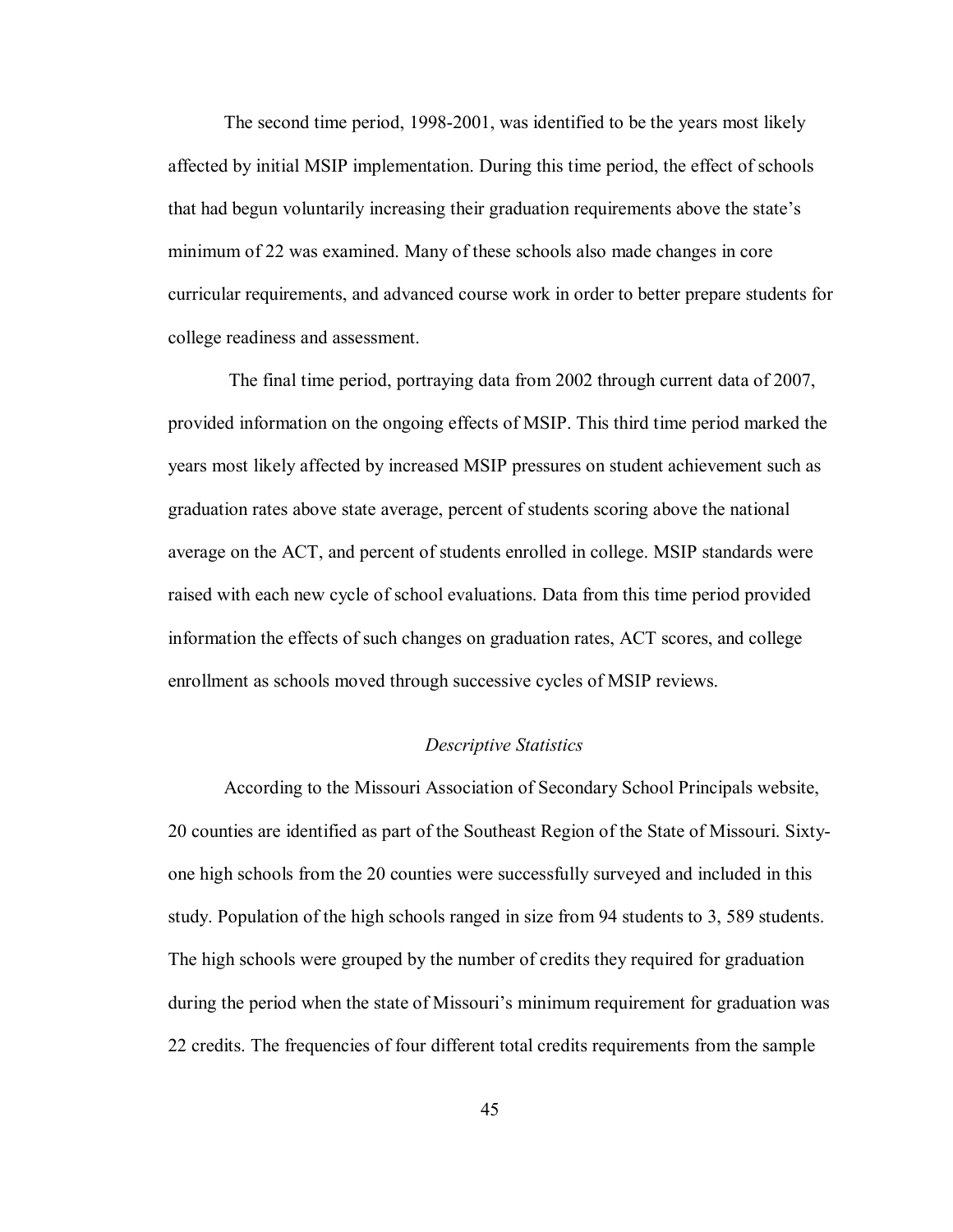schools are presented in Table 1. Fifteen schools held their minimum credits at 22. Ten schools required 23, twenty-nine schools required 24, and seven required 25 credits to graduate.

Table 1

| Number of Credits required |           |         |  |
|----------------------------|-----------|---------|--|
| By Schools when Missouri's | Frequency | Percent |  |
| Minimum was 22             |           |         |  |
| 22 Credit Schools          | 15        | 24.6    |  |
| 23 Credit Schools          | 10        | 16.4    |  |
| 24 Credit Schools          | 29        | 47.5    |  |
| 25 Credit Schools          | 7         | 11.5    |  |
| Total                      | 61        | 100.0   |  |

*Frequencies of Sample Schools in Study by Total Credits Required for Graduation* 

The independent variable was identified as the number of credits the sample high schools required for graduation. Dependent variables were graduation rates, percent of students scoring at or above the national average on the ACT exam, and the percent of students enrolling in either a two- or four-year college program.

Additional information from schools surveyed revealed specific changes in graduation requirements. The survey mailed to schools requesting total number of credits each school required for graduation also inquired about specific reasons for increasing or changing graduation requirements of respective schools. Responses indicated change based on concerns over Missouri Assessment Program (MAP) and ACT scores. College enrollment concerns were assessed by determining if changes were made to college preparation and core class requirements. Table 2 provides the frequency of survey responses for each of the four credit group schools.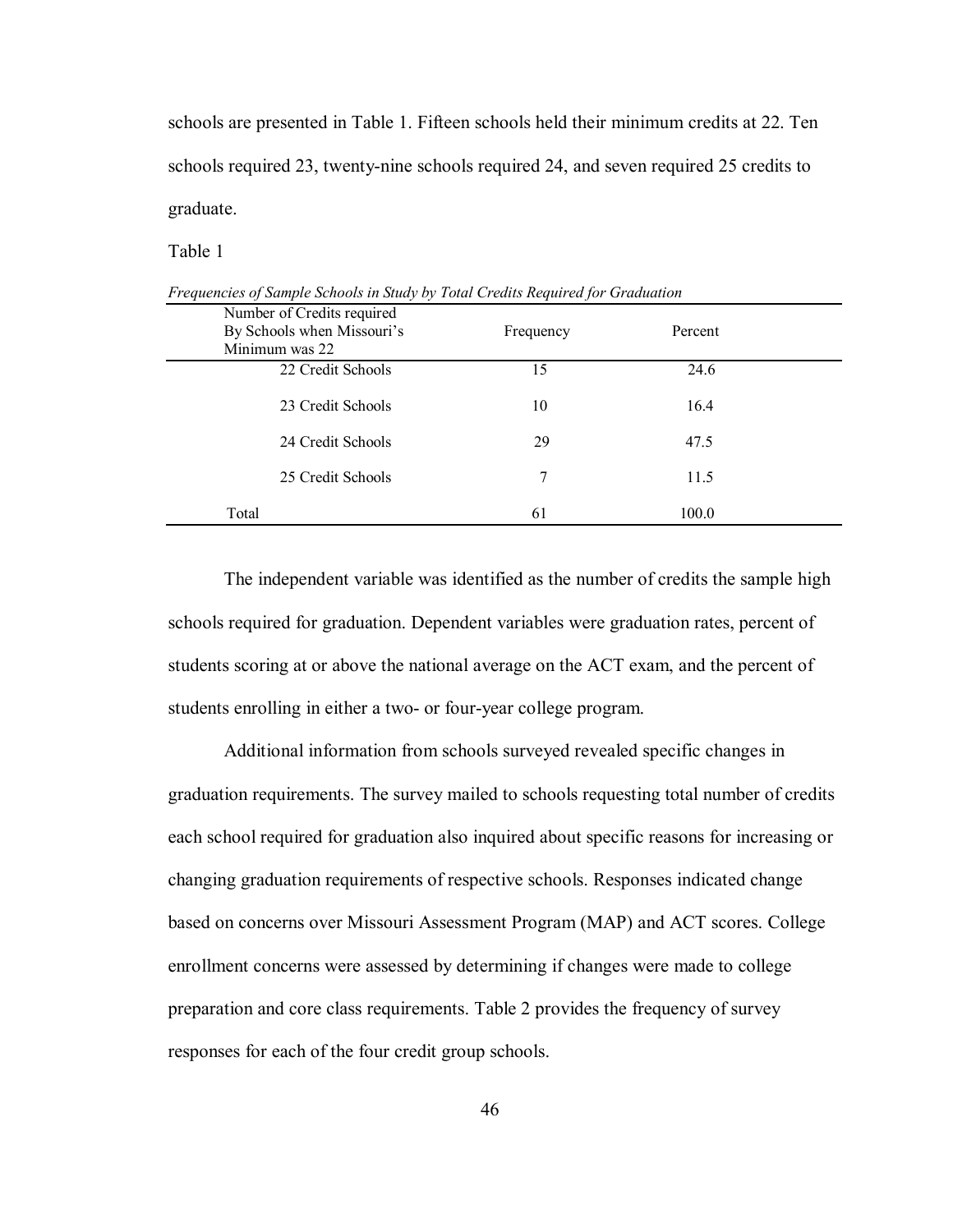Table 2

| Credits increased due to: | 22 Credit      | 23 Credit      | 24 Credit      | 25 Credit      |
|---------------------------|----------------|----------------|----------------|----------------|
| (N=Number of Schools)     | <b>Schools</b> | <b>Schools</b> | <b>Schools</b> | <b>Schools</b> |
| <b>MAP</b> Concerns       |                | ∍              | 14             |                |
| <b>ACT</b> Scores         |                | 5.             | 21             |                |
| College Preparation       |                | 6              | 23             | 6              |
| Core Class Requirements   | 3              | 9              | 24             |                |
| N                         | 15             | 10             | 29             |                |

*Frequency of Survey Reponses for Concerns over MAP, ACT, College Enroll., & Core Class Requirements* 

 School enrollment of each of the sample schools was identified by the classification of the Missouri State High School Activity Association (MSHSAA). The classification system places schools in one of five classes, Class 1 through 5, based on the grades 9-12 enrollment figures for MSHSAA calculation (MSHSAA, 2008). The enrollment figures from MSHSAA's website were utilized due the familiarity and reliability of the data reported.

 Sample schools were also identified by percent of children living in poverty by the schools' respective counties. Data for poverty level by counties were provided by the Office of Social and Economic Data Analysis (OSEDA) via the OSEDA website (OSEDA, 2007). Sample schools were identified and ranked according to their rates of children living in poverty as compared to the average for the State of Missouri. The two identifiers, size and poverty levels along with the free and reduced lunch rates from the MODESE website, were provided to give additional insight descriptors of the sample schools of this study.

 The mean and standard deviations for additional descriptors of sample schools are presented in Table 3. The percentage of children living in poverty as compared to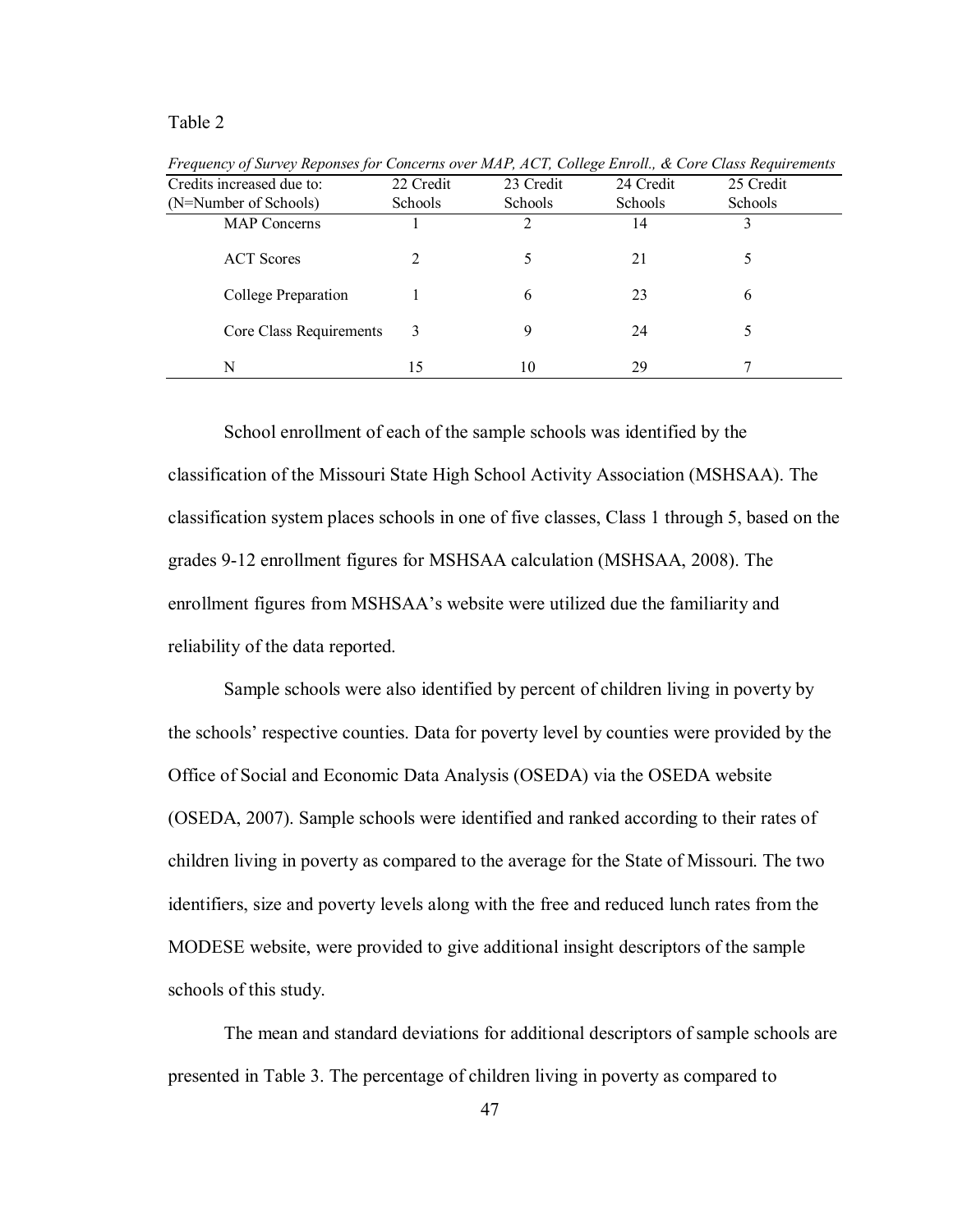Missouri's state average of 19.5% for each district and the population of each high school according to the activities classification system of the Missouri State High School Activities Association is shown.

Table 3

| Descriptive Statistics Sample Schools Categorized by Total Graduation Credits |  |  |
|-------------------------------------------------------------------------------|--|--|
|                                                                               |  |  |

|                             |         | 22 Credit<br>Schools |                     |                     | 23 Credit<br>Schools |                      |
|-----------------------------|---------|----------------------|---------------------|---------------------|----------------------|----------------------|
| Descriptor<br>District Size | N<br>15 | M<br>245.47          | <b>SD</b><br>151.47 | N<br>10             | M<br>539.70          | <b>SD</b><br>555.83  |
| % Poverty                   | 15      | 39.40%               | 5.95%               | 10                  | 29.64%               | 10.03%               |
| \$ Spent Per Pupil          | 15      | \$6614.00            | \$673.83            | 10                  | \$6405.00            | \$778.37             |
| % Free & Reduced<br>Lunch   | 15      | 63.10%               | 15.33%              | 10                  | 54.87%               | 16.12%               |
|                             |         | 24 Credit<br>Schools |                     |                     | 25 Credit<br>Schools |                      |
| Descriptor<br>District Size | N<br>29 | M<br>485.48          | <b>SD</b><br>383.45 | N<br>$\overline{7}$ | M<br>662.00          | <b>SD</b><br>1292.91 |
| % Poverty                   | 29      | 27.38%               | 9.62%               | 7                   | 32.45%               | 11.97%               |
| \$ Per Pupil                | 29      | \$6373.00            | \$704.71            | $\overline{7}$      | \$7357.00            | \$1394.12            |
| $%$ Free $&$<br>Reduced     | 29      | 50.30%               | 10.67%              | 7                   | 70.31%               | 10.22%               |

 Table 3 shows the means of district size for 22 credits schools to be the smallest of sample schools, but those schools had the highest means for percent of children in the respective counties living below the poverty level. Twenty-five credit schools spent more dollars per pupil and had the highest free and reduced lunch populations. Twenty-four credit schools had the lowest means of percent of children living below poverty, lowest means of dollars spent per pupil, and had the lowest means of free and reduced lunch populations.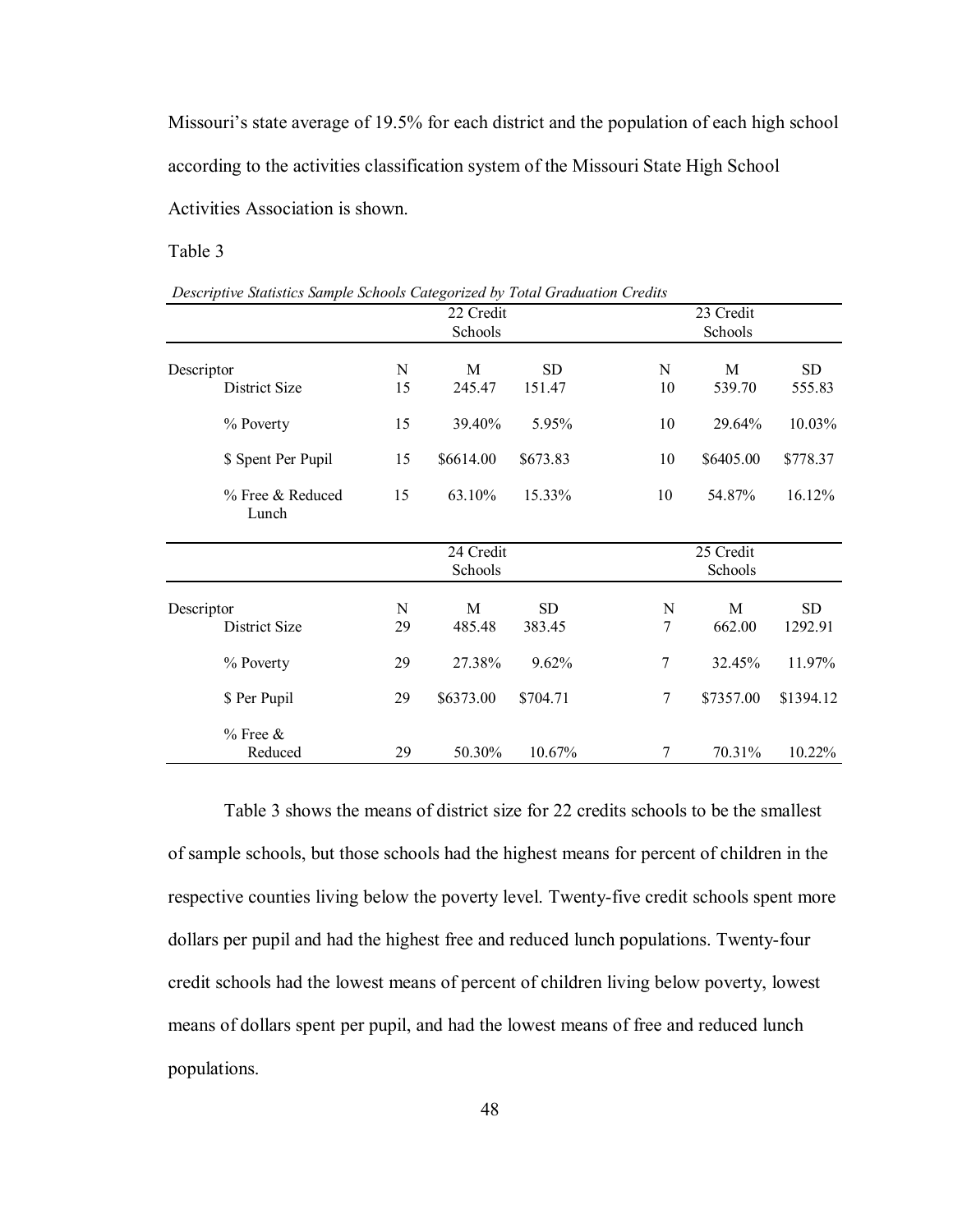#### *Presentation of Results*

### *Research Questions and Associated Hypotheses*

 Using a quantitative means analysis research design, each research question was addressed to determine a relationship between increased graduation requirements and data collected on graduation rates, percent of students scoring above the national average on ACT, and percent of students enrolling in either 2- or 4-year universities or noncollege, secondary institutions.

*Research Question 1* - What is the relationship between increased graduation requirements as the result of federal and state legislation since 1983 and the persistence to graduation?

*Hypotheses 1* - There is no relationship between increasing graduation requirements as the result of federal and state legislation since 1983 and the persistence to graduation.

For this analysis the dependent variable, the total required credits for graduation was compared to each school's graduation rate from 1991 through 2007 by comparing means through Analysis of Variance (ANOVA) via Statistical Process of Social Sciences (SPSS) Graduate Pack 16.0 for Windows software. Table 4 shows there is no significant difference in graduation rates for each of the credit school groups.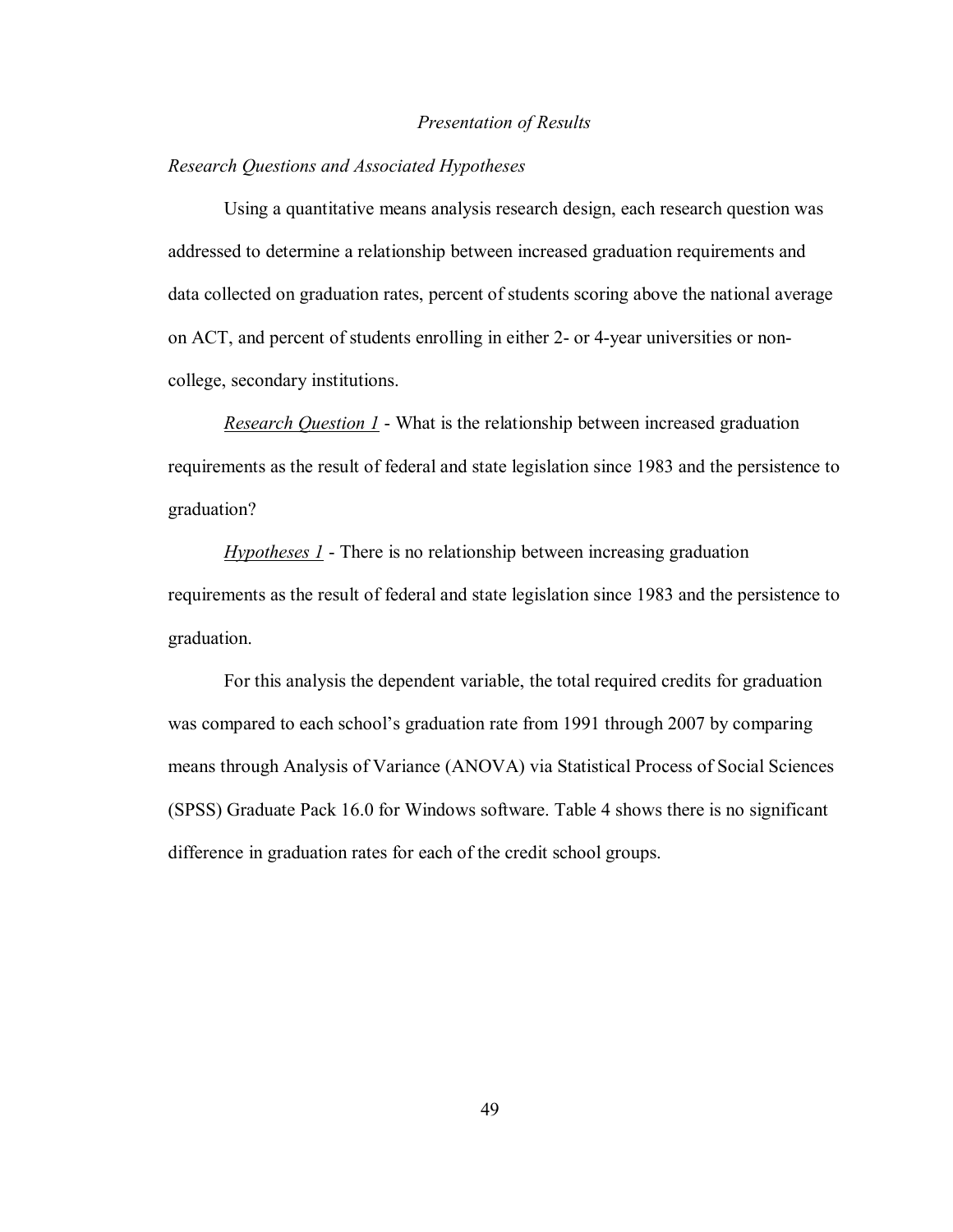# Table 4

| Results for Hypothesis 1 |           |           |           |           |
|--------------------------|-----------|-----------|-----------|-----------|
| Dependent Variable=      | 22 Credit | 23 Credit | 24 Credit | 25 Credit |
| <b>Graduation Rate</b>   | Schools   | Schools   | Schools   | Schools   |
| 22 Credit Schools        |           |           |           |           |
| N                        | 15        | 10        | 29        | 7         |
| M                        | 82.80     | 82.28     | 83.07     | 85.40     |
| Mean Diff                |           | .521      | $-.274$   | $-2.604$  |
| Std. Error               |           | 2.329     | 1.814     | 2.611     |
| <b>ANOVA</b>             |           |           |           |           |
| <b>Graduation Rate:</b>  | df        | F         | Sig.      |           |
| <b>Between Groups</b>    | 3         | .463      | $.709**$  |           |
| Within Groups            | 57        |           |           |           |

\*\*=>.05 or not significant

A one way analysis of variances was conducted to test for the significance of difference among the four credit group school means of graduation rates. The obtained  $F(3,57)=.46 \text{ P}$  > 0.05, is not significant indicating there is no real difference between means of the rate of graduation of the four credit group schools. For schools that maintained 22 credits required for graduation throughout the time period covered by this study, there was a slight positive mean difference (M=.521) between those schools and the 23 credit schools. The mean difference between 22 credits schools and the 24 and 25 credit schools were negative mean differences (MD=  $-.274$  and MD=  $-2.604$ , respectively). There was only a nominal drop in the graduation rates of 23 credit schools as compared to 22 credits, the 24 and 25 credit schools actually had slightly higher graduation rates over the 17-year time period of this study.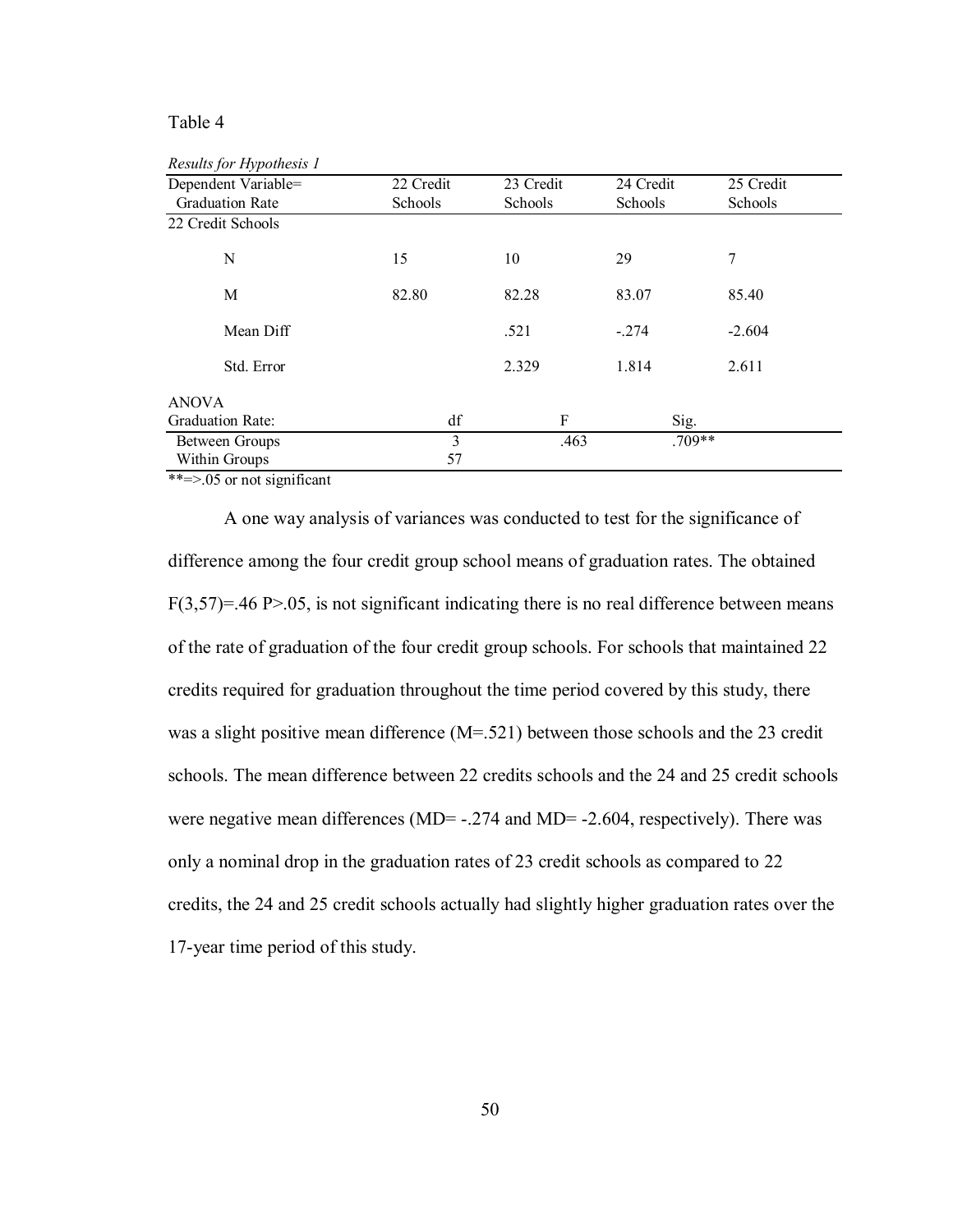*Research Question 2* - What is the relationship between increased graduation requirements and ACT scores?

*Hypotheses 2* - There is no relationship between increasing graduation requirements and ACT scores.

 For analysis of graduation requirements on ACT performance, the dependent variable, percentage of students who scored at or above the national average on the ACT, was associated with the number of credits each of the four groups of schools required for graduation. Due to missing data from DESE for the years 1991 through 1994, only 13 years of data could be accessed as compared to the 17-year time period of this study. As shown in Table 5, there is no significant relationship between those schools requiring more credits for graduation than the 22 credit schools and percent of students scoring at or above the national average on the ACT exam.

Table 5

| <i>Results for Hypothesis 2</i> |           |           |           |           |  |
|---------------------------------|-----------|-----------|-----------|-----------|--|
| Dependent Variable=             | 22 Credit | 23 Credit | 24 Credit | 25 Credit |  |
| ACT Scores Above Nat'l Avg.     | Schools   | Schools   | Schools   | Schools   |  |
| 22 Credit Schools               |           |           |           |           |  |
| N                               | 15        | 10        | 29        | 7         |  |
| M                               | 23.85     | 27.89     | 26.62     | 20.17     |  |
| Mean Diff                       |           | $-4.047$  | $-2.766$  | 3.669     |  |
| Std. Error                      |           | 3.012     | 2.347     | 3.378     |  |
| <b>ANOVA</b>                    |           |           |           |           |  |
| <b>ACT</b> Scores:              | df        | F         | Sig.      |           |  |
| <b>Between Groups</b>           | 3         | 2.032     |           | $.120**$  |  |
| Within Groups                   | 57        |           |           |           |  |

*Results for Hypothesis 2* 

\*\*=>.05 or not significant

A one way analysis of variances was conducted to test for the significance of difference among the four credit group school means of students scoring at or above the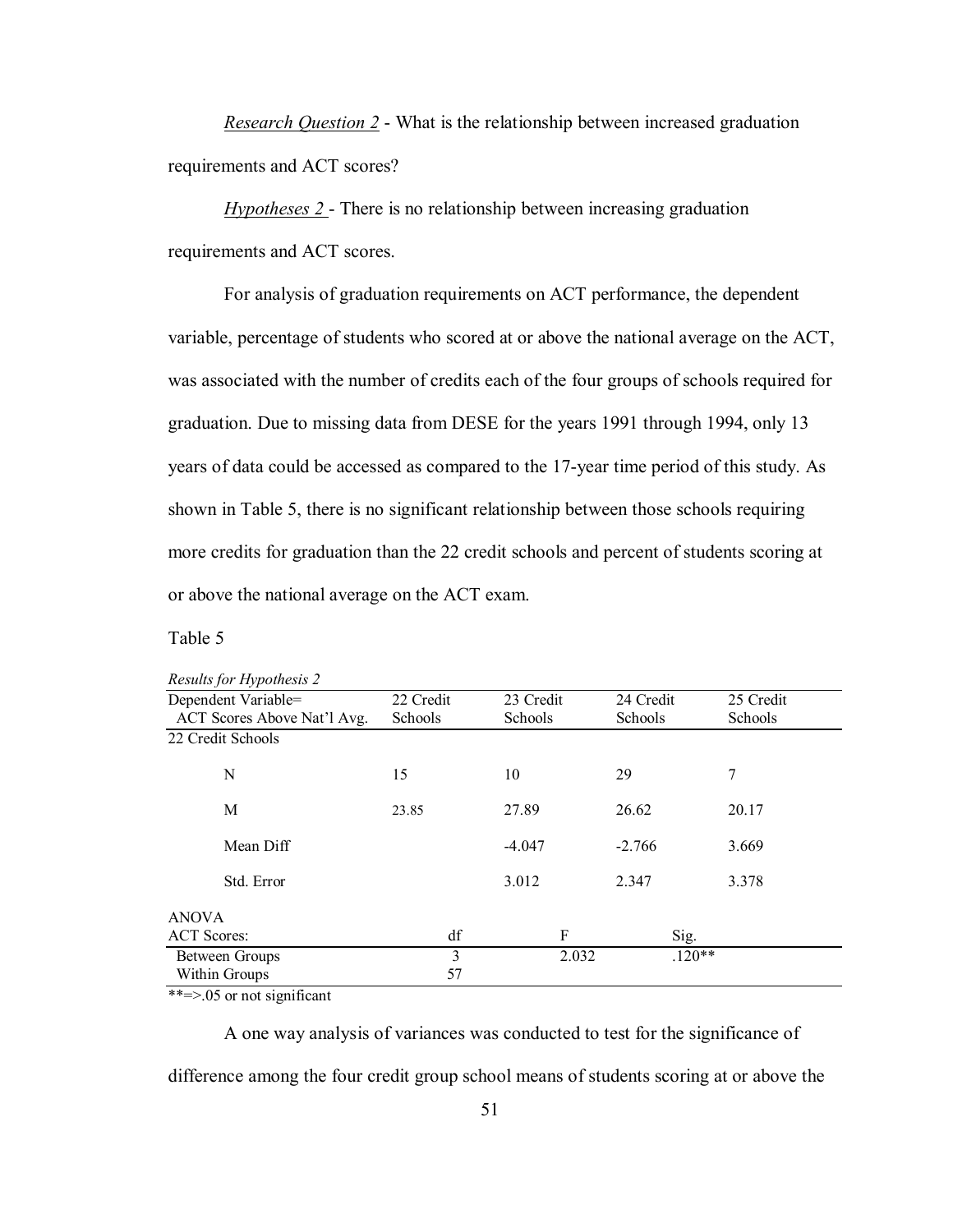national average on the ACT. The mean ACT score percentages over 13 years of those schools requiring more than the schools maintaining the state of Missouri's minimum of 22 were analyzed. The obtained F  $(3,57)=2.032$  p $>0.05$ , is not significant indicating there is no real difference between the four credit group school means of ACT scores. Negative mean differences, (MD= -4.047) for 23 credit schools and (MD= -2.766) for 24 credit schools and a positive mean difference, (MD= 3.669) for 25 credit schools were found. Analysis showed there was no significant difference in levels of performance on the ACT with students of schools with increased graduation requirements versus those students of schools whose graduation requirements were at the state's minimum. While scores for percentage of students performing at or above the national average on the ACT were higher in schools requiring 1 or 2 more credits than the state minimum, the differences were not significant. In addition, schools requiring 25 credits for graduation produced lower percentages of students scoring at or above the national average on the ACT than 22 credit schools.

*Research Question 3* - What is the relationship between increased graduation requirements and the number of students attending college?

*Hypotheses 3* - There is no relationship between increased graduation requirements and the number of students attending college.

 For analysis of graduation requirements affecting the percentage of students attending college, the dependent variable, percentage of students enrolled in either 2- or 4-year colleges or post-secondary institutions, was associated with each of the four credit groups of schools in this study. Table 6 reveals the results of a one-way ANOVA analysis of variance.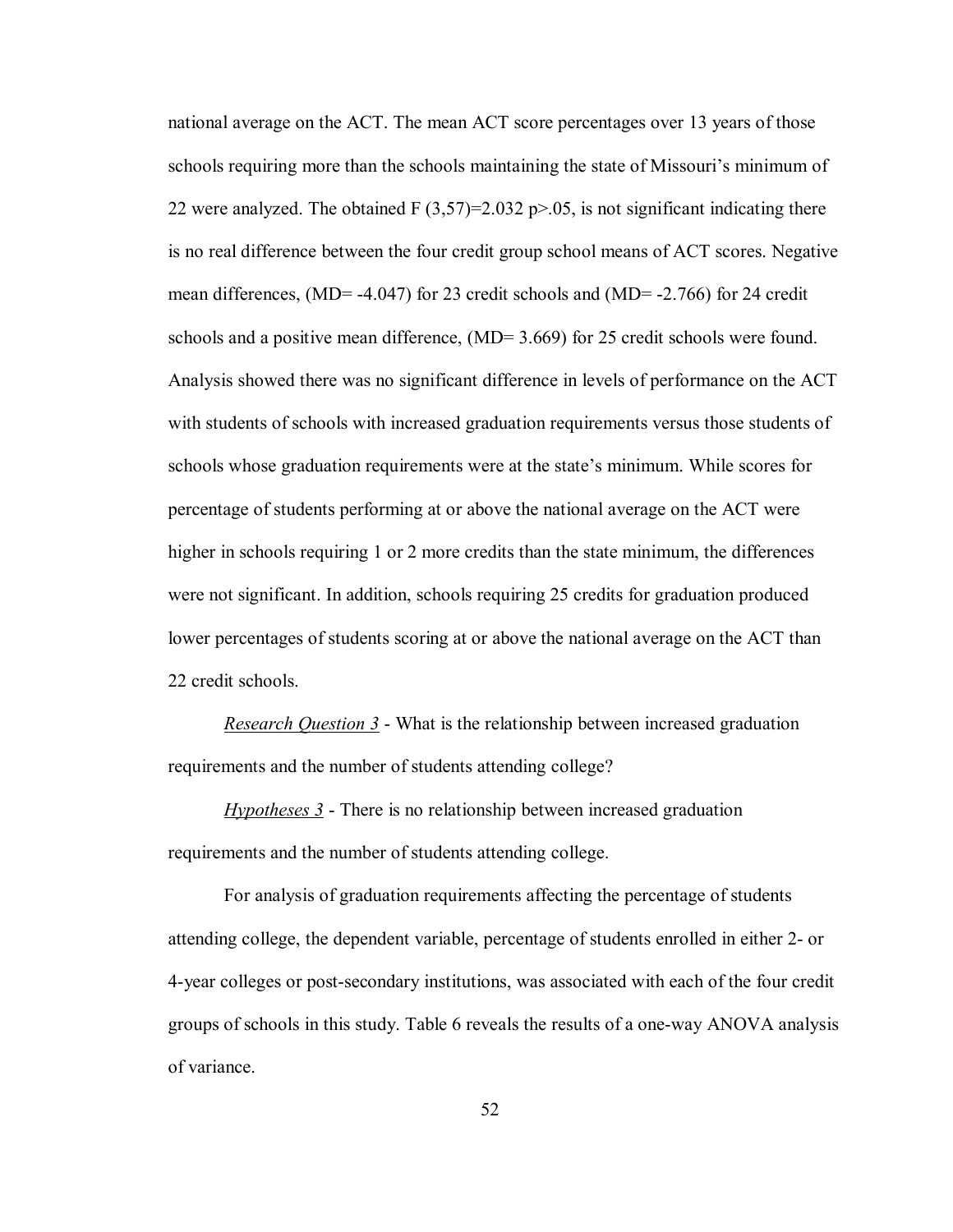### Table 6

*Results for Hypothesis 3* 

| Dependent Variable=           | 22 Credit | 23 Credit | 24 Credit | 25 Credit |
|-------------------------------|-----------|-----------|-----------|-----------|
| Students Enrolled in College. | Schools   | Schools   | Schools   | Schools   |
| 22 Credit Schools             |           |           |           |           |
| N                             | 15        | 10        | 29        | 7         |
| M                             | 52.01     | 57.54     | 54.62     | 48.03     |
| Mean Diff                     |           | $-5.529$  | $-2.621$  | 3.980     |
| Std. Error                    |           | 3.474     | 2.706     | 3.895     |
| <b>ANOVA</b>                  |           |           |           |           |
| College Enrollment:           | df        | F         | Sig.      |           |
| <b>Between Groups</b>         | 3         | 2.028     | $.120**$  |           |
| Within Groups                 | 57        |           |           |           |

\*\*=>.05 or not significant

A one-way analysis of variance was conducted to test for the significance of difference among the four credit group school means of percentages of college enrollment. The obtained F  $(3,57)=2.028$  p $> 0.05$ , is not significant indicating there is no real difference between the four credit group school means. Negative mean differences,  $(MD= -5.520)$  for 23 credit schools and  $(MD= -2.621)$  for 24 credit schools and a positive mean difference, (MD= 3.980) for 25 credit schools were found. Based on the analysis results, students graduating from schools with increased graduation requirements revealed only slight variances in college enrollment rates than students graduating from schools operating with the state's minimum graduation requirements. While percentages of students enrolling in 2- or 4-year colleges or post-secondary institutions were moderately higher in schools requiring 1 or 2 more credits than the state minimum, the differences were not significant. In addition, schools requiring 25 credits for graduation revealed lower percentages of students enrolled in either 2- or 4-year colleges or postsecondary institutions.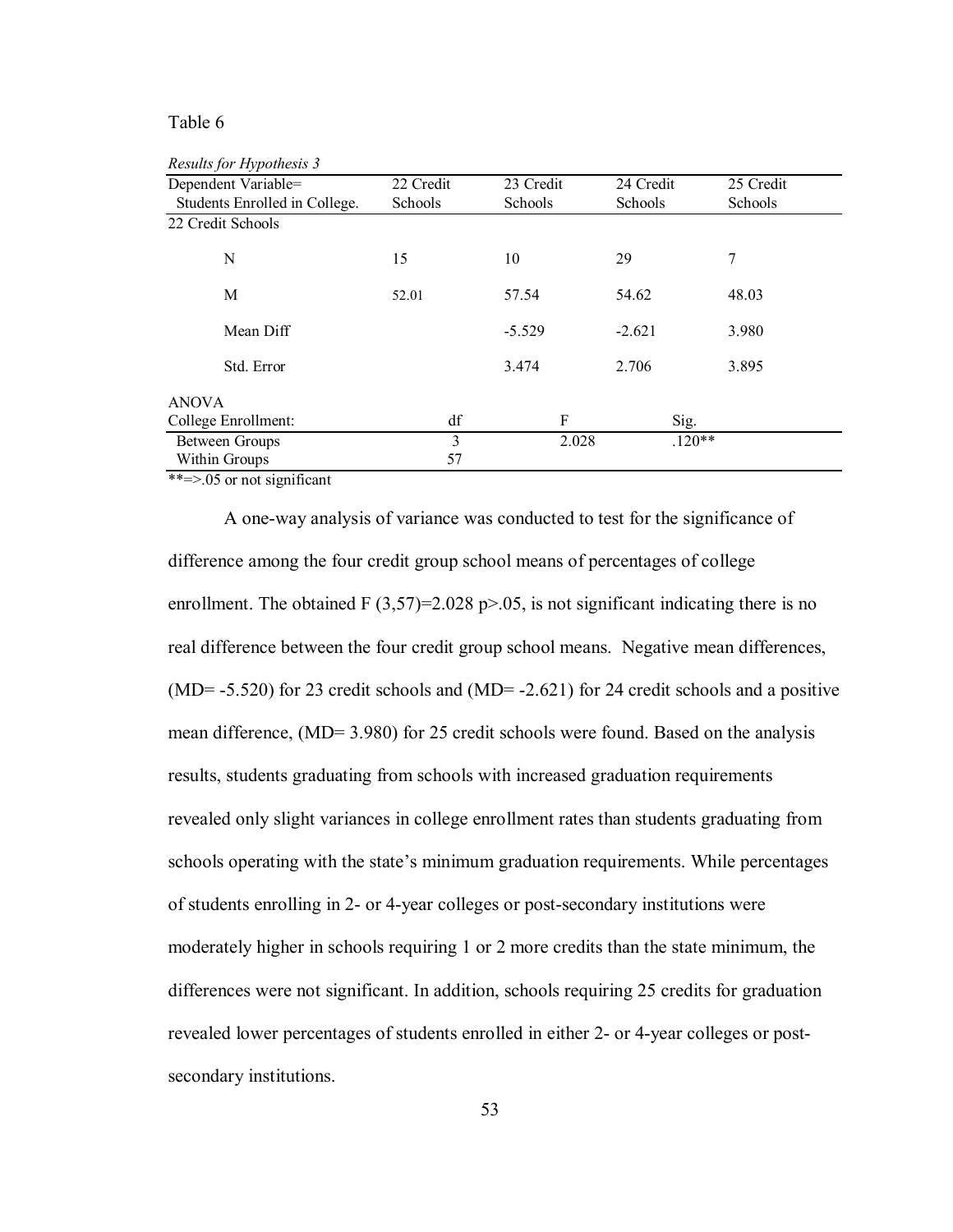Data pertaining to graduation rates, ACT scores, and college enrollment that were examined over the 17 year period marked by this study, revealed no real impact by increased graduation requirements. However, when the data of the sample schools data were examined over three periods of time marking MSIP influence, some notable tendencies were observed.

 Data of sample schools were examined over three periods of time providing a benchmark category of data prior to the impacts of MSIP and two categories of data for the two potential phases of graduation requirement or curricular changes. Schools were compared by total number of credits required by each respective school when Missouri's minimum requirement was 22 credits. Each of the four credit groupings were examined over the three periods of time. The first period, from 1991-1997, established as a benchmark of average graduation rates, ACT performance, and college enrollment prior to the effects of MSIP. The second time period, 1998-2001, established the first graduating classes impacted by MSIP beginning with the class of 1998. Finally, the years 2002-2007 provided information on the impact of ongoing MSIP review pressures on Southeast Missouri schools' graduation rates, percent of students scoring at or above the national average on the ACT, and percent of students enrolled in 2- or 4-yr colleges or post-secondary institutions.

Examination of credit group schools for graduation rates over the three specified time periods as shown in Table 7 revealed growth in graduation rates during the years 1998-2001 for all credit groups of schools with the exception of those schools requiring 25 credits for graduation. This time period marks the era of the first likely effected students, graduates of 1998, of the Missouri School Improvement Legislation of 1993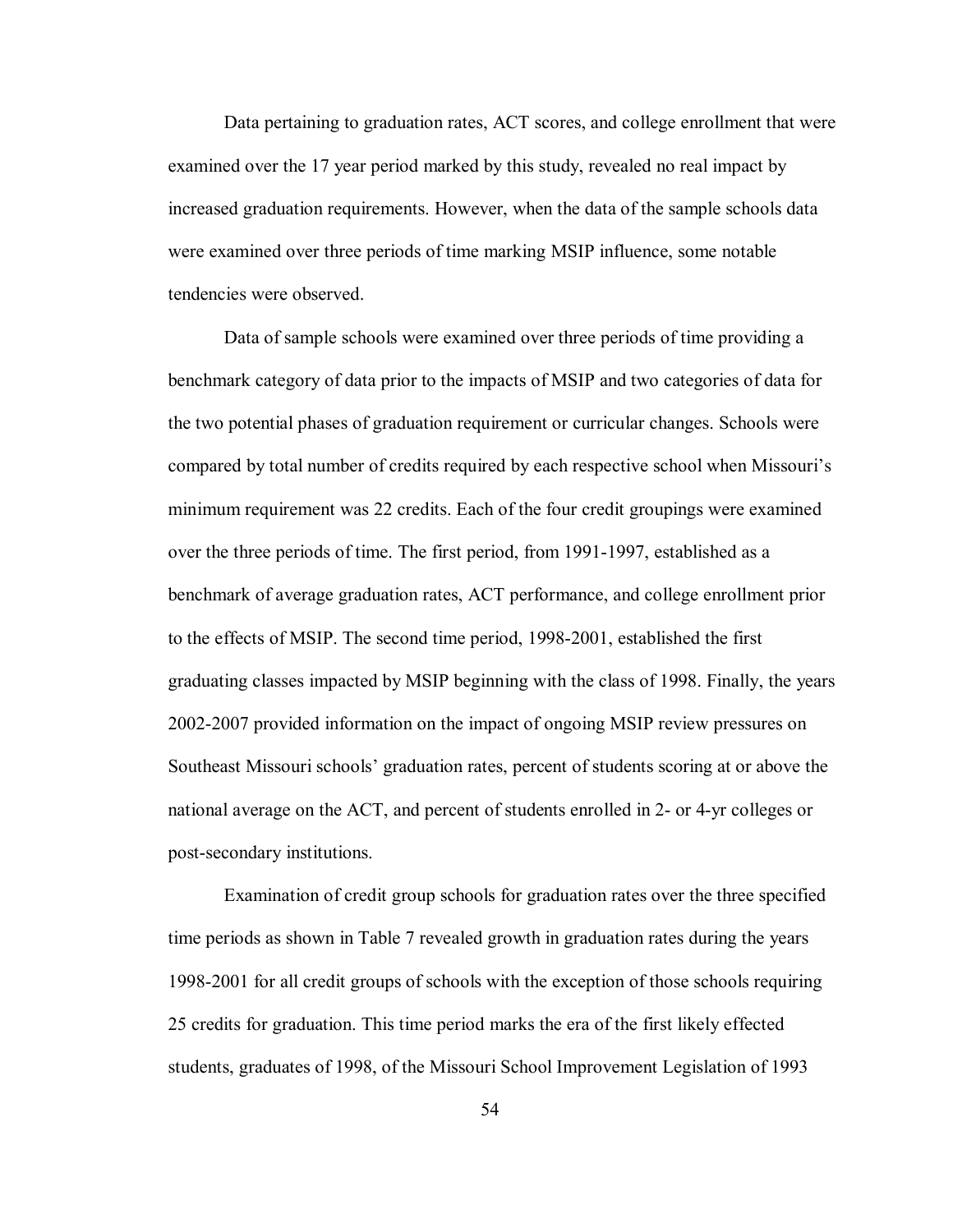(MSIP). The third time period sees a growth in graduation rates for all credit group schools. This third time period is based on increased MSIP pressures most likely effecting students beginning with the class of 2002.

 Table 7 also provides comparison with State of Missouri averages for graduation rates. While most schools requiring more than the 22 credit minimum for graduation had graduation rates lower than averages for the State of Missouri, 24 credit schools actually produced higher rates for graduation than the state averages over all three time periods of this study.

Table 7

|                                    |             |                           |                | Graduation Rates of Schoots by Creatis Examined Over Time Perioas (n=humber of years in time period) |                |                |
|------------------------------------|-------------|---------------------------|----------------|------------------------------------------------------------------------------------------------------|----------------|----------------|
|                                    |             | 22 Credit                 | 23 Credit      | 24 Credit                                                                                            | 25 Credit      | State of       |
|                                    |             | Schools $(15)$            | Schools $(10)$ | Schools (29)                                                                                         | Schools (7)    | Missouri       |
| Time Periods                       |             |                           |                | <b>Graduation Rates</b>                                                                              |                |                |
| 1991-1997*                         | N           | $\overline{7}$            | $\overline{7}$ |                                                                                                      | 7              | $\overline{7}$ |
|                                    | $\mathbf M$ | 79.25%                    | 72.40%         | 79.76%                                                                                               | 70.54%         | 78.14%         |
|                                    | <b>SD</b>   | 4.99%                     | 4.29%          | 4.21%                                                                                                | 5.55%          | 4.78%          |
| 1998-2001*                         | N           | $\overline{4}$            | $\overline{4}$ | $\overline{4}$                                                                                       | $\overline{4}$ | $\overline{4}$ |
|                                    | M           | 83.55%                    | 74.63%         | 82.49%                                                                                               | 69.49%         | 79.38%         |
|                                    | <b>SD</b>   | 1.90%                     | 3.16%          | 2.42%                                                                                                | 3.72%          | 1.69%          |
| 2002-2007*                         | N           | 6                         | 6              | 6                                                                                                    | 6              | 6              |
|                                    | M           | 87.20%                    | 77.72%         | 87.69%                                                                                               | 77.94%         | 85.05%         |
|                                    | <b>SD</b>   | 1.90%                     | 1.15%          | 1.88%                                                                                                | 1.91%          | $1.44\%$       |
| Tests of Within-Subjects Effects   |             |                           | df             | F                                                                                                    | Sig.           |                |
| Factor 1<br>Error (Factor 1)       |             | <b>Sphericity Assumed</b> | 2<br>118       | 61.925                                                                                               | $.000*$        |                |
| Tests of Within-Subjects Contrasts |             |                           | df             | F                                                                                                    | Sig.           |                |
| Factor 1                           | Linear      |                           | 1              | 94.812                                                                                               | $.000*$        |                |
| Error (Factor1)                    |             |                           | 59             |                                                                                                      |                |                |

*Graduation Rates of Schools by Credits Examined Over Time Periods (n=number of years in time period)* 

\*=<.05 significance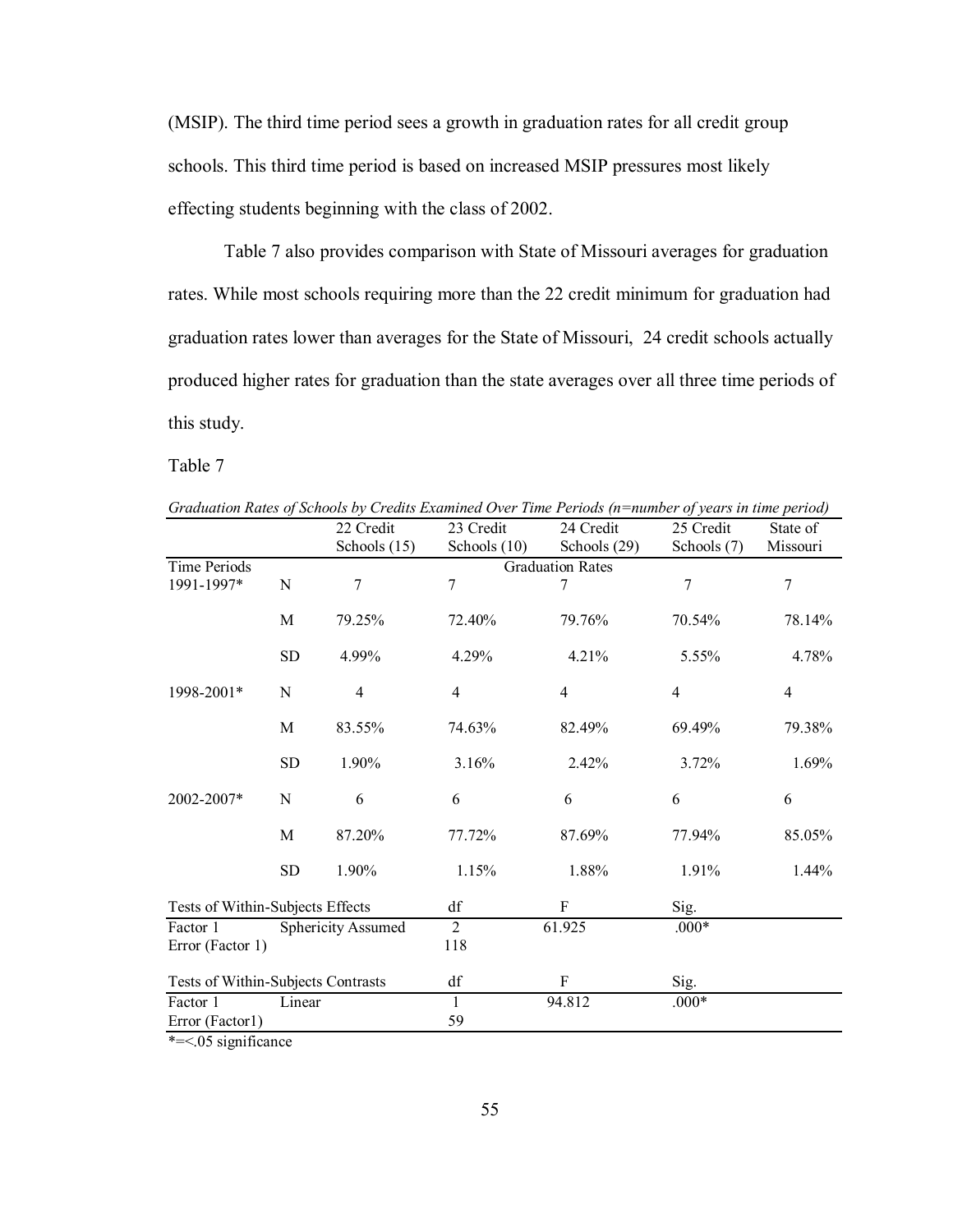While the number of credits required for graduation had no significant impact on the graduation rates of the sample schools of this study, graduation rates among the four credit groups of school steadily increased over the three time periods. Tests of withinsubjects effects with the obtained  $F(2,118)=61.925 P\le 0.05$ , sphericity assumed, provide significant repeated measures effects. This is supported by tests of within-subjects contrasts with the obtained  $F(1,59)=94.812 \text{ P} \le 0.05$ . Twenty-two credit schools, those schools which maintained the state's minimum, experienced growth in graduation rates similar to those schools with increased graduation credits. A plot of the estimated marginal means of measure revealed a significant linear trend for all schools.

Table 8 reflects the four classifications of schools by total credits with data broken down between the same three periods of time. Missing data for ACT scores for the first four years of the data collection period are noted. For the time period 1991-1997, only 3 years of data were calculated.

All credit group schools with the exception of schools requiring 25 credits for graduation saw an increase in percentage of students scoring at or above the national average on the ACT. Fifty-percent or more of the 23 and 24 credit schools adjusted their curriculum to increase ACT scores. Only 2 of the fifteen 22 credit schools, whose scores improved slightly, made any adjustment in curriculum over concerns to increase ACT scores. Twenty-five credit schools saw a steady decrease in ACT performance over all time periods even though 5 of the 7 schools sampled in this study made changes in their curriculum to improve both ACT scores and core class participation. While differences in percent of students scoring at or above the national average on the ACT were not significantly different between schools that maintained the minimum credits required for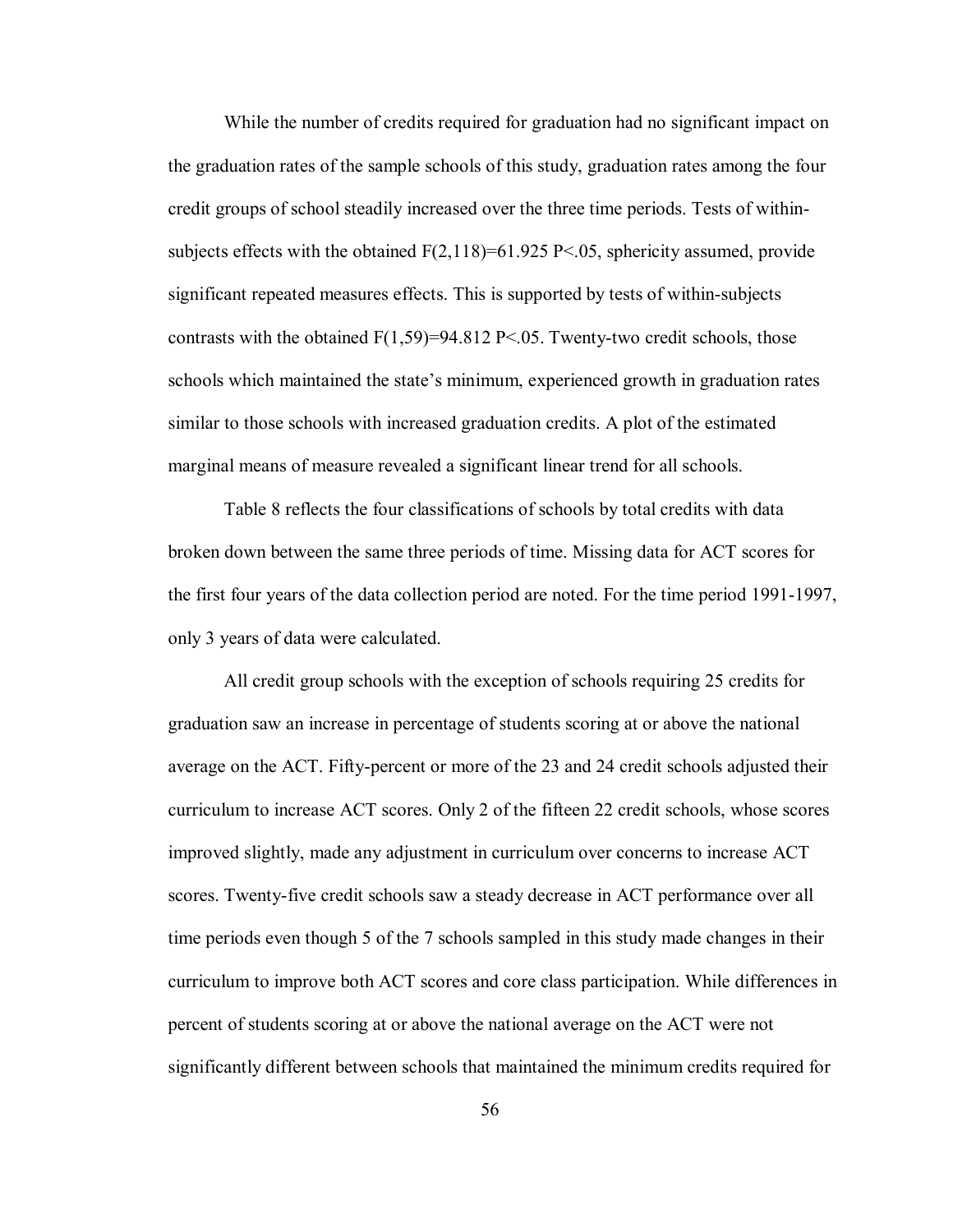graduation and those schools with higher credit requirements, the analysis over the three periods of time suggests that schools adjusting their curriculum to better prepare students for the ACT, saw slight improvement over schools that did not. However, all sample schools in this study within all credit groups fell significantly below averages for the state of Missouri. Table 8 provides the mean percentages of students scoring at or above the national average on the ACT for all credit group schools in this study.

# Table 8

| (n=number of years in time pertou) |           |                           |                                          |              |                |                |
|------------------------------------|-----------|---------------------------|------------------------------------------|--------------|----------------|----------------|
|                                    |           | 22 Credit                 | 23 Credit                                | 24 Credit    | 25 Credit      | State of       |
|                                    |           | Schools $(15)$            | Schools (10)                             | Schools (29) | Schools (7)    | Missouri       |
| Time Periods                       |           |                           | <b>ACT Scores Above National Average</b> |              |                |                |
| 1991-1997*                         | N         | $\overline{3}$            | 3                                        | 3            | $\overline{3}$ | $\overline{3}$ |
|                                    | M         | 22.22%                    | 26.28%                                   | 26.51%       | 21.14%         | 33.56%         |
|                                    | <b>SD</b> | 1.86%                     | $.711\%$                                 | .98%         | 4.82%          | .29%           |
| 1998-2001*                         | N         | $\overline{4}$            | $\overline{4}$                           | 4            | $\overline{4}$ | $\overline{4}$ |
|                                    | M         | 25.47%                    | 27.91%                                   | 26.56%       | 20.15%         | 34.00%         |
|                                    | <b>SD</b> | 2.32%                     | 3.84%                                    | 1.25%        | 4.21%          | 1.56%          |
| 2002-2007*                         | N         | 6                         | 6                                        | 6            | 6              | 6              |
|                                    | M         | 23.60%                    | 28.66%                                   | 26.70%       | 19.97%         | 33.78%         |
|                                    | <b>SD</b> | 1.45%                     | 1.13%                                    | 1.76%        | 4.79%          | $1.44\%$       |
| Tests of Within-Subjects Effects   |           |                           | df                                       | F            | Sig.           |                |
| Factor 1<br>Error (Factor 1)       |           | <b>Sphericity Assumed</b> | $\overline{2}$<br>118                    | 1.178        | $.312**$       |                |
| Tests of Within-Subjects Contrasts |           |                           | df                                       | F            | Sig.           |                |
| Factor 1                           | Linear    |                           | $\mathbf{1}$                             | .599         | $.442**$       |                |
| Error (Factor1)                    |           |                           | 59                                       |              |                |                |
|                                    |           |                           |                                          |              |                |                |

*Percentage ACT Scores Above National Average of Schools by Credits Examined Over Time Periods (n=number of years in time period)* 

\*\*=>.05 or not significant

Analysis of all credit group schools over the three time periods revealed no significant increases of ACT performance. Tests of within-subjects effects with the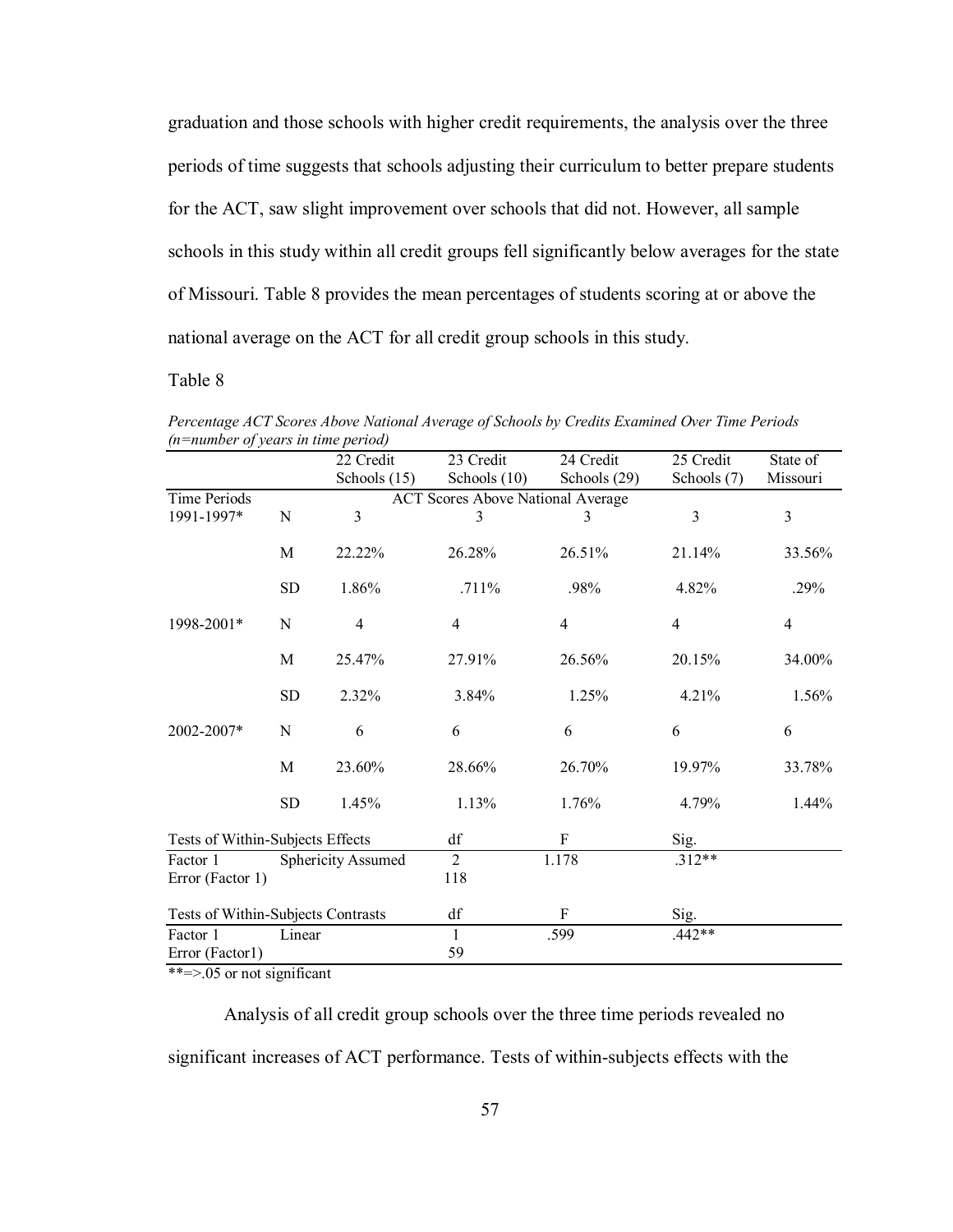obtained F(2,118)=1.178 P>.05, sphericity assumed, provide no significant repeated measures effects. This finding is emulated by tests of within-subjects contrasts with the obtained  $F(1,59)=.599 P>0.05$ . Those schools which required more than the state's minimum credits for graduation, experienced similar performance in students scoring at or above the national average on the ACT to those schools maintaining the minimum requirements. Even over the three time periods when schools were implementing curricular changes to improve student performance, no significant growth was found. A plot of the estimated marginal means of measure revealed a significant linear trend for all schools.

 College enrollment percentages of sample schools were examined over the three time periods to determine the relationship within the credit school groups. The percentage of students enrolling in 2- or 4-yr colleges or post-secondary institutions increased steadily for 22, 23, and 24 credit schools even though 22 credit schools did not increase credit requirements and only 1 of the 15 schools adjusted their curriculum to specifically improve college enrollment. Twenty-five credit schools saw increases most likely after implementing curriculum changes within the second time period, but their averages were significantly lower than all other credit group schools. In comparison with state averages, all credit group schools fell short. Table 9 provides the mean percentages of students enrolled in 2- or 4-yr colleges or post-secondary institutions by their respective credit group schools and categorized by the three time periods within this study.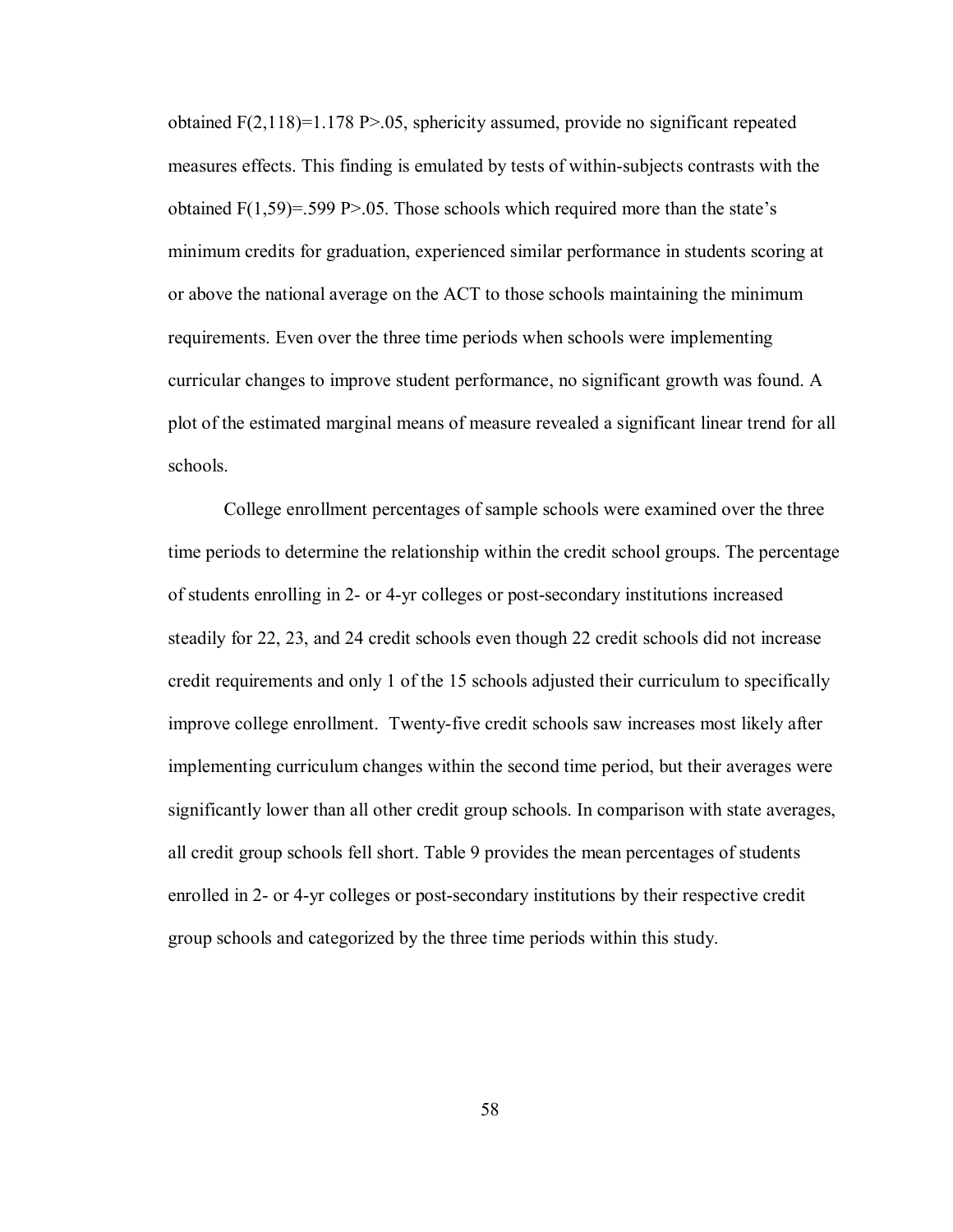## Table 9

|                                                                                                    |             | 22 Credit      | 23 Credit      | 24 Credit                                                   | 25 Credit      | State of       |
|----------------------------------------------------------------------------------------------------|-------------|----------------|----------------|-------------------------------------------------------------|----------------|----------------|
|                                                                                                    |             | Schools (15)   | Schools (10)   | Schools (29)                                                | Schools (7)    | Missouri       |
| <b>Time Periods</b>                                                                                |             |                |                | 2- or 4-yr college or post-secondary institution enrollment |                |                |
| 1991-1997                                                                                          | $\mathbf N$ | 7              | 7              | 7                                                           | 7              | 7              |
|                                                                                                    | M           | 44.55%         | 54.73%         | 50.07%                                                      | 38.38%         | 61.57%         |
|                                                                                                    | ${\rm SD}$  | 3.00%          | 3.42%          | 1.37%                                                       | 3.47%          | 1.24%          |
| 1998-2001                                                                                          | N           | $\overline{4}$ | 4              | 4                                                           | $\overline{4}$ | $\overline{4}$ |
|                                                                                                    | M           | 46.86%         | 57.26%         | 52.56%                                                      | 37.44%         | 64.45%         |
|                                                                                                    | <b>SD</b>   | 4.42%          | $3.44\%$       | $.97\%$                                                     | 1.86%          | 1.21%          |
| 2002-2007                                                                                          | N           | 6              | 6              | 6                                                           | 6              | 6              |
|                                                                                                    | M           | 55.03%         | 61.00%         | 61.41%                                                      | 48.05%         | 69.13%         |
|                                                                                                    | <b>SD</b>   | 3.55%          | 1.91%          | 1.43%                                                       | 4.30%          | .60%           |
| Tests of Within-Subjects Effects                                                                   |             |                | df             | $\boldsymbol{\mathrm{F}}$                                   | Sig.           |                |
| Time Periods (TP) Sphericity Assumed                                                               |             |                | $\overline{2}$ | 48.376                                                      | $.000*$        |                |
| Error(TP)                                                                                          |             |                | 118            |                                                             |                |                |
| Tests of Within-Subjects Contrasts                                                                 |             |                | df             | F                                                           | Sig.           |                |
| Time Periods (TP) Linear                                                                           |             |                | 1              | 88.754                                                      | $.000*$        |                |
| Error (TP)                                                                                         |             |                | 59             |                                                             |                |                |
| $\ddot{v}$ $\ddot{v}$ $\ddot{v}$ $\ddot{v}$ $\ddot{v}$ $\ddot{v}$ $\ddot{v}$ $\ddot{v}$ $\ddot{v}$ |             |                |                |                                                             |                |                |

*Percentage College Enrollment of Schools by Credits Examined Over Time Periods (n=number of years in time period)* 

\*=<.05 significance

Tests of within-subjects effects with the obtained  $F(2,118)=48.376 \text{ P} < 0.05$ , sphericity assumed, provide significant repeated measures effects. This is supported by tests of within-subjects contrasts with the obtained  $F(1,59)=88.754 \text{ P} \le 0.05$ . Twenty-two credit schools, those schools which maintained the state's minimum, experienced growth in percent of students enrolling in 2- and 4-yr colleges and post-secondary students similar to those schools with increased graduation credits over the three time periods within this study 17-year analysis. A plot of the estimated marginal means of measure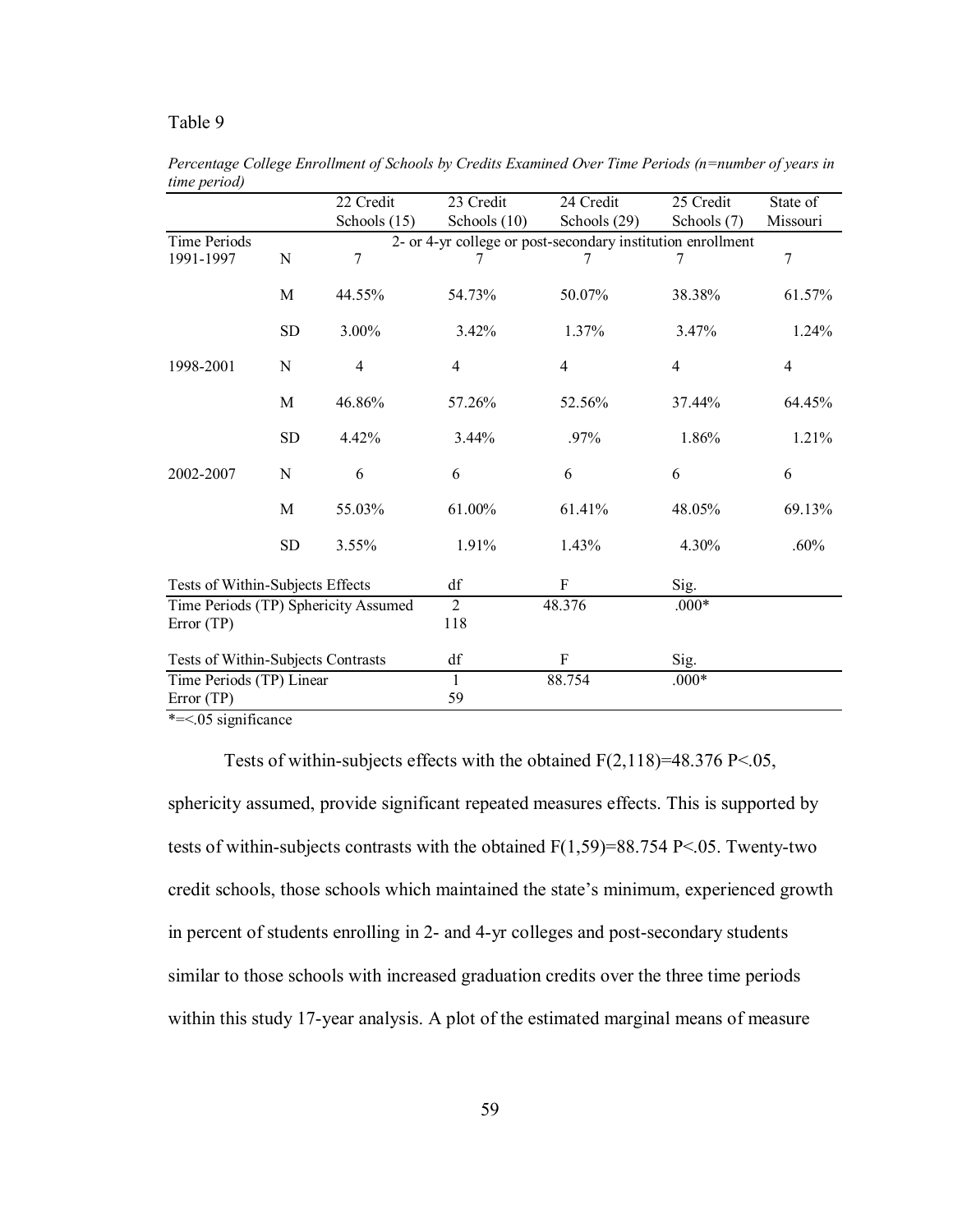revealed a near linear trend for all schools over the three time periods regardless of the number of credits required for graduation.

#### *Summary*

 Data were presented and analyzed to determine any relationships increased graduation requirements have on graduation rates, ACT scores, and college enrollment. Using a survey to collect information from 78 schools from 20 counties identified as the Southeast Missouri region, 61 sample schools were grouped into four groups; schools with the 22 credit minimum required by the state, 23 credit schools, 24 credit schools, and 25 credit schools. Existing data were then matched from the DESE website to examine each credit group of schools for graduation rates, percentages of students scoring at or above the national average on the ACT, and percentages of students enrolled in either 2- or 4-yr colleges or post-secondary institutions. The survey also collected information from schools in the study regarding credit increases or changes and whether or not they were based on concerns over MSIP evaluated items such as MAP testing scores, ACT scores, and college enrollment. Core class increases, generally utilized to enhance those items, were also determined.

Research questions and related hypotheses one, two, and three were evaluated using a comparison of means by one-way ANOVA analysis of variance. None of the three hypotheses were rejected. However, the schools, regardless of the number of credits required for graduation, had growth in their percentages over three identified time periods of students graduating and of students enrolling in college or post-secondary institutions. Findings of this study will be discussed in Chapter 5.

60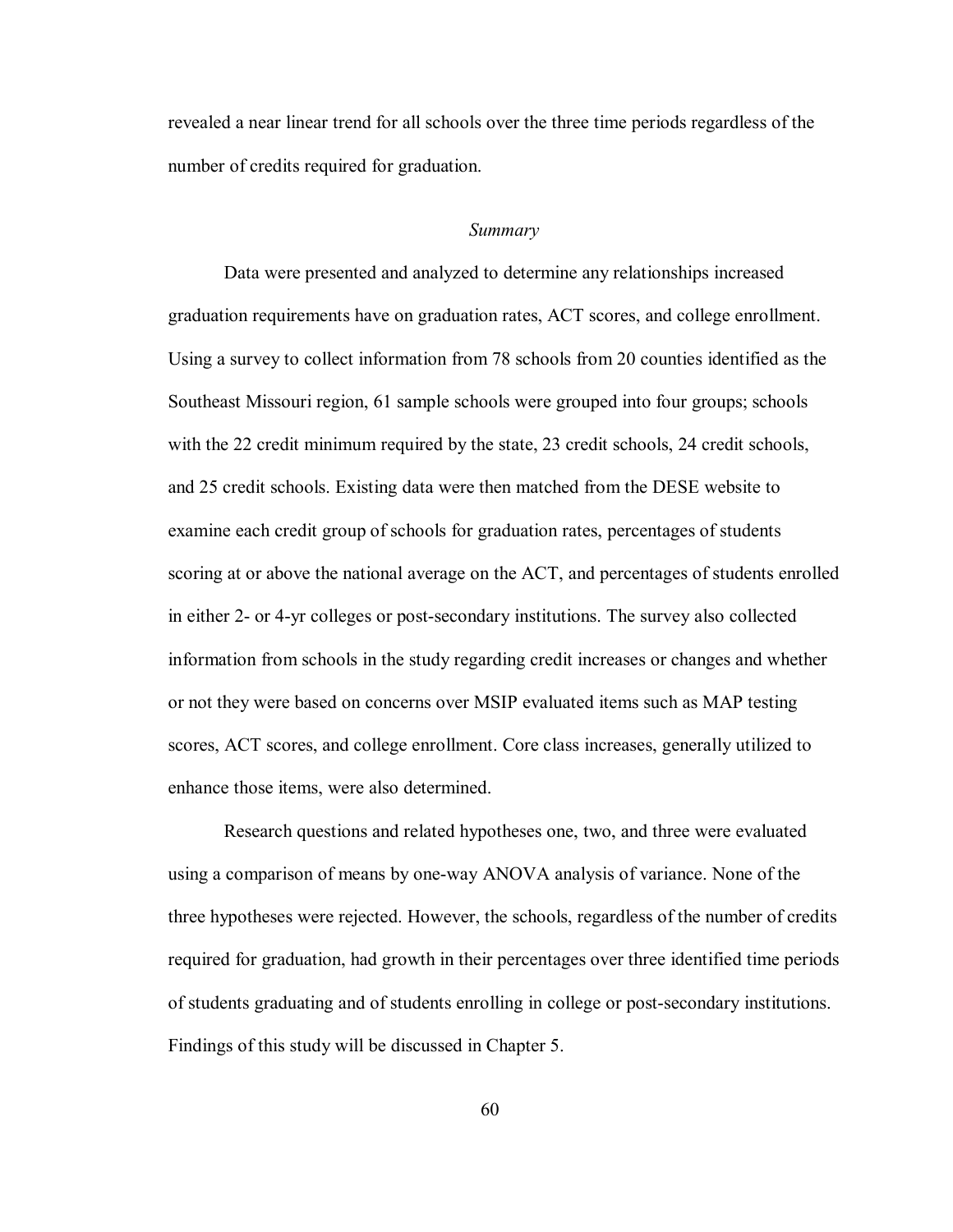## CHAPTER 5

Findings, Conclusions, and Implications

### *Introduction*

 This quantitative research investigation examined the relationship between increased graduation requirements and graduation rates, ACT scores, and college enrollment. The purpose of this study was to examine the voluntarily increased graduation requirements of schools in the Southeast Missouri region for impact on student persistence to graduation and student performance. Many Missouri schools voluntarily increased their graduation requirements or curriculum offerings based on the desire to increase student performance. More specifically, the goal of this study was to determine what effect graduation requirement increases have on students. Chapter Five provides the findings that reveal insignificant levels of impact of graduation requirement increases on students' persistence to graduation. The chapter also provides conclusions, implications, and suggestions for future research.

## *Summary of the Study*

 This study was conducted to provide region-specific data that would be applicable to schools facing graduation requirement increases mandated by the State of Missouri beginning with the graduating class of 2010. Concerns over empirical research or the lack thereof, prompted the basis of this investigation. The implications on potential increases in drop-outs are critical. "Existing evidence from unpublished studies suggest that students are more likely to drop out when they face higher standards" (Lillard  $\&$ DeCicca, 2001, p. 459). Many of the few existing studies point to similar concerns over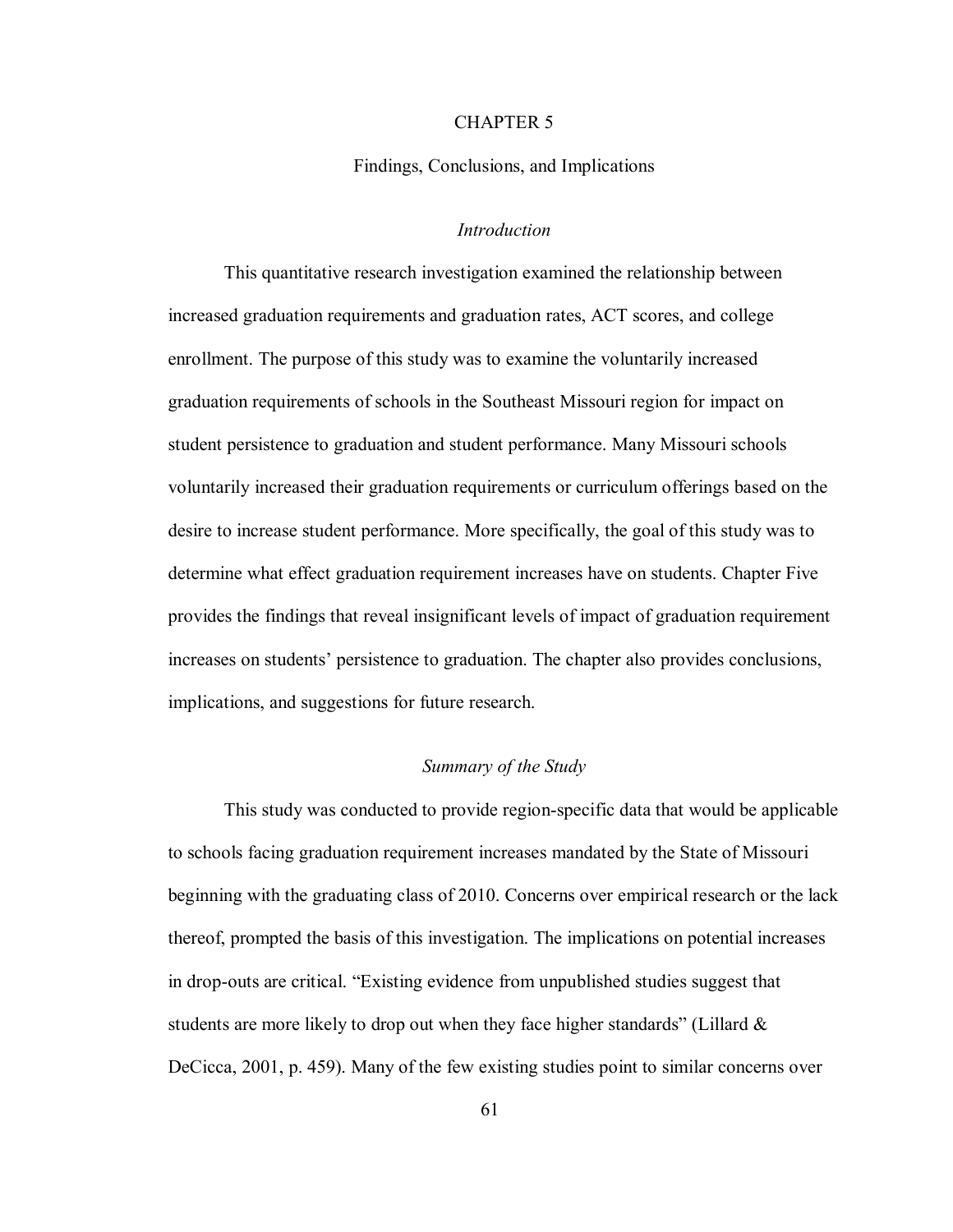the potentially negative impact on students' persistence to graduation. "In view of the magnitude of the dropout problem and the costs to both the individual school-leaver and society, it is important to examine the likely consequences for potential dropouts of raising academic standards in accordance with the new reforms" (McDill, et al., 1986, p. 135). As a result, inadequate research suggests inept policy structuring and decisionmaking. Schools often react to state pressures for improving student performance by increasing what is required of students without giving adequate recognition to potential impact on students.

The 1983 national report, *A Nation at Risk* conveyed concerns over American public schools falling behind other countries. The report called for the American public to take a proactive stand on the education of their children. *A Nation At Risk* was, ". . . as much an open letter to the American people as it was a report the Secretary of Education. We are confident that the American people, properly informed, will do what is right for their children and for the generations to come" (National Commission on Excellence in Education, 1983, p.1). The resulting impact of this report included state mandated expectations of change in areas of student achievement and accountability. Missouri legislation of 1983 was the result of such national concerns over student performance. This research showed schools were experiencing increased numbers of students persisting to graduation and increased numbers of students enrolling in colleges and post-secondary institutions over time periods within Missouri's step-up in legislation.

In 1983, the state of Missouri increased graduation requirements from 20 to 22 (Missouri Department of Elementary and Secondary Education [MODESE], 1983). Until then, Missouri's minimum graduation requirements had changed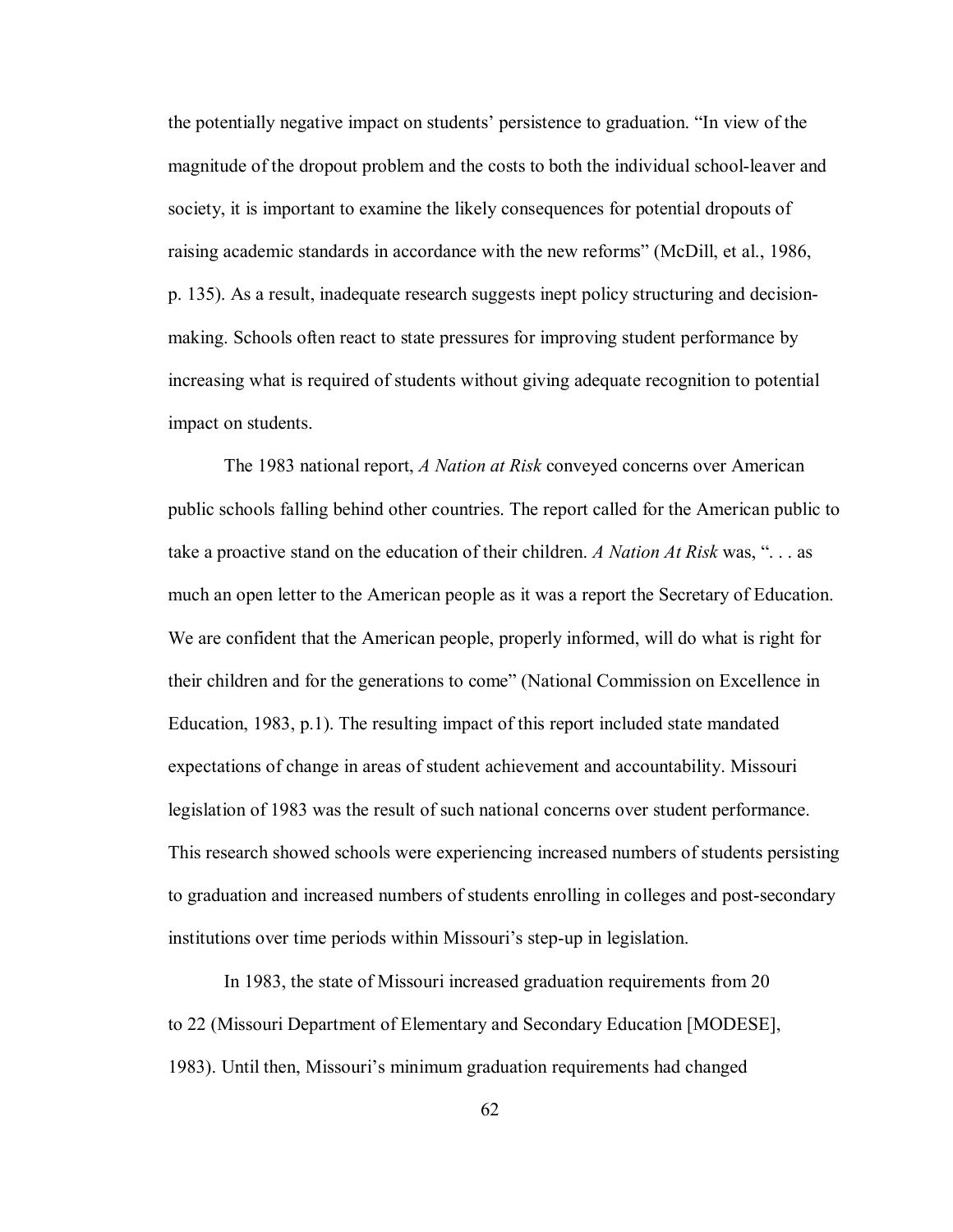little from 1916. Concerns were also raised over not insuring competency upon graduation by not requiring sufficient credits in mathematics and science, and over lack of systematic implementation of the plan across the state. As a result, the Missouri School Improvement Program (MSIP) was put into place with greatest potential impact on students beginning with the graduating class of 1998.

More recently, pressures from No Child Left Behind (NCLB) legislation of 2002, Public Law 107-110, mandates Adequate Yearly Progress be shown by states' public schools (United States Congress [USC] 107-110, 2001). Missouri's response has been to increase the overall credits required from 22 to 24 credits for graduation beginning with the graduating class of 2010. In addition, Missouri's minimum requirements include increasing math, science, and social studies to 3 units or credits minimum, increasing English to 4 credits, and adding a half-unit or  $\frac{1}{2}$  credit course in personal finance and a  $\frac{1}{2}$  credit course in health (MODESE, 2005). While many Missouri schools are able to withstand these increases because of voluntary credit requirement and curriculum changes, schools that have maintained the state's minimum of 22 credits may face the toughest challenges. Since what research exists reveals more concerns over the potential negative impact on students, this study sought to look at the effects those voluntary graduation requirement increases had on schools in southeast Missouri whose credit requirements were greater than the 22 minimum. This study indicates schools with higher credit requirements than schools with the state's minimum had no significant differences in their graduation rates, ACT scores, or students enrolled in colleges and post-secondary institutions. However, over three time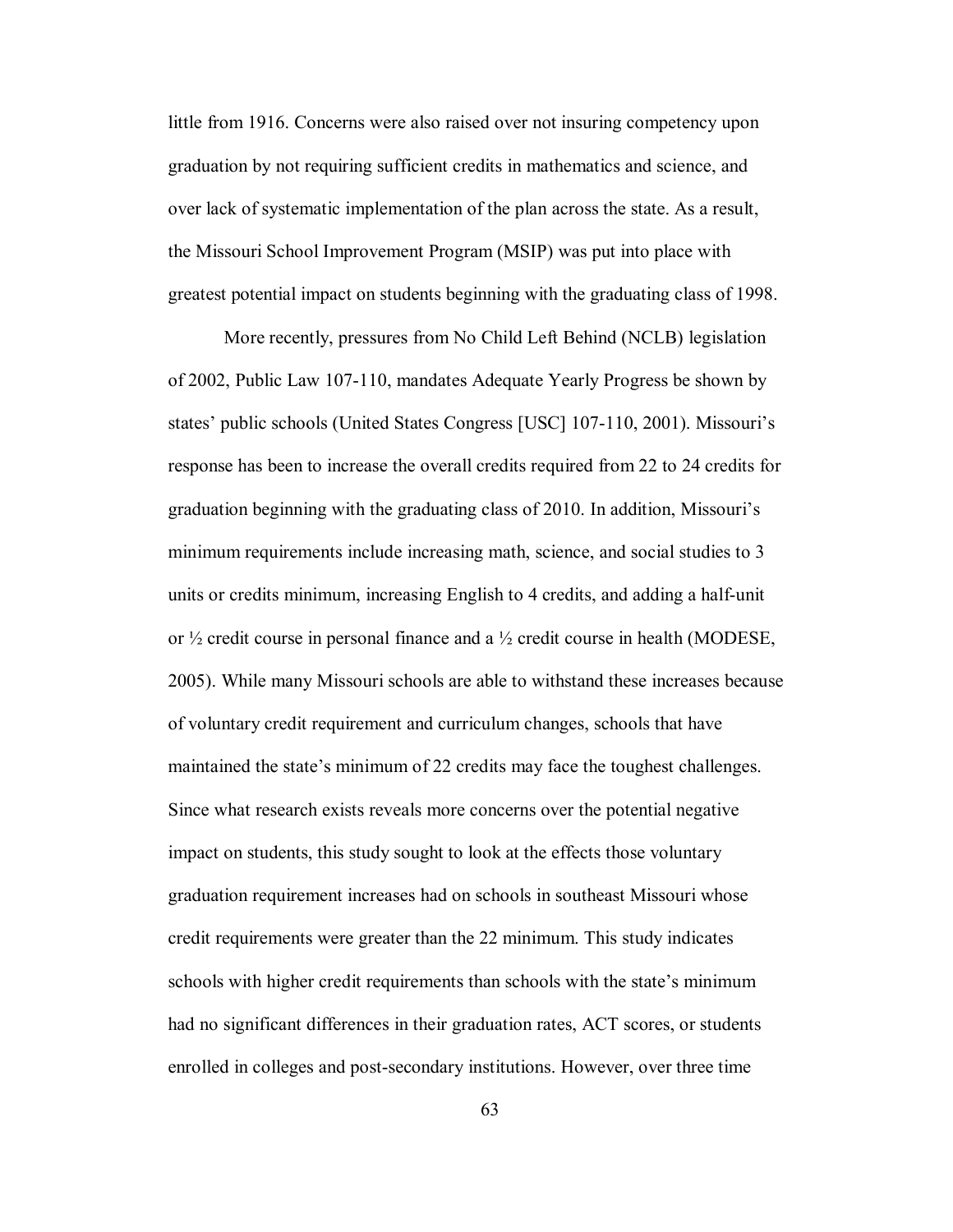periods of adjusting curriculum and raising core class requirements, all schools saw significant improvement in graduation rates and college enrollment percentages regardless of the total credit required among the sample schools.

McDill, Natriello, and Pallas (1986) contend that raising standards may actually have a positive impact on at-risk students by encouraging greater effort by such students thus raising achievement levels. "Overall, results in several different lines of research provide hope that raising standards will lead students to work somewhat harder, at least when standards are originally quite low, and that greater student effort will lead to somewhat higher student achievement" (McDill, et al., 1986, p. 149). Southeast Missouri schools that voluntarily increased their credit requirements did so with the anticipation of greater student achievement. Granted, those decisions to voluntarily increase curriculum demands and overall credit totals were most likely driven by Missouri's accountability standards, the desired result was the same: increase student achievement. This study focused on schools that operated within four credit groups. The study investigated graduation requirements, graduation rates, ACT scores, and college enrollment. The following research questions were posed to determine the relationships between increased graduation credit requirements and persistence to graduation, ACT scores, and college enrollment:

- 1. What is the relationship between increased graduation requirements as the result of federal and state legislation since 1983 and the persistence to graduation?
- 2. What is the relationship between increased graduation requirements and ACT scores?

64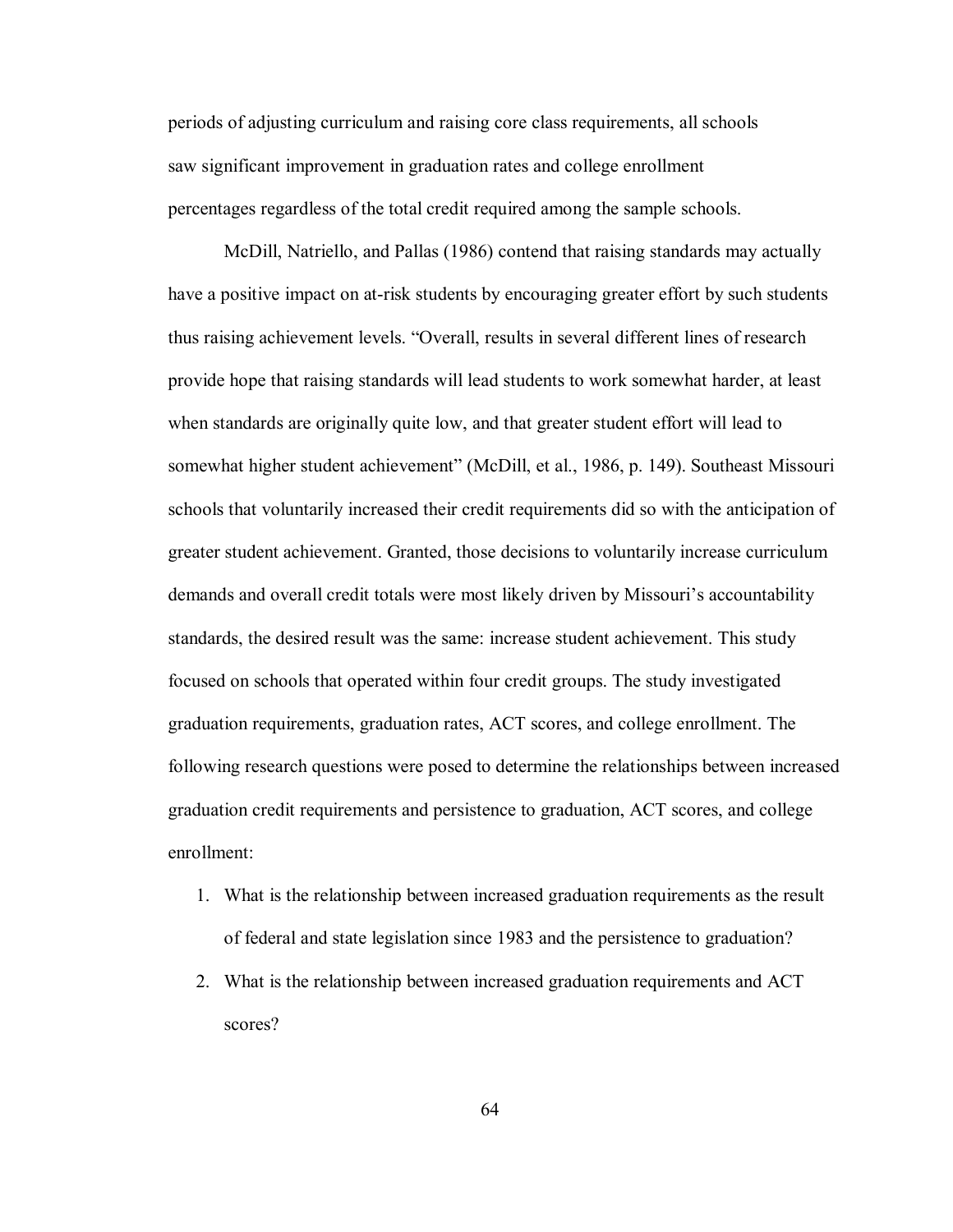3. What is the relationship between increased graduation requirements and the number of students attending college?

In order to assess the relationship between increased graduation requirements and the impact on persistence to graduation or graduation rates, ACT scores, and students attending college or college enrollment, schools from 20 counties identified by the Missouri Association of Secondary School Principals as being the Southeast Region of Missouri were surveyed. Mailings of the survey were sent to 78 schools with 61 schools responding for successful inclusion in this study. The sample schools were linked with corresponding existing from the MODESE website. The existing data were available from 1991 through 2007 and provided information on each school's graduation rates, percent of students scoring at or above the national average on the ACT, and percent of students enrolled in either 2- or 4-yr colleges or post-secondary (non-college) institutions.

 The survey also provided information on the motivation to increase credit requirements of those sample schools by determining whether the credit or curricular changes were based on the desire to improve student achievement. The survey sought for specific changes such as increasing to improve MAP testing scores, ACT scores, or college preparation with increased core class participation.

 A comparison of means though ANOVA was applied to graduation rate, ACT score, and college enrollment percentages of 23, 24, and 25 credit group schools as related to 22 credit schools. Three research questions were addressed through three null hypotheses. Each hypothesis was evaluated at the .05 level of significance by the appropriate inferential statistic using the Statistical Process of Social Sciences (SPSS) Graduate Pack 16.0 for Windows software. The research questions and associated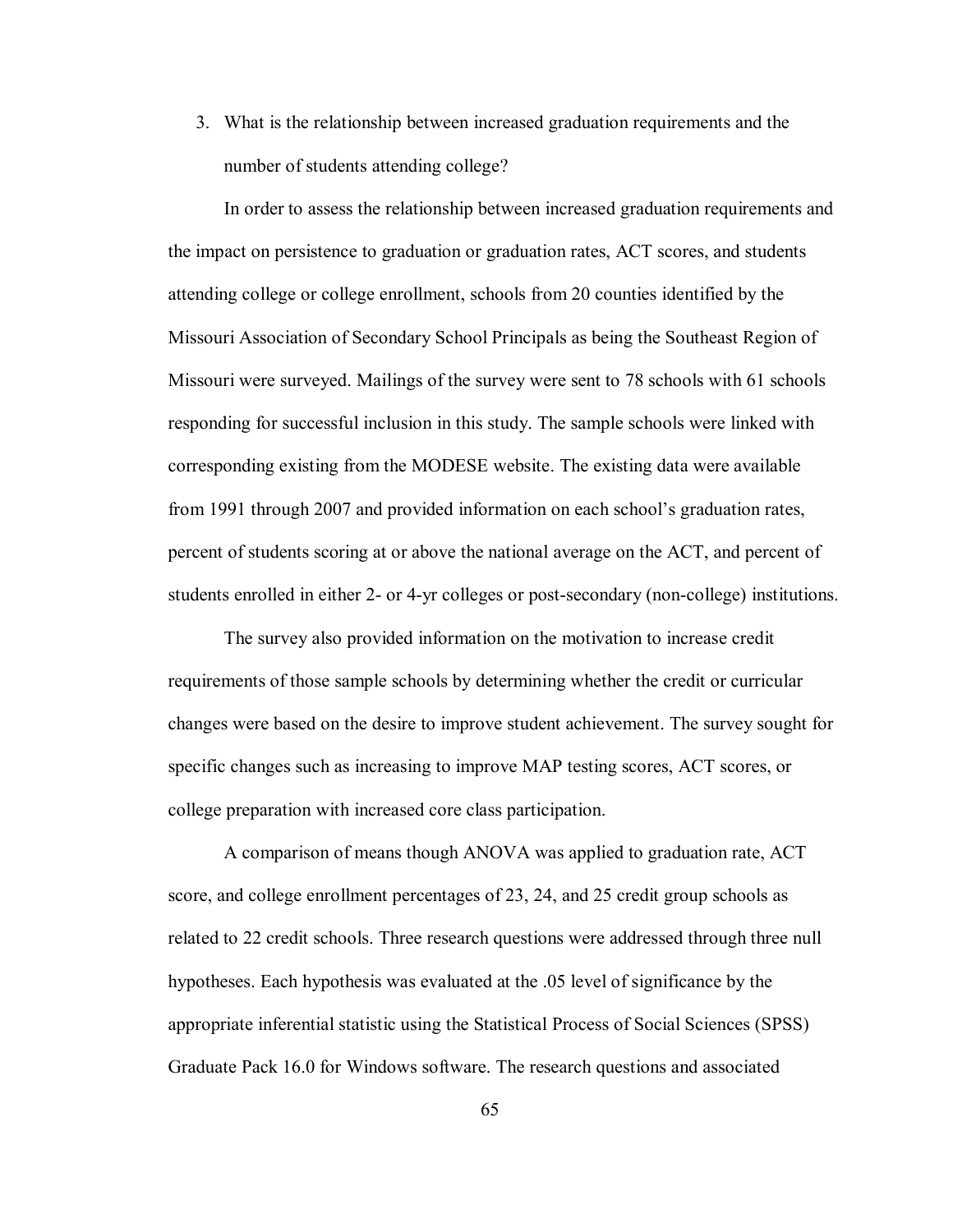hypotheses were evaluated by a test of means for each of the credit group schools' graduation rates, ACT scores, and college enrollment percentages using ANOVA.

 Two categorical phases identified by three time periods allowed further examination of data. The first phase, marked by the first students potentially impacted by MSIP implementation, the graduating class of 1998, was compared to the benchmark rates established by the first time period, 1991 through 1997. The second phase, marked by the first students potentially impacted by MSIP standard increases, the graduating class of 2002 was compared to the first and second time periods in order to understand insignificant yet noteworthy data observations.

## *Findings*

 Data were presented and analyzed to determine the relationship of graduation requirement increases on graduation rates, ACT scores, and college enrollment percentages. The findings for each research question are based in the empirical evidence found in this study. While none of the null hypotheses associated with the research questions were rejected at the .05 level of significance, some noteworthy tendencies were observed.

1. What is the relationship between increased graduation requirements as the result of federal and state legislation since 1983 and the persistence to graduation? Schools with credit requirements that were higher than the minimum required 22 did not have graduation rates that were significantly different than those schools with credit requirements that had remained at the minimum. While most schools requiring more than the 22 credit minimum had lower graduation rates, though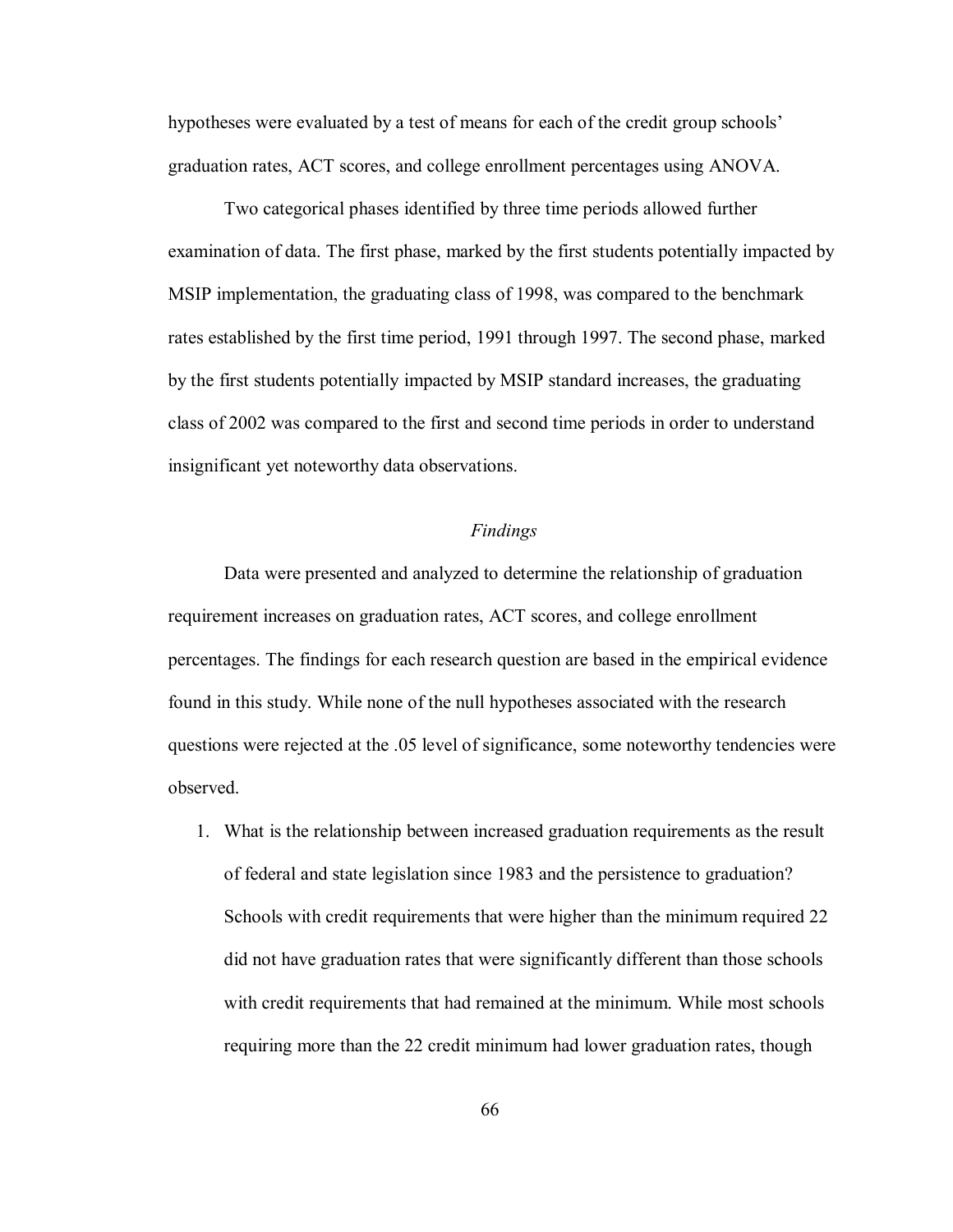not statistically significant, 24 credit schools actually produced higher rates than those 22 credit minimum schools and higher rates than the state averages over all three time periods identified by this study.

2. What is the relationship between increased graduation requirements and ACT scores?

Schools with credit requirements that were higher than the minimum required 22 did not have ACT scores that were significantly different than those schools with credit requirements that had remained at the state's minimum. However, all credit schools with exception of schools requiring 25 credits for graduation indicated an increase in percentage of students scoring at or above the national average on the ACT. A great number of the 23 and 24 credit schools and only two of the fifteen 22 credit schools had adjusted their curriculum to increase ACT scores. While not statistically significant, schools of the 25 credit group showed a steady decrease in ACT performance over the study's time periods even though five of the seven schools sampled had made changes in their credit requirements to improve both ACT scores and core class participation.

3. What is the relationship between increased graduation requirements and the number of students attending college?

Schools with credit requirements that were higher than the minimum required 22 did not have numbers of students attending college that were significantly different than those schools with credit requirements that had remained at the state's minimum. Still, college enrolment percentages of sample schools for students enrolling in 2- or 4-yr colleges or post-secondary institutions increased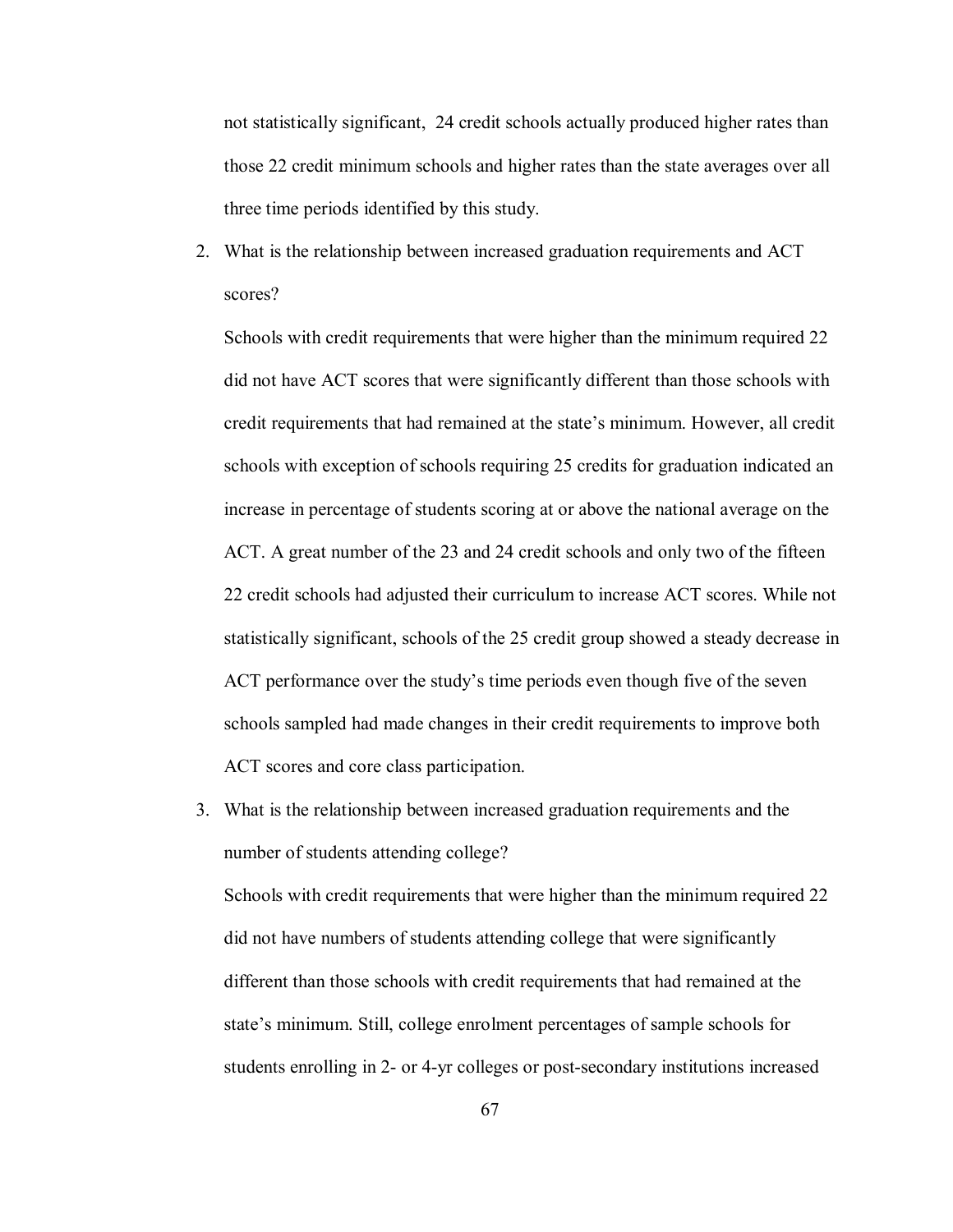steadily for 22, 23, and 24 credit schools. This considers 22 credit schools that did not increase credit requirements and only 1 of the 15 schools had adjusted their credit requirements to specifically improve college enrollment. Again, while not statistically significant, 25 credit schools showed some increases most likely after implementing curriculum changes within the second time period, but their averages were lower than all other credit group schools.

 Table 10 provides a summary of the findings of this study. It indicates the research, hypotheses, statistics, and tendencies.

Table 10

| <b>Research Addressed</b>                                                                                             | Hypothesis<br>Tested                                                                                                                                         | <b>Statistic</b><br>Outcome                                    | Tendencies<br>(Although not<br>Statistically<br>Significant)                                                                                                                                                                                                                                          |
|-----------------------------------------------------------------------------------------------------------------------|--------------------------------------------------------------------------------------------------------------------------------------------------------------|----------------------------------------------------------------|-------------------------------------------------------------------------------------------------------------------------------------------------------------------------------------------------------------------------------------------------------------------------------------------------------|
| Compared graduation rates of<br>schools of increased graduation<br>requirements with schools of 22<br>credit minimum. | There is no<br>correlation between<br>graduation rates of<br>schools with greater<br>graduation<br>requirements and<br>schools with the<br>required minimum. | <b>ANOVA</b><br>Mean<br>Comparison<br>Not rejected<br>at $.05$ | While most<br>schools<br>requiring<br>more than 22<br>credits for<br>graduation<br>had lower<br>than state<br>average<br>graduation<br>rates, 24 credit<br>schools had<br>graduation<br>rates that were<br>consistently<br>higher than<br>state averages<br>over the time<br>periods of the<br>study. |

*Summary of Findings for this Study*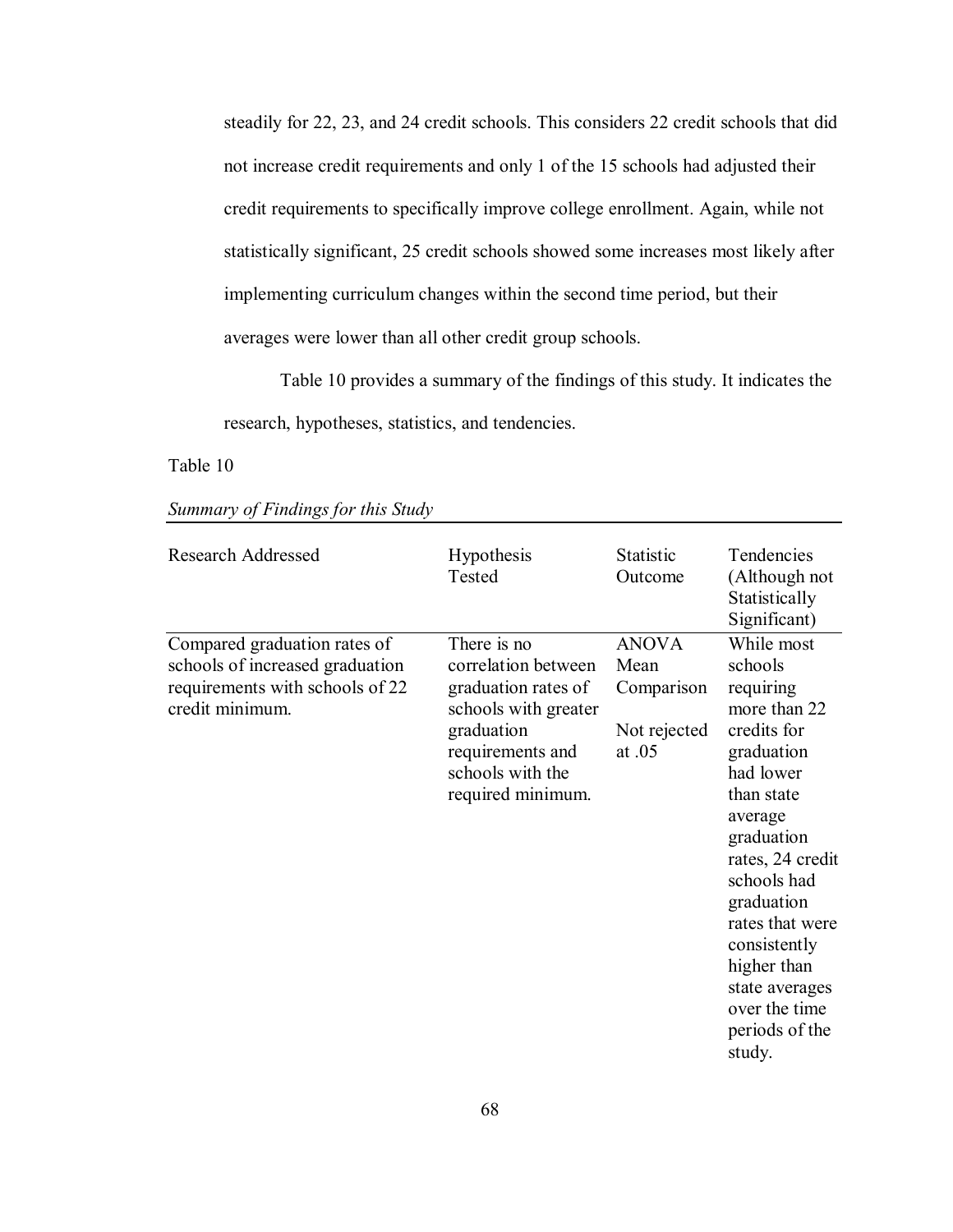| Compared ACT scores of<br>of increased graduation<br>requirements schools with<br>schools of 22 credit minimum.      | There is no<br>correlation between<br>ACT scores of<br>schools with greater<br>graduation<br>requirements and<br>schools with the<br>required minimum.                                | <b>ANOVA</b><br>Mean<br>Comparison<br>Not rejected<br>at .05 | All credit<br>group schools<br>with the<br>exception of<br>25 credit<br>group schools<br>had increases<br>in the<br>percentages of<br>students<br>scoring at or<br>above the<br>national<br>average on the<br>ACT.                                 |
|----------------------------------------------------------------------------------------------------------------------|---------------------------------------------------------------------------------------------------------------------------------------------------------------------------------------|--------------------------------------------------------------|----------------------------------------------------------------------------------------------------------------------------------------------------------------------------------------------------------------------------------------------------|
| Compared college enrollment<br>of increased graduation<br>requirements schools with<br>schools of 22 credit minimum. | There is no<br>correlation between<br>number of students<br>enrolled in college<br>of schools with<br>greater graduation<br>requirements and<br>schools with the<br>required minimum. | <b>ANOVA</b><br>Mean<br>Comparison<br>Not rejected<br>at .05 | All credit<br>group schools<br>with the<br>exception of<br>25 credit<br>group schools<br>had steady<br>increases in<br>the<br>percentages of<br>students<br>enrolled in<br>either 2- or<br>4-yr colleges<br>or post-<br>secondary<br>institutions. |

# *Conclusions*

 The purpose of this study was to identify the relationship of increased graduation requirements and graduation rates, ACT scores, and college enrollment. Three research questions were designed to acquire knowledge of this relationship and the following conclusions were reached.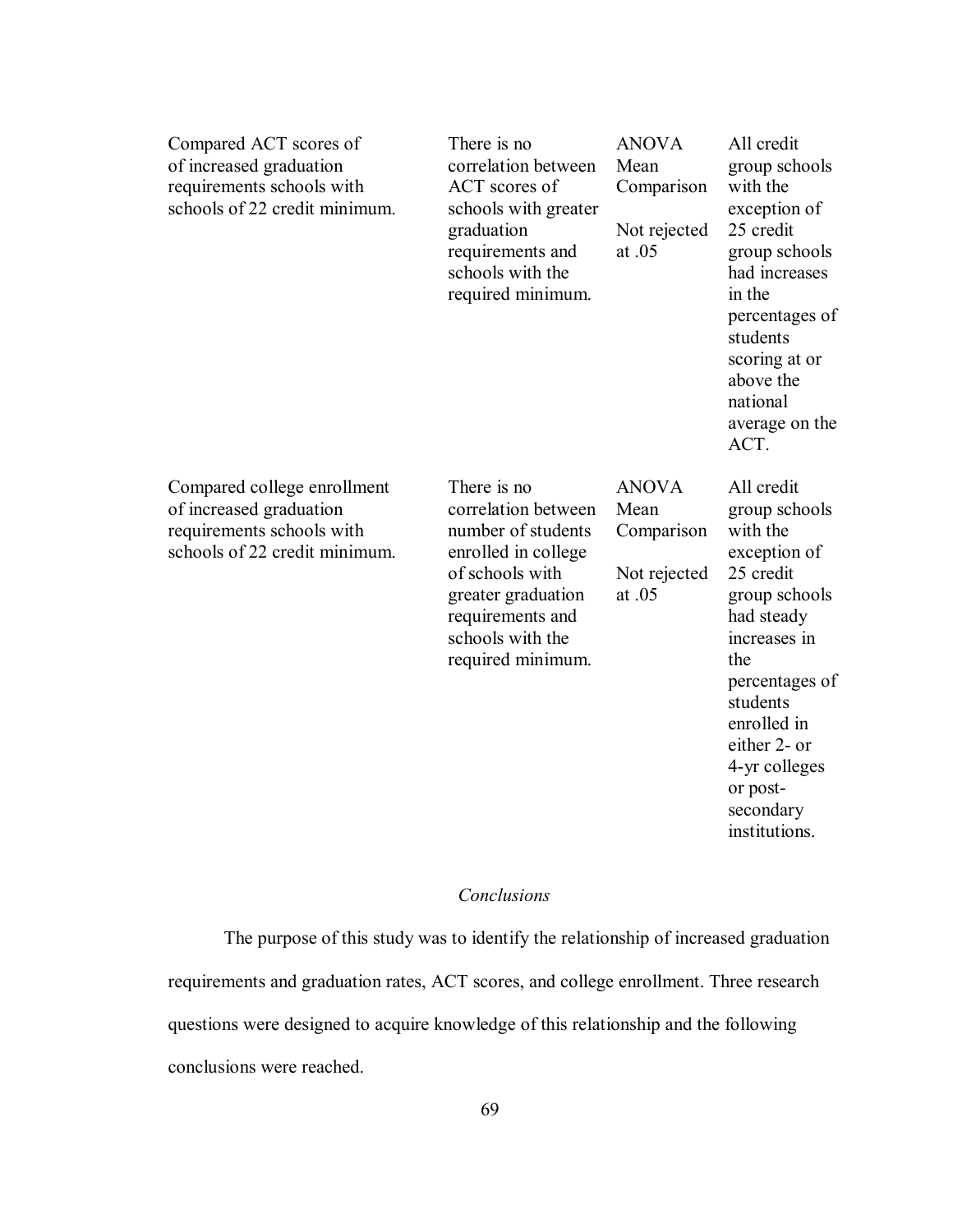Although none of the related null hypotheses were statistically rejected, noteworthy tendencies were observed as follows:

- 1. The study found that graduation rates were not negatively impacted by increased graduation requirements.
- 2. Percentages of students performing at or above the national average on the ACT were not greatly impacted by increased graduation requirements. Tendencies showed that the higher credit group school of 25 required credits actually produced lower percentages of ACT scores.
- 3. Schools with higher credit requirements than those schools with the 22 credit minimum exhibited steady increases in college enrollment. However, the percentages were not significantly impacted by higher credit requirements and schools requiring 25 credits for graduation saw only moderate increases. All credit school groups fell below the percentages of college enrollment of the state's averages.

Research questions and the respective null hypotheses addressed the issue of relationship of graduation rates, ACT scores, and college enrollment percentages between schools that maintained the minimum 22 credits and those schools requiring more than the state minimum required for graduation. Schools were identified and grouped by total number of credits required for graduation and were viewed as 22 credit group, 23 credit group, 24 credit group, and 25 credit group schools. Characteristics of schools including free and reduced lunch rates of students, district per pupil expenditures, percent of children in the respective county that were living below the poverty rate, and the size of the sample schools as classified by MSHSAA were provided to give a clearer view of the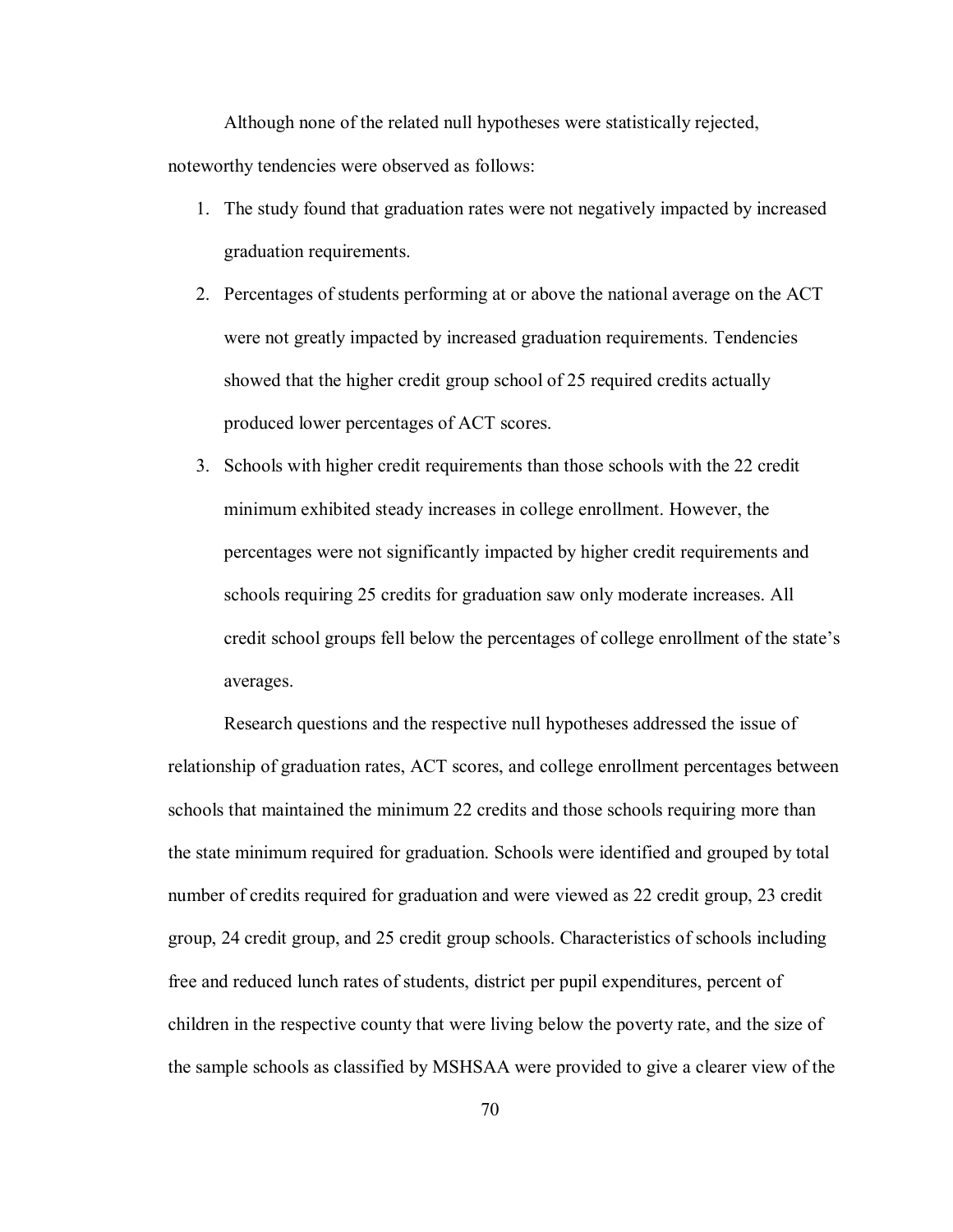demographic structure of the schools. Time periods were identified to provide a basis for graduation rate, ACT score, and college enrollment changes that might have taken place after the implementation and subsequent performance expectations brought about by **MSIP** 

A comparison of means of each of the three dependent variables with the credit schools independent variable groups was conducted. No statistically significant relationships between graduation rates, ACT scores, or college enrollment was found with schools requiring greater than the minimum compared to schools maintaining the 22 credit minimum requirement for graduation.

In summary, none of the hypotheses were rejected at the .05 level of significance. However, tendencies including slight increases in graduation rates, ACT scores, and college enrollment percentages were revealed. The size of the sample may have prevented more definitive results. Still, while not statistically significant, increased graduation requirements may produce desired increases in student achievement (McDill, et al., 1986). For Missouri, that can translate to better performance for MSIP standards with increases in graduation rates, the number of students scoring at or above the national average on the ACT, and the number of students enrolled in college or post-secondary institutions.

 Throughout the reviews of literature providing the basis for this study, implications included concerns over the negative impact of increased graduation requirements on students' persistence to graduation (Alspaugh, 1997; Lillard & DeCicca, 2001; McDill, et al., 1986) Empirical findings of this study hint at brighter, more positive outcomes. While the tendencies found within this research's data are not statistically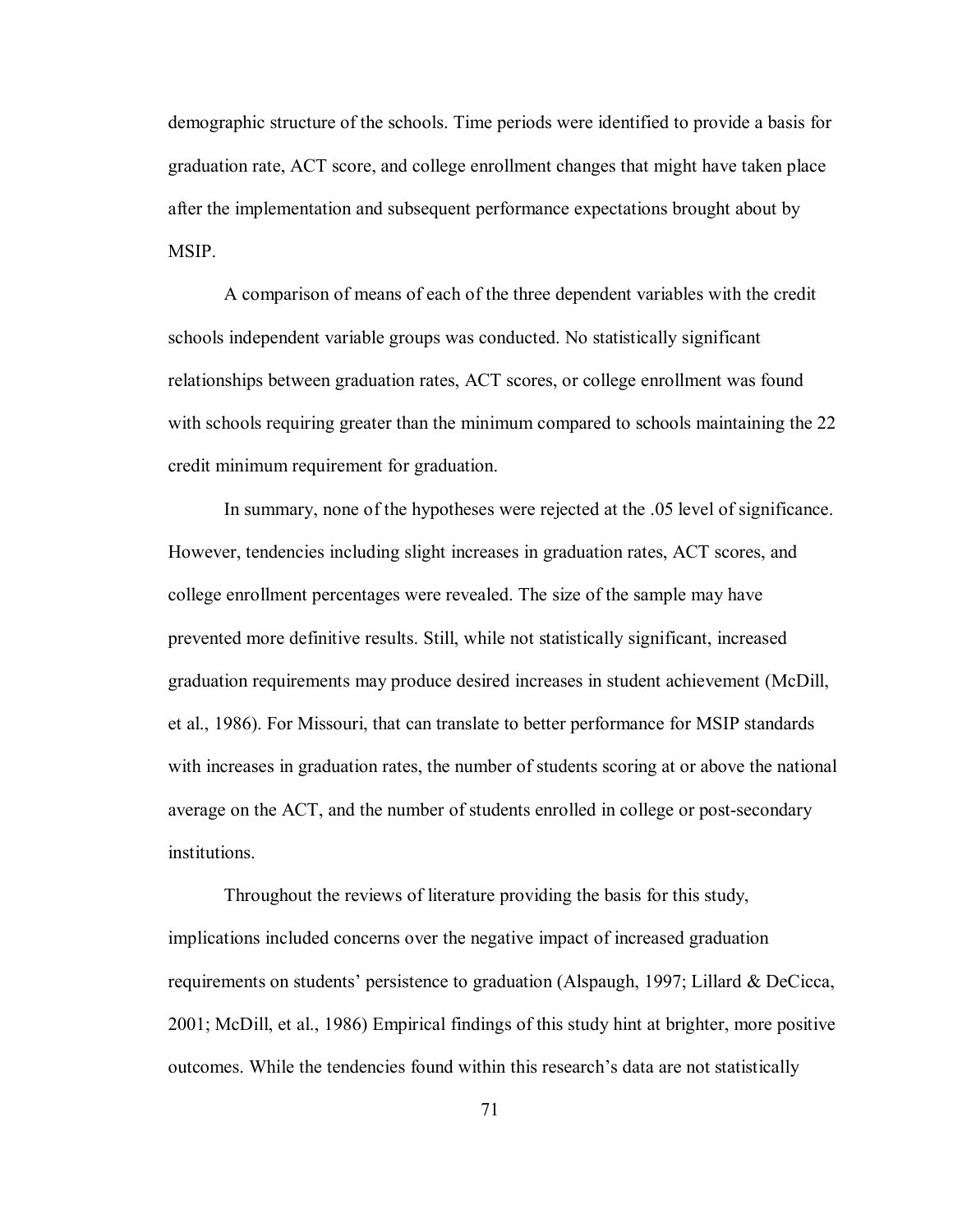significant, the overall conclusion is that increased graduation requirements alone are not detrimental to the at-risk students' persistence to graduation. Too many other factors may come into play such as poverty level, home and family influences, student-teacher ratios of weaker schools, alienation within the school setting, ineffective teachers, parent-staff relationships, etc.

Complex questions remain, challenging educators to explore more fully the ways in which students negotiate their way. Some are seemingly able to cope with the complexities of the school environment by adapting or demonstrating resiliency, while others find the obstacles insurmountable and quietly disappear or succumb to the temptations of mind-numbing substances and school avoidance in order to survive (Gallaher, 2002, p. 49).

 Data on specialized areas of graduation or course requirement increases provide positive correlations with increased student performance. Hoffer (1997) reported on findings of increased performance in math as a result of higher achievement expectations. McDill, et al., (1986) reported on findings relating "... to the higher the demand level in the classroom, the more likely students were to report paying attention in class and spending time on homework" (p. 148).

 The key perhaps is to balance the impact of increased graduation requirements by providing the challenge of tougher expectations without overwhelming the student, especially those students already at-risk. Students feeling that they are a part of the school and knowing that teachers care has great implications for counteracting negative pressures of increased expectations (Gallagher, 2002).

 Once, when pondering the validity of a study and the potential impact of increased graduation requirements and expectations on students persistence to graduation, I over heard some high school kids talking in a restaurant booth next to mine at some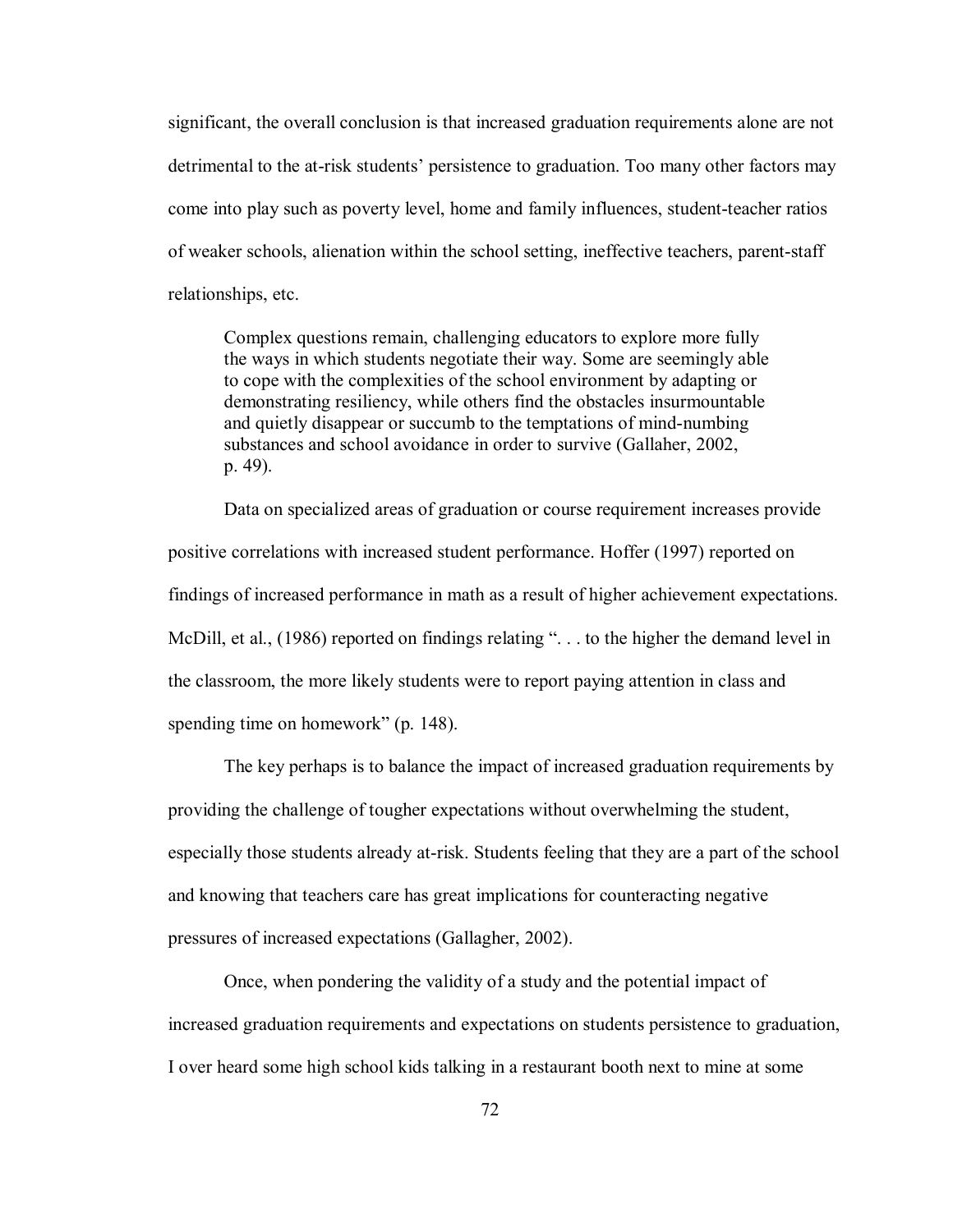distant town I was visiting. The students could have been mine, and were indeed typical students one might find in any high school. The talk was of how bored they were with school and of certain teachers that never really paid much attention to their inferior homework assignments and class work. They laughed at classes in which they could sleep and talked about how easy it was to copy and share one another's work. Finally, there was a moment of brief silence, as they pondered an English teacher's demanding assignment. For just a moment, there seemed to be thoughtful consideration of what she expected of them, and a quiet respect for that particular teacher was observed.

 I will never know who those students were, but I see who they are everyday in my own environment. My parents were from another generation, another time, and raised through the depression years of the 1930s.One with only an eighth grade education, my mother, from whom I never heard misspoken grammar nor ever saw a misspelled word. My father, a first of his family to graduate from high school, could "cipher" nearly as quickly as I could enter numbers in a calculator. They expressed concerns over the years, watching as their children and grandchildren were attending school, concerns they referred to as "dumbing down the kids." Even with the results of this investigation, I understand the reasoning of those concerns.

#### *Implications*

Raising the bar and then providing support for students to rise to the challenge is implied by this study. A broader sampling of schools may provide more definitive results that would reinforce the implication of positive correlations between increased graduation requirements and increased student performance. The strength of the quantitative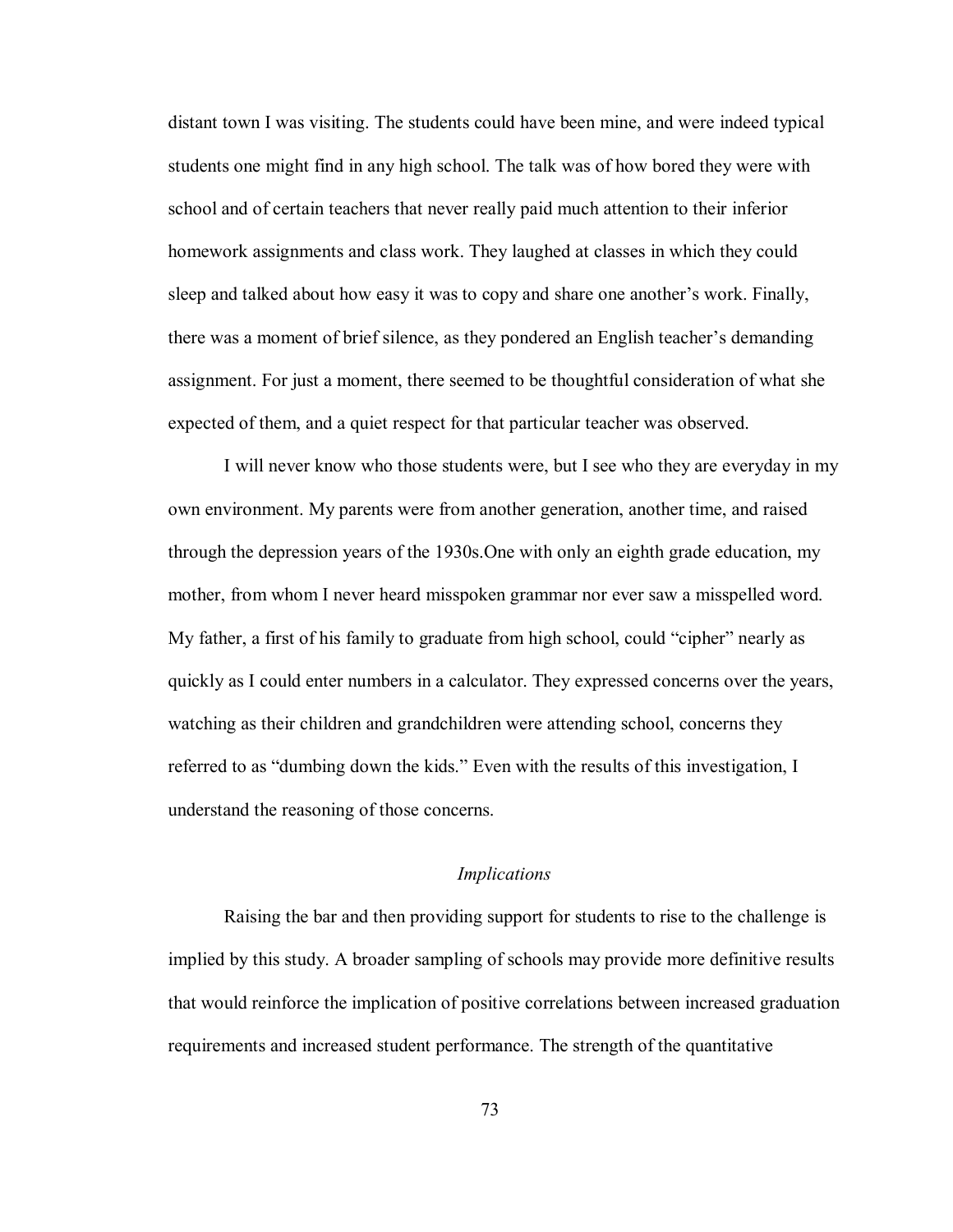presentation of data could be greatly enhanced with a combination of a qualitative component. Genuine feedback from students who are in the current system as it is impacted by the new graduation requirements for Missouri would be invaluable. Real life applications could be shaped from such mix-study findings. Applicable solutions to keeping kids in school while helping them to achieve their fullest potential are needed in public education. Such investigations are timely and required if public schools are to provide necessary educational opportunities.

## *Future Research*

 While this study utilized data on poverty levels, free and reduced lunch percentages, school size, and district expenditures per pupil in order to provide additional descriptors of sampled schools, it did not take into consideration effect of these variances on the dependent variables. The limited demographic data was provided in order to present some depth on sample schools. However, an examination of these variances would most likely provide more definitive results.

 With it being 20 years since Missouri had increased the graduation requirement minimum, it was difficult to perform a longitudinal study. However, a study that examines the long-term impact of evolving graduation requirement increase, such as those that are currently taking place, could provide insight that was lacking in this study. Longitudinal studies allow for validity and for definitive results.

 Incorporating a mix-study of quantitative and qualitative research would provide a myriad of data interpretation and subsequent information. The depth of the study and consequent findings would provide invaluable resources for future application.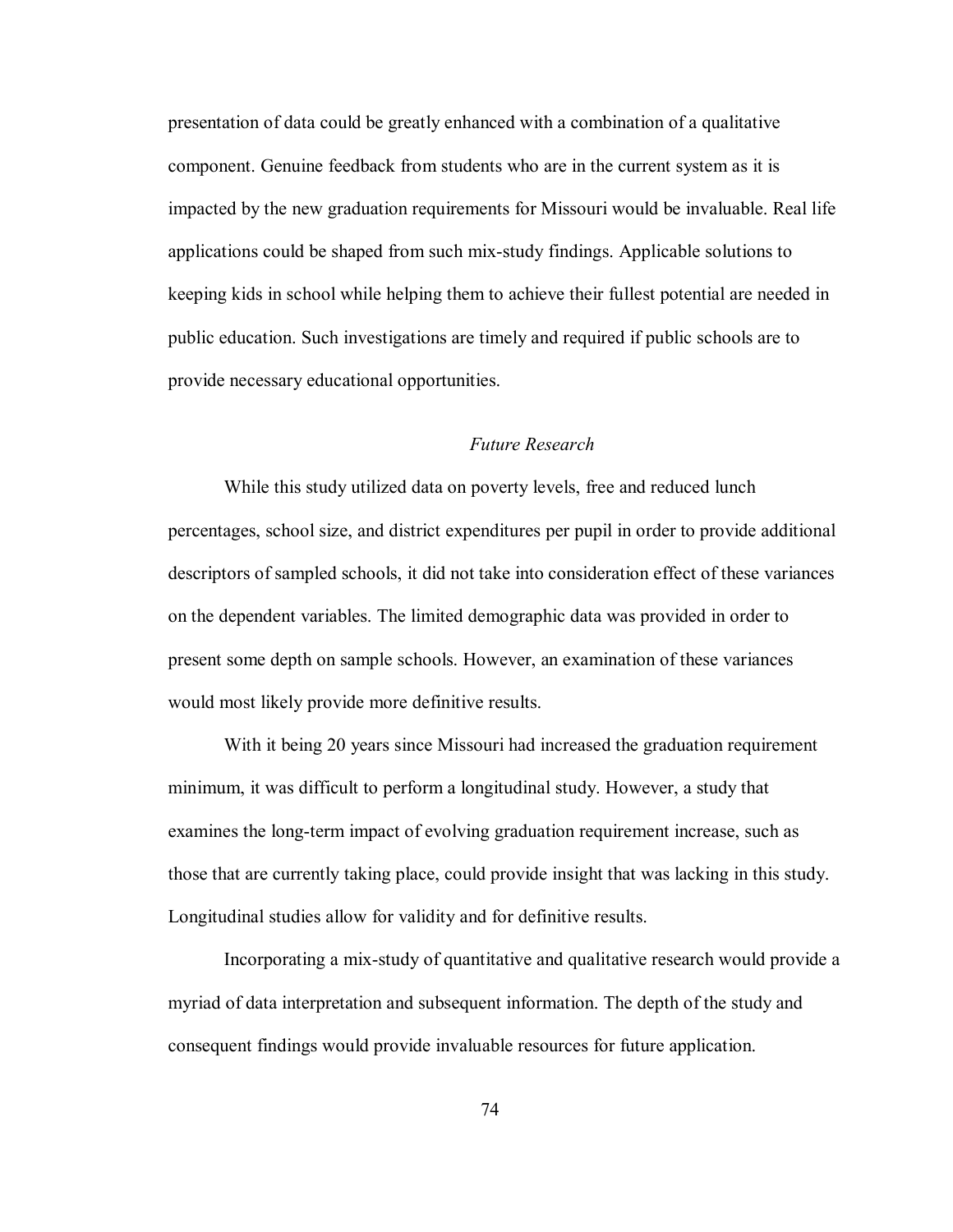The tendencies revealed by the time period analysis suggest the need for further attention. While number of credits required for graduation had no significant impact on graduation rates, ACT scores, and college enrollment, schools in this study had significant growth in graduation rates and college enrollment regardless of the number of credits required. The overall 17-year period of heightened expectations for student performance as mandated by MSIP is marked by increased student performance overall for these schools in Southeast Missouri. Further study may reveal what schools were doing to produce the positive results indicated in this research.

## *Summary*

 The purpose of this study was to identify the relationship of increased graduation requirements with student performance. Specific research questions targeted comparisons of graduation rates, ACT scores, and college enrollment of schools that required more than the state's minimum credits required for graduation with schools that maintained the minimum of 22 credits required for graduation. A survey was mailed to 78 schools in 20 counties from the region identified as the Southeast Region of Missouri. Data were collected from 61 sample schools and provided information on credit requirements and class changes. The survey's identification of schools provide necessary information to link each school with its respective data on graduation rates, ACT scores, and college enrollment percentages found on the MODESE website.

 Sample schools were grouped according to their required credits for graduation and produced the following: 22 credit group, 23 credit group, 24 credit group, and 25 credit group schools. The means for graduation rates, percent of students performing at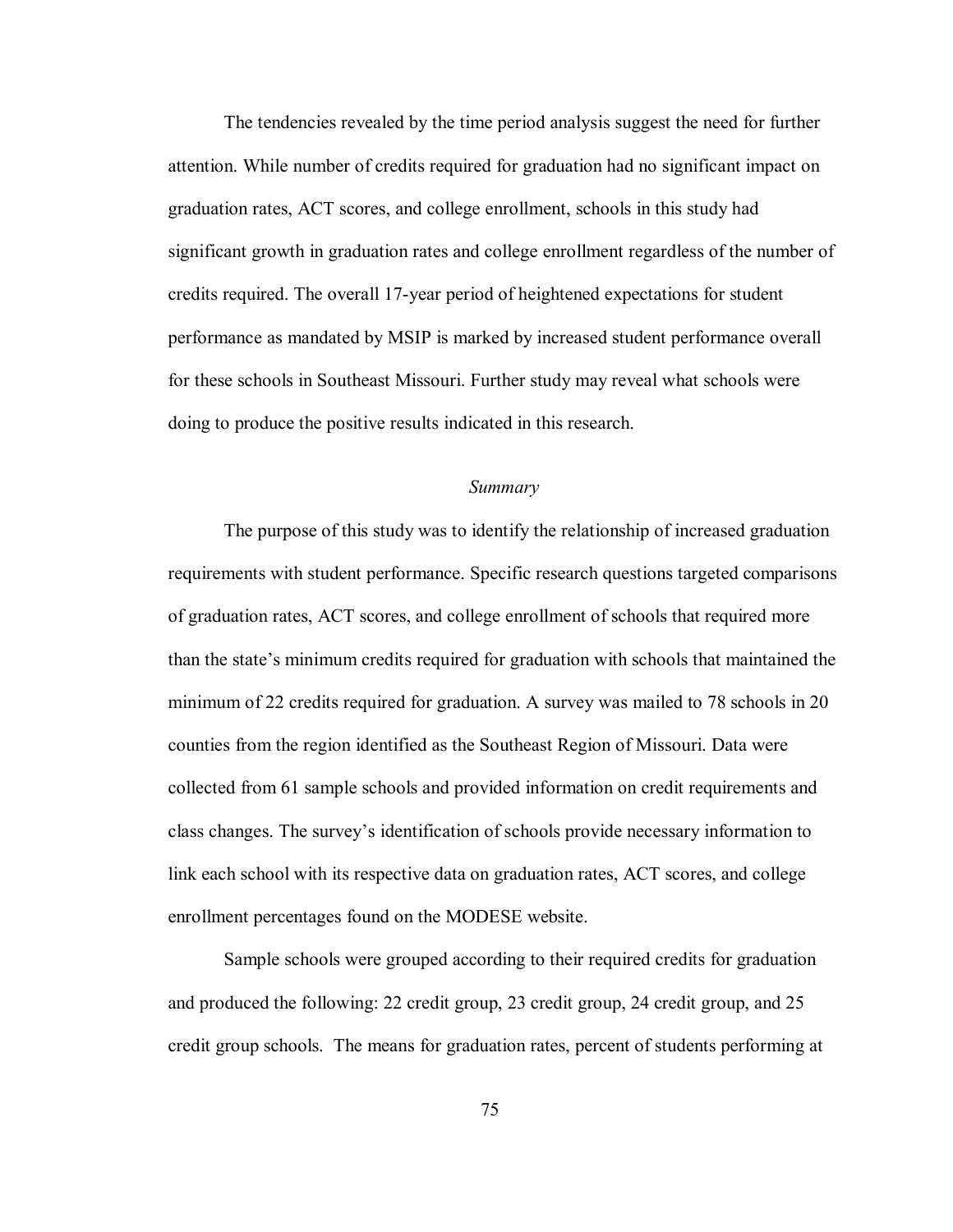or above the national average on the ACT, and percent of students enrolled in 2- or 4-yr colleges or post-secondary institutions were calculated. A comparisons of means utilizing ANOVA examined percentages of 23 credit group, 24 credit group, and 25 credit group schools' variables of graduation rates, ACT scores, and college enrollment with those percentages of 22 credit group schools.

 There were no statistically significant comparisons or outcomes that implied increased graduation requirements had either a negative or positive impact on student achievement. However, data suggested tendencies revealed slight trends in positive correlations between graduation requirements of schools requiring more than the 22 credit minimum in areas of graduation rates, ACT scores, and college placement. These tendencies were consistent with the exception of those schools which required 25 credits for graduation.

 Credit group schools were also viewed through motivation for increasing credits. The survey gathered information on whether credit increase were based on concerns over MSIP review standards such as MAP testing scores, ACT scores, and college prep or core class participation. There were no statistically significant findings over the impact of specific concern increases compared to the differences of credit group schools.

 Data of sample schools were categorized by three time periods in order to provide analysis over two identifiable phases within the 17-year data source. The first phase estimated the potential impact of MSIP implementation on students, the graduating class of 1998, and compared data from the base period, 1991-1997. The second phase, identified by the potential impact of MSIP standard increases on students, the graduating class of 2002, provided data analysis with the first time period of 1991-1997, and the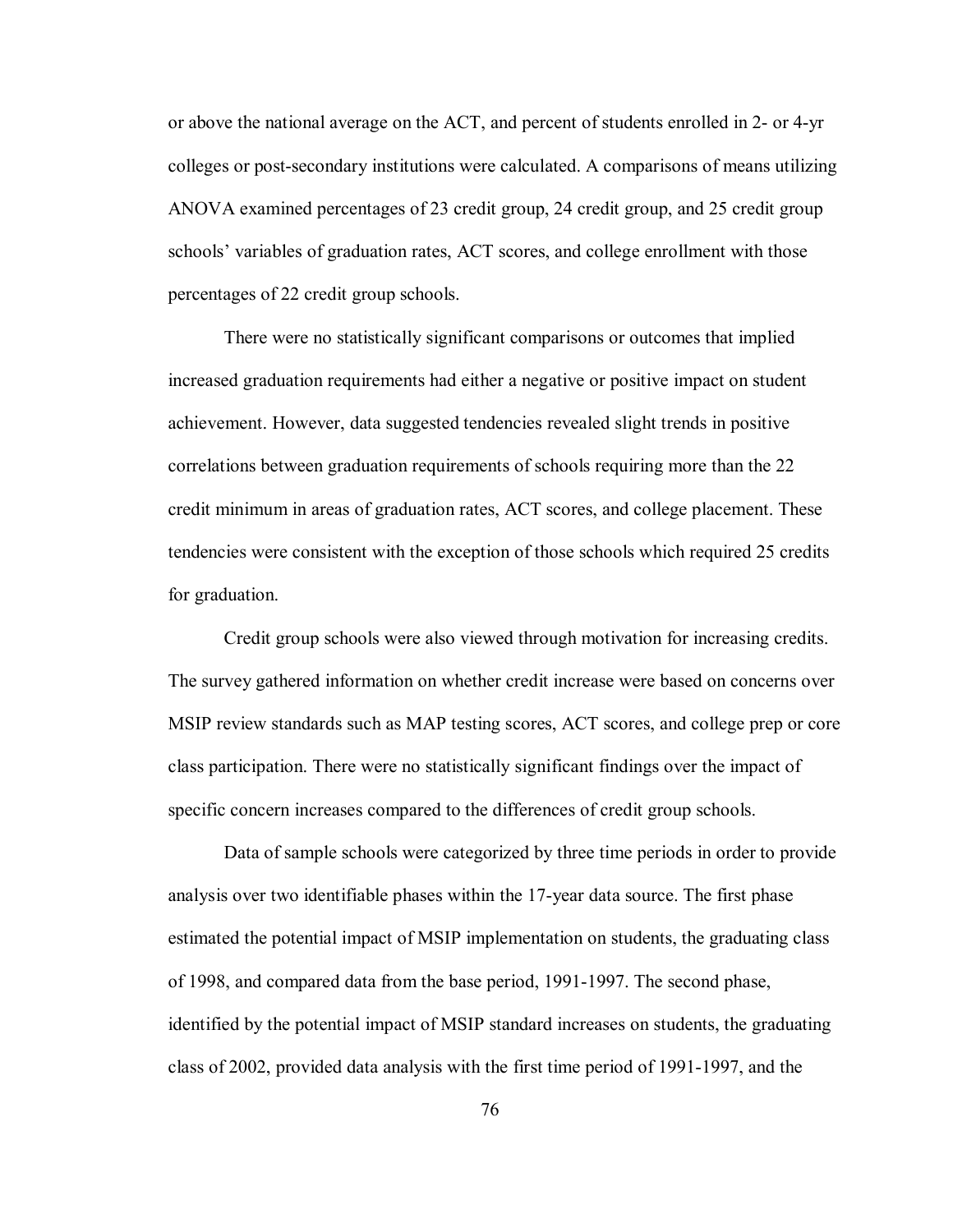second time period of 1998-2001. No significant comparisons were found, although tendencies revealed slight, often steady increases in graduation rates, ACT scores, and college enrollment percentages of schools requiring more than the minimum for graduation, with the exception of 25 credit group schools.

 Overall, schools that increased their minimum credit requirements above the state's required number of credits for graduation appeared to have no detrimental impact on graduation rates of their students. In addition, those schools that required more for successful completion of high school may have better prepared their students for college and post-secondary training, and those schools may be better equipped for upcoming changes and increases for future graduates.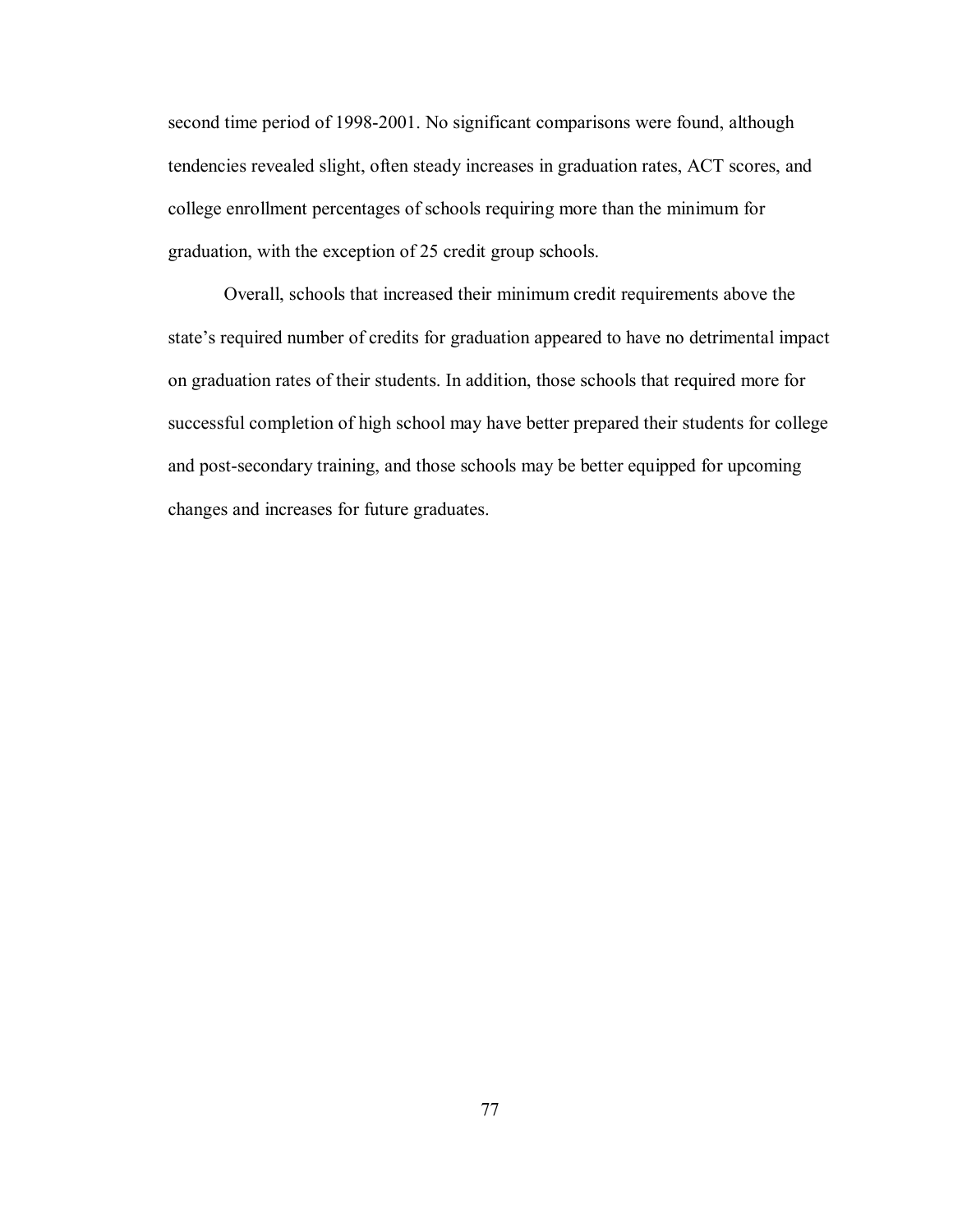#### References

- Alexander, K.L., Natriello, G., and Pallas, A.M. (1985). For whom the school bell tolls: The impact on dropping out on cognitive performance. *American Sociological Review, 50*, 409-420. http://www.jstor.org/
- Alspaugh, J.W. (1997). Maybe schools encourage dropping out. *American Secondary Education, 25,* 10-17.
- American Heritage College Dictionary. (2002). New York, New York: Houghton Mifflin Company.  $4<sup>th</sup>$  edition.
- Beck, W.E., & Rosen, S. (1992). The learning effect of assessment and evaluation in high school. *Economics of Education Review*, *11(2),* 107-118.
- Chaney, B., Burgdorf, K., & Atash, N. (1997). Influencing achievement through high school graduation requirements. *Educational Evaluation & Policy Analysis, 19(3)*, 229-244.
- Fowler, F.C. (2000). *Policy Studies for Educational Leaders.* Upper Saddle River, New Jersey: Prentice-Hall, Inc.
- Gallagher, C.J. (2002). Stories from the strays: What dropouts can teach us about school. *Amercian Secondary Education, 30(3),* 36-60.
- Glore, J.T. (1984). Perceptions of Missouri high school graduation requirements: A dissertation presented to the faculty of the Graduate School, University of Missouri-Columbia.
- Hoffer, T. (1997). High school graduation requirements: Effects on dropping out and student achievement. *Teachers' College Record, 98(4),* 584-607.
- James, T., & Tyack, D. (1983). Learning from past efforts to reform the high school. *Phi Delta Kappan, 64,* p. 402.
- Johnston, R.C. (2004, May, 5). Missouri task force studies high schools. *Education Week, 23*(34), p30, 1p. http://proxy.mul.missouri.edu:7139/citation.asp item 13219488.
- Kohn, A. (1999). *The Schools Our Children Deserve: Moving beyond traditional classrooms and "tougher standards."* New York, New York*:* Houghton Mifflin Company.
- Levin, B., & Wiens, J. (2003). There is another way: A different approach to education reform. *Phi Delta Kappan, 84(9),* 658-664.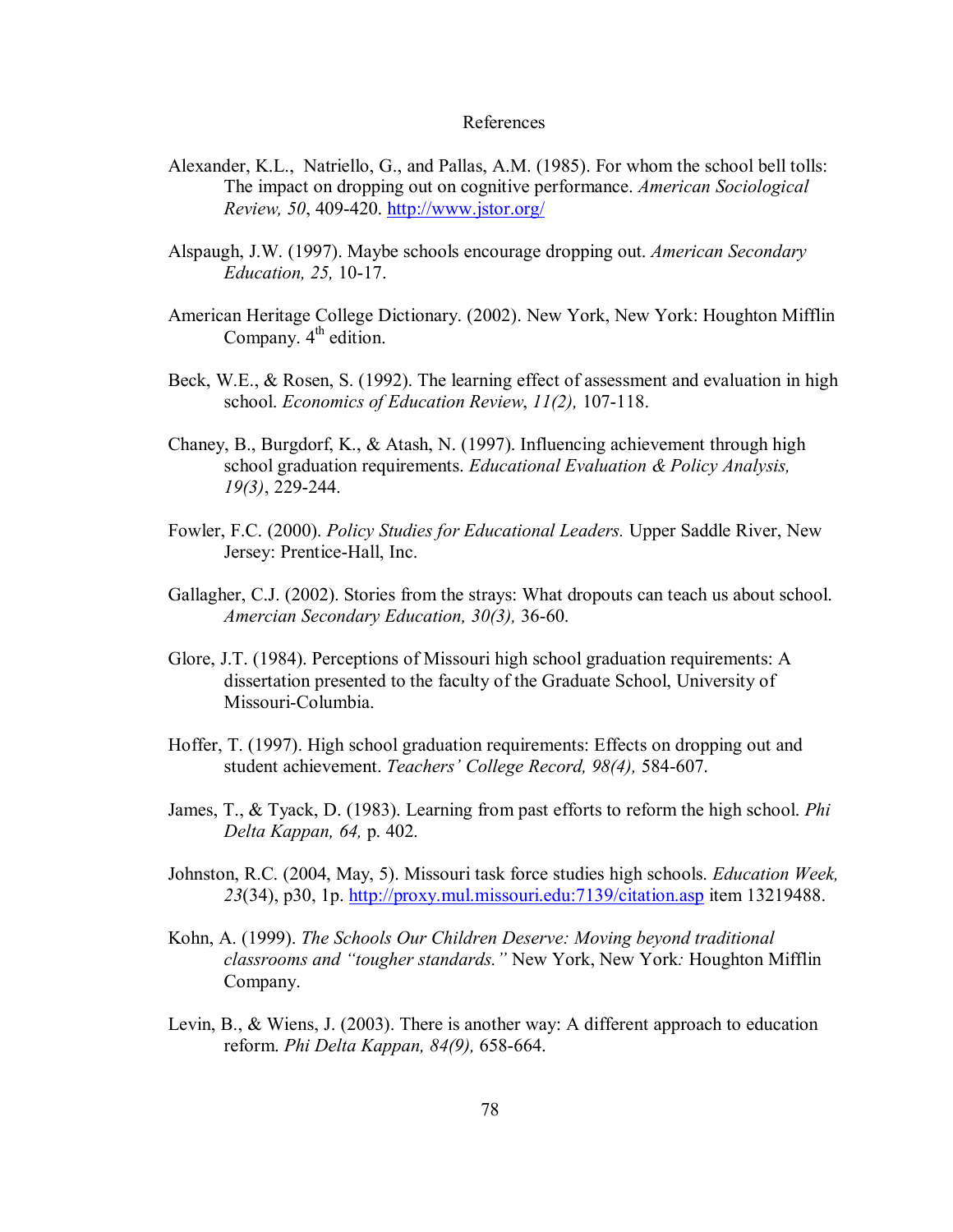- Lillard, D.R., & DeCicca, P.P. (2001). Higher standards, more dropouts? Evidence within and across time. *Economics of Education Review, 20,* 459-473.
- McDill, E.L., Natriello, G., & Pallas, A.M. (1985). Raising standards and retaining students: The impact of the reform recommendations on potential dropouts. *Review of Educational Research, 55(4),* 415-433.
- McDill, E.L., Natriello, G., & Pallas, A.M. (1986). A population at risk: Potential consequences of tougher school standards for student dropouts. *American Journal of Education, 94,* 135-181.
- Missouri Department of Elementary & Secondary Education. (2006, May 10). Understanding your adequate yearly progress (AYP) report. http://www.dese.gob/divimprove/sia/dar/Understandingyourayp.pdf
- Missouri Department of Elementary & Secondary Education, (2005, April 22). News Release: Task force recommends more courses and a new test for high school graduation, 39(10), 1-2. http://www.dese.mo.gov/news/2005/hstaskforce.htm
- Missouri Department of Elementary & Secondary Education (2005, December). Questions & Answers about Missouri's New High School Graduation Requirements. http://www.dese.mo.gov/divimprove/sia/GradQA.pdf
- Missouri Department of Elementary & Secondary Education, (1983). State Board of Education. Missouri Minimum High School Graduation Requirements: Background and philosophy. http://www.dese.state.mo.us
- Missouri State High School Activities Association, (2007). Activity Classification Breaks for 2006-07 and 2007-08. http://www.mshsaa.org/Activities/ClassAndDistrict Assignments.aspx
- Missouri State High School Activities Association, (2008). Class and District Assignments by Official School Enrollments for 2006-07 and 2007-08. http://www.mshsaa.org/Activities/ClassAndDistrictAssignments.aspx
- Muscatine, A. (1983, August 29). Area Schools Adopting Stricter Requirements. *The Washington Post*, p. B1. http://proxy.mul.missouri.edu:2084/universe/printdoc
- National Association of Secondary School Principals (2004). Breaking Ranks II: Strategies for leading high school reform. Reston, Virginia.
- National Commission on Excellence in Education (1983). A Nation At Risk: The imperative for educational reform. Washington, D.C.: Government Printing Office 1983. http://www.ed.gov/pubs/NatAtRisk/risk.html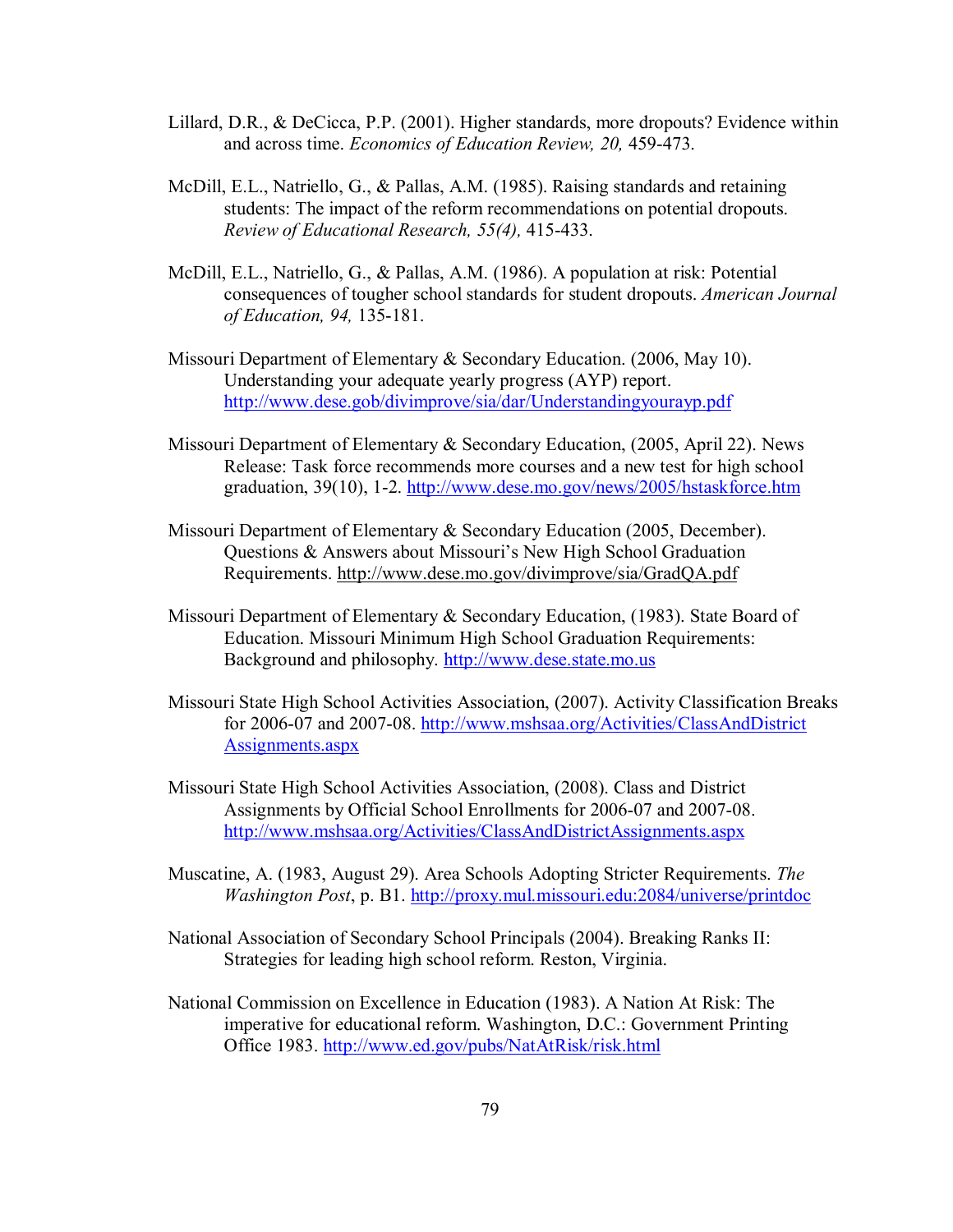- National Education Summit on High Schools (2005). Getting it done: Ten steps to a state action agenda. http://www.nga.org/Files/pdf/04CHAIRMANTOPTEN.pdf
- Office of Social and Economic Data Analysis (2007). Missouri County Summary of Social and Economic Indicators. http://www.oseda.missouri.edu/countypage/ county\_seir.shtml
- Ozmon, H.A., & Craver, S.M. (2003). *Philosophical Foundations of Education.* Upper Saddle River, New Jersey: Pearson Education, Inc.  $7<sup>th</sup>$  Edition.
- Roderick, M. & Engel, M. (2001). The grasshopper and the ant: motivational responses of low-achieving students to high-stakes testing. *Educational Evaluation and Policy Analysis, 23(3),* 197-227.
- Schultz, F. (2001). *Notable Selections in Education*. Guilford, Connecticut: McGraw-Hill/Dushkin.3rd Edition.
- Shaw, R.C., & Walker, W. (1981). High school graduation requirements: From whence did they come. *National Association of Secondary School Principals Bulletin, 65,* pp. 98-99.
- Stevenson, D.L., & Schiller, K.S. (1999). State education policies and changing school practices: Evidence from the national longitudinal study of schools, 1980-1993. *American Journal of Education, 107*(4), 261-288. http://www.jstor.org/
- US Congress. (2001). No Child Left Behind Act of 2001. http://www.ed.gov/policy/elsec/leg/esea02/107-110.pdf
- US Department of Education. (1983). National Commission of Excellence in Education. A Nation at Risk: The Imperative for Educational Reform. Washington, DC. http://www.ed.gov/pubs/NatAtRisk/risk.html
- Wiersma,W. (1995). *Research Methods in Education: An Introduction*. Needham Heights, Massachusetts: Allyn and Bacon.  $6<sup>th</sup>$  Edition.
- Wilson, B.L., & Rossman, G.B. (1993). *Mandating academic excellence: High school responses to state curriculum reform.* New York: Teachers College Press.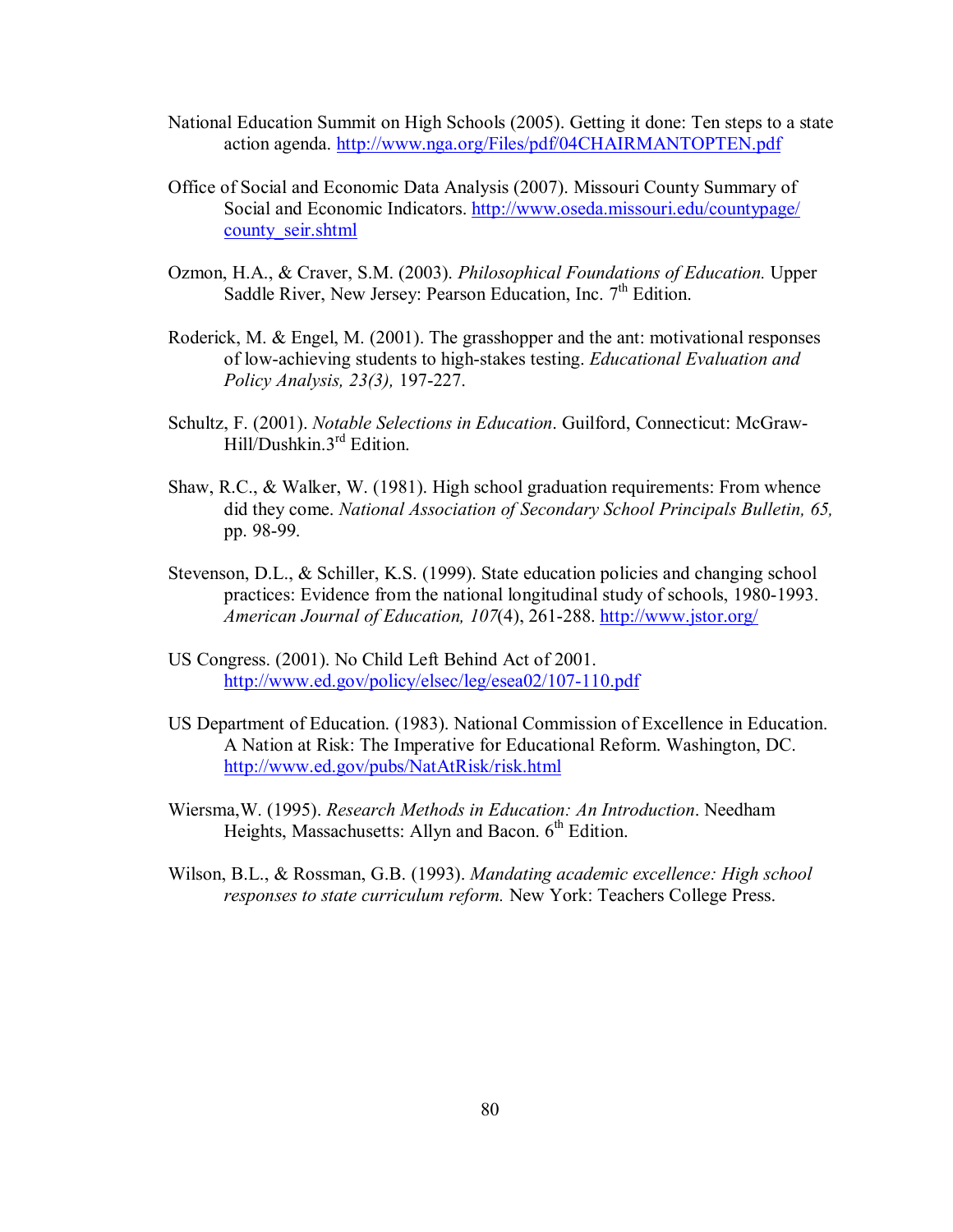# Appendix A

Beginning with the graduating class of 1988, the State of Missouri has required all students to complete at least 22 credits for graduation. That has not changed until recent legislation of 2005 raised the total to 24. However, since 1993 Missouri School Improvement Legislation, many schools have responded by voluntarily increasing their graduation requirements to better prepare students for state assessment and performance accountability.

This survey seeks to collect information regarding your school's response to state legislation for school improvement since 1993. No identifiable data will be shared in the research findings.

1) Did your district voluntarily increase graduation requirements above what Missouri considered the minimum for any of the following areas?

| $550$ and considered the imminimum for any of the following areas. |           |          |
|--------------------------------------------------------------------|-----------|----------|
| a. More than the 2 required math?                                  | $()$ ves  | $( )$ no |
| b. More than the 2 required science?                               | $( )$ yes | $()$ no  |
| c. More than the 2 required social studies?                        | $()$ ves  | $( )$ no |
| d. More than the 3 required communication arts?                    | $( )$ ves | ) no     |

- 2) How many total credits did your district require for graduation when Missouri's minimum was 22 credits?
- 3) Did you increase your graduation requirements to better prepare students for any of the following:

| a. MAP testing?  | $(y)$ yes | $\left( \quad \right)$ no |
|------------------|-----------|---------------------------|
| b. ACT scores?   | $(y)$ yes | $\left( \quad \right)$ no |
| c. College Prep? | $(y)$ yes | $\left( \quad \right)$ no |

4) What changes, if any, has your district had to make in order to accommodate the recent mandated changes for the class of 2010?

| a. Increased math requirement?                 | $)$ ves           | ) no |
|------------------------------------------------|-------------------|------|
| b. Increased science requirement?              | $\rightarrow$ yes | ) no |
| c. Increased social studies requirement?       | $()$ yes          | ) no |
| d. Increased communication arts requirement?   | $\int$ ) yes      | ) no |
| e. Addition of a personal finance requirement? | $\int$ ) yes      | ) no |
| f. Addition of a health requirement/           | $\cdot$ ) yes     | ) no |

5) If you checked "no" for any of the above, was it due to a decision to imbed the additional credit of:

| a. | Math?                  | $()$ yes | ) no     |
|----|------------------------|----------|----------|
|    | b. Science?            | $()$ yes | ) no     |
|    | c. Social Studies?     | $()$ yes | $( )$ no |
|    | d. Communication Arts? | $()$ ves | $( )$ no |
|    | e. Personal Finance?   | $()$ ves | $( )$ no |
|    | f Health?              | $()$ yes | ) no     |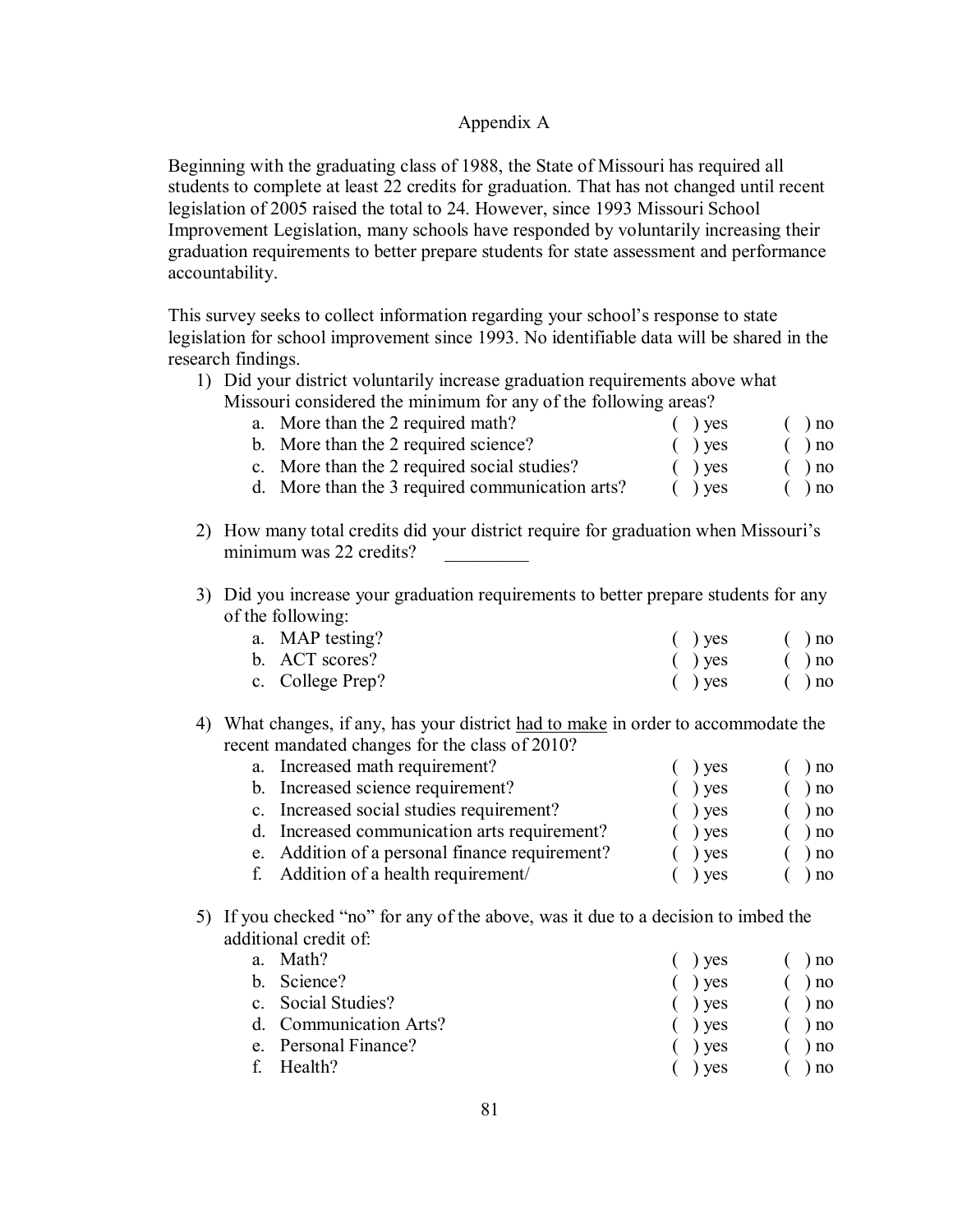Please indicate your position:

\_\_\_\_\_Superintendent \_\_\_\_\_\_\_\_\_\_\_\_\_\_\_Building Administrator \_\_\_\_\_\_\_\_\_\_\_\_\_ Counselor

Please provide your school district code and the name of your school:

DESE code: \_\_\_\_\_\_\_\_\_\_\_\_\_ School name:\_\_\_\_\_\_\_\_\_\_\_\_\_\_\_\_\_\_\_\_\_\_\_\_\_\_\_\_\_\_\_\_\_\_\_\_\_